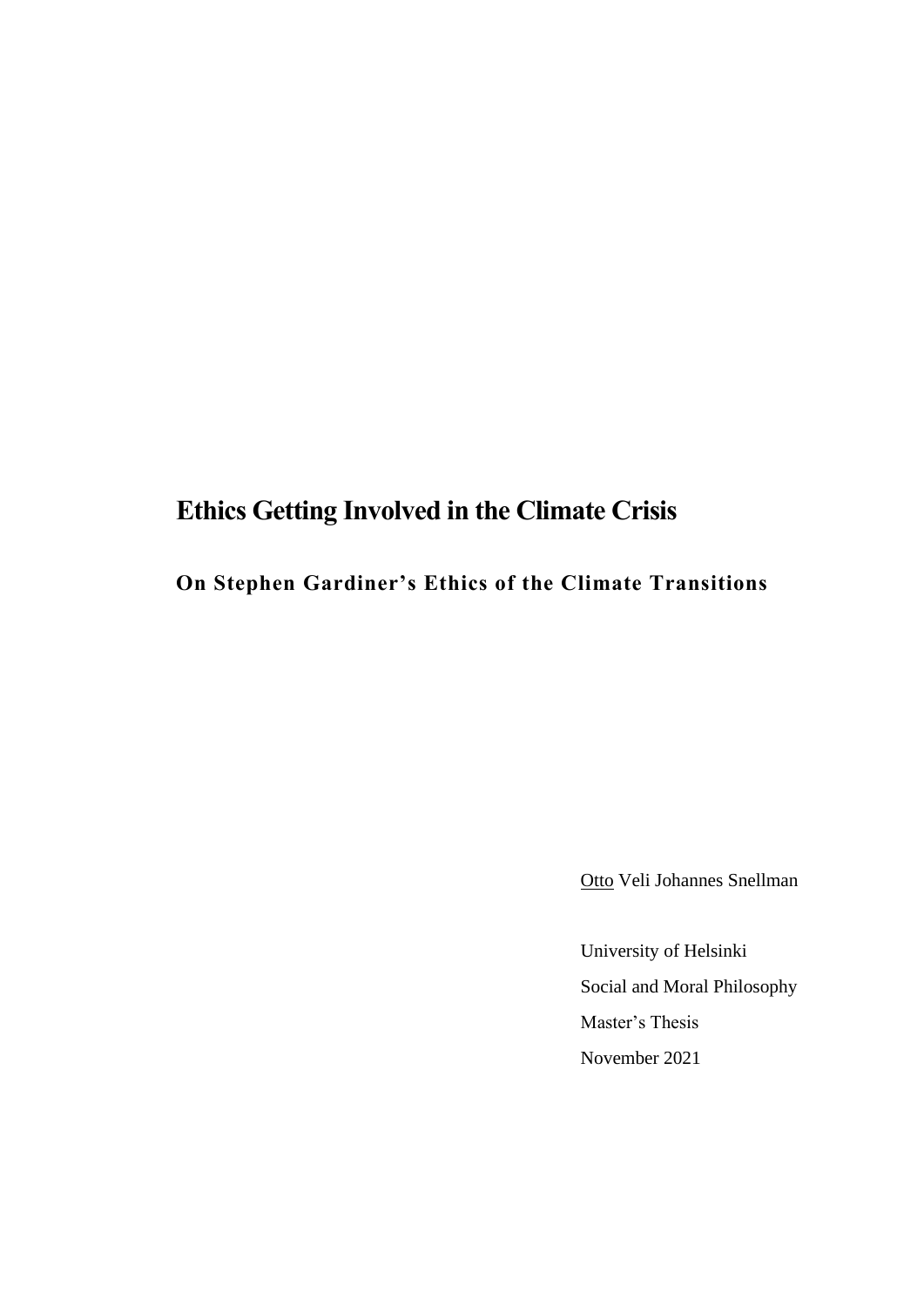

## Abstract

**Faculty**: Social Sciences

**Degree programme**: Master's Programme in Philosophy

**Study track**: Practical philosophy

**Author**: Otto Snellman

**Title**: Ethics Getting Involved in the Climate Crisis: On Stephen Gardiner's Ethics of the Climate Transitions

**Level**: Master's thesis

**Month and year**: November 2021

**Number of pages**: 109

**Keywords**: climate change, climate crisis, action-guidance, practical ethics, virtue ethics, political realism

**Supervisor or supervisors:** Simo Kyllönen

**Where deposited**: The Helsinki University Library

#### **Additional information**: -

#### **Abstract**:

Why those that are most responsible and capable in the climate crisis are not doing nearly enough? Stephen Gardiner argues that in addition to diagnosing the failures of ethical agency amid the crisis, climate ethicists should face them head-on. He outlines "ethics of the climate transitions" or, shortly, transition ethics. It aims to help in building ethical motivation for the institutional overhaul needed to limit the heating to 1,5°C.

The work addresses transition ethics and the ambitious ideas on ethical action-guidance put forward in it. It is argued that transition ethics should be understood as concessive theory in David Estlund's sense. It weighs moral correctness of principles and motivations with their practicability. In concessive transition ethics, the empirically informed diagnosis of the climate crisis and the advocated ethical prescriptions should be in constant interaction. Transition ethics should remain flexible about degrees and areas of concession. It should also stay properly modest: its prescriptions are not the ultimate expression of climate justice, but something to work on in the uncertain and complex circumstances of the climate crisis.

Transition ethics is put to test by noting that climate ethicists are not insulated from the various problems of ethical agency that the climate crisis breeds. Appropriating Gardiner's ideas and political realism, it is argued that transition ethicists are threatened by theoretical vices. These are rooted in the indeterminate approach of weighing practicability and moral constraints. By reviewing recent contributions in climate change communication and social and moral psychology, it is showed that Gardiner's "moral corruption" diagnosis and "defensive ethics" may be subject to the theoretical vice of wishful thinking. Yet if transition ethicists guard against wishful thinking too eagerly, another theoretical vice called strategic inconsiderateness awaits them. The more specific root of the twin vices is located in the role of prescriptions in transition ethics. They may either overtly condition the diagnosis or be reduced to mere strategic communication.

To get some clarity on the proper role of ethical prescriptions, the issue is further discussed in a context crucial for transition ethics, i.e., political legitimacy. It is argued that Gardiner's argument called the global test is a condition of political legitimacy amid the climate crisis. The test shows why the prevailing but failing institutions should be rejected. Yet it is argued that the normative grounds of the global test and its status as a concessive and action-guiding prescription are ambiguous. Therefore, two alternative interpretations of the test are outlined, one based on political realism and other on Allen Buchanan's theory of political legitimacy. It is concluded that the Buchanian approach is more apt as a benchmark of transitional prescriptions. It informs flexibility of concession and shows some limits to modesty and political realist suspicion. The conclusion is that relatively non-concessive ethical prescriptions may be an antidote against the theoretical vices amid the fog of confusion of the climate crisis. Ethical integrity may also help transition ethicists to be relevant for the global climate movement ushering the ethical climate transitions.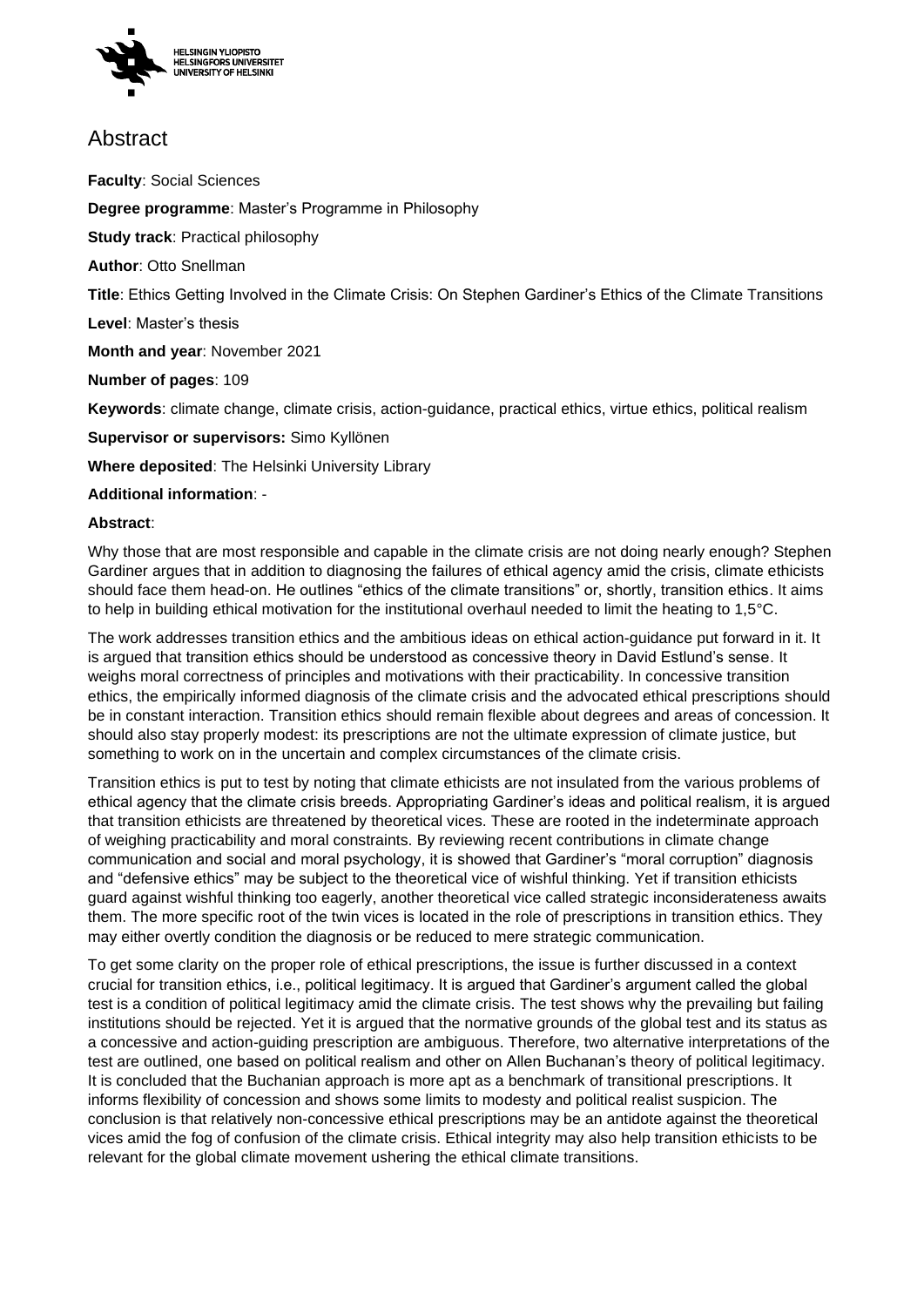# **Table of contents**

| 1 Transition Ethics in the Perfect Moral Storm of Climate Change 1                 |
|------------------------------------------------------------------------------------|
|                                                                                    |
|                                                                                    |
|                                                                                    |
|                                                                                    |
| 1.3 Tools of critique: theoretical vices and political realist suspicion 23        |
| 2 The Twin Theoretical Vices in Transition Ethics: Balancing between Wishful       |
|                                                                                    |
|                                                                                    |
| 2.2.1 Affects and emotions in defensive ethics and limits of the critique 34       |
| 2.2.2 Defensive ethics in light of climate change communication 37                 |
|                                                                                    |
|                                                                                    |
|                                                                                    |
|                                                                                    |
| 3 Ethical Integrity and Suspicion in Action-Guiding Transition Ethics: The Case of |
|                                                                                    |
|                                                                                    |
| 3.2 The global test and political legitimacy: ambiguity of Gardiner's position  68 |
|                                                                                    |
|                                                                                    |
|                                                                                    |
|                                                                                    |
|                                                                                    |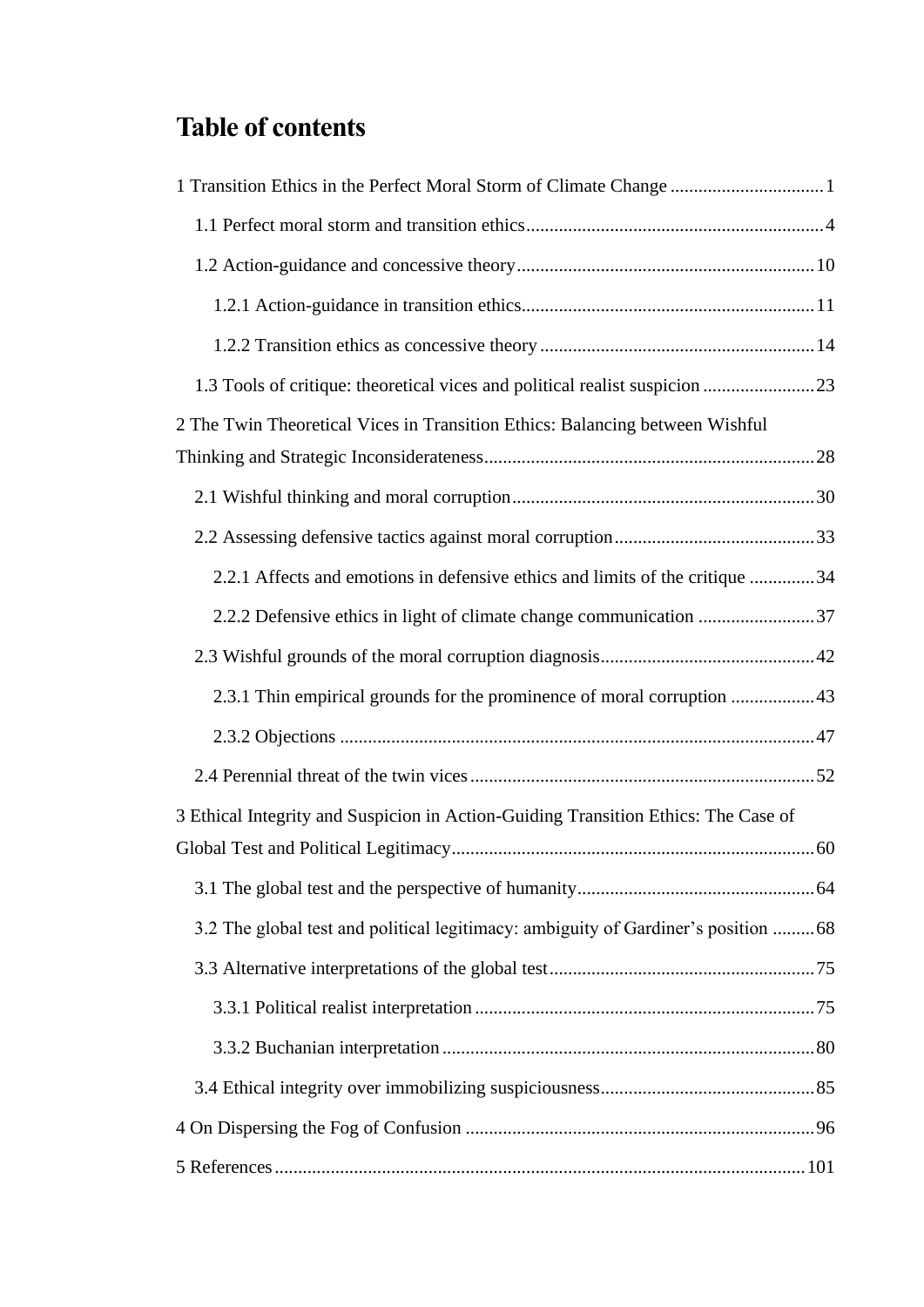## <span id="page-3-0"></span>**1 Transition Ethics in the Perfect Moral Storm of Climate Change**

"*[I]n the climate change debate the true moral questions do not concern what kind of actions should be taken, but why those who should act to avert calamity have not done so. In this light, arguments about the ethics of climate change, including assertions about their complexity and uncertainty, may actually contribute to the fog of confusion that plays to the desire to do nothing."* (Hamilton, 2014, p. 341).

The crisis of climate change finally became a truly major political issue in the last years of 2010's. This has involved changes in the dynamics of climate politics in the Global North. The vitalized global climate movement, spearheaded for instance by Fridays for Future and Extinction Rebellion, has brought the ethical aspects of the calamity more forcefully into the public eye. At the same time, the scientific understanding on the crisis has become all the time more extensive and accurate. Indeed, being in some sense "pro-climate" – however vaguely and variedly – has arguably become the mainstream stance of politicians and businesses, at least in some societies of the North. Yet the systemic institutional changes needed to keep the destruction at tolerable levels have become an increasingly polarized political issue also in Europe (Forchtner, 2019).

As Clive Hamilton argued already in 2014, there is not that much unclarity on the general direction of action for the next few decades to come. Even most of the actors of the climate movement seem to accept the Paris Agreement 1,5 °C target as an end state. (Of course, activists remain critical of the projected emission reduction and removal trajectories, like heavy reliance on negative emission technologies (Dyke et al., 2021) and bioenergy (Simon, 2021).) Still, Hamilton's "true moral questions" cited above remain valid, unfortunately. Despite all plans, green PR, beautiful speeches, exemplary actions and fall in economic activity due to COVID-19 pandemic, the gap between the projected emissions based on the Nationally Determined Contributions in the Paris Agreement and the emission reduction trajectory needed to reach the 1,5 °C target has continued to grow (United in Science 2020; United Nations Climate Change,  $2021$ )<sup>1</sup>. Greta Thunberg summarized the ethically treacherous situation in her speech at COP 25:

 $<sup>1</sup>$  At the time of writing, COP26 in Glasgow was in progress. There was hope that "[p]ledges made at the</sup> summit so far could start to bend the global emissions curve downwards" (Morgan, 2021).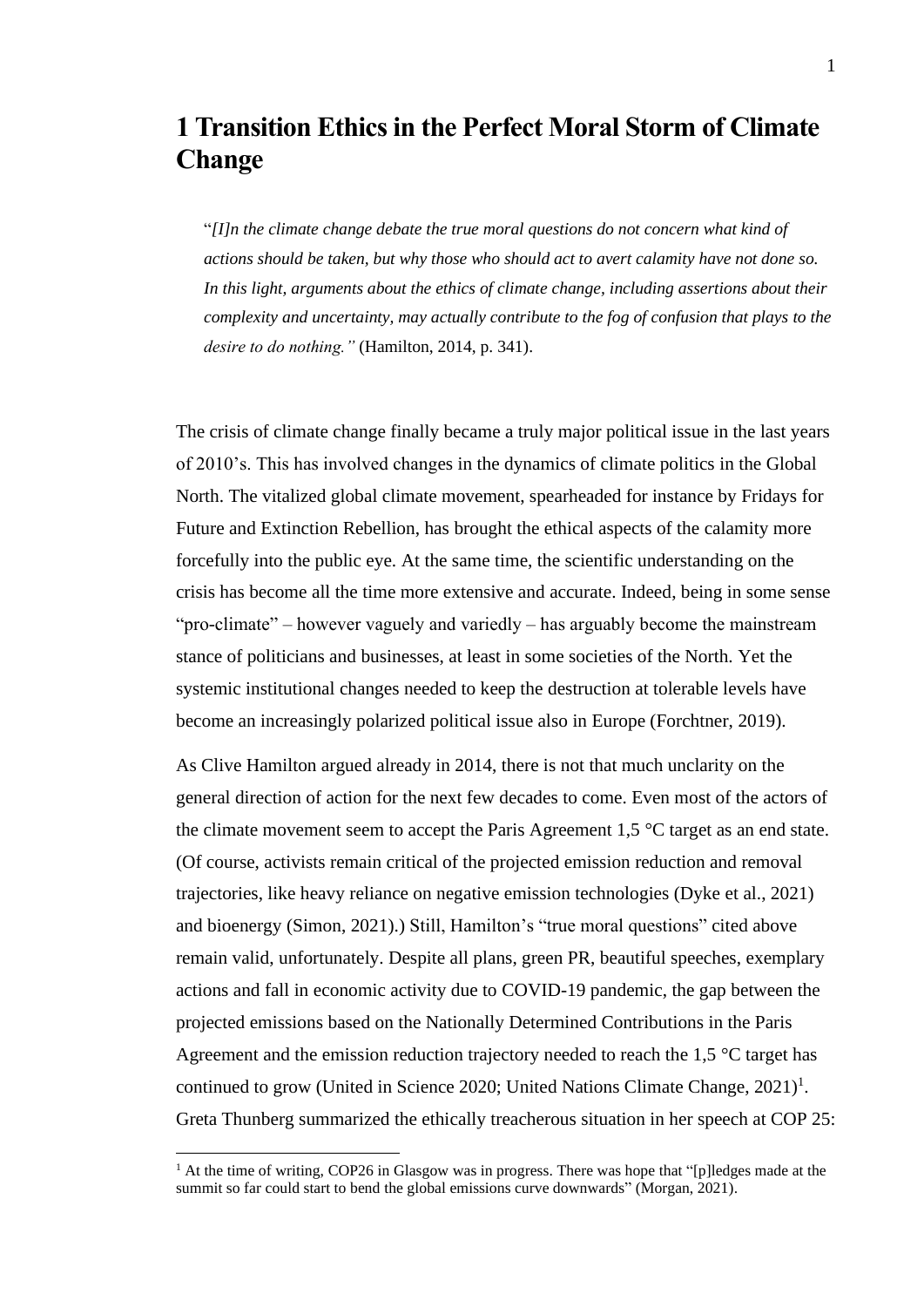"I still believe the biggest danger is not inaction. The real danger is when politicians and CEOs make it look like real action is happening, when in fact, almost nothing is being done, apart from clever accounting and creative PR" (Reuters, 2019).

Could climate ethics<sup>2</sup> help us in the treacherous situation? When Hamilton (2014, p. 335) suspects that it only increases confusion, he is specifically pointing towards Stephen Gardiner's "definitive" work in climate ethics and especially the 2011 monograph *A Perfect Moral Storm*. I grant that Hamilton is right that the key ethical questions of the climate crisis consider the ethical character and agency of the people failing to deal with the crisis. Yet in this thesis, I claim that he is too quick to dismiss Gardiner's work. It deserves renewed attention in the changed political atmosphere – though its central object of making the climate crisis more widely recognized as an ethical problem has been fulfilled, at least partly.

Gardiner's work shares Hamilton's contention that the epistemological problems about what to do are not ethically central in the climate crisis. Instead, Gardiner's (2011a, p. 4) approach is influenced heavily by *virtue ethics*. It focuses on the questions of character and agency and "seeks to identify the characteristic 'temptations' present in certain situations, positions, or ways of life, where these are understood as vulnerabilities to behaving badly to which many are likely to be susceptible" (Ibid.). Gardiner combines this with specific, ambitious and demanding ideas about the *actionguiding* role of climate ethics in tackling the challenges of climate action. In addition to diagnosing ethical problems of the climate crisis, he calls for "ethics of the transition" (Ibid., p. 400). In this work I use a more readable synonym, *transition ethics*. Transition ethics faces the obstacles of agency head-on and tries to help in building *ethical motivation* to get people going with the institutional overhaul needed for sufficient emission cuts and adaptation.

This thesis is about transition ethics. My research question is two-fold. Firstly, I ask how the approach or practice of transition ethics should be understood. Gardiner's explicit discussion on the methodology and theoretical underpinnings of transition ethics is limited, so there is need for explication, interpretation and elaboration of the

<sup>&</sup>lt;sup>2</sup> "Climate ethics" includes for Gardiner both moral and political philosophy (Gardiner & Weisbach, 2016, p. 8). I use "(climate) ethics" in the same broad sense. Gardiner does not draw distinction between moral/political *theory* and *philosophy*, and neither do I.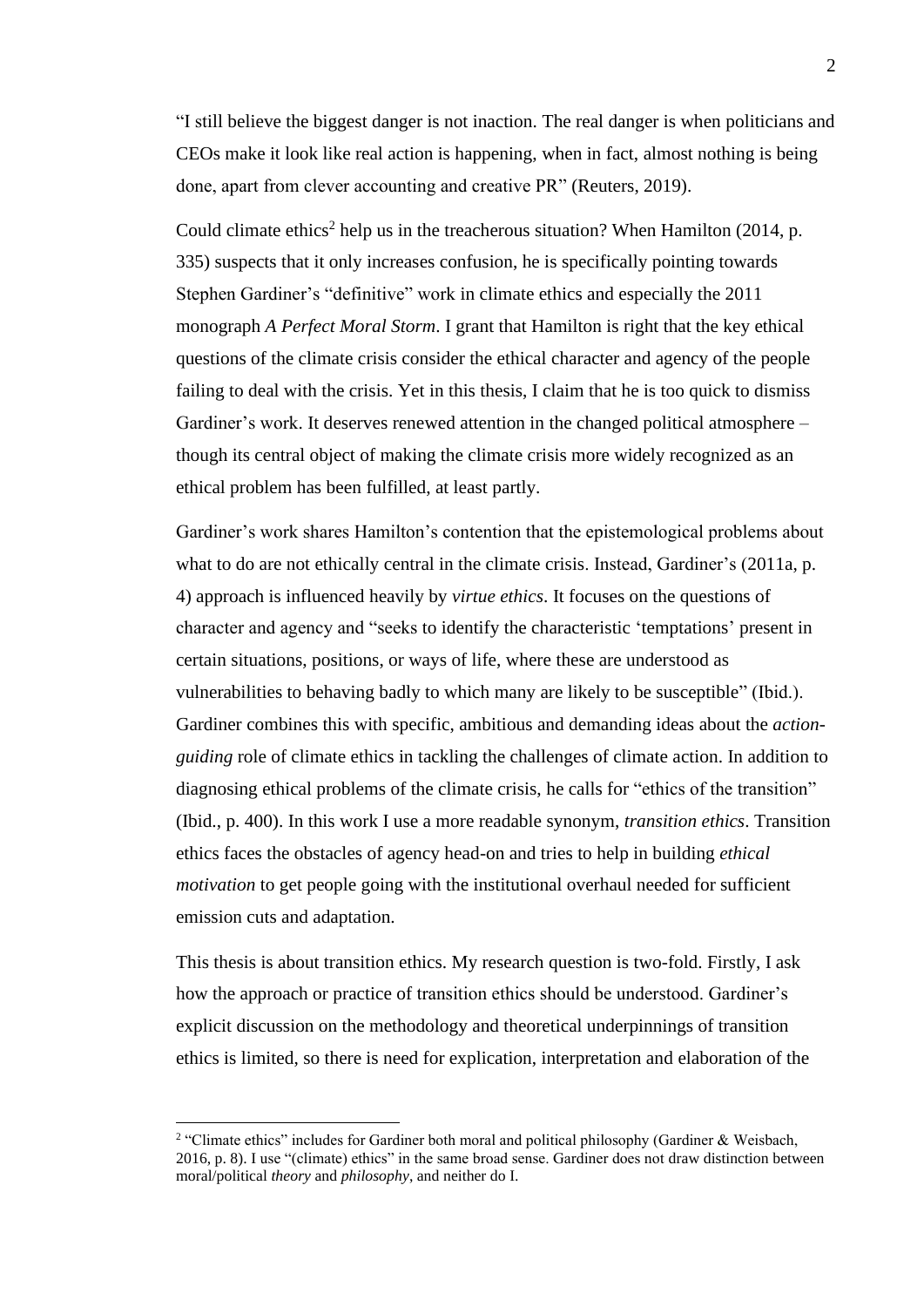account. Sections 1.1 and 1.2 of this chapter outline my take on transition ethics. I set transition ethics in the context of Gardiner's "perfect moral storm" diagnosis on the ethical condition and challenge of the climate crisis. Also, I clarify the relations of transition ethics and Rawlsian non-ideal theory, an approach that has recently inspired some climate ethicists to think about what to do in the circumstances of widespread ethical failure. Yet most importantly, I interpret transition ethics as an example of what David Estlund has called *concessive ethical theory*.

Secondly, I reflect the problem of ethical character back to transition ethics itself. I do this by appropriating Gardiner's own ideas and the critique of moral and political theory by the so-called *political realists* of the early 21st century Anglo-American political thought. I ask what kind of intellectual threats or *theoretical vices* transition ethicists face due to the ambitions of the approach, and how they might cope with these threats. Section 1.3 presents the idea of theoretical vice, introduces political realist critique and explains how the two other main chapters of the thesis address the research question.

Why is transition ethics worthy of discussion? Gardiner's diagnosis on the ethical problem of climate change has received a lot of attention ‒ at least given the still relatively marginal status of philosophy of the climate crisis in academia. Yet transition ethics has hardly been discussed after *A Perfect Moral Storm*, by others or even by Gardiner himself. I think that transition ethics deserves more attention for two reasons. Firstly, as already mentioned, it embodies the important focus on ethical character and agency that is highly relevant in the new treacherous conditions of climate politics, where ethical signaling and lip service about climate action have proliferated while the sufficient transitions are still not in sight.

Secondly, transition ethics relates itself to the acuteness of the climate crisis in a way that deserves attention. If we are to avoid a catastrophe, we really need to overhaul our institutions and infrastructure in the next few decades. Yet what sets Gardiner apart from some other notable analytic climate ethicists is that the acuteness of the crisis and the years of failure do not lead him to doubt the power of ethical motivation (see Broome, 2017; Caney, 2016) or call for a more complete overhaul of our ethical concepts (see Jamieson, 2013).

For Gardiner, the rush gives an extra reason to be vigilant about vulnerabilities of ethical characters. But the rush also pushes to think over the usual roles and boundaries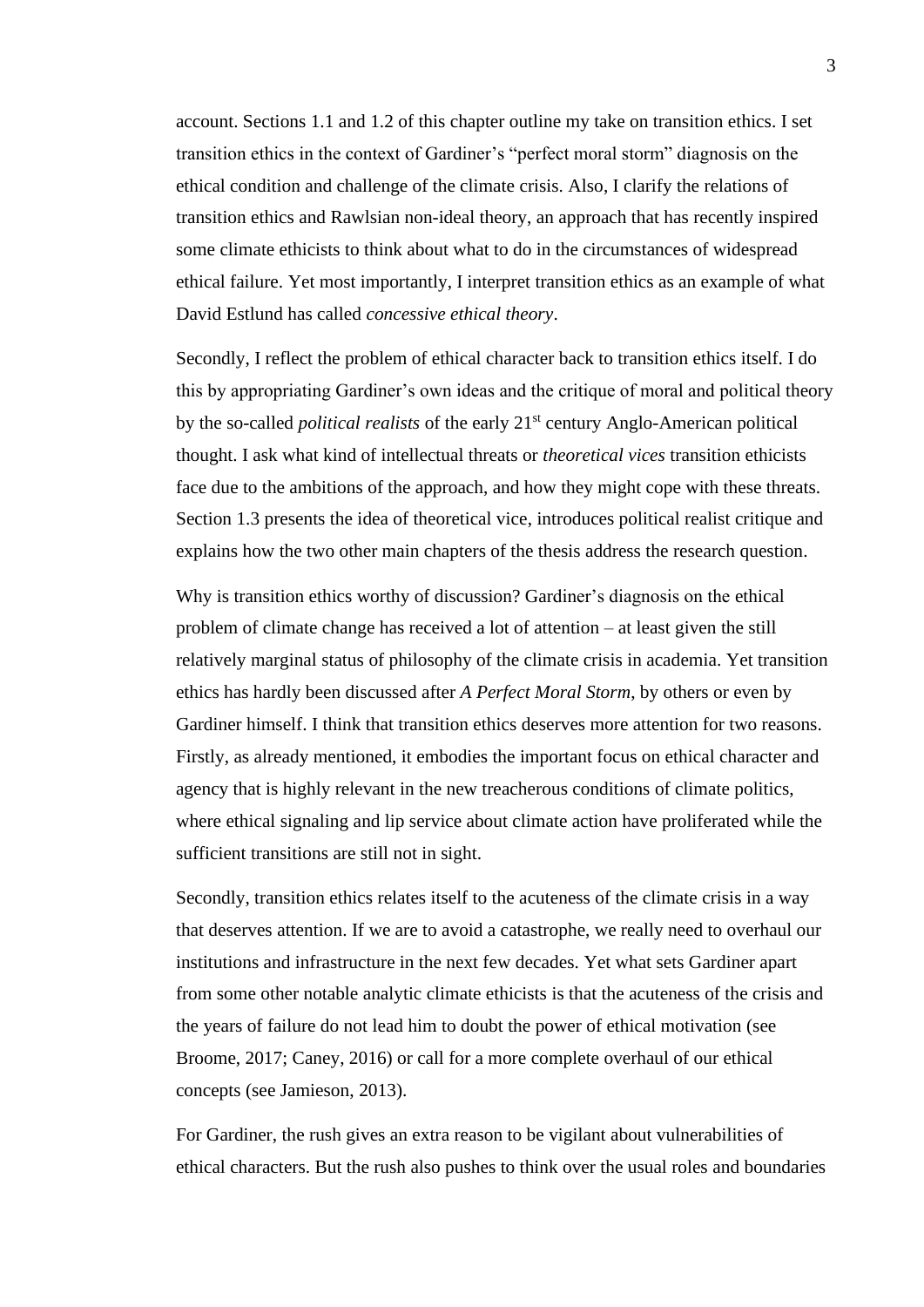of philosophical ethics. Discussing transition ethics is a discussion about if and how ethics might contribute to getting people, governments and businesses to do what they should to avoid further disruption of the life-support systems of human civilization and the biosphere, which are the preconditions of academic ethics itself. So, given the acute ambitions of action-guidance and practical involvement, discussing transition ethics implies that the boundaries between moral and political philosophy or normative philosophy and empirical research cannot be respected. Indeed, this thesis relies not only on sources in both moral and political theory, but also on contributions in climate change communication and social and moral psychology of climate change.

In sum, the thesis strives to answer Hamilton's suspicion on climate ethics: how might it really help to disperse "the fog of confusion" on the climate crisis rather than making it thicker? Even better, how might climate ethics be helpful rather than simply irrelevant? Given the limitations of theoretical discussion on action-guidance noted in Sub-Section 1.2.1, my discussion remains necessarily counterfactual. I cannot say if transition ethics will ever be widely practiced. Neither can I rule out the possibility that it is too ambitious on the role and powers of philosophical ethics to start with. I still conclude in general terms that *if* climate ethicists will strive for transition ethics, they should, on the one hand, remain (self-)reflective on the intellectual vices the ambitious practice makes them vulnerable to. Yet, on the other hand, they should also note that suspicion has its limits in action-guidance. To increase the chance of being useful for political agents who are pushing for climate transitions, transition ethicists need to maintain *ethical integrity*. That is, they need to take clear, and to some extent intellectually bold, ethical stands.

### <span id="page-6-0"></span>**1.1 Perfect moral storm and transition ethics**

In the perfect moral storm account of the climate crisis, Gardiner's (2011a, p. 3) aim is to clarify "what the problem is" with the climate crisis. The clarificatory task can be understood in at least two different ways. Firstly, the account articulates "what is at stake, morally speaking" (Ibid., pp. 66–68) in the climate crisis. Secondly, it explains how unfortunate interaction of certain institutional, psychological, epistemic and other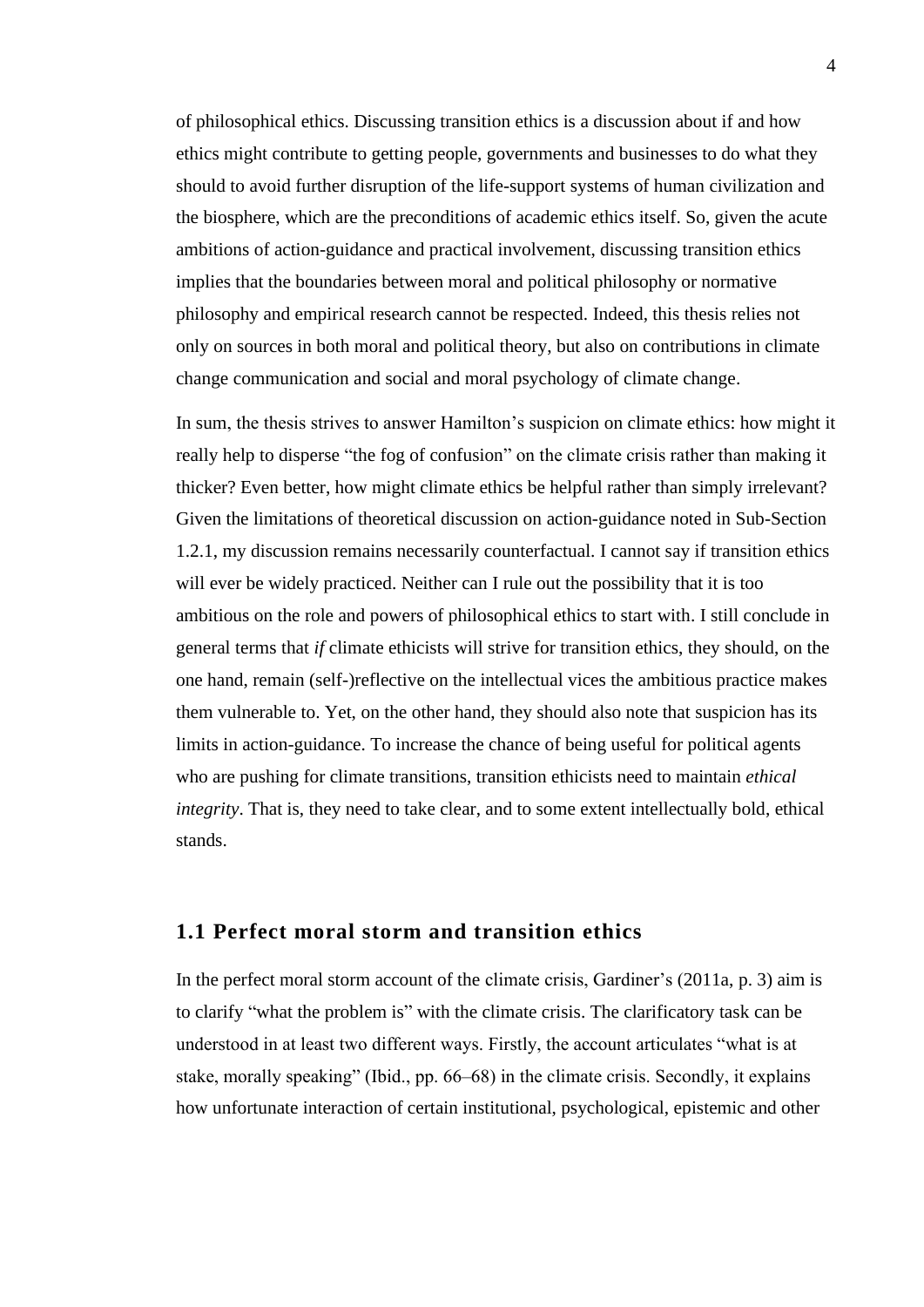factors make ethical climate action difficult, especially for those most responsible and capable to act, i.e., the rich of the Global North<sup>3</sup> (Ibid., p. 421–426).

Shortly put, the argument is that the climate crisis sets "a genuinely *global* and crucially *intergenerational* collective action problem<sup>4</sup> in a setting where our understanding of the issues is *theoretically underdeveloped* and open to *moral corruption*" (Gardiner, 2011c, p. 128, original emphasis). Gardiner calls the global, the intergenerational and the theoretical dimensions of the crisis as "storms". In his more recent writings, he adds the ecological storm to the list, namely, the fact that the climate crisis poses a *biosphere wide threat* (Gardiner & Weisbach 2016, pp. 15–16; cf. p. 44 n. 31). The point is that though all the four storms pose difficult problems when considered separately, together they interact in unfortunate ways and amplify each other into a "perfect moral storm" (Gardiner, 2011a, pp. 22–23).

Similar general characteristics account for the viciousness of the global (or spatial), the intergenerational (or temporal) and the ecological (or interspecies or biospheric) dimension (Ibid., pp. 24‒29, 32‒38; Gardiner & Weisbach, 2016, pp. 32‒35). Firstly, causes and effects of climate change are dispersed spatially, temporally and across species. Greenhouse gasses emitted in one time and place contribute to a global phenomenon that effects agents, beings and habitats in other places and times too. Secondly, there is no single spatially or temporally united agent that either solely causes or could solve the problem. Also, though the problem is to be solved by humans, their agency is conditioned by complex, uncertain and powerful non-human processes. Thirdly, the current economic, social and political institutions are inadequate in dealing with the storms, not to mention tackling them all together, as is demanded. Fourthly, all the dimensions are marked by gross inequality in terms of vulnerability and power.<sup>5</sup> The agents that have most power and responsibility to mitigate the crisis, people living now in the richer nations of the North, are the least vulnerable to the effects of climate

<sup>&</sup>lt;sup>3</sup> According to my understanding, Gardiner's climate ethics is in general targeted to the elites of the North. I assume that his use of the first-person plurals ("we", "us" etc.), which this thesis occasionally adopts, refers to the elites of the North. Despite the possible rhetoric advantages, it is notable that this use of language risks contributing to the marginalization of the Global South in the climate discussions.

<sup>4</sup> Gardiner (2011a, ch. 5; see Ibid., pp. 50‒63) relies heavily on game theory in describing the predicament. I will not explain his game theoretical models, but it is good to note that they are behind concepts such as "collective action problem" and "structure of motivations/interests" (see below). <sup>5</sup> Gardiner (2011a, p. 31) mostly presents this characteristic as if it would be an "exacerbating factor" of the global storm only. Yet he applies it also to the temporal and biospheric dimensions (Ibid., pp. 46, 302). Unequal vulnerabilities and power are also central in moral corruption, the main diagnostic result of the perfect moral storm (see below).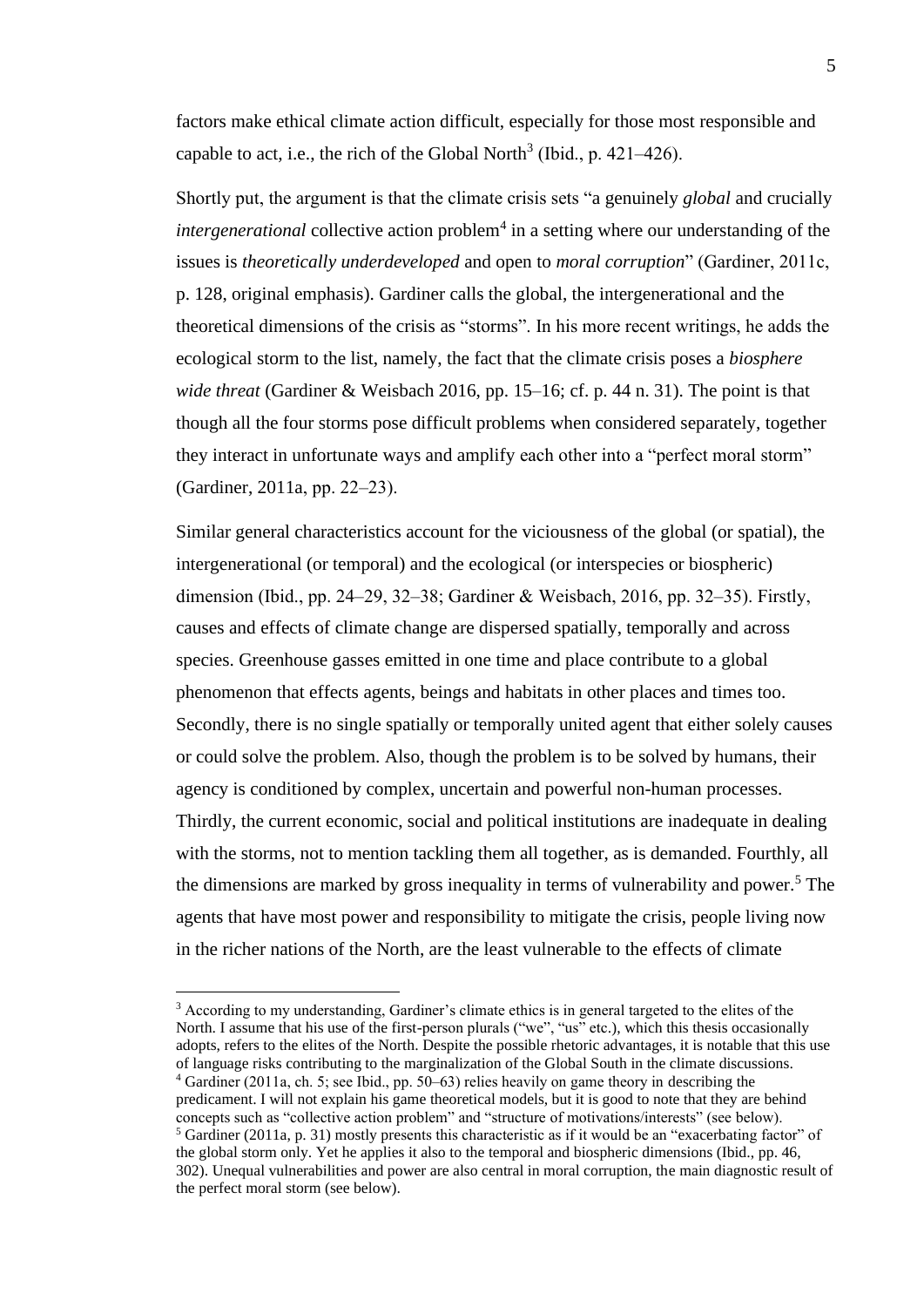heating. The current poor, future generations and non-humans are not only least responsible and most vulnerable, but importantly they also have little power to hold the current richer nations accountable. Especially non-humans and future generations have no voice, literally speaking.

In addition, all the storms have unique "exacerbating factors" (Gardiner, 2011a, pp. 29– 32, 39‒41; Gardiner & Weisbach, 2016, pp. 35‒37). For example, the global storm is made worse by the fact that the climate crisis is driven by fundamental practices and institutions of the modern civilization, that is, fossil-fuel-powered capitalism. The theoretical storm stands apart from the other dimensions: it is formed by the fact that our theoretical understanding of the other storms, especially in normative terms, is marked by uncertainty, unclarity, and even ineptitude.

The richer parts of the currently living generation have strong interests in upholding the business as usual (e.g., maintaining and growing high levels of consumption). Accordingly, each of the storms (not to mention their convergence) "provides or encourages strong temptations to current decision-makers to take benefits for themselves while passing on costs to others – in other countries, in the future, and to members of other species – in ethically indefensible ways" (Gardiner 2014, p. 300). In other words, the ethical stakes of the climate crisis are that the current rich "take advantage of" (or exploit) the poor, the future generations and non-humans. Yet importantly, the problem of ethical agency in the climate crisis is not as straightforward as self-aware bad behavior or that people would simply not understand the stakes. The perfect moral storm is a fertile breeding ground for moral corruption, that is, in general terms, different mechanisms of rationalization and biased reasoning that people utilize to exonerate themselves from the otherwise recognized ethical demands (Ibid., pp. 45– 46, 301‒302). The major diagnostic result on the ethical character and agency of people of the North may be "of greater practical importance than any one of [the storms]" (Ibid., p. 23) and "the biggest obstacle to effective action" (Ibid., p. 10). Due to the centrality of moral corruption in Gardiner's transition ethics, I call it separately as *the moral corruption diagnosis*.

An all-too-common example of the mechanisms of moral corruption is "denialism" or unreasonable doubt about the scientific basis of climate change or feasibility of mitigation policies (Gardiner & Weisbach, 2016, pp. 40–41; cf. Chapter 2). Another is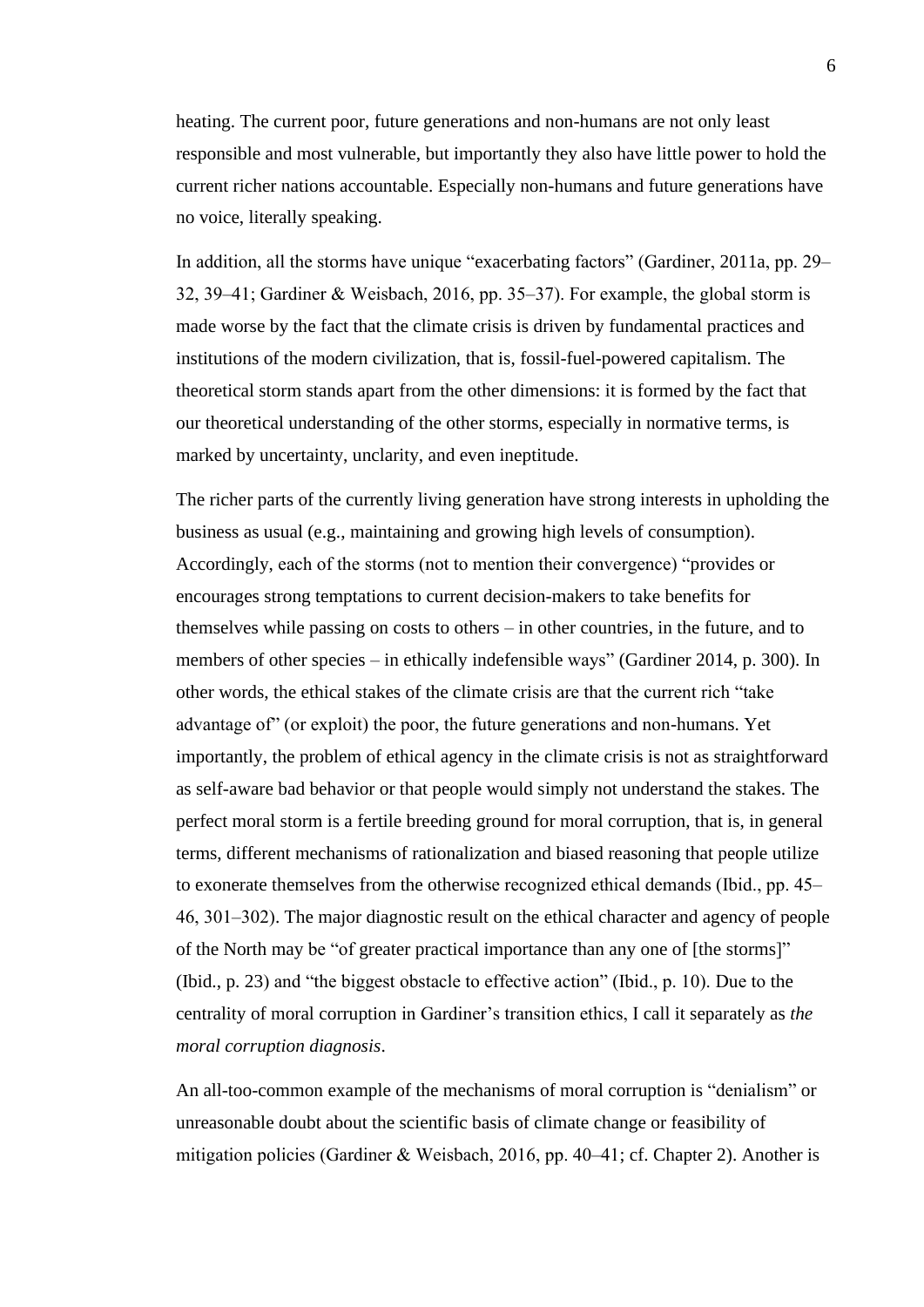selective attention on the contemporary global and geopolitical aspects of the crisis, which might problematize action and portray the crisis only as a problem of avoiding self-harm for the current generation. This "essentially *assumes away*" the injustices that the current generation inflicts on future people and non-humans (Ibid., original emphasis). The corrupt mechanisms include pandering, hypocrisy, complacency, delusion and distraction (Ibid.). Gardiner (2011a, pp. 301–302) emphasizes how moral corruption spreads and is reproduced in the public climate debates, where it targets "our ways of talking and thinking" on the ethical aspects of the climate crisis. People have temptation to succumb to corrupting arguments that are weak individually considered, but whose quantity and repetition eventually gets under the skin (Ibid., 337–338). Gardiner (Ibid., pp. 314–336) gives multiple examples of familiar corrupting arguments, like passing-on responsibility ("what about China, the US and India?").

Why Gardiner calls this condition moral *corruption*? He argues that the "core case of corruption", i.e., "illegitimate taking advantage of a superior power for the sake of personal gain" is illuminating in the perfect storm (Ibid., p. 304). This shows the connection between moral corruption and the unequal vulnerabilities and powers in the storms. Since accountability is weak, the current rich are "judges" (Gardiner, 2017b, p. 463) and, to add, rationalizing "lawyers" (McQueen, 2020, p. 6) in their own cases. Also, though many of the mechanisms work through familiar human psychological tendencies, in *moral* corruption they are used in relation to the recognized ethical concerns of the climate crisis. Here Gardiner (2014, p. 303) emphasizes especially the strong "intergenerational concern" that "most of us" have.<sup>6</sup> Moral corruption subverts this ethical (self-)understanding and reframes the nature of the problem (Gardiner, 2011a, p. 305). People may eventually perceive their convenient (in)action as warranted or even praiseworthy – moral corruption serves the function of making them feel better of themselves in the face of failure

Moral corruption is not only a matter of the individual level of moral psychology. It is largely (or even mostly) driven by inadequacy of institutions creating structures of spatially and temporally narrow and anthropocentric motivations that displace the ethical concerns (Ibid., pp. 58–59). The institutional structures condition individuals,

<sup>6</sup> Gardiner notes only briefly here that there is a strong ethical concern "perhaps also for the global poor and the rest of nature". In many ways, for him the intergenerational dimension is the "crucial" aspect of the climate problem (see above). I will not discuss this prioritization issue in this work, though it is an important topic in transition ethics.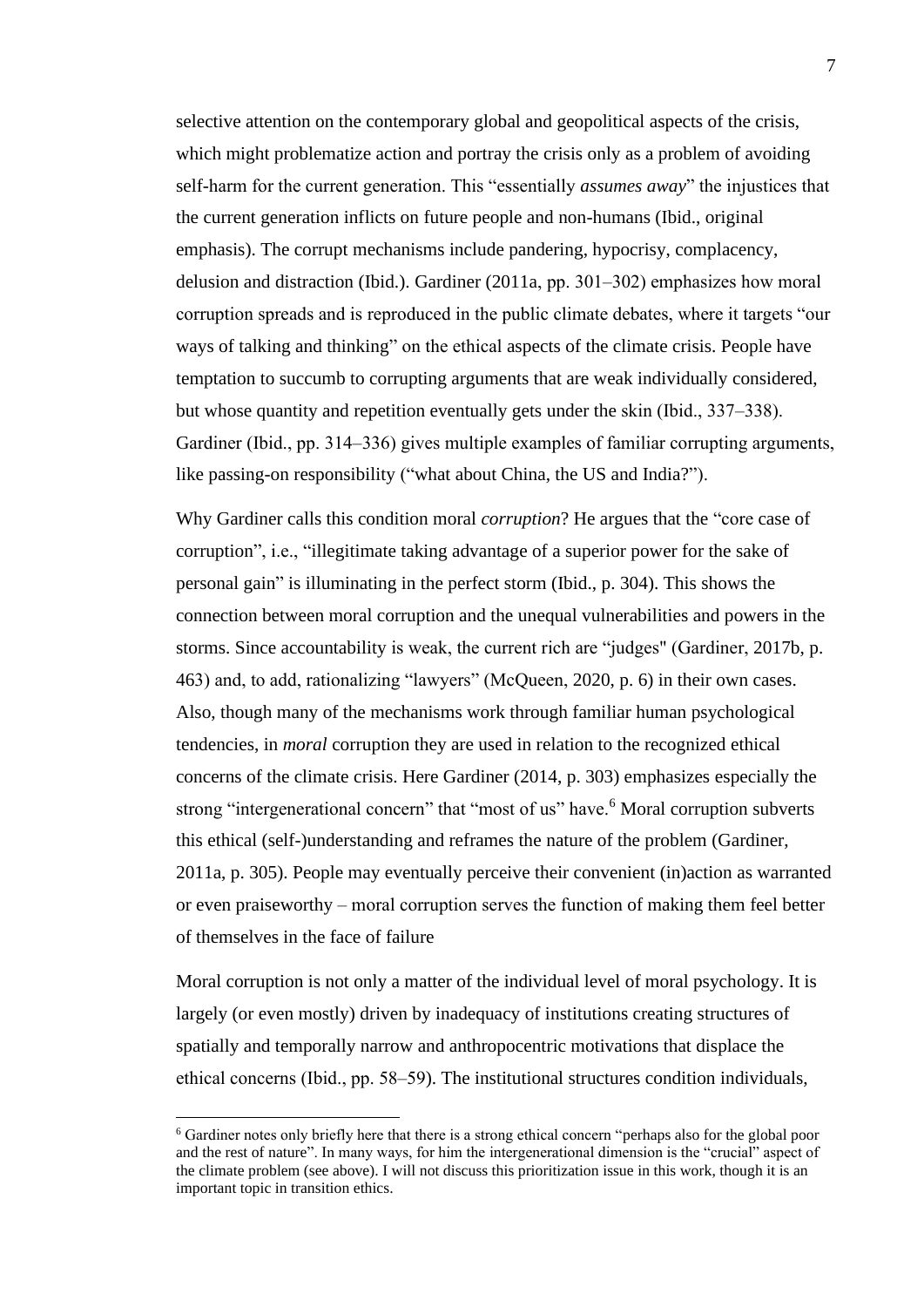businesses and states, which manifests in, for instance, mentalities of consumption and limited political horizons of national electoral cycles. Accordingly, and given that fragmentation of agency and dispersion of causes and effects cannot be readily changed, the main way to temper the perfect storm is institutional reform or, perhaps better, overhaul (Ibid., pp. 10, 61; Gardiner, 2011b, pp. 51–52; Gardiner, 2017a). Institutional overhaul is also a means to increase accountability of the most responsible and strengthen the voice of the silent victims (see Gardiner, 2014). The overhaul can be understood as a set of "rapid, far-reaching and unprecedented changes in all aspects of society" (IPCC, 2018) needed to reach the Paris agreement 1,5 °C target. In this work I generally call the institutional overhaul as *climate transitions*. The term does not only designate the infrastructural and technical reforms needed to cut emissions in, say, energy, traffic and manufacture. It is also about the institutions that more fundamentally drive the predicament by supporting and reproducing the dominant, narrow, short, unsustainable and anthropocentric motivations.

Although the perfect moral storm account is mostly diagnostic, its motive is that climate ethics could also help in moving towards solutions immediately. With this goal in mind, Gardiner outlines the philosophical project of "ethics of the [climate] transition" at the end of *A Perfect Moral Storm* (ch. 12). Given the theoretical storm, we are lacking a guiding "ideal" theory that would "work out the best way in which to deal with some domain or issue in an otherwise neutral (or even moderately encouraging) practical setting" (Gardiner, 2011a, p. 399). Specifically, we are lacking the best theory of intergenerational, global and biospheric justice. Gardiner thinks that philosophers should continue to pursue the ideal theory (Ibid., pp. 12, 434–435). Nevertheless, they should also (and perhaps primarily) focus on transition ethics that helps us move forward "ethically starting from existing, and sometimes deeply constrained or ethically compromised, social realities" (Ibid., p. 400).

Gardiner distinguishes different tasks of transition ethics (Ibid.). These are finding "overlaps" between existing ethical theories, setting "intermediate normative criteria, parameters, benchmarks", and identifying ethical constraints in a sense of "intuitively clear cases of failure".

Gardiner (2011a) defends eight substantive propositions of this kind. Briefly, these are: 1) international climate policy already rests on ethical concerns (ethical responsibility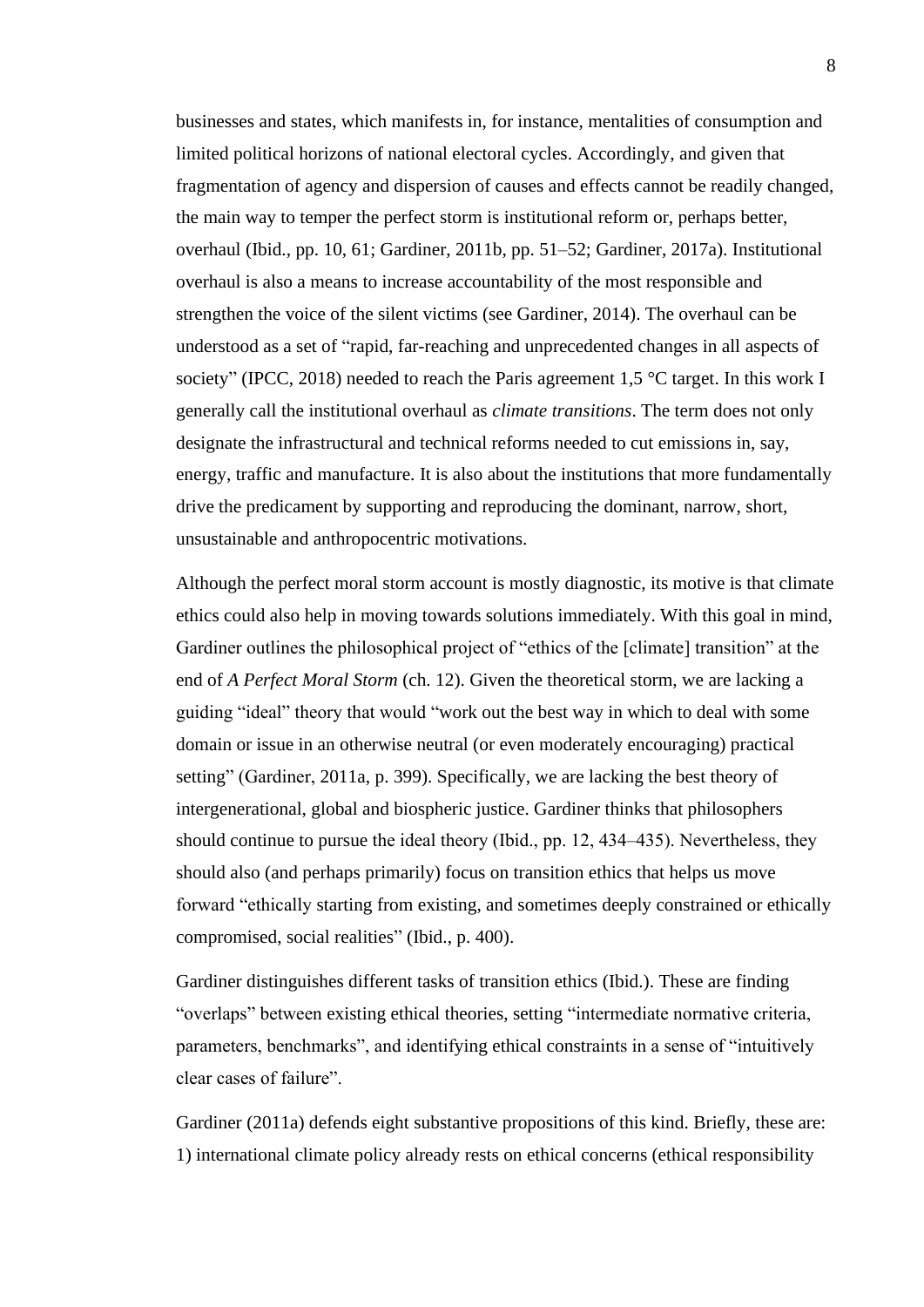and criticism of the committed states are warranted), 2) "scientific uncertainty does not justify inaction", 3) precaution is sound in the climate crisis, 4) past emissions are ethically relevant, 5) the rich states of the North, "and especially the wealthy within those nations", ought to bear most of the burdens from climate transitions, adaptation, compensation, recognition, and reconciliation, 6) though the general direction of action is clear and justified, more specific emission reduction trajectories within the framework need to be also justified, 7) the current affluent have a right not "to completely ruin their own lives in order to comply with climate justice", but this right is "sharply limited", 8) individuals bear some responsibility of the failures of the institutions that have worked on the basis of their delegated responsibility and power (see 3.2). (Gardiner, 2011a, pp.  $401 - 434$ ).

Gardiner also separately calls for the "practice" (Ibid., p. 403) or "strategy" (Ibid., p. xiii) of *defensive ethics* against moral corruption. Sometimes he portrays the matter as if the eight propositions are the substance of transition ethics and defensive ethics refers to how they should be protected from moral corruption in the public discourse, e.g., by calling out bad and corrupting arguments against the propositions (Ibid., pp. 302, 337). Yet I think it is better to understand the matter so that the whole approach of transition ethics needs to be defensive. Namely, the moral corruption diagnosis is to be considered also when articulating transitional propositions. Indeed, Gardiner argues that the ethical constraints articulated in the transitional propositions are as such important weapons against moral corruption (Ibid.,  $p. 309$ ) – and many of the eight propositions seem to be rather direct answers to specific threats of moral corruption.

There is more to defensive transition ethics than formulating and defending the propositions. Ethicists should raise awareness on the phenomenon of moral corruption in general and on the more specific temptations people face in the climate crisis (Ibid., p. 308‒309, 337). Gardiner uses climate ethicist Henry Shue's dictum as a kind of motto in *A Perfect Moral Storm*: "sometimes sunlight is the best antiseptic" (Ibid., p. 13). Gardiner is hesitant about directly blaming anyone for moral corruption (Ibid., 308). This is because its modes are "rich and varied" and it can be hard to say exactly who is morally corrupt and who is "merely mistaken" (Ibid.). Also, as discussed above, moral corruption is largely structurally driven. In short, "we" are all susceptible to moral corruption in the climate crisis, so finger-pointing can be self-defeating. Yet, sometimes Gardiner seems to be more willing to blame people for "*willful* self-deception and moral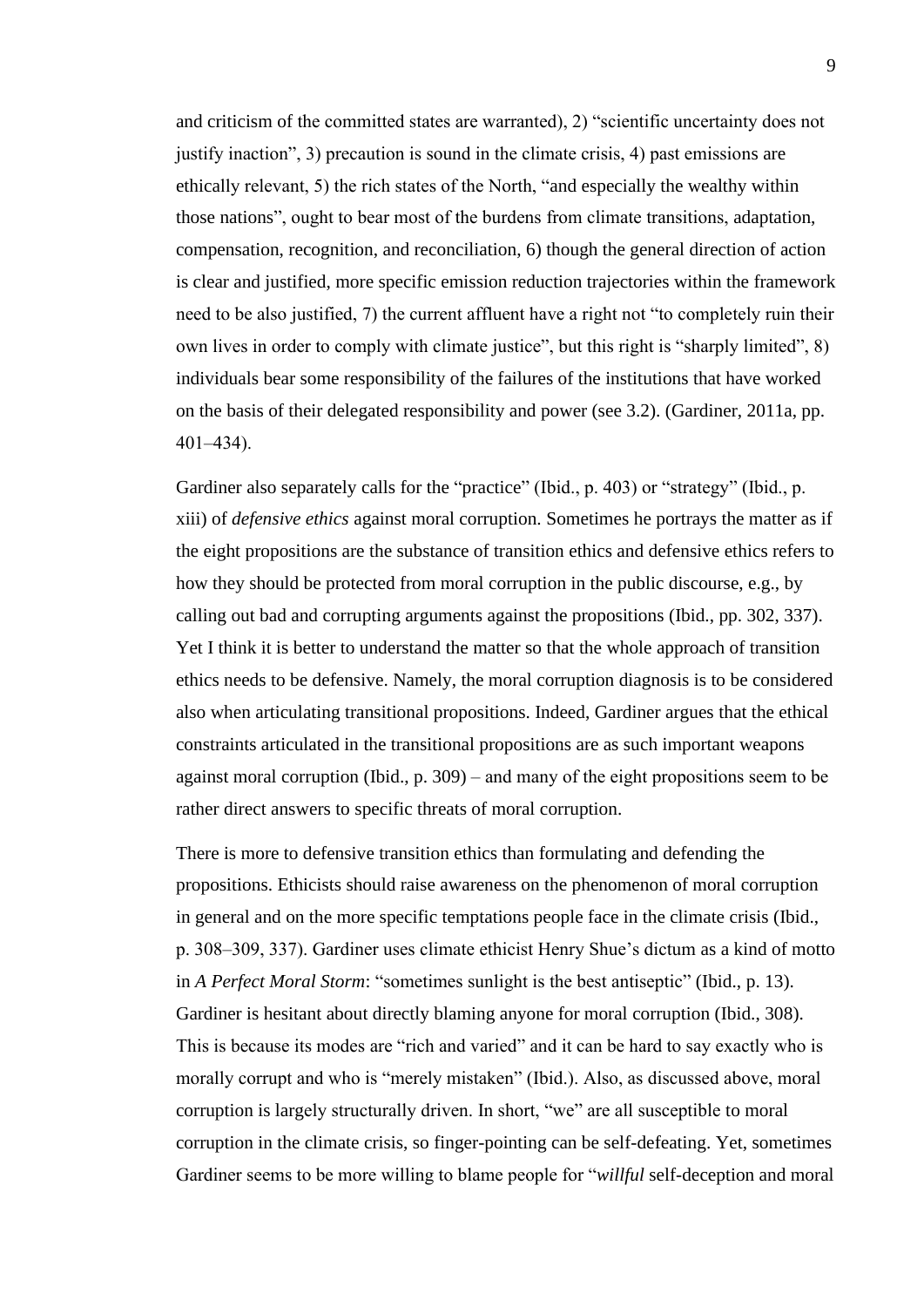corruption when the lives of future generations, the world's poor, and even the basic fabric of life on the planet is at stake" (Ibid., p. 11, my emphasis; see Gardiner, 2011b; 2012; 2017b; see also 2.2).

So, given that the moral corruption diagnosis is very central in transition ethics, and that accordingly the whole approach should be defensive, I understand transition ethics in wider terms than Gardiner sometimes seemingly does himself. That is, I argue that there are two main interconnected and interactive (see 1.2.2 below) moments in transition ethics; diagnostic and prescriptive. This interpretation allows to see most of Gardiner's climate ethical project, especially in *A Perfect Moral Strom*, as transition ethics – thinking diagnostically about "what the problem is" is elemental in moving forward in the constrained and compromised circumstances. Ethically oriented but empirically sensitive diagnosis is the basis of more prescriptive ethical materials that purport to guide climate transitions. The prescriptive moment includes the eight propositions listed above, but also other varied ethical principles and arguments articulated in transition ethics (e.g., the global test discussed in Chapter 3). Yet the proper relation of the two components is far from clear and simple amid the perfect storm. Indeed, problems related to the relation, in one way or another, are a central consideration in both main chapters of this thesis.

In addition, transition ethics should be seen as a practice with a distinct and ambitious idea on how ethical theory should try to guide climate action. The next section discusses this idea and how it is theoretically embedded in transition ethics.

## <span id="page-12-0"></span>**1.2 Action-guidance and concessive theory**

Though admittedly one of the strengths of Gardiner's work is that it shows that ethics can have various roles in the climate crisis, this thesis focuses primarily on one such function that is at the core of transition ethics. It is the idea that transition ethics should be action-guiding in the sense that it helps to construct and support ethical motivation for climate transitions acutely needed in the next few decades. In broader terms, transition ethics should help creating *ethical agency for climate transitions*. Sub-section 1.2.1 elaborates this ambitious idea of action-guidance in terms of different interpretations given to the slippery notion of *feasibility* and Gardiner's distinction of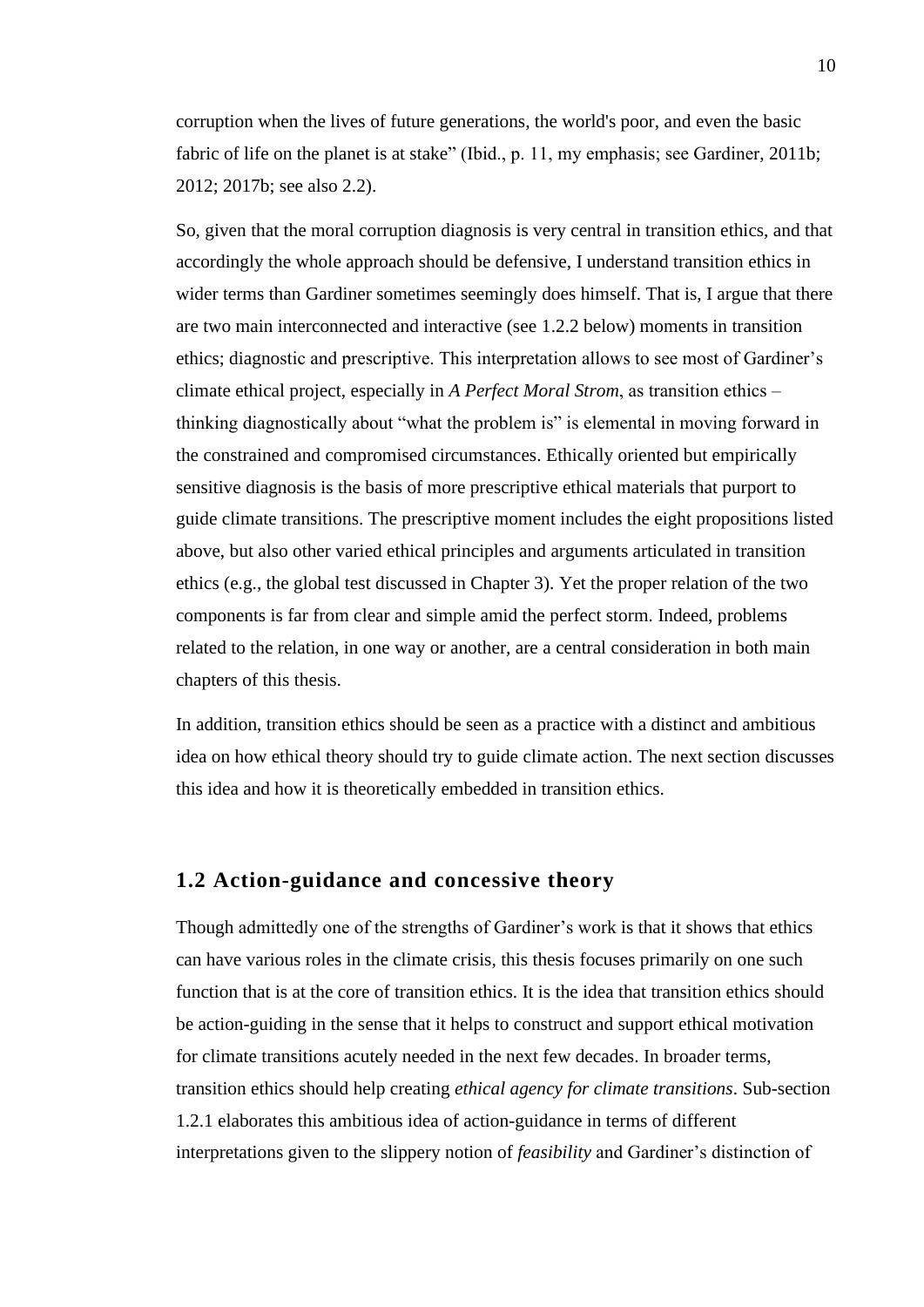*justifying and motivating reasons*. The sub-section also notes important limits of theoretical discussion on action-guidance.

The second task of the section is taken up in Sub-section 1.2.2. It is to elaborate the theoretical underpinnings of transition ethics to see how the specific idea of actionguidance is embedded in the approach. Gardiner (2011a, pp. 399–400, 434–436) associates transition ethics with the so-called "non-ideal theory", done in the circumstances of the theoretical storm where the ideal theory is out of reach, yet where action-guidance on how to get the ethical climate transitions done is immediately needed. Yet, Gardiner's explicit methodological discussion on transition ethics is thin. Therefore, I elaborate, extend and interpret his ideas. I argue that transition ethics shares the central normative elements and the approach of weighing these elements with John Rawls' original framework of ideal/non-ideal theory (or, at least, with influential interpretations of the Rawlsian framework). However, some other features of the Rawlsian distinction – namely, its hierarchical nature and strict prioritization of the ideal – do not go well with transition ethics.

Therefore, I further elaborate transition ethics in terms of some contributions that can be loosely associated with "the methodological turn" in the early  $21<sup>st</sup>$  century political thought, springing from "frustration with political philosophy's perceived lack of influence on real-world politics" (Valentini, 2011, p. 654; see also Erman & Möller, 2015b). I show that David Estlund's ideas on *concessive ethical theory* are especially helpful in this respect. I also cite some theorists of the ideal/non-ideal distinction that have departed from the Rawlsian framework (especially Valentini (2011) and Hamlin & Stemplowska (2012)), including climate ethicists that have proceeded with the "nonideal" approach on Gardiner's initiative (especially Kowarsch & Edenhofer (2017); for broader perspectives on non-ideal climate ethics see the other essays in Heyward & Roser (2017)). Along the way, I point out how different features of transition ethics set the stage for the two main chapters of the thesis.

#### <span id="page-13-0"></span>*1.2.1 Action-guidance in transition ethics*

To understand the specific idea of action-guidance put forward in transition ethics and the limits of discussion in the thesis, two general things need to be noted about the vague notion. Firstly, action-guidance can be thought as straightforward prescription of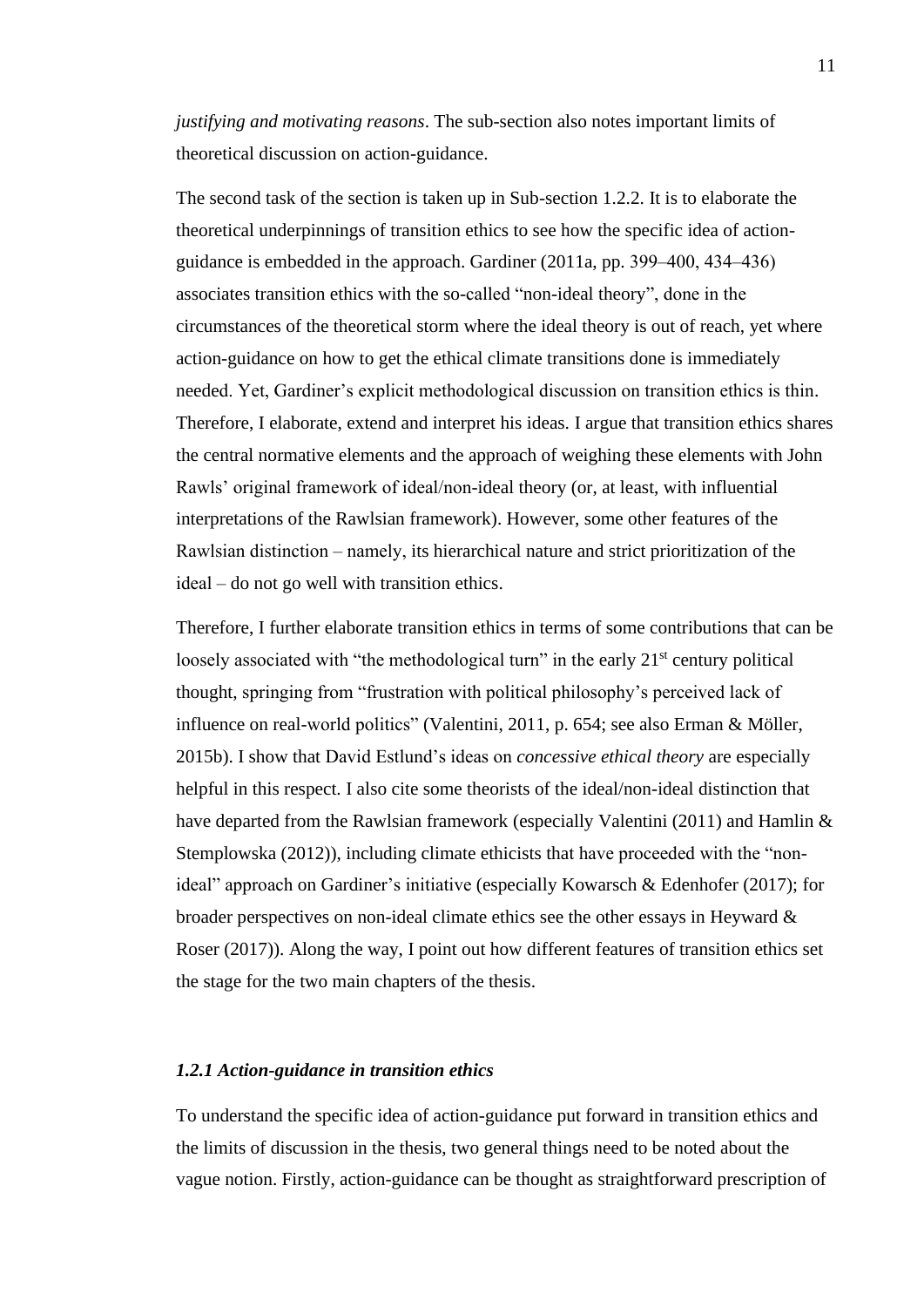certain action(s) or as less specific "(re-)orientation" (Ulas, 2020, pp.  $5-7$ , 21). The latter means illuminating and highlighting certain features of political systems or the ethical condition of people so that they become more informed about the prospects of change and their potential agency in it (Ibid.; McKean, 2016, pp. 1‒2). Gardiner's transition ethics contains both action-guiding and -orienting elements. In the main, the perfect moral storm account and the moral corruption diagnosis purport to orient people to see their ethically vulnerable and corrupt position in the climate crisis and how it helps to reproduce the business as usual. Yet transition ethics also prescribes distinct transition-guiding principles (e.g., the eight propositions mentioned above).

Secondly, Ulaş (2020, p. 4, original emphasis) argues that what is usually meant by "action-guidance" in theoretical debates is not really about guiding anyone's action (i.e., in the sense that the target agents would be really *acting upon* reasons and ideas articulated by a theory) but "the successful *offering* of guidance for political action". Yet even "offering" is in a sense contrafactual consideration because political philosophy suffers from "the problem of publicity" (Ibid.). That is, its recommendations "extremely rarely" get any proper attention in the public sphere. I follow Ulaş (Ibid., original emphasis) in noting that the theoretical discussion on action-guidance is, properly put, about "*potential* to be action-guiding, were the publicity problem solved". In this thesis I bracket the publicity problem, but the reader should keep in mind the contrafactual nature of the discussion. Therefore, my assessment of transition ethics in terms of action-guidance is at most speculative; I admit that "[w]hat will stick, in a world filled with cases of failed outcomes, is rarely predictable" (Philp, 2012, p. 637). Yet, instead of conceding impossibility of all theoretical assessment before practical "testing" (to which there may or may not be sufficient skills, motivation and resources), I claim that something can be initially said for and against different interpretations of transition ethics. Most importantly, Chapters 2 and 3 show that different interpretations can varyingly expose transition ethicists to intellectual threats embedded in the very practice itself (see 1.3 below).

Now, to the idea of action-guidance put forward in transition ethics. According to Ulaş (2020, pp. 5‒7), action-guiding theory must not only be theoretically consistent and consider relevant issues for the practical problem at hand, but also "feasible". One way to distinguish differing accounts of action-guidance is in terms of different interpretations given to the feasibility condition. Some suggest that it is enough to meet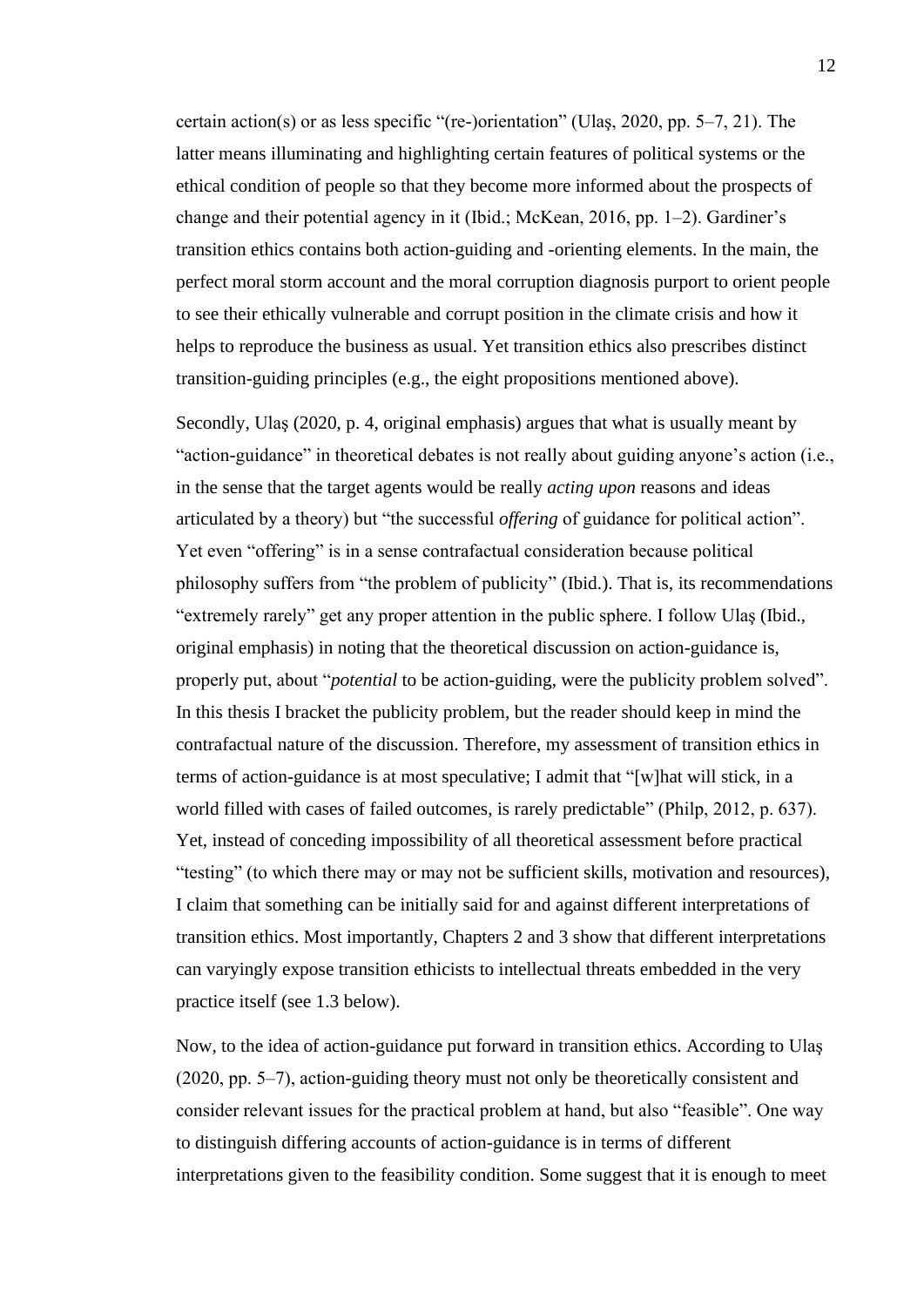the condition if a theory does not prescribe anything impossible, given our knowledge on the limits of humanity and its conditions of existence  $-$  no matter how highly idealized or unlikely to be ever met in practice its prescriptions are (see Estlund, 2014, pp. 121, 133). It is shown below that this interpretation is put forward in the Rawlsian ideal/non-ideal theory. Another interpretation of the feasibility condition is that an action-guiding theory must not only set possible ideal goals (in the ultimate sense), but also get involved with the questions of their implementation (Ulaş, 2020, p. 5). For instance, Allen Buchanan's (2003, p. 61) demand that an action-guiding ("ideal") theory must be "accessible" can be understood in these terms. That is, there should be "a practicable route from where we are now to at least a reasonable approximation of the state of affairs [satisfying the principles]" (Ibid.).

Gardiner would perhaps grant that climate ethics should operate *also* at these levels of feasibility. Transition ethics involving agency-building takes a further step. Gardiner's  $(2011b, pp. 41–42)$  distinction of justifying and motivating reasons helps to understand this. Despite the theoretical storm, the problem in the climate crisis is not that sufficient justifying ethical reasons for climate action are unclear or lacking. People do recognize the central ethical concerns of the crisis. Also, the *general* trajectory of action is wellestablished scientifically, politically and even ethically: the Paris agreement 1,5 °C target.<sup>7</sup> The main problem is that the justifying reasons do not translate into reasons that actually motivate people, businesses and governments for climate transitions. The explanation for the motivation problem is the perfect moral storm and moral corruption.<sup>8</sup>

Transition ethics should help in "engaging and then making operative the motivations" to overhaul the institutions that drive the climate crisis (Gardiner, 2011a, p. 10). So, "feasible" action-guidance in transition ethics demands something more than offering relevant, consistent and accessible justifying reasons. Transition ethics should provide and advocate ideas, arguments and principles that could engage and make motivationally operative the ethical reasons latently recognized by the targeted agents. In other words, it should help building ethical agency motivated for climate transitions,

 $<sup>7</sup>$  Gardiner's (2011a, p. 428) decade-old description of the general trajectory is vaguer. I assume that</sup> nowadays there is a strong "overlapping consensus" on the 1,5 °C target. Yet, of course, there remains significant issues about the more specific trajectories inside the 1,5 °C framework.

<sup>8</sup> See (Gardiner, 2011b, 2013; Jamieson, 2013; Peeters et al., 2019) on Gardiner's metaethical assumptions on moral motivation, i.e., his sympathies to motivational externalism.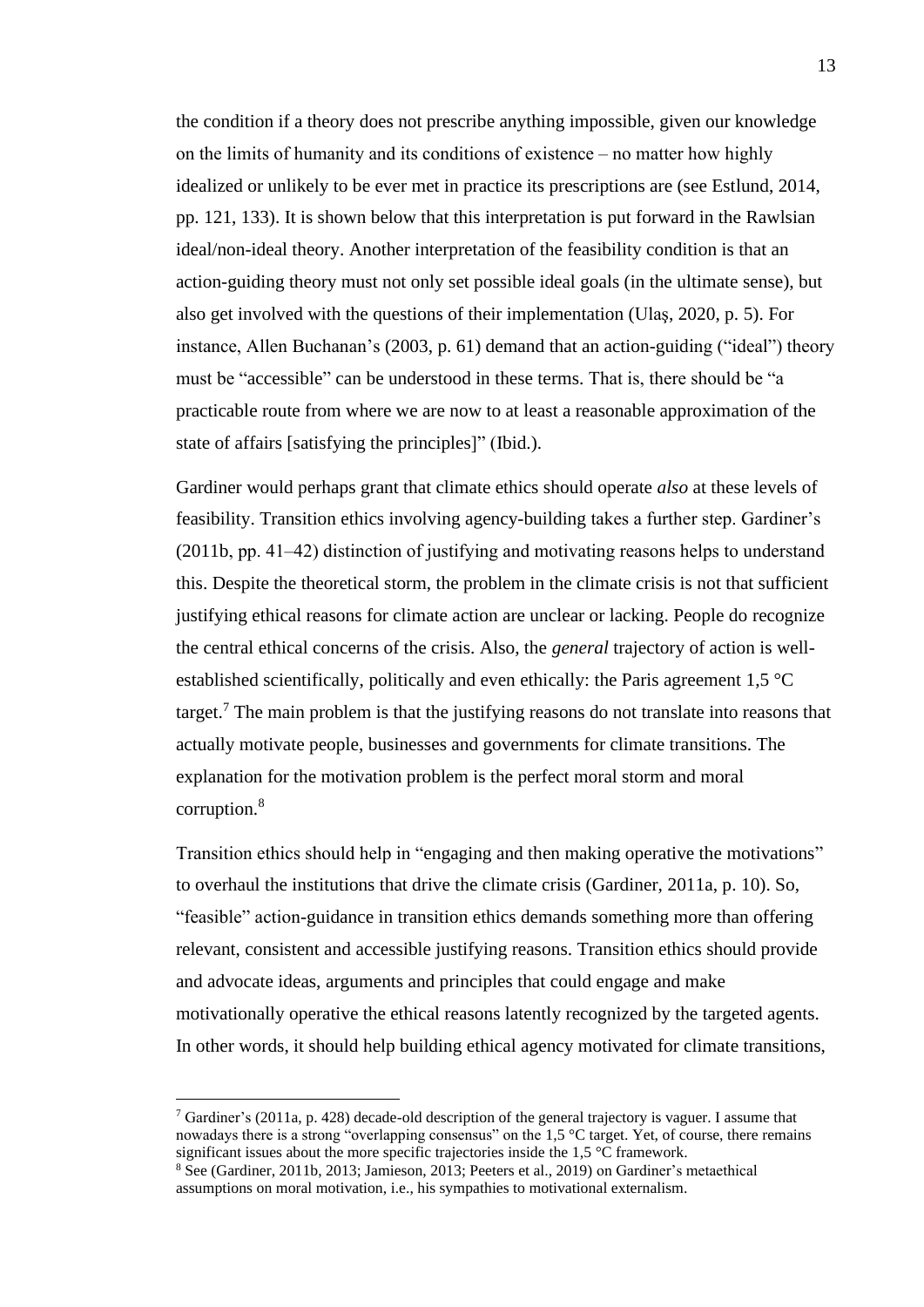using "building blocks" already inherent in "modern life" and ethical understandings (see Ibid., p. 400). The wish to cross the boundary of justifying and motivating reasons is behind the vision that transition ethics should be a communicative and political practice, and not just theoretical undertaking isolated to academia (though in reality it has remained more like the latter). Though it might be possible to establish theoretically that some justifying ethical reasons could also motivate, only political advocation and action, if anything, can unleash the motivating potential.

It could be argued that the goal of ethical agency-building is naïvely ambitious and over-confident about the powers of academic philosophy to start with. Ulaş (2020, pp. 9‒10; see Geuss, 2008, p. 36) is right to point out that all political achievements, not to mention major institutional overhauls, happen for various ethical and non-ethical motives, balances of powers and other factors. This surely applies for climate transitions as well. Ulas  $(2020, pp. 9–10)$  adds that even if it were a real consideration (i.e., were the publicity problem solved), it could be extremely hard to vindicate after the fact how motivationally effectual some purportedly action-guiding ethics were in specific changes. Indeed, prohibiting the influence of all other motives (like self-interest) would be unduly demanding, and Gardiner (see e.g.  $2017$ , pp.  $28-29$ ) does not do that. Nevertheless, he maintains that "our best chance of addressing the storm seems to rest with ethical motivation" (Gardiner, 2011a, p. 442) and, more generally, that "invocation of morality is a useful motivational tool" in climate politics (Ibid., p. 308). Indeed, at least initially, some empirical studies support the motivating power of morality in the climate case (Bain & Bongiorno, 2020; Markowitz, 2012; Markowitz & Shariff, 2012).

Also, it is charitable to think that Gardiner is not expecting climate ethicists to build ethically motivated agency alone. They are expected to *help* in the task, e.g., by trying to set and support it as an agenda for more powerful political change agents like the global climate movement. Though it may be impossible to say how much transition ethics can help in the end, my point in the thesis is that its goal and agenda as such evoke methodological issues worth discussing.

#### <span id="page-16-0"></span>*1.2.2 Transition ethics as concessive theory*

Transition ethics seems to have a goal that crosses the boundary of justifying and motivating reasons in its ambitious ideas of action-guidance, which is atypical for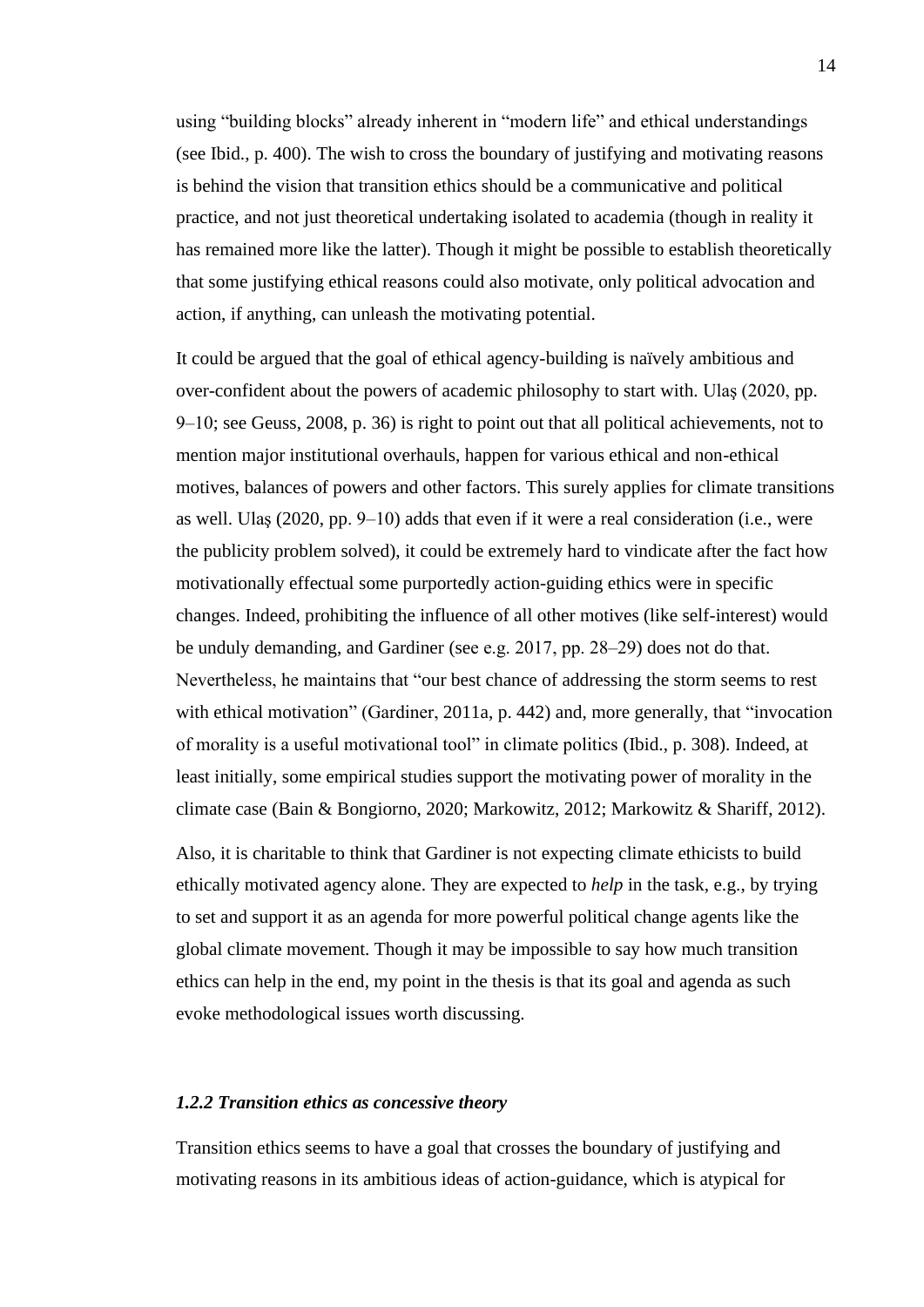philosophical ethics. It is no wonder, then, that Gardiner has rather distinct ideas on the approach of transition ethics. In this sub-section I elaborate the theoretical underpinnings of the approach. I do this, firstly, by articulating the commonalities and differences transition ethics has with the Rawlsian ideal and non-ideal theory. Secondly, I interpret transition ethics as Estlund's concessive theory. For this purpose, I also cite some contributions in ideal/non-ideal theory debate that depart from the Rawlsian understanding. I also distinguish three key features of concessive transition ethics, namely, flexibility, interactivity and modesty.

As per usual, one needs to start from Rawls<sup>9</sup>. Gardiner (see especially 2011a, p. 438 n. 1) explicitly refers to Rawls' ideas on ideal and non-ideal theory when discussing transition ethics. Gardiner retains some important ideas already formulated by Rawls, though I argue that being too faithful to the Rawlsian framework does not suit transition ethics. The distinction of ideal and non-ideal theory was Rawls' solution to "the venerable problem" of political philosophy, that of "characterizing the relationship between philosophical theory and political practice" (Simmons, 2010, p. 6).

For Rawls (2001, p. 10; cited in Simmons, 2010, p. 7), ideal theory "probes the limits of practicable political possibility" given the boundaries of human nature and material conditions on Earth  $-$  as was pointed out above, Rawlsian ideal theory operates with the ultimate understanding of feasibility. More precisely, it states the moral principles<sup>10</sup> that should determine the basic institutional framework of an ideally just society (Simmons, 2010, p. 7). There is a strong, hierarchical "division of labor" (Sleat, 2016, p. 28) in the Rawlsian distinction, where non-ideal theory is "secondary and dependent upon [ideal theory]" (Simmons, 2010, p. 10). If ideal theorizing draws "a blueprint" (McKean, 2016, p. 3) of the just basic institutions, non-ideal theory tries to find the best way from our reality of injustice to the end-state of justice (Simmons, 2010, pp. 7, 12).

A central idea is that non-ideal theorists, when considering alternative routes to the ideal, should "weigh" considerations of moral permissibility, political possibility and effectiveness (Ibid., p. 18). Consequently, non-ideal theory needs to balance moral considerations with results of empirical sciences that inform about effectiveness,

<sup>&</sup>lt;sup>9</sup> I rely here on secondary sources, especially A. John Simmons' (2010) notable explanatory essay on Rawls' ideal/non-ideal distinction. My point is not to defend any interpretation on Rawls' work but to elaborate the key Rawlsian ideas Gardiner is and is not using in transition ethics.

 $10$  The principles are defined with the help of idealized assumptions of "favorable circumstances" and "strict compliance". See (Simmons, 2010, pp. 7‒9) on the nature and function of the assumptions.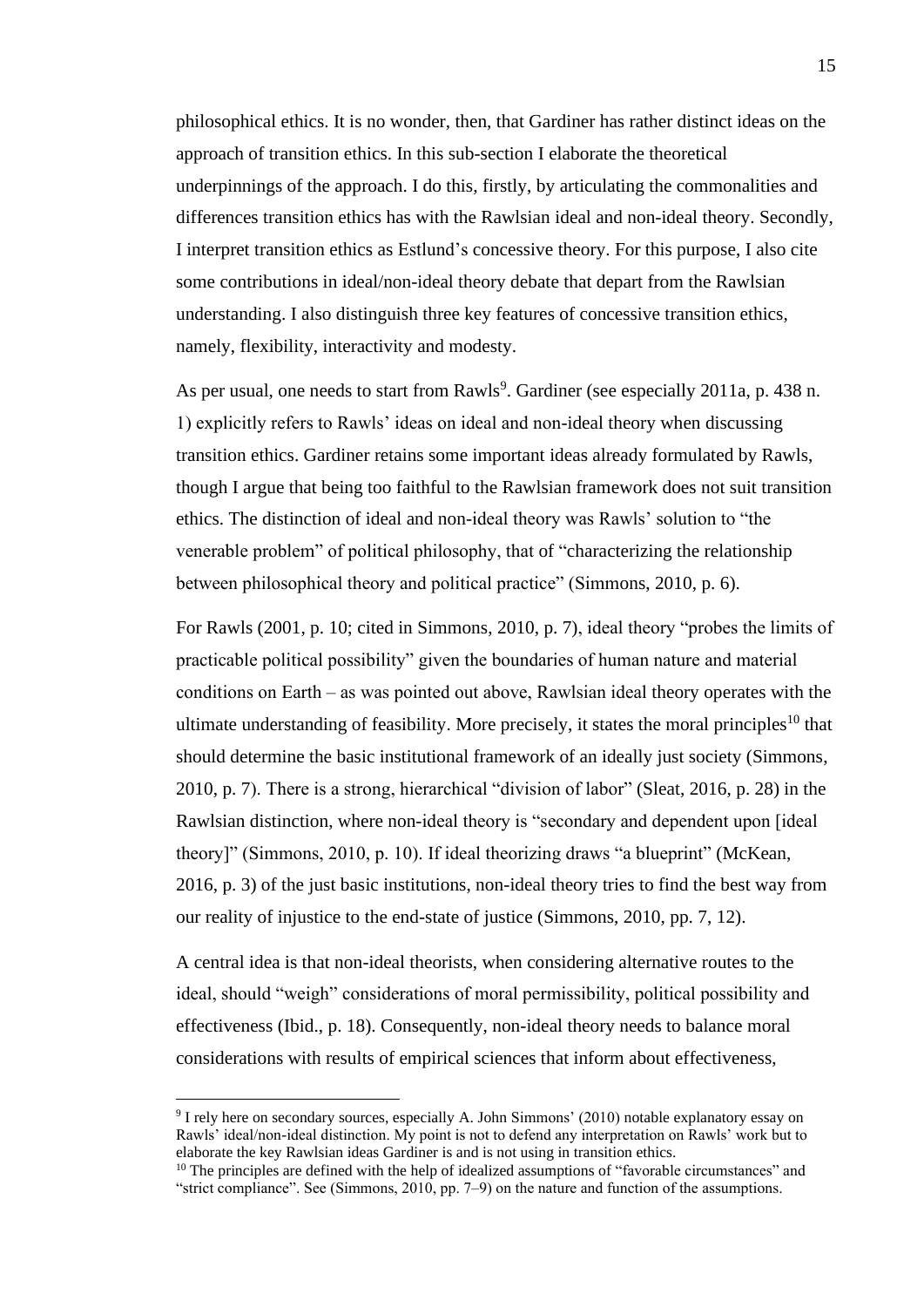political possibility and uncertainties on a relevant local level (Ibid., p. 19). Simmons argues that Rawls is silent on how to balance the three elements (Ibid., p. 18). Yet, it might be that "anything less sloppy" should not be expected in non-ideal theory (Ibid., p. 20), at least on the abstract level of methodological discussion. Rather, non-ideal theory might be seen as an approach where the normative elements or the "'moral vectors'" need to be weighed against each other in an interdisciplinary and flexibly localized manner (Ibid.).

I argue that the moral vectors and the weighing approach are elemental to transition ethics. Indeed, the task of agency-building can be related to all the three vectors. To be effective, the agency-building ethical materials should be such that they could help motivate the given, specific audience to overhaul their institutions. The contextual issues of political possibility need to be considered to understand what kind of transitional agencies might be accessible. The advocated agencies also need to be built upon ethical (or at least morally permissible) motivations. Gardiner maintains that transition ethicists should try, at least as far as possible, to get people acting *upon* the right ethical concerns.

Despite the shared features, there is an important mismatch between transition ethics and Rawlsian non-ideal theory. Juxtaposing two central points on the accounts makes this clear. On the one hand, transition ethics starts from the fact that we do not know the ideal theory of global, intergenerational and biospheric climate justice. On the other hand, in the Rawlsian framework non-ideal theory does not have a point or purpose if the ideal goal is unavailable (Ibid., pp. 24, 33–34; Moellendorf, 2016, p.  $107-110$ ). In other words, were transition ethics understood as Rawlsian non-ideal theory, it would be pointless and without purpose. Indeed, Rawls thought that the priority for political philosophers is ideal theorizing (Simmons, 2010, pp. 33‒34; cf. Mills, 2004). Gardiner is not so strict about the matter. To repeat, he argues that philosophers should continue with ideal theorizing<sup>11</sup>. But this is not enough in the acute circumstances of the climate crisis, where time is running out. There is no guarantee that philosophers are finished with the ideal blueprint any time soon (if ever). And even if they would, the ideal theory probably is not sufficient to temper the perfect moral storm, which is only partly an epistemological problem. The malady of moral corruption (driven to a large extent by

<sup>&</sup>lt;sup>11</sup> This means ideal theorizing on justice as an *approach*. Gardiner (2011c) argues that Rawls' first-order ideal theory of justice is severely complacent about global environmental crises.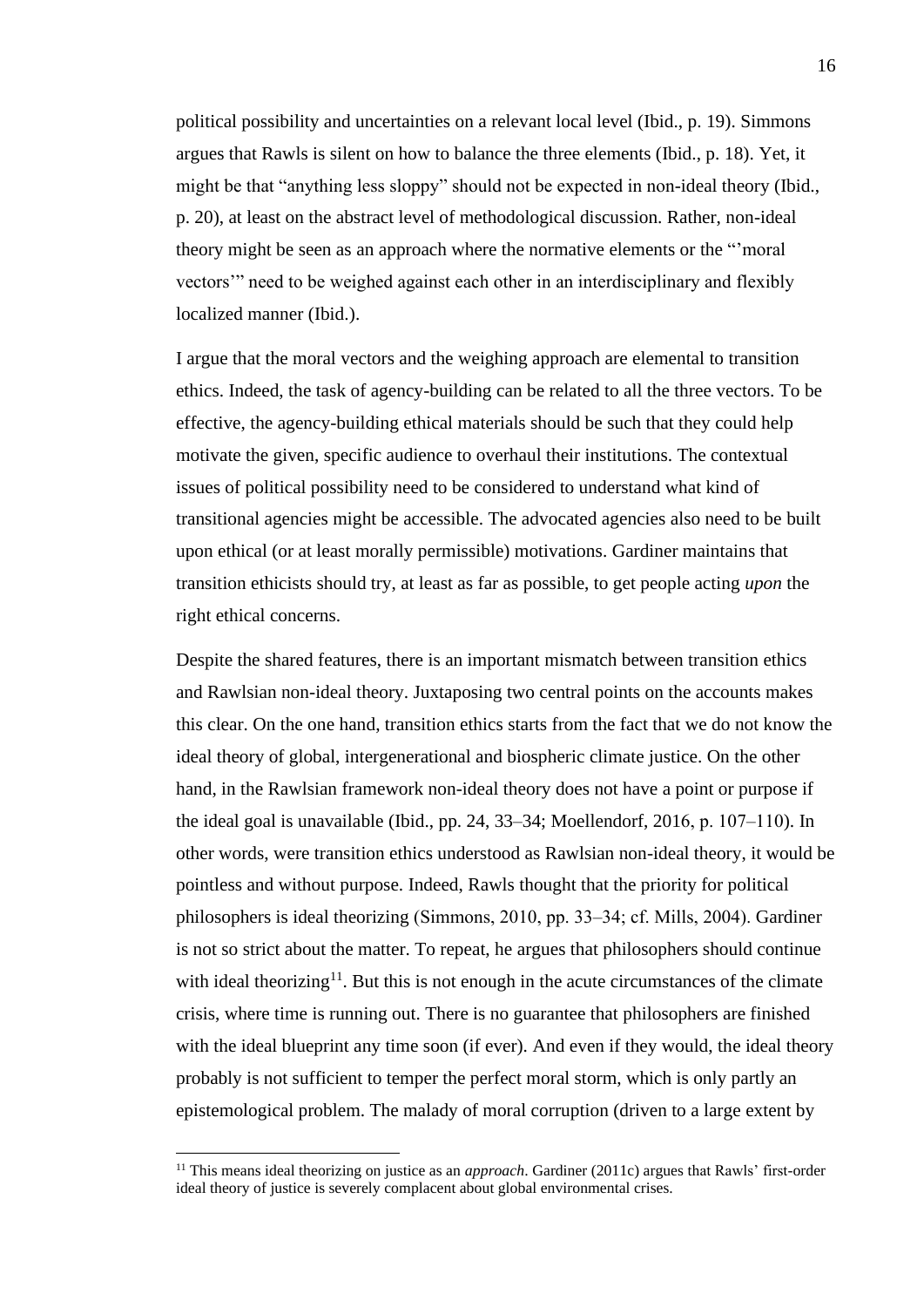the inadequate institutions) is not healed with ideal accounts of justice, though they might help. Therefore, despite the theoretical storm, transition ethics ought to be started right now.

One could claim that the mismatch implies that transition ethics is just a confused application of the Rawlsian distinction. However, I argue that transition ethics contains a genuine, though underspecified, theoretical departure from the Rawlsian ideal/nonideal theory framework (or the simple reading of the framework presented here, cf. Simmons, 2010, p. 36). Estlund's (2014) ideas on concessive (and non-concessive)<sup>12</sup> approaches to political and ethical theory are useful in further specification and elaboration of transition ethics. The difference between concessive and non-concessive theory is that concessive theory factors in the likelihood of its prescriptions to be achieved in practice (Ibid., p. 121). *Non-*concessive theory is not to prescribe anything unfeasible *qua* impossible (in the same ultimate sense as in the Rawlsian ideal theory), but its principles might have slight or zero probability to be ever implemented in practice (Ibid., p. 118). The difference comes down to different theoretical interests. Non-concessive theory is interested in formulating the best, true or sound normative theory – something that people ought to and are able to do, but still may not ever do. In contrast, concessive theory is about "what we should do, in practice" given (among other things) our best knowledge about what people and institutions are likely to do (Ibid., p. 123). So, concessive theory "concedes" *some* sound moral principles in the face of restrictions of reality. Everything cannot be conceded, at least if normative theory wishes to remain critical of the status quo (Ibid., p. 115). Though it is consistent to prescribe people to do exactly what they are already doing or likely to do, even normative theories sensitive to practicability usually state that there is something (and usually a lot) to improve in the business as usual.

I argue that transition ethics is better described as concessive theory than Rawlsian nonideal theory. Yet it is good to emphasize that the two frameworks have much in common. Namely, I take it that political possibility and effectiveness of prescriptions emphasized in Rawlsian non-ideal theory are practical issues to be considered also in concessive theory alongside likelihood. To this list should be added the consideration of

<sup>&</sup>lt;sup>12</sup> Estlund (2014) uses a few synonyms for concessive/non-concessive theory like "hopeful/hopeless aspirational theory". For the sake of clarity, I use only "concessive/non-concessive". Despite using valueladen terms like "concessive" or "hopeless", Estlund is not arguing for priority of either concessive or non-concessive theory.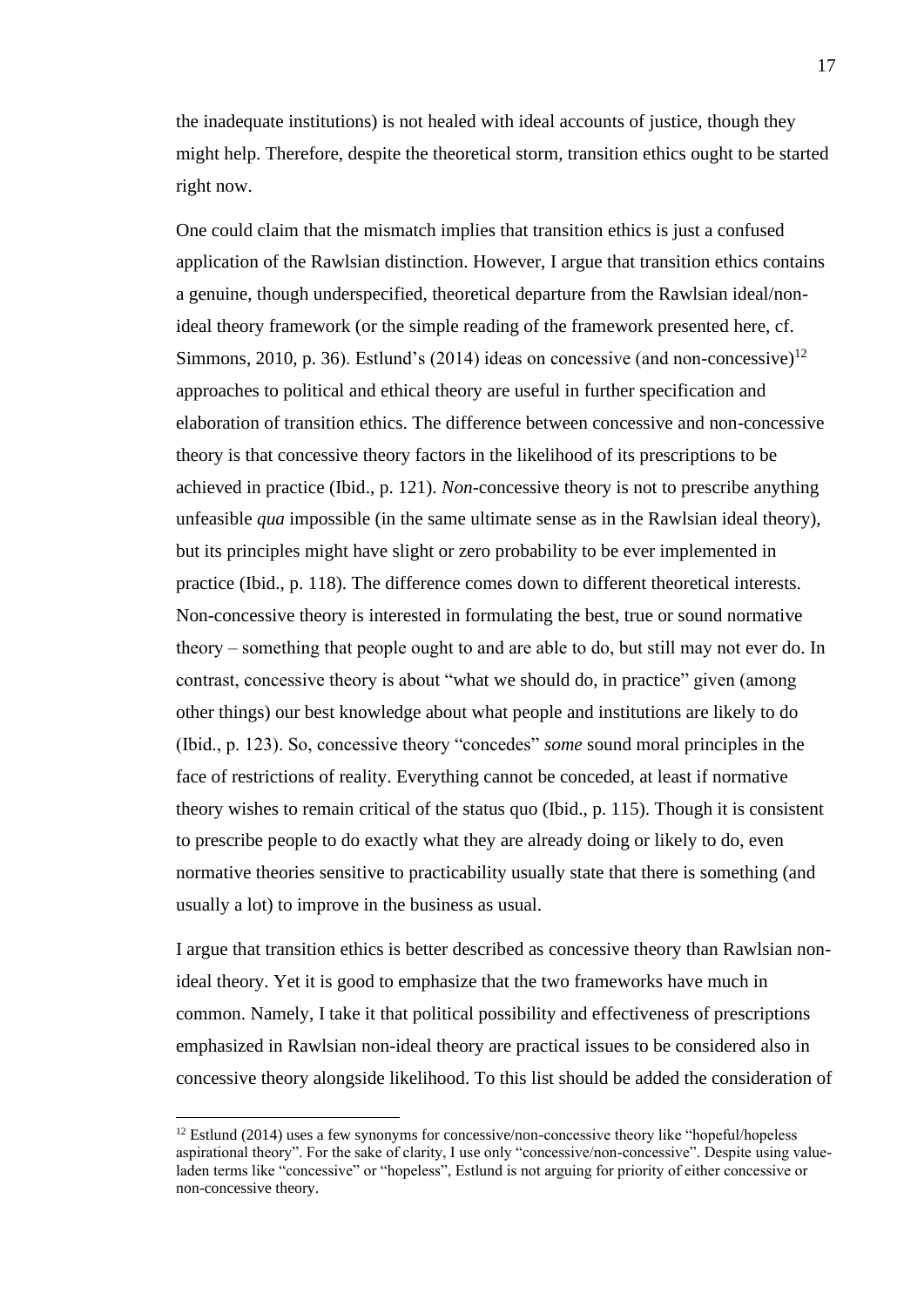accessibility from Buchanan's political theory, namely, that there should be a practicable route from the current situation to the prescribed goal. In this work I term these four interconnected considerations collectively as *practicability*. In concessive transition ethics, ethical correctness and permissibility of prescriptions is weighed with their practicability.

Nevertheless, there is a crucial difference between the Rawlsian approach and concessive theory, which is the reason why the latter is a better model to transition ethics. In contrast to the Rawlsian ideal and non-ideal theory, concessive and nonconcessive theory are not hierarchically related. The former is not one-sidedly dependent on the latter. Instead, "concessive theory exists *alongside* non-concessive theory"; they are "*parallel*" to each other (Ibid., p. 124, my emphasis). Instead of there being *the* one grand non-concessive theory as the guiding goal and the ultimate expression of justice<sup>13</sup>, the idea is that theories contain both concessive and nonconcessive levels, and that theories can concede some things but not others (Ibid., p. 132).

Taking an example in terms of transition ethics (see Ibid. for Estlund's own example), assume that a sound theory of global, intergenerational and biospheric justice demands that the current nation state system ought to be radically overhauled. Yet, suppose also that this is extremely unlikely achieved in the next few decades or even in the longer run. Concessive transition ethics would ask what is to be done, when the sound ethical demand of overhauling the nation state system is too unlikely met. This concession creates a new theoretical level, so to speak, on which transition ethics can formulate further principles about what the states should do. And, if even these principles are too unlikely to be met in our circumstances, further concession could be made, and so forth.

Therefore, there is *flexibility* to concessive transition ethics. This means that the appropriate level of ethical concession and likelihood  $-$  or, as Gardiner puts it, the distinction between ideal and non-ideal theory,  $-$  is "a matter of degree" (Gardiner, 2011a, p. 436; see also Hamlin & Stemplowska, 2012; Valentini, 2012). The point about flexibility is that the degree of concession is not pre-determined and can vary

<sup>&</sup>lt;sup>13</sup> The fully non-concessive theory akin to the Rawlsian ideal theory (cf. Estlund, 2014, pp. 127–129) remains as a viable theoretical project, though Estlund (2014, pp. 123, 132–133) gives up the assumption that it necessarily has any practical value. This is relatable to what Gardiner thinks about ideal theory: if it existed, it could be helpful, yet it hardly solves the problem of the climate crisis.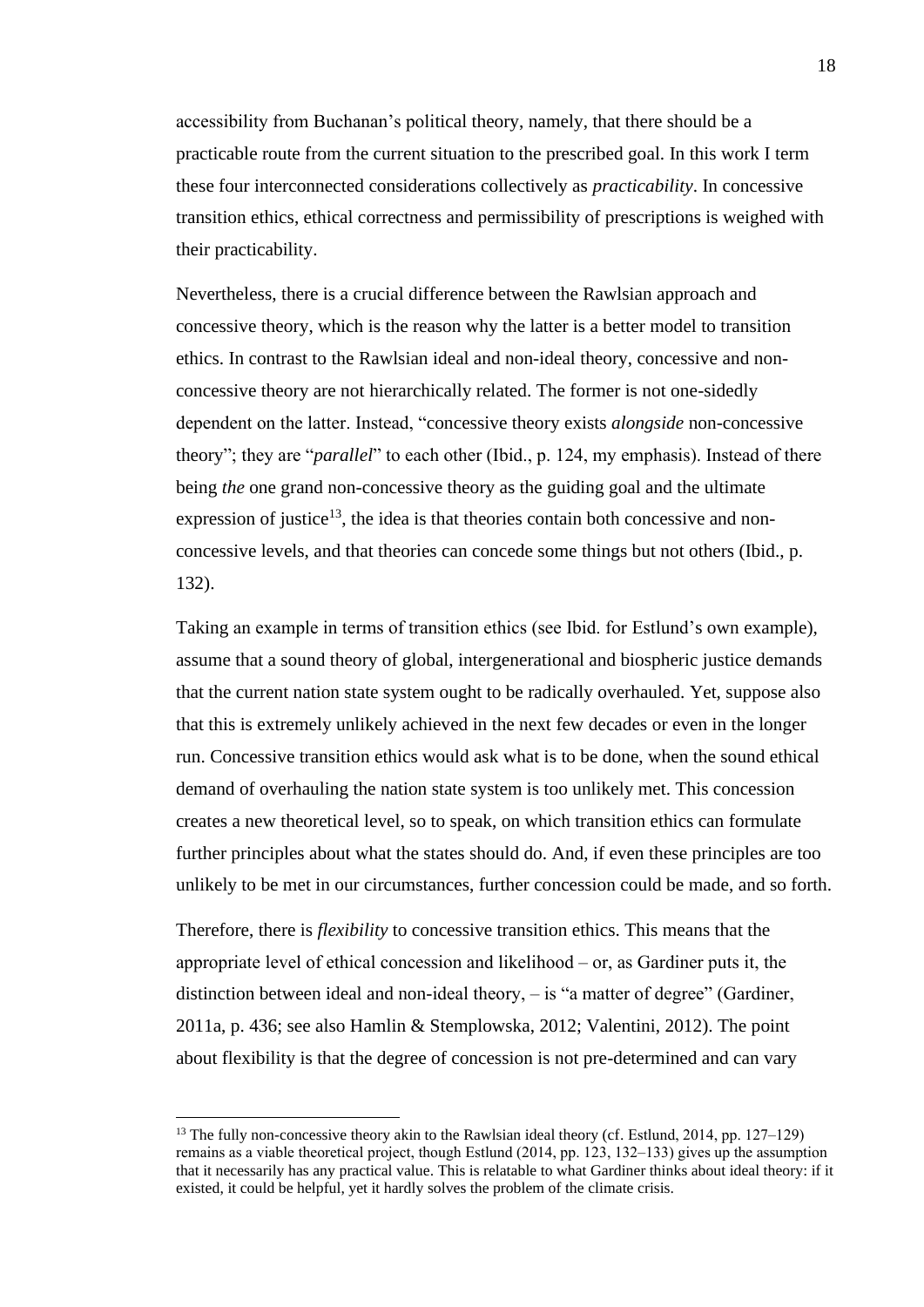from case-to-case, and that theories can operate on multiple levels of concession. Gardiner (2013, p. 130) signals this when he talks about "more 'ideal theory'", which should not be possible, would he strictly follow the Rawlsian framework. Gardiner suggests that a theory (or a part of it) can be more or less ideal (or non-concessive).

Importantly, despite flexibility, degree of concession is not arbitrary but should be selected in terms of the goals of the theoretical effort in question (see Valentini, 2012, p. 660). Therefore, though concessive theory can entail rather non-concessive prescriptions, the decisions to include them are made in a goal-oriented mindset. Nonconcessive principles are never included *solely* based on their ethical truth, but only after weighing them against considerations of practicability and goals of the project in question. In transition ethics, the goal is to help in ethical agency-building for climate transitions. So, transition ethicists should be flexible but (self-)reflective about their ethical (non-)concessions: are they justifiable in terms of the goal of the project? Chapter 2 argues that this inconclusive weighing of the concessive and non-concessive normative elements is tricky and intellectually risky.

Awareness of the goal of the theoretical effort and flexible tuning of degrees and areas of concession in its terms demands another feature from concessive transition ethics. It does not come up explicitly in Estlund's discussion but is emphasized by Gardiner himself. Though I separate analytically the diagnostic and the prescriptive tasks of transition ethics, they should be understood as closely *interactive* or even coconstitutive. Gardiner (2011a, pp. 53, 72 n. 6) maintains he does "practical ethics" instead of "applied ethics" (as in, e.g., the Rawlsian "blueprint model"). While applied ethics suggest "'invoke and apply'" (Ibid., p. 308), that is, "a model whereby theory is made independently of practice and then simply imposed on cases" (Ibid., p. 72 n. 6; see Williams, 2005, p. 1; Geuss, 2008, pp. 8–9), practical ethics stays constantly mindful of the real-world issues. "Deep analysis" on precise nature of wrongs of the world and how they are reproduced by social and political systems (see Gardiner, 2011a, p. 243) should affect the formulation of transitional principles – studying the climate crisis in practical ethics is "challenging the assumptions and boundaries of current orthodoxy" (Gardiner, 2017, p. 431 n. 3).

Chapter 2 shows how Gardiner's defensive transition ethics is build-upon the moral corruption diagnosis, which is an idealized account about the presumably prevalent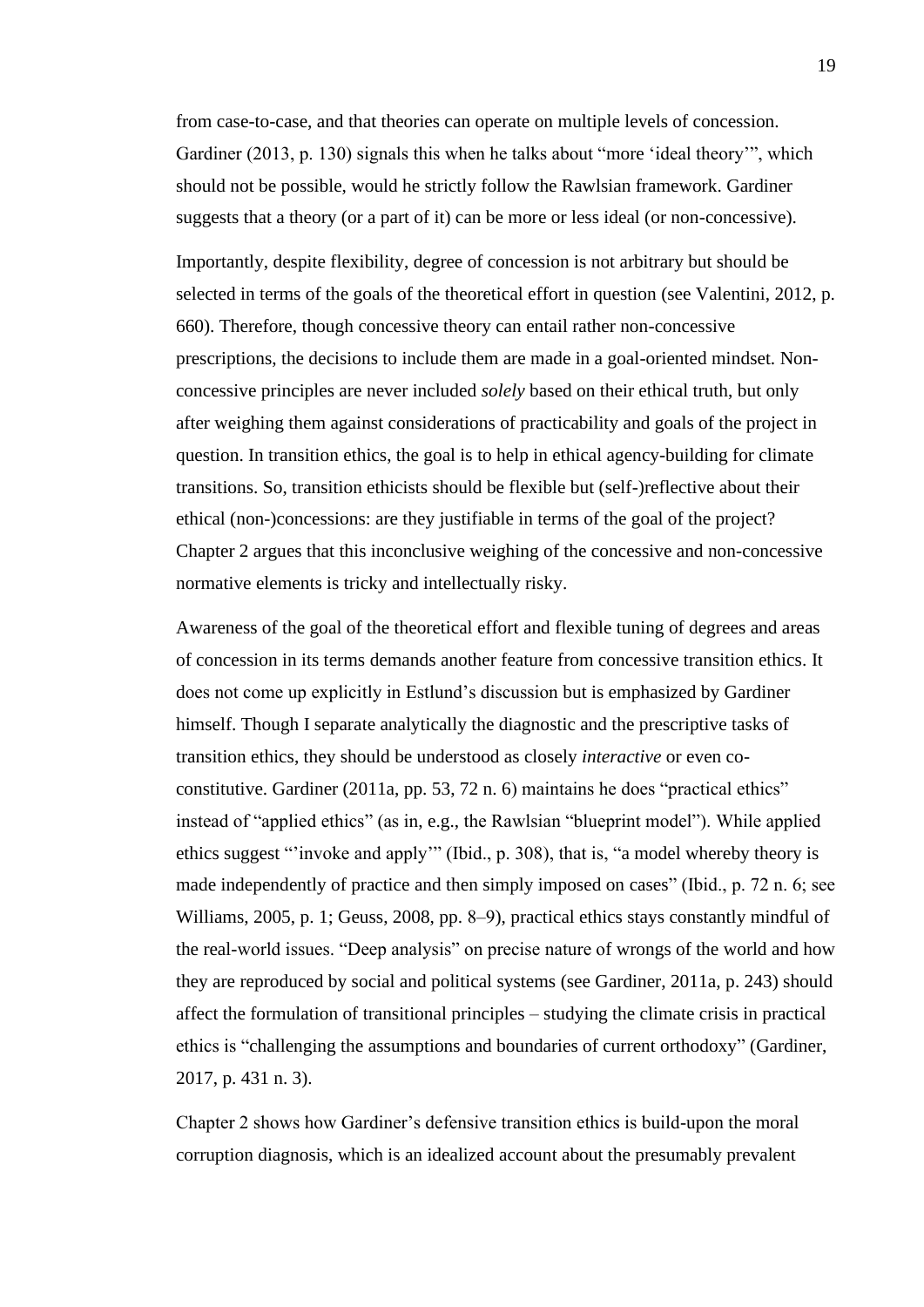climate ethical agency in the North. One should not confuse (Rawlsian) ideal theory and idealization. The latter is not always about ideal institutional principles but a necessary tool of all theoretical understanding which can have various functions (Mills, 2004; O'Neill, 2018, pp. 55–70). The function of idealizations in the moral corruption diagnosis is, of course, diagnostic. It is an explanation of what is the main problem with the climate crisis. It is from the start openly ethically loaded, yet importantly, it shows that the ethical motivations are indispensable in any proper solution to the climate crisis. Therefore, the moral corruption diagnosis anticipates and justifies solutions to the crisis centered on the prospects of ethically motivated agency for climate transitions. These are, then, formulated and advocated in the prescriptive parts of transition ethics, in the form of, e.g., transitional propositions and defensive ethics.

The point about interactivity is not only that diagnosis conditions prescription, but also vice versa. Kowarsch & Edenhofer (2017, pp. 304‒305) help us to think about "a systematic feedback loop" between diagnosis and prescription in the spirit of Deweyan pragmatism. On the one hand, "prima facie ethical hypotheses  $-$  - can help conceive new policy objectives, which can in turn help to identify and evaluate ethically relevant" practical implications of measures. On the other hand, when "hypotheses" or initial principles are tested against the reality in concrete applications, their real effects in a context partly determine their further development. Of course, any extensive "testing" of transitional principles or tactics is, to my knowledge, still out of sight, so the idea of systematic feedback loop is itself hypothetical. But I argue that the model captures something important about the interactive nature of concessive transition ethics. It articulates principles, which guide the diagnostic eye reviewing and interpreting empirical research. Diagnoses, then, will affect the future development of the principles, as they can challenge the current philosophical orthodoxy. However, this process is not self-evident and easy. Chapter 2 reveals the risk that the moral corruption diagnosis is unduly conditioned by Gardiner's ethical ideas. Yet Chapter 3 argues that though transitional principles need to remain open and malleable, there is still a reason to maintain a level of ethical non-concession. To initially understand the latter point, few things need to be said about uncertainty and *modesty* in transition ethics.

Transition ethics shares the concern of concessive theory in what should be done, in practice, here and now, despite the ideal theory of justice being inaccessible. In the case of transition ethics, the ultimate ideal (or the most non-concessive theory) is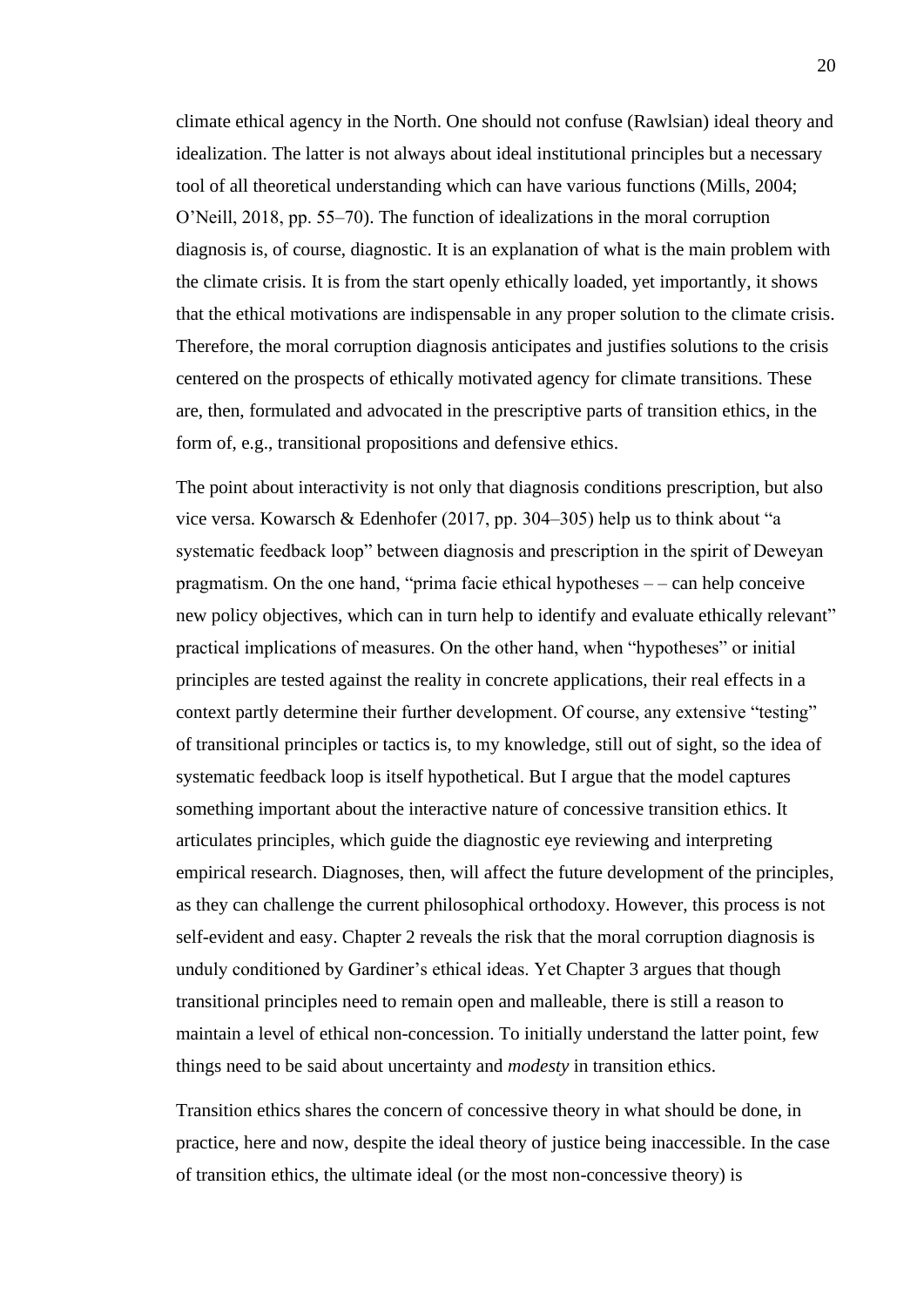inaccessible because it is not known. I take it that the theoretical storm is about both moral and empirical disagreement or uncertainty about feasibility (i.e., what is the limit of practicable political possibility). The lack of the ultimate ideal is not necessarily that consequential, since even if it would be available, it may not be helpful with the concern of what should be done. Also, it is important to repeat that despite the ultimate ideal is unknown, the ethically right direction of action for the next few decades is rather clear. However, due to (bounded) uncertainty and disagreement, transition ethics is marked by intellectual modesty (Gardiner, 2013, pp. 125–126, 130). This aspect does not come up directly in Estlund's discussion on concessive theory, but I think it may fit the framework as an extension  $-$  i.e., how the theoretical storm should affect concessive theorizing.

Gardiner elaborates modesty as "methodological minimalism" where "the aim is, as far as practicable, to avoid prejudging contentious questions *within ethical theory*" (Ibid., pp. 123‒124, original emphasis). Theoretical storm is a reason for minimalism; it is "premature" to prejudge contentious questions amid uncertainty. It should be added that prejudging might be irresponsible, since it may demand predicting which unjust features of the world cannot be removed (Buchanan, 2003, p.  $67$ ) – consider the weight of saying to some people that injustice they face is necessary. A second reason for minimalism is that "an evolving methodological modesty can be an important strategy" in transition ethics (Gardiner, 2013, p. 125). This is a strategy for formulation of transitional principles in terms of overlapping theoretical consensus on ethical climate action (Ibid.). Gardiner's eight transitional propositions are examples of how far he thought it was possible to get with the strategy at the beginning of 2010's. Yet, importantly, methodological modesty is evolving. There is no claim that the propositions are the best take on intergenerational, global and biospheric justice, or that the justification of their level of concession is set in stone. It is likely that overlapping consensus *within* ethical theory accounts for far stronger propositions now. As Chapter 3 discusses (see 3.3.2  $\&$  3.4), modesty also implies that transition ethics should stay constantly open to alternative articulations of ethical reasons for climate transitions burgeoning not only in professional theoretical thinking but also in political struggles for climate justice.

Modesty does not imply ethical neutrality *without* ethical theory (Gardiner, 2013, p. 124) or total concession. In other words, transition ethics involves criticism of the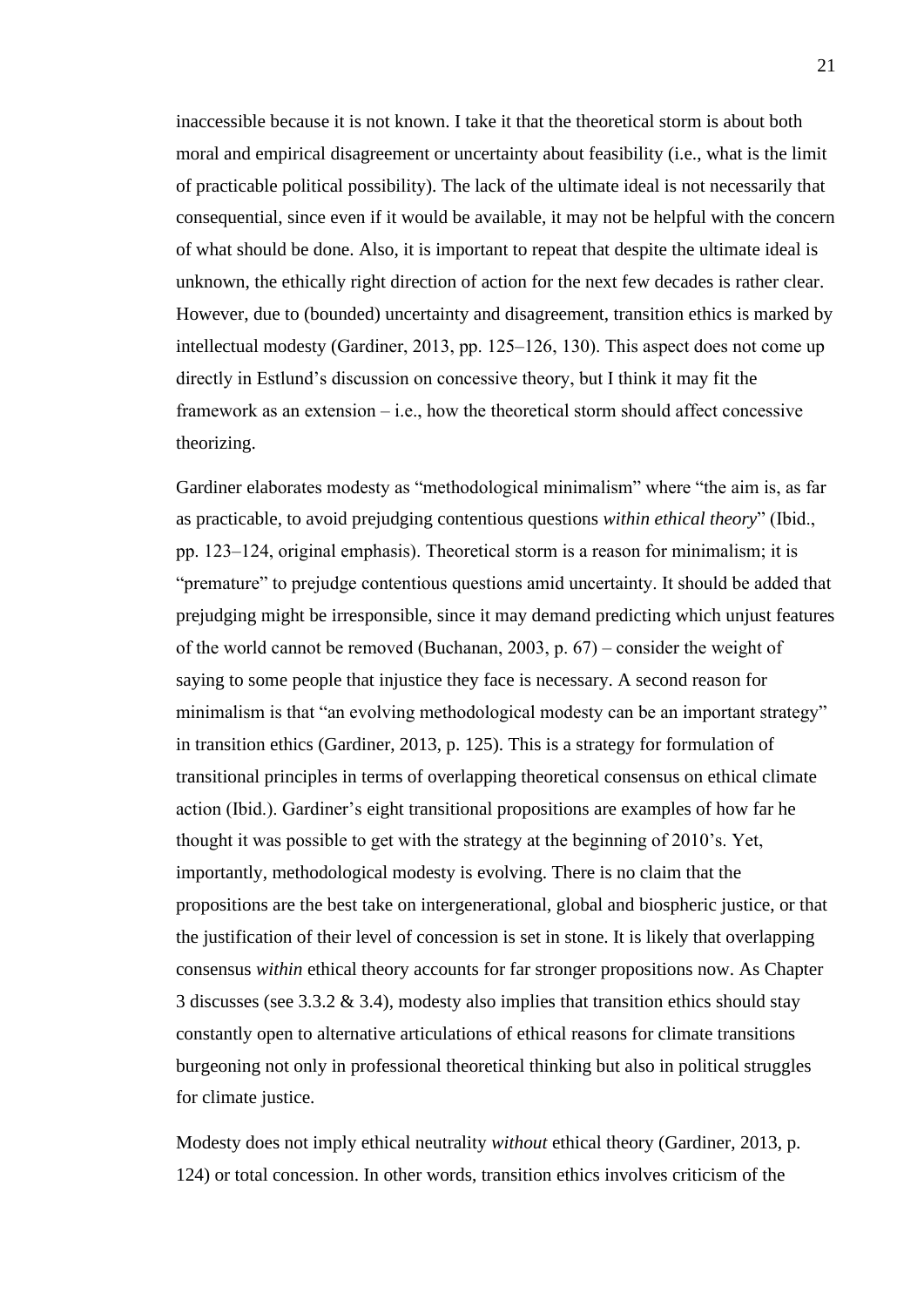business as usual. It makes (to a degree) non-concessive ethical prescriptions that are seemingly unlikely achieved – for instance, it has been claimed that there is only a 1% (5%) chance that the world will reach the 1,5  $\degree$ C (2  $\degree$ C) target (Raftery et al., 2017). Though I argue in Chapter 2 that transition ethics is about weighing concession and non-concession, sometimes the non-concessive ethical reasons for certain transitional policies can be such that one should advocate them despite low likelihood. It is typical in (or even elemental of) politics that sometimes unlikely things happen, especially when it comes to major progressive social changes (Estlund, 2014, pp. 133; see also Ibid., n. 21).

Some advancements may be genuinely unlikely. But it is important to note also that prognoses of social sciences on likelihood of specific changes are often uncertain to a degree. As is concluded in Chapter 2, it might be tempting in transition ethics to overestimate what can be established with the current empirical results. Practical uncertainty may give extra validation for relatively non-concessive and seemingly unlikely ethical prescriptions  $-$  it may be hard to say what really is politically possible, and non-concessive normative theory may itself contribute to making things more accessible (Ibid.; Gardiner, 2011a, p. 436). Indeed, despite the (bounded) methodological modesty, Chapter 3 will conclude that all-in-all the non-concessive ethical backbone is something to hold-on in transition ethics.

It is appropriate to sum up the key concepts and distinctions introduced thus far: I understand transition ethics as *concessive theory*, where the ethical correctness of prescriptions (their non-concessive justification) is weighed against considerations of *practicability*. Practicability entails political possibility, effectiveness, likelihood of implementation and accessibility in our conditions. I distinguished two main moments of transition ethics, *diagnostic* and *prescriptive*. I stipulated that these moments are *interactive*: diagnosis should inform and condition prescription, and prescription should guide diagnosis. I also argued that there are no *apriori* rules to the concessive weighing. Instead, transition ethics should remain *flexible* about different degrees of concession. Different parts of transition ethics can be more or less concessive. What guides the concessive weighing is the ultimate goal of transition ethics, that is, building ethical agencies for climate transitions. Concessive transition ethics should also heed the theoretical storm and remain *modest* within ethical theory and keep in mind the circumstantial nature of its prescriptions.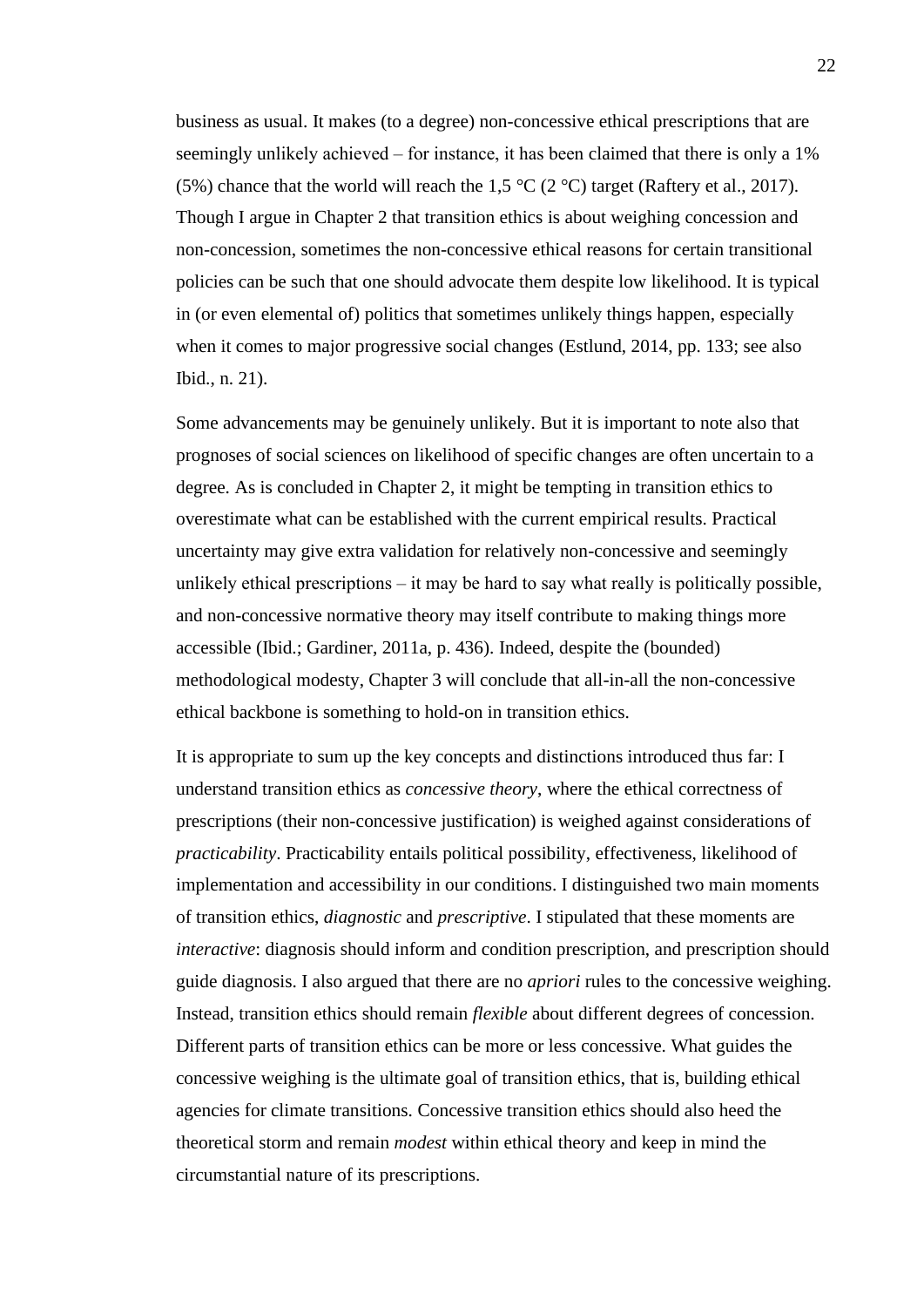## <span id="page-25-0"></span>**1.3 Tools of critique: theoretical vices and political realist suspicion**

Now, after the initial elaboration and interpretation of transition ethics as a concessive theory, I present the tools of critique that will be used to assess the approach in the coming chapters. First of them is Gardiner's idea of theoretical vices. Second is a related but more general suspicion about the limits of ethical theory proclaimed in political realism, a loose "movement" in recent Anglo-American political philosophy. Besides introducing the critical tools, I also outline the two main chapters of the thesis and explain how the tools will be used in them.

The shortcomings of moral and political theories indicated by the notion of theoretical vice are not about internal coherence. In the middle of the climate crisis (as indeed always, see Mills, 2005), theoretical thinking does not happen "in a neutral evaluative setting" (Gardiner, 2011a, p. 231). Formulation and choice of theories might itself be "corrupt"; theories might "address our concerns, and leave aside those that we would rather not see addressed" (Ibid., p. 232). Accordingly, the perfect moral storm makes mainstream political and moral theories – like "economic utilitarianism, libertarianism, Rawlsian liberalism and cultural nationalism" (Ibid.,  $p. 230$ ) – susceptible to vices including complacence, evasiveness and opaqueness about the climate crisis (Ibid., pp. 230‒244; Gardiner, 2011c). Theories can be charged of such vices if, for instance, they offer just an "easy initial diagnosis" (e.g., "climate change is unjust to the global poor") without deep analysis on the predicament or serious suggestions for solutions (Gardiner, 2011a, pp. 243‒244).

I will not address Gardiner's arguments on the theoretical vices of the mainstream theories or institutions they help to uphold. Instead, I turn the critical gaze towards transition ethics itself. I resist the self-acquittal that a transition ethicist may grant to herself while exposing moral corruption and vices of others. Instead, I call for continuous self-reflection on the possible theoretical vices of transition ethics itself. Transition ethics is not bothered by the same theoretical vices that threaten the mainstream theories. In Chapter 2, I argue that a theoretical vice that especially threats Gardiner's central ideas in transition ethics, the moral corruption diagnosis and defensive ethics, is *wishful thinking*. That is, Gardiner's non-concessive convictions about the right reasons for climate action may unduly affect how the problem of the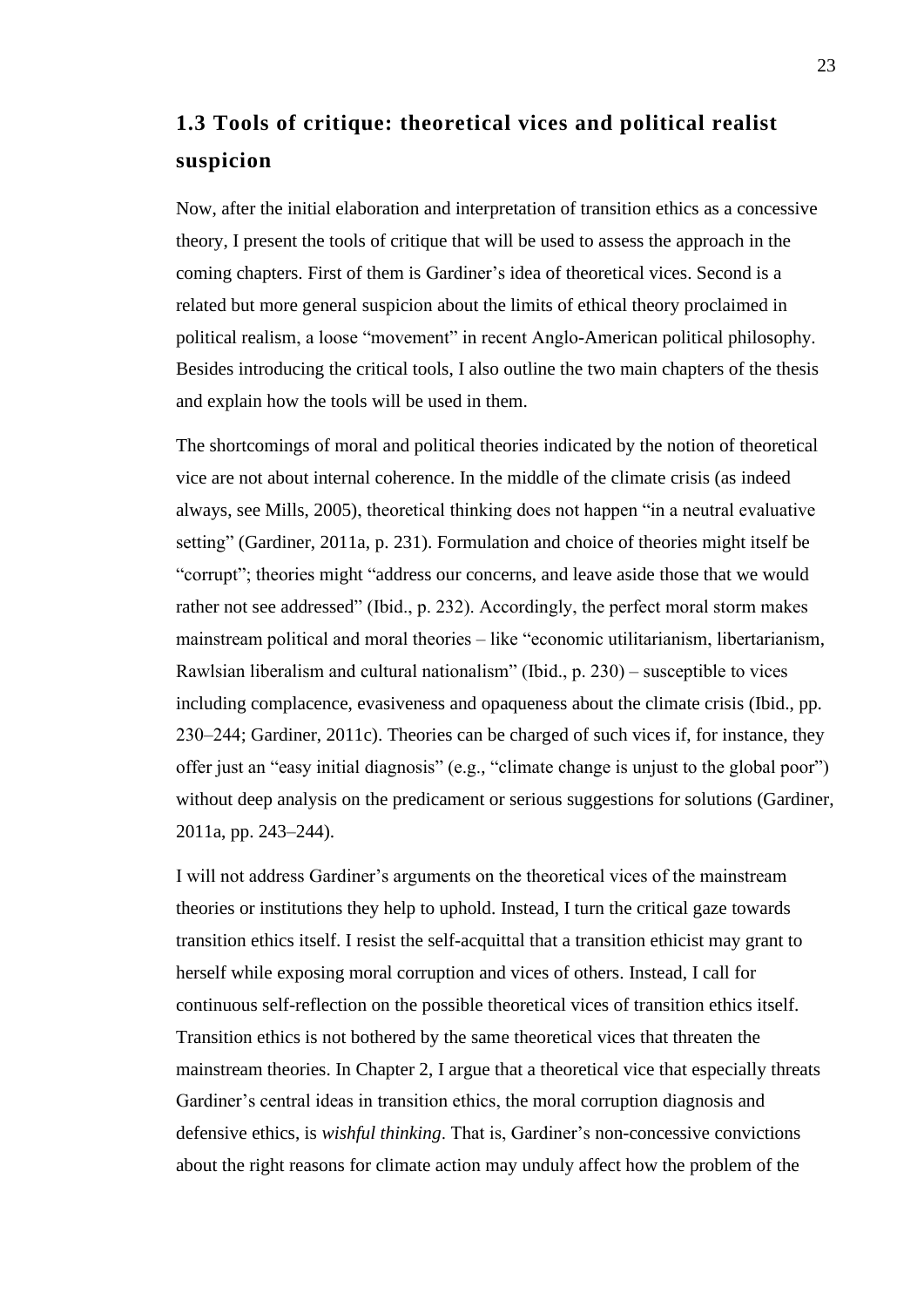climate crisis is framed and diagnosed as a problem of moral corruption. Chapter 2 reveals this problem in the interaction of prescription and diagnosis by assessing current empirical research in climate change communication and social and moral psychology of climate change that are relevant for the moral corruption diagnosis.

Chapter 2 also presents a complementary theoretical vice to wishful thinking threatening transition ethicists. *Strategic inconsiderateness* may arise if the focus is too much on whatever presumably "works" as a solution to the climate problem. The vice is about overestimation of empirical knowledge on the limits of human motivation and political possibility  $-$  it too is rooted in the interaction of empirical diagnosis and normative prescription. I am not suspecting Gardiner of strategic inconsiderateness. Indeed, he is adamantly arguing against it (see e.g. Gardiner & Weisbach, 2016). The point of Chapter 2 is to present wishful thinking and strategic inconsiderateness as the twin theoretical vices against which transition ethicists should try to find protection. The chapter argues that the threat of the twin vices is perennial in transition ethics since it is an unavoidable byproduct of the indeterminate weighing of concession and nonconcession. Also, the more specific locus of the twin vices is recognized: the role of the prescriptive transitional principles, widely understood as all the ethical "materials" that should help to build the ethical agency for climate transitions.

Why, one could ask, I see the concept of theoretical vice as an appropriate tool of critique for a work discussing the approach of transition ethics and action-guidance amid the climate crisis? Given its explicit connection to virtue ethics (see Gardiner,  $2011a$ , p. 4;  $2013$ , pp.  $129-130$ ), the concept may open-up broader and, if you will, more "human-faced" considerations than more formal methodological considerations. A premise of this work is that the climate crisis is, ethically speaking, very much a problem of character and agency. The point of theoretical vices is that ethical theory is not exempt from the human vulnerabilities in the perfect moral storm – and I add that neither are transition ethicists. They too need to constantly ask the self-reflective question of "'[w]ho we are', morally speaking" (Gardiner, 2011a, p. 4), while trying to orient people towards ethical climate agency.

To complement the critique of the theoretical vices of transition ethics, I also cite some (highly selected) ideas of theorists associated with political realism, for instance, Bernard Williams and John Horton. Political realism can be associated with the same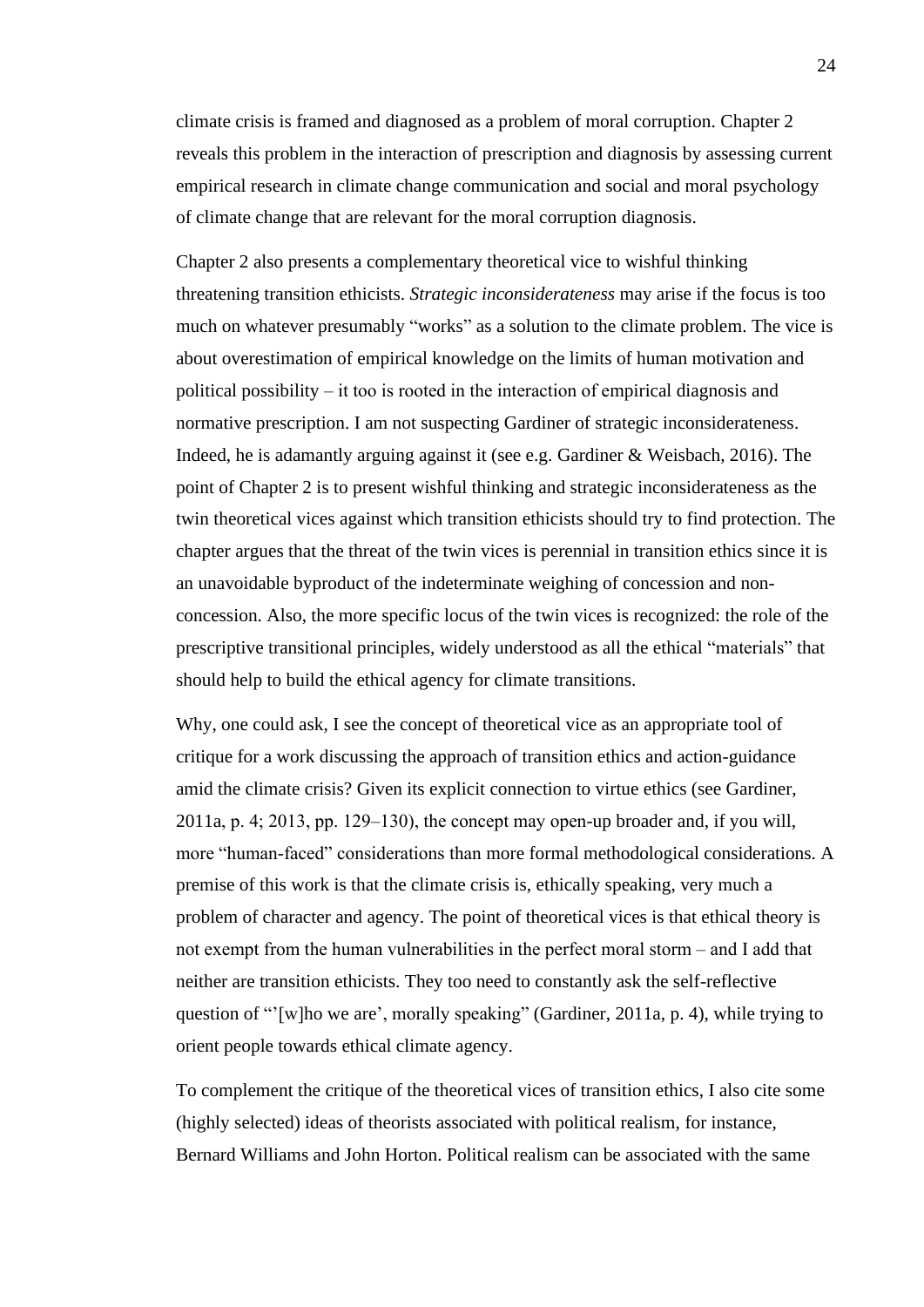"methodological turn" in the early  $21<sup>st</sup>$  century political thought as ideal/non-ideal theory and concessive theory (Valentini, 2011, p. 654). <sup>14</sup> They are occupied with relations of political/ethical theory and practice and argue for less dichotomous relations of empirical sciences and normative theory. Yet, their ideas are usually relatively radical and skeptical towards moral theory (Hall & Sleat, 2017). Skepticism is visible in Alison McQueen's (2020, pp. 1–2) list of typical political realist tenets:

(a) affirm the autonomy (or, more minimally, the distinctiveness) and contextual specificity of politics; (b) take disagreement, conflict, and power to be ineradicable and constitutive features of politics; (c) reject as 'utopian', 'idealist', or 'moralist' those approaches, practices, and evaluations which seem to deny these facts; and (d) prioritise the requirements of political order and stability over the demands of justice (or, more minimally, reject the absolute priority of justice over other political values).

There may be fundamental metaethical differences between Gardiner and political realists in their respective levels of trust in the possibility of moral truths (see Hall  $\&$ Sleat, 2017). I am not trying to settle any fundamental issues here. Yet I think that selected bits of political realism can complement the critique of transition ethics precisely because of its suspiciousness about the power of philosophy to influence practice and its critique of simplistic ideas of ethical motivation in politics. As the virtue ethical critique of theoretical vices, political realists are prone to "unmask" vulnerabilities of ethical theories/theorists, though they usually put the matter in terms of ideology critique (McQueen, 2020; Prinz & Rossi, 2017). Indeed, in Chapter 2 the idea of wishful thinking is taken up from political realists and interpreted as a theoretical vice.

Chapter 2 introduces the intellectual threats in the interaction of diagnostic and prescriptive moments of transition ethics. It singles out the role of transitional principles as the point especially vulnerable to theoretical vices. Chapter 3 aims to find ways to think about transitional principles that would help diminish the threat of theoretical vices. It discusses a specific transitional principle formulated by Gardiner, the global

<sup>&</sup>lt;sup>14</sup> Other prolific theorists associated with political realism include Raymond Geuss, Chantal Mouffe, and Mark Philp (Galston, 2010; Rossi & Sleat, 2014). Notable commentators include Matt Sleat, Enzo Rossi, Alison McQueen, Edward Hall and Robert Jubb. Political realists draw on varied intellectual sources such as "the realist tradition" including Thucydides, Machiavelli, Weber, Hume, Hobbes, Schmitt and Nietzsche (Rossi & Sleat, 2014; Galston, 2010), classical IR realism of, e.g., Hans Morgenthau and E.H. Carr (McQueen, 2020; cf. Rossi & Sleat, 2014, pp. 696–697) and Critical Theory (Williams, 2002, pp. 225‒232; Sagar, 2018).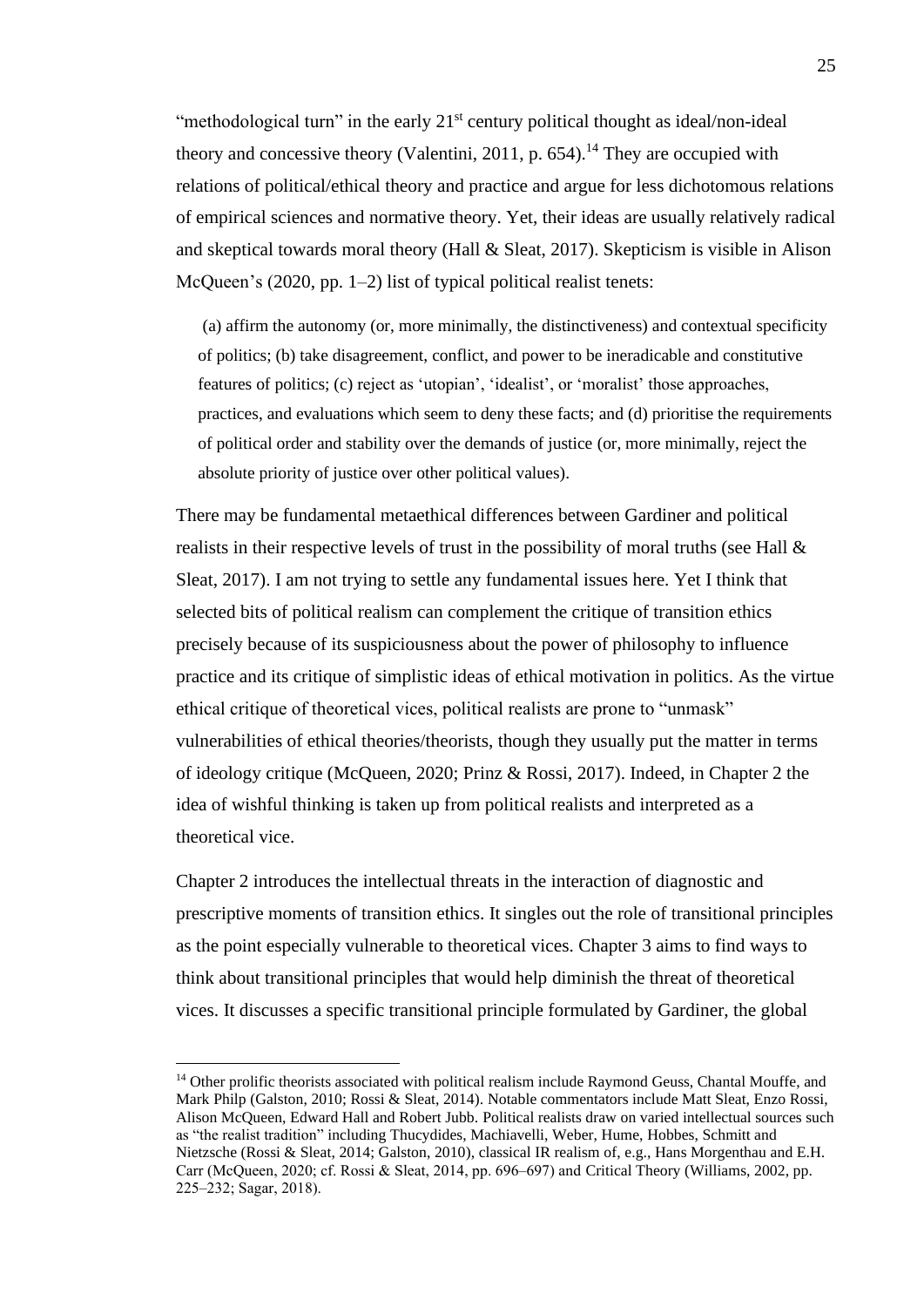test. I argue that the global test is central in transition ethics since it is an argument that shows why people should reject the major social and political institutions that drive the crisis. Thus, it is a necessary step towards the institutional overhaul that transition ethics tries to motivate. In other words, I argue that the global test introduces the important consideration of *political legitimacy* to transition ethics that Gardiner fails to discuss explicitly. Yet he thinks that it is the acceptance of the subjects of their failing institutions that keeps up the status quo. In Gardiner's theory of change, climate transitions can only happen if political illegitimacy of the major institutions, brought by their failure to deal with the climate crisis, is realized by their subjects.

I argue in Chapter 3 that when the global test is defined as a condition of political legitimacy, it is revealed as ambiguous in terms of its normative grounds and suspect to wishful thinking. This makes it difficult to assess it as a concessive transitional principle. To find an example of a transitional principle that would help avoid the theoretical vices, I formulate two alternative interpretations of the global test. The interpretations emphasize different aspects of Gardiner's account and depart from it to opposite directions. The first interpretation is based on political realists' ideas on political legitimacy. It founds the global test on the (minimally) universal but indeterminate existential security threat of the climate catastrophe that makes the failing institutions illegitimate. The importance of contextual reasons of the subject of power and the affinity with empirical concepts of political legitimacy make the political realist approach rather concessive. The second interpretation is inspired by Allen Buchanan's ideas of "justice-based" political legitimacy. It bases the global test on a clear, nonconcessive ethical principle of equal protection of the most basic interests of all and human rights.

Though both interpretations can initially disambiguate Gardiner's global test, I think that the Buchanian approach is a better benchmark to concessive transition ethics on how to think about transitional principles. If the political realist approach is more broadly applied in transition ethics occupied with agency-building, it is threatened by specific theoretical vices. Political realists may become "conservative by default": their suspicion of almost all non-concessive ethics may lead to an inability to ethically defend clear alternatives to the status quo that are needed to guide an institutional overhaul. Also, assuming that their ideas are meant to directly orient politics, political realists seem to be subject to wishful thinking. Political realism asks for tricky "double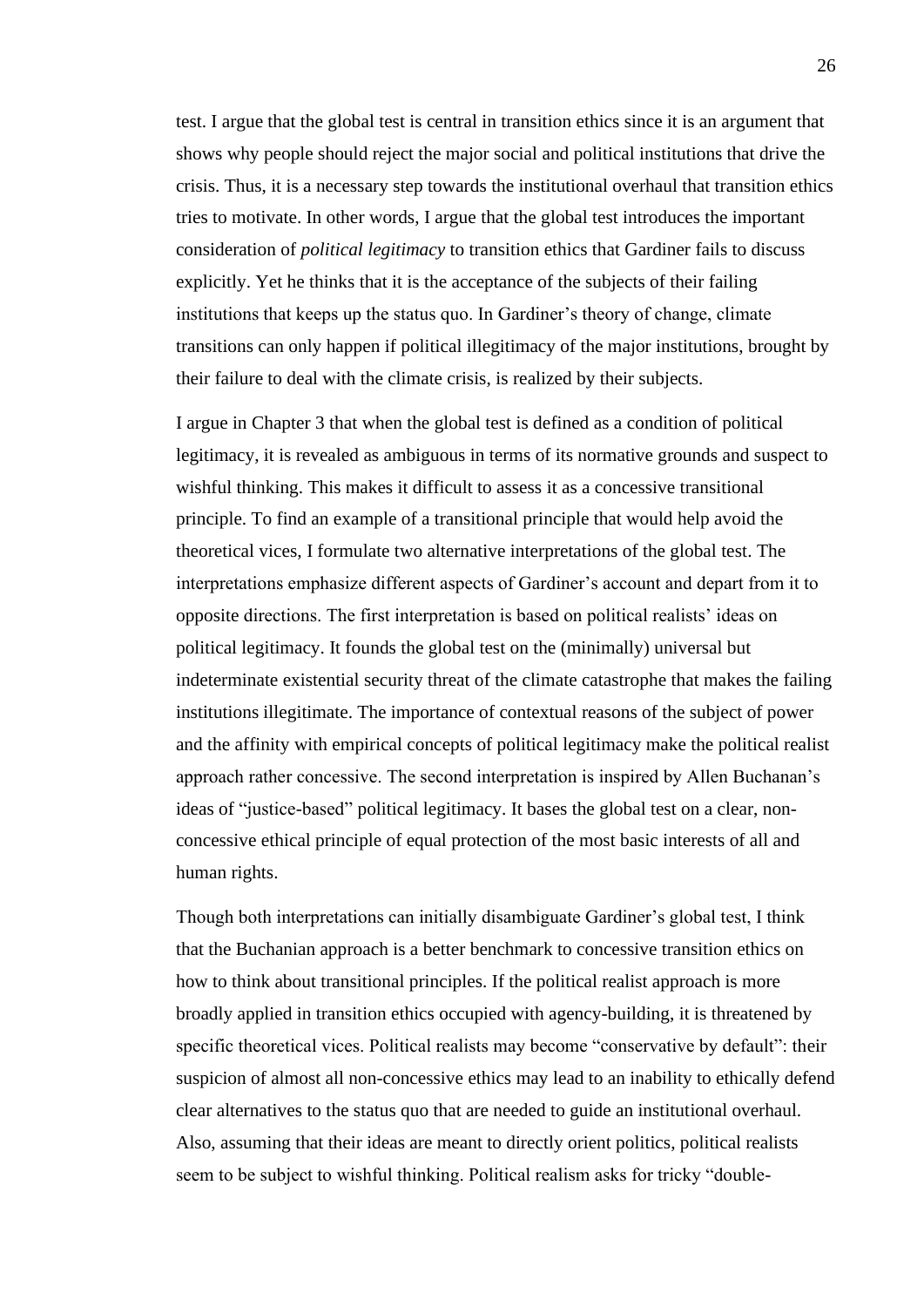mindedness" about the nature of politics and morality that may be unfeasible and distant for the political actors fighting for ethical climate transitions.

The approach of the Buchanian global test shows that *if* ambitious ethical agencybuilding is a viable goal, then non-concessive ethical integrity, that is, clear and defensible ethical stands as transitional principles should be a part of the repertoire. Ethical integrity mitigates the threats of strategic inconsiderateness and being conservative by default. The account is also somewhat protected from wishful thinking, since despite its non-concessive core, the Buchanian transitional principles are formulated also with practicability in mind. Most importantly, the principles are chosen partly because they are salient weapons in actual political struggles. Thinking about transition ethics in the Buchanian way could make its contributions more useful for the global climate movement, arguably the main political force pushing for *ethical* climate transitions.

As to the lessons for concessive theory and transitional principles, my conclusion is that the Buchanian account draws limits to modesty in transition ethics. In the circumstances of uncertainty and acute rush, transition ethics may not afford that much intellectual "sensitivity". The account also informs about goal-oriented flexibility in concessive transition ethics. Sometimes apparently impracticable non-concessive transitional principles may be the best way to get closer to the goal of ethical agency-building. Though I argue that political realism is unfitting to the ambitions of transition ethics, it remains as an important limit case. It shows that overt concession can be self-defeating in the business of action-guidance. I also conclude that political realism provides transition ethicists some important reminders about the compromises of concessive theory and action-guidance. These are necessity of audience- and context-sensitivity for motivation building, inevitability of political partisanship and lasting presence of the theoretical storm.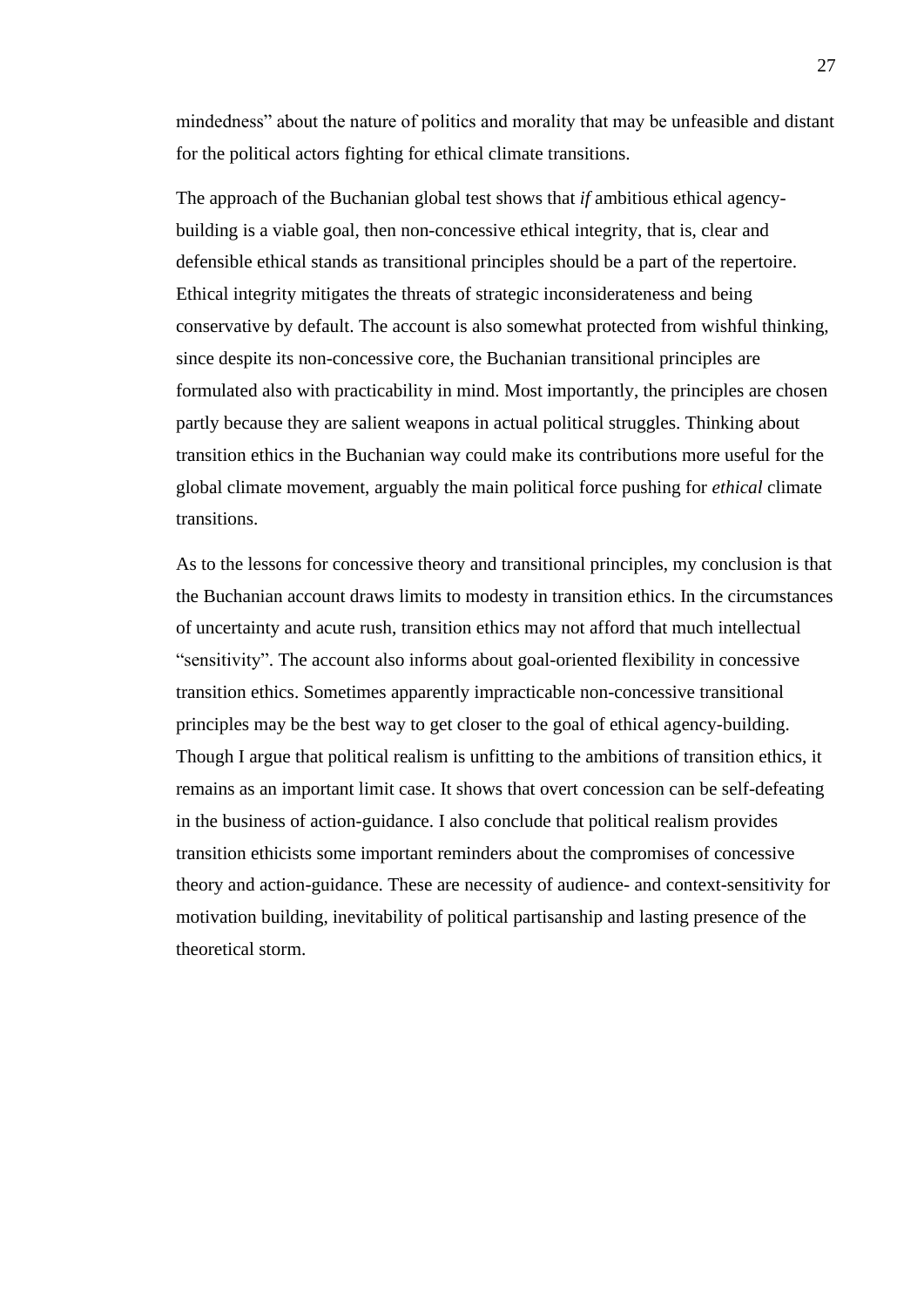## <span id="page-30-0"></span>**2 The Twin Theoretical Vices in Transition Ethics: Balancing between Wishful Thinking and Strategic Inconsiderateness**

The chapter revolves around the interaction of prescriptive and diagnostic moments of transition ethics in general, and Gardiner's defensive transition ethics in particular. The focus is especially on the diagnosis justifying and directing defensive ethics, the account of moral corruption. The diagnosis has it that the main obstacle of ethical climate transitions is moral corruption bred by the perfect moral storm, i.e., unfortunate interaction of institutional narrowmindedness, temporal, spatial and epistemic structure of the climate crisis and human psychological propensities (see Chapter 1). The moral corruption diagnosis defines the problem that transition ethics seeks to alleviate with principles, arguments, communication tactics *et cetera* that aim to build ethical agency for climate transitions. Based on the diagnosis, Gardiner argues that transition ethics should be to a significant extent "defensive" in a sense that it is about defending against and protecting from moral corruption. Defensive transition ethics should urge "a modest redirection of the public debate" (Gardiner, 2011a, p. 399) on the climate crisis, presumably so that there is less leverage for people to get morally corrupt in the first place, and that the already morally corrupt will face their own corruption more often (reveal to heal).

Perhaps curiously for a thesis in philosophy, my critique of the moral corruption diagnosis and the derived defensive approach involves centrally an assessment of their guiding empirical assumptions. I rely especially on recent contributions in the multidisciplinary field of climate change communication and social/moral psychology of climate change. I note that the guiding assumptions of the diagnosis are made on a specific level of idealization. It is the (most?) general climate ethical agency and moral psychological condition arguably widely shared in the Global North. For the sake of the argument, my critique operates on the same level, though the concluding section suggests it may be too general. The point is to show that even on that level, Gardiner's guiding assumptions are too weakly empirically substantiated to justify the elevated status of moral corruption in transition ethics.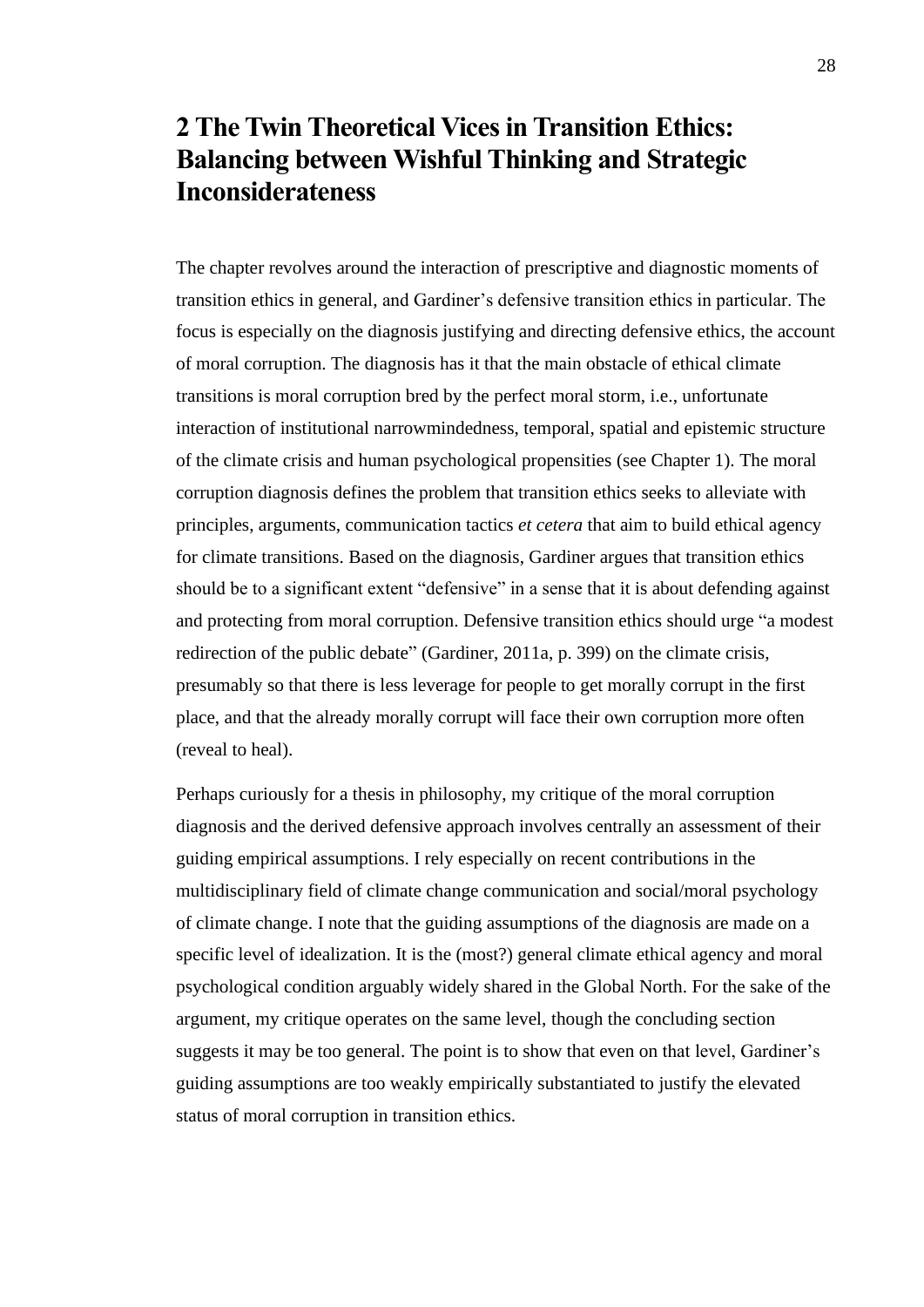An obvious limitation of the chapter is that some other empirical results not discussed here could back defensive ethics. My assessments are admittedly brief, sketchy and initial. The point is not to rule this option out, or to say the final word about empirical matters. The point is to explicate some key threats to character and agency climate ethicists face when committed to the concessive approach of transition ethics. I am not claiming that any explicit methodological choice is prompting Gardiner to unduly privilege moral corruption. Rather, Gardiner's quickness in granting moral corruption suggests a theoretical vice of wishful thinking. He might be guilty of unintentional selective appraisal and neglect of relevant empirical results for the purpose of making his acute ethical project look more plausible. The chapter demonstrates how does the threat of wishful thinking comes about in transition ethics.

Wishful thinking is not discussed directly by Gardiner, but by some political realists. I argue that alertness about it is something to learn from political realists, not only for Gardiner but for transition ethicists in general. The concluding section 2.4 elaborates an unavoidable normative tension that makes transition ethics vulnerable to wishful thinking, i.e., the tension between concession and non-concession. I also conclude that pursuing flexibility and reflectivity on (non-)concessions of transition ethics might help with wishful thinking. Yet it exposes to another theoretical vice related to the proper relations of the diagnostic and prescriptive moments of transition ethics. I call it as *strategic inconsiderateness*. The main point of the chapter is that transition ethicists are exposed to the twin theoretical vices of wishful thinking and strategic inconsiderateness. In both vices, the role of ethical prescriptions put forward in transition ethics is awry. Chapter 3 explores some ways to alleviate these problems.

Section 2.1 following the introduction is preparatory: it elaborates the theoretical vice of wishful thinking and initially associates moral corruption with the similar moral psychological account of *moral disengagement*. After that, I assess two ways in which Gardiner can be suspected of wishful thinking. In Section 2.2, which relies mostly on insights from climate change communication, I take the moral corruption diagnosis as given for a while and discuss Gardiner's defensive arguments and communication tactics. The question is whether the psychologically "heavy" tactics (e.g., arguments approaching blaming) used in defensive ethics might really motivate (or "heal") the morally corrupt, or are they instead dictated by Gardiner's ideas on what the corrupt deserve, ethically speaking. So, here the threat of wishful thinking is not located on the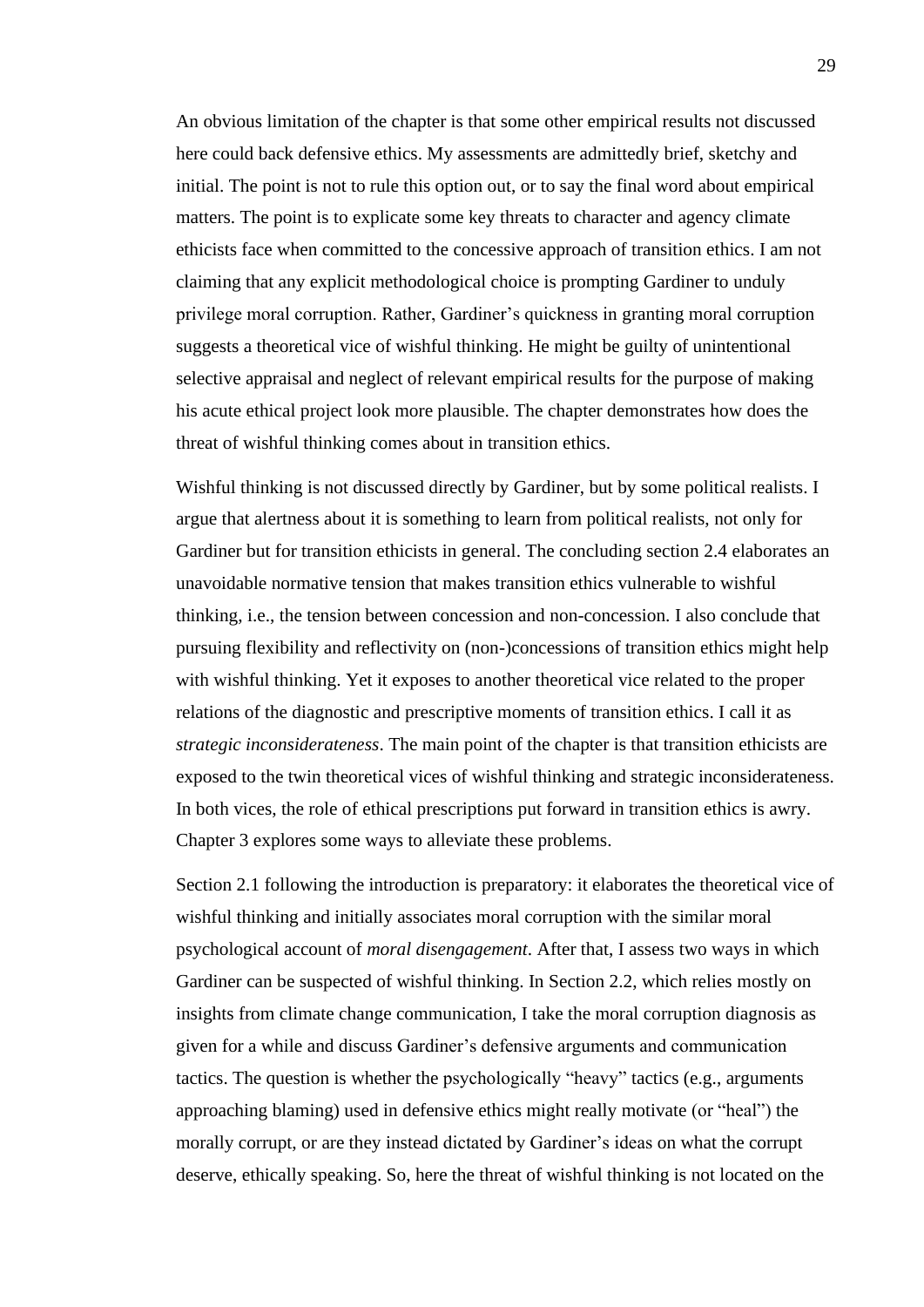diagnostic level as such, but in the translation process from diagnosis to purportedly action-guiding transitional arguments. The section concludes that the translation is an uncertain process, and that the lasting threat of wishful thinking in it calls for routine assessment of constantly evolving empirical research. Yet I also argue that the threat is not that immediately severe for Gardiner.

Section 2.3 discusses a threat of wishful thinking located on the diagnostic level proper, namely, whether Gardiner grants too quickly that the morally corrupt are the prominent type of moral agents in the North, and, thus, justified as the privileged target of transition ethics. I suspect wishful thinking because the morally corrupt are almost "too convenient" for Gardiner's ethical concerns: they do recognize "deep down" the ethical stakes of the climate catastrophe but are distanced from them thanks to psychological maneuvers and institutional pressures. In other words, they do not *really* disagree on the crucial ethical matters, though it may superficially seem so. I argue that here the threat of wishful thinking is acute; perhaps it would be enough just to point out that Gardiner (see 2013, pp. 107–108, 2017a, p. 29) is hardly citing any proper empirical evidence to back prominence of moral corruption. However, I am to do more, since Peeters et al. (2019) have recently argued that moral and social psychological research on moral disengagement has corroborated Gardiner's account of moral corruption. I argue that even though the research is relevant for transition ethics, its results are not enough to substantiate prominence of moral corruption.

### <span id="page-32-0"></span>**2.1 Wishful thinking and moral corruption**

In this section I do two preparatory tasks. Firstly, I elaborate the theoretical vice of wishful thinking. Secondly, I argue that the account of moral disengagement can be taken as an empirical basis of moral corruption.

Starting from wishful thinking: the critique wielded in this chapter is based on Edward Hall's (2013, pp. 225–227) (Bernard Williams -inspired) worry that even purportedly "realist" moral and social psychological assumptions of theories can get easily "moralized". A theorist can "smuggle", likely unintentionally though, normative commitments into her theory by assuming certain psychological makeup that serves well her overall ethical story. If this happens, construction of a theory is guided by wishful thinking rather than well-evidenced beliefs about the matters of fact. Hall &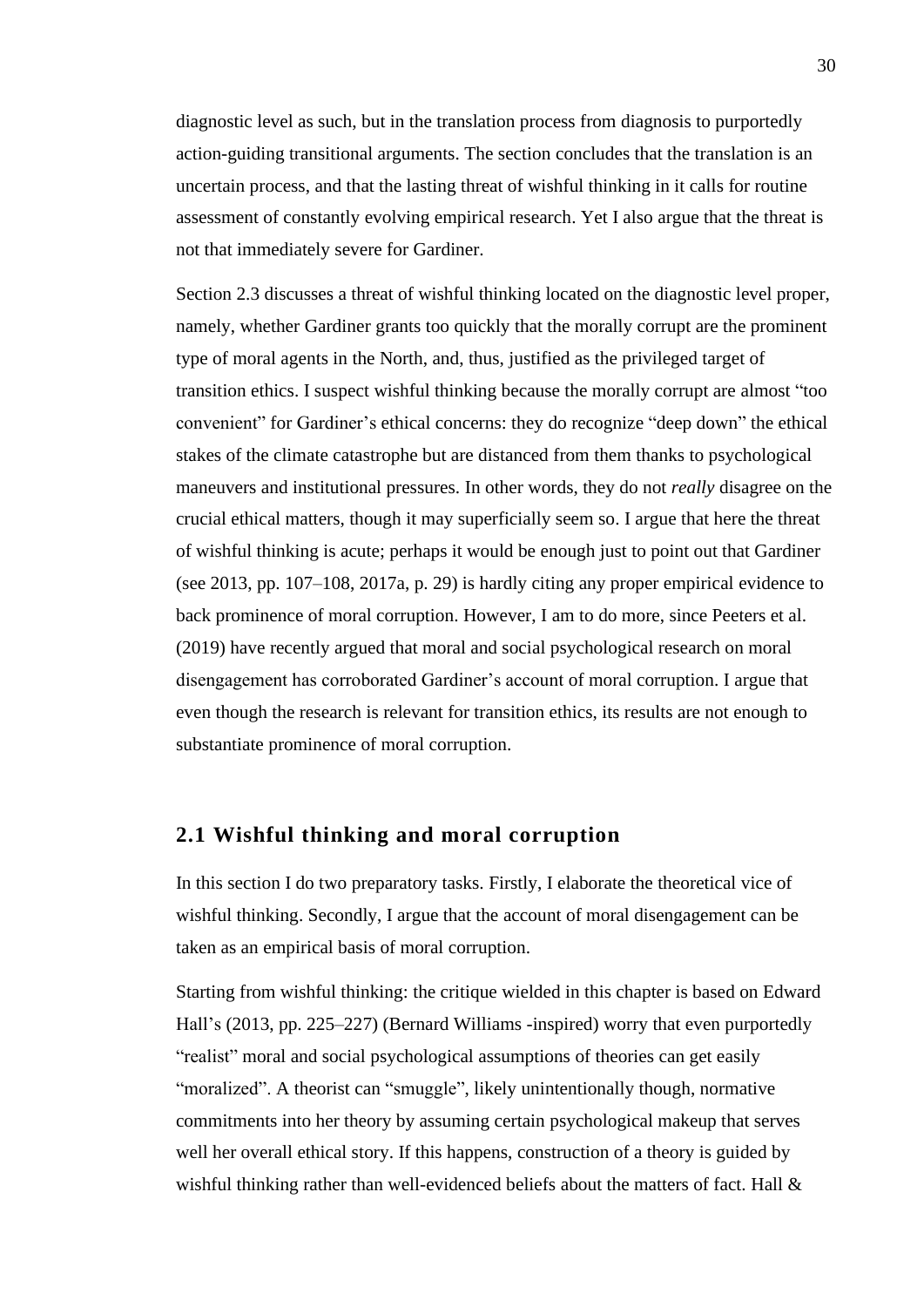Sleat (2017, p. 290) argue that avoidance of wishful thinking is difficult and awkwardly personal "because it may problematize some of our most cherished political ideas or undermine the likelihood that they might be realized any time soon". In case of the climate catastrophe, where the stakes are extraordinarily high, this vulnerability might be pronounced. Indeed, at least initially, Hall's (2013, p. 228) warning seems alarming for transition ethicists: "[O]ur beliefs about achievability should be grounded in a resolutely historical and sociological understanding and not in the pious hope that people may change for the better if only the right institutional changes take place." So, I suspect Gardiner of selective appraisal of the empirical results that support his overall ethical project, and insufficient notice of their uncertainties and limitations.

Wishful thinking can be readily understood as an example how interaction of the prescriptive and diagnostic moments of transition ethics may go awry. Additionally, I understand it as a theoretical vice as defined in Chapter 1. Yet it should be emphasized that the driver of wishful thinking in Gardiner's case is not moral corruption as in the case of the mainstream theories criticized by him. Instead, what may prompt Gardiner's wishful thinking is the combination of strong ethical convictions, urgency to solve the climate problem and somewhat limited and uncertain empirical knowledge on the limits of ethical and political agency amid the climate crisis.

Now to the second preparatory task. According to Gardiner the main reason for inertia with climate transitions in the North is *not* fundamental lack of appreciation of the central ethical reasons for climate action. An ethical motivation for climate transitions is accessible but killed by moral corruption. Though intentionally phrased in ethically potent terms, moral corruption can be also understood as an account of social and moral psychology. As such, it is closely resembling the theory of moral disengagement by Albert Bandura. Indeed, Peeters et al. (2019, p. 430) suggest research on moral disengagement (see review Moore, 2015) has empirically corroborated moral corruption. Peeters et al. (2019, p. 430) describe that the goal of the mechanisms of moral disengagement/corruption<sup>15</sup> "is to – consciously or unconsciously – convince oneself and others that one's reprehensible conduct still falls within moral standards

<sup>&</sup>lt;sup>15</sup> For the current purposes, the two terms are interchangeable. For the sake of clarity and focus on Gardiner's account, I opt to use "moral corruption" instead of "moral disengagement". It is true that "corruption" is more loaded a term, though "disengagement" is also often understood normatively as a problem in the research. It should be kept in mind that no source cited here except Gardiner uses "corruption" rather than "disengagement" or other less frequent alternative terms for the phenomenon.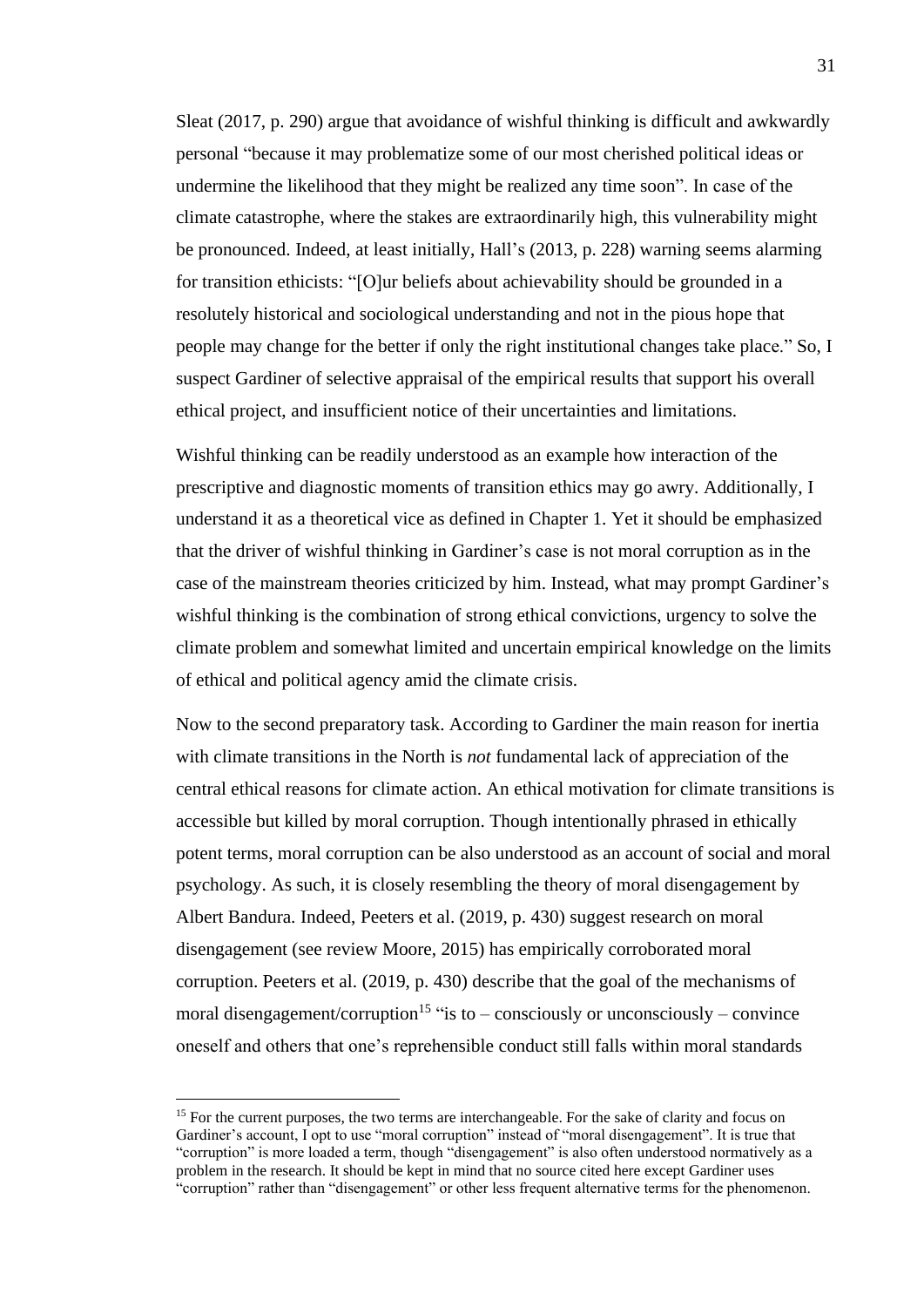through changing the perception of one's actions or reconstructing the situation". Bandura (2007) distinguishes eight main mechanisms of moral disengagement, for instance "attribution of blame to victims", "diffusion of responsibility", and "minimizing, ignoring, or misconstruing the consequences". Most of the eight mechanisms are corresponding to the common corrupt arguments of climate politics catalogued by Gardiner (2011a, ch. 9). For instance, some corrupt arguments are akin to victim blaming, say, claiming that the victims of climate change (especially the current poor, in this case) would be ungrateful for our compensations and would use them badly (Ibid., pp. 328‒329).

Why, psychologically speaking, do people distance themselves from their own ethical concerns? Some explicitly relate moral corruption to the classic theory of cognitive dissonance by Leon Festinger (Hindriks, 2015; Stoll-Kleemann & O'Riordan, 2020). According to the theory, people want to get rid of an inconvenient feeling of "dissonance" that is caused by realizing that one's actions and normative beliefs are inconsistent (Stone & Fernandez, 2008). The most straightforward, and perhaps the most common, way to get rid of dissonance is to change one's behavior appropriately (Ibid., pp.  $1025-1026$ ). But in certain situations where, for instance, changing the behavior is seen as unfeasible, people might instead reinterpret the situation or their behavior as morally neutral or even approvable (Ibid.).

Bandura (2007) explains the need for moral corruption in terms of an internal system of self-control and -sanction that is central to moral agency. Internalization of moral standards or beliefs "is only half of the story and, in many respects, the less challenging half". This is because the standards are enforced into moral conduct only through "ongoing exercise of evaluative self-sanctions", namely, feelings of self-worth and condemnation. Appreciating the standards is not enough since people might use multiple maneuvers (i.e., the mechanisms of moral corruption/disengagement) that selectively downplay moral self-sanctions of problematic behavior. It is not that people can do this whenever they want. Rather, circumstantial factors facilitate moral corruption, like presence of strong competing interests and social pressures. Crucially, Bandura agrees with Gardiner that in environmental issues, and maybe especially in the climate crisis, there are bunch of conditions that facilitate corruption. In the vein of the perfect moral storm analysis, Bandura emphasizes the narrow and short spatiotemporal interests embedded in our economic and political systems. (Bandura, 2007, p. 9–10).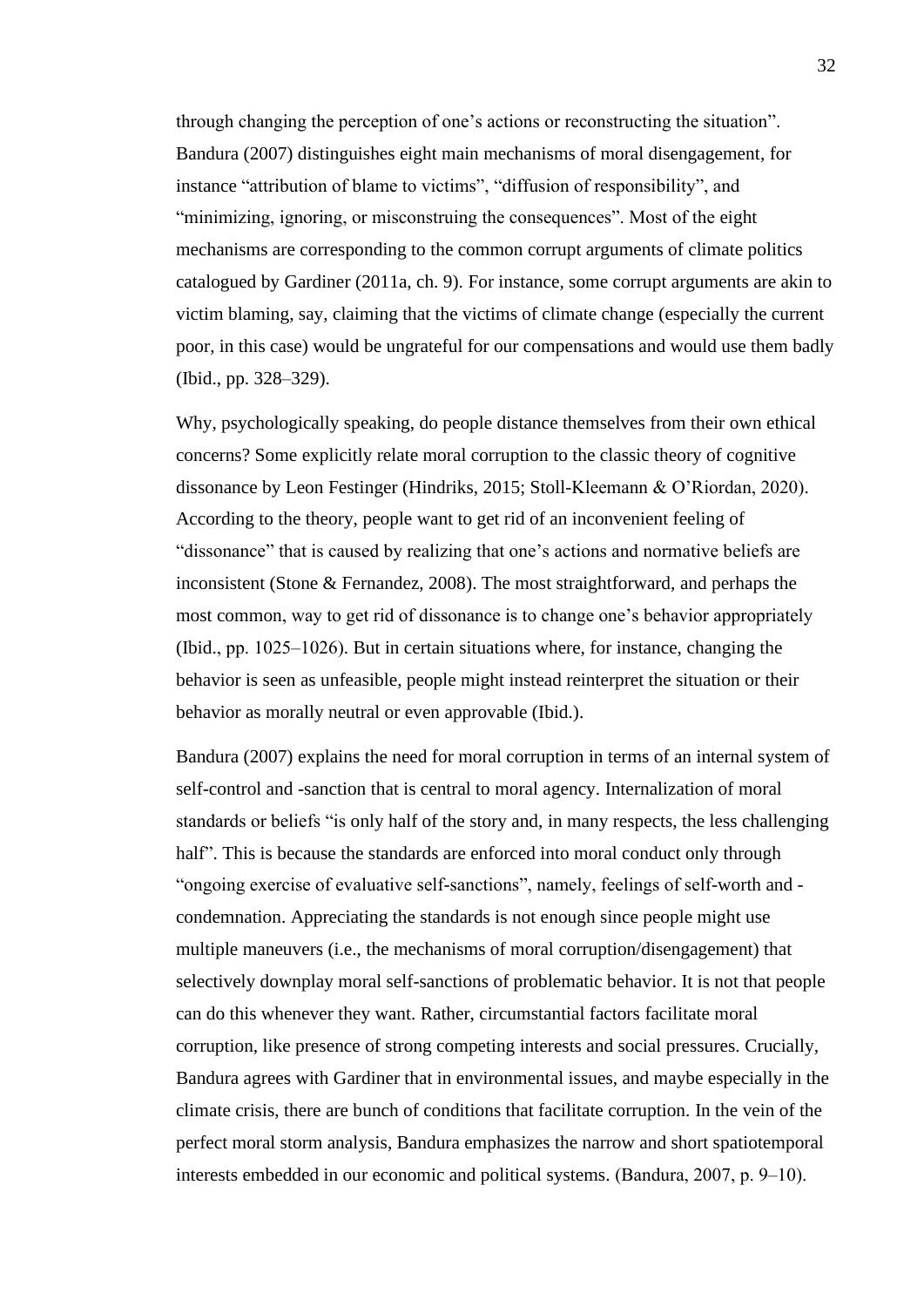### <span id="page-35-0"></span>**2.2 Assessing defensive tactics against moral corruption**

Now we can assess the first threat of wishful thinking. I grant for a moment that the moral corruption diagnosis describes accurately the condition of a significant set of people in the North. What I address here is, given moral corruption, the expected effectiveness of the defensive arguments and communication tactics Gardiner suggests should be used to counter corruption. Their purpose is eventually to help to motivate the corrupt for ethical climate transitions, including overhauling the very institutions that induce their corruption. So, here the threat of wishful thinking is not located on the diagnostic level as such, but in the translation process from the diagnosis to the purportedly action-guiding normative materials.

The critique is that some of Gardiner's arguments that approach blaming might be too psychologically burdensome and demanding, at least for most of the corrupt. In other words, Gardiner is arguably not paying enough attention to availability of the psychological and social resources his remedies demand (see also 3.4). For instance, self-reflection is not "weightless" but demands not only specific capacities from individuals and groups, but also appropriate supporting and enabling structures and institutions (see Williams, 2011, pp. 189–191). What makes this a potential case of wishful thinking is the suspicion that psychological severity and demandingness of the arguments is not advised by empirical evidence, but Gardiner's fidelity to the truth of our ethical condition. People must not only be motivated for climate action but also showed what their true ethical character is amid the climate crisis.

I argue that the charges put forward here are somewhat uncertain to start with, and that the threat is not that immediately severe for Gardiner. Since there is no empirical research on the specific tactics of defensive ethics, I assess them indirectly via motivational potential of the emotions and affects they may evoke. This makes my assessment conjectural. Yet the section also shows that translation from diagnosis to transitional materials is an uncertain process, and that the lasting threat of wishful thinking in it calls for routine assessment of constantly evolving empirical research.

The section is divided into two sub-sections. The first describes main affective and emotional elements of defensive ethics, locates the threat of wishful thinking to more exact tactics within it and discusses important limitations of my critique. The second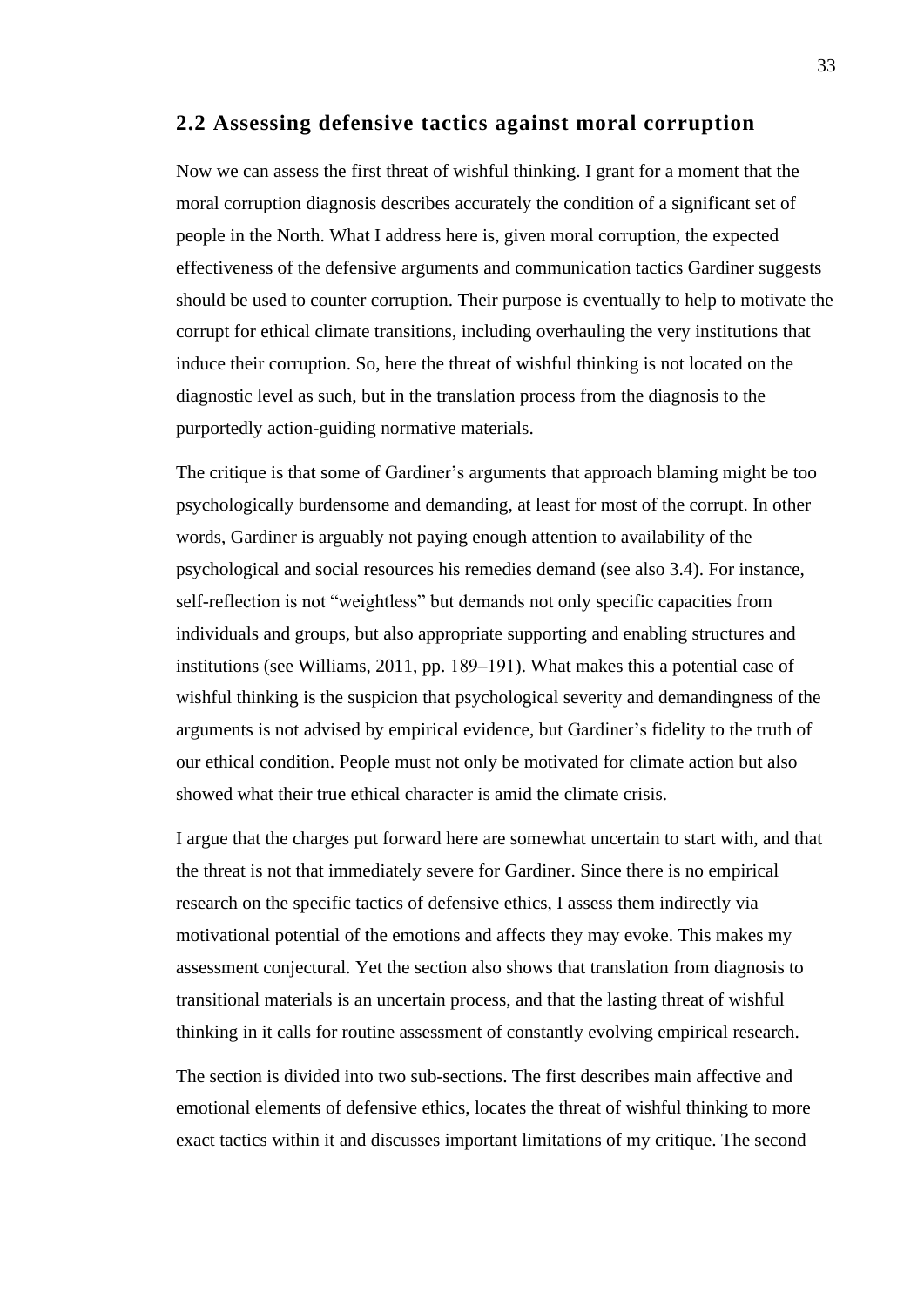offers a preliminary assessment of defensive ethics' affective and emotional elements in light of recent contributions in climate change communication.

#### *2.2.1 Affects and emotions in defensive ethics and limits of the critique*

Climate ethicists are sometimes blamed for overemphasizing cognitive elements like rational reasoning instead of emotion and affect (Lamb & Lane, 2016, pp. 229–230). Indeed, Gardiner (2011a, p. 308) once describes the morally corrupt as "the discerning". Unlike some people who simply get, without giving it too much thought, "carried away" by any persuasive moral signaling that politics abound with, the morally corrupt need deliberate rationalizations to stand the inconsistency of their moral standards and behavior (Ibid.). This seems to be at odds with some influential accounts in recent moral psychology that take most people to have rather limited ethical reasoning capacities compared to the central role of gut feelings, emotions, and affect in ethical judgement (Haidt, 2001; Markowitz & Shariff, 2012, pp. 243–244).

I find the accusation too quick in Gardiner's case. He (2011a) explicitly and approvingly discusses and applies moral and social psychological explanations of the climate transition inertia that downplay the role of moral reasoning.<sup>16</sup> For instance, he refers to the popular psychological "dual-processing" models<sup>17</sup>. Roughly speaking, the dual models take humans to have two information processing systems: analytic and affective. The analytic system is slow and effortful. It is consciously accessible and dominated by reasoning. The affective system is quick, effortless, and rather automatic. It is dominated by emotion, gut feelings and association. The key point is that in situations where risks and uncertainties are high, like amid the climate crisis, the affective system is often dominant. Gardiner shares the worry that psychologists often express: as an abstract, distant and generally non-personal problem, climate change fails to evoke the affective system vital for motivation. On top of that, people might have a "finite pool of worry" and suffer from a "single-action bias": They can handle at once only a limited number of issues to worry about, and climate change, which engages the affective system only weakly, gets easily marginalized by other worries. And once people get worried enough to do something, usually only a few insufficient or even

<sup>&</sup>lt;sup>16</sup> Gardiner cites especially Weber (2006).

<sup>&</sup>lt;sup>17</sup> See e.g. (Kahneman, 2011) and (Haidt, 2001) for some well-known presentations.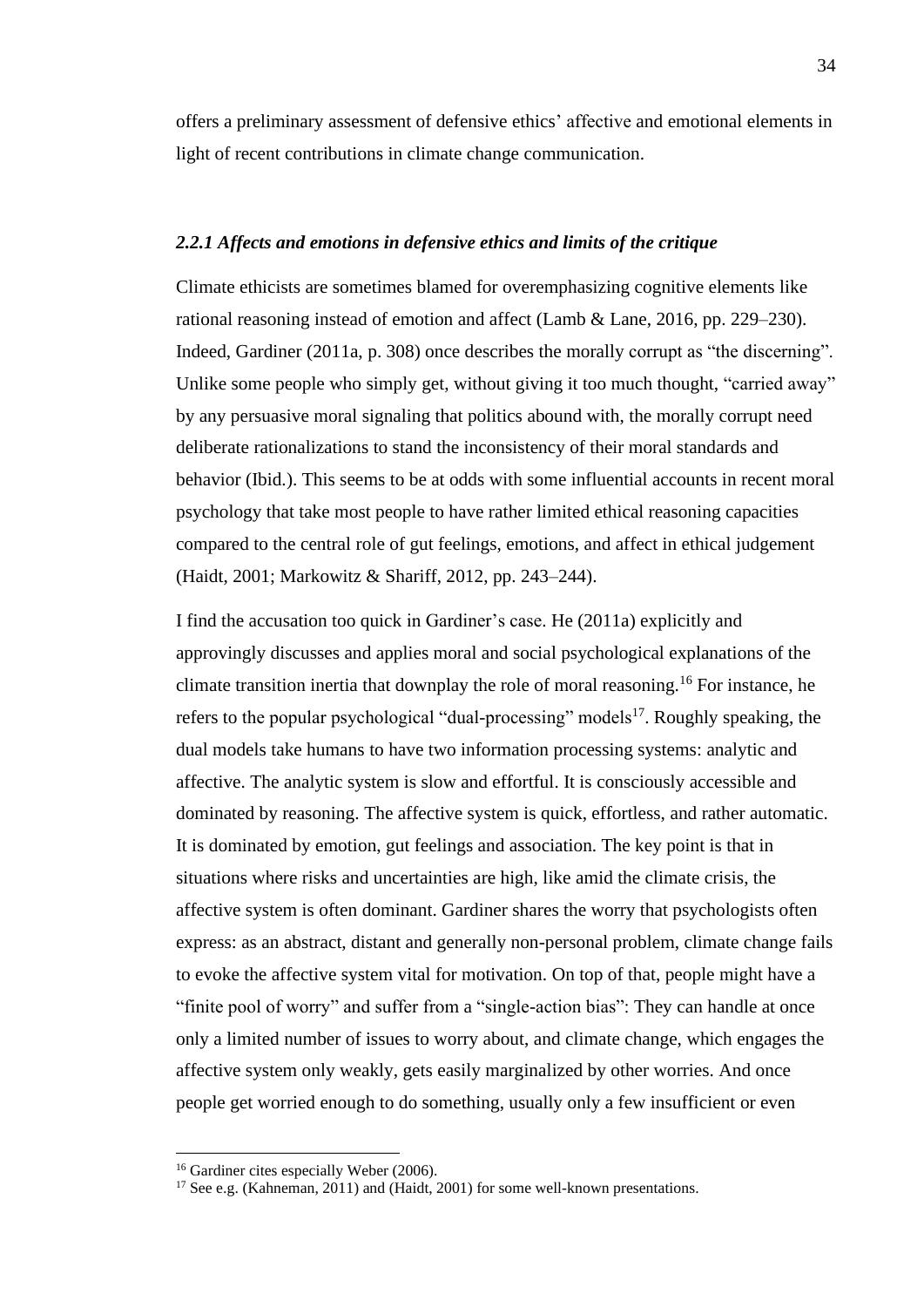utterly superficial acts will lower the level of worry, and so people fall back to complacent inertia. Therefore, Gardiner thinks that engaging the affective system is necessary when addressing the climate transition inertia. (Gardiner, 2011a, pp. 193– 196).

Furthermore, though Gardiner admittedly emphasizes the role of arguments in defensive ethics (what else is a philosopher to do?), there is an affective side to them as well. His most distinctive example of argumentation against moral corruption is propelled by an affective metaphor. He strives to show people that they might be as corrupt and obnoxious as John Dashwood is in Jane Austen's classic novel *Sense and Sensibility* (which has been, not insignificantly, adapted to a successful Hollywood film in 1995) (Ibid., ch. 9). In general, Gardiner emphasizes the importance of cultural understanding on moral corruption (Ibid., p. 309). Another defensive tactic might appear similarly deceptively rationalistic: debunking the corrupting arguments in the public climate debate. Yet, for Gardiner the rationally persuading power of the arguments is not the main issue (Ibid., pp. 337–338). Instead, debunking is primarily about countering "a barrage" of corrupting arguments, whose sheer repetition and abundance makes them hard to resist, despite their weak quality. The idea gets support from research: simply talking and hearing about climate change in "the good way" is, at least in the US, correlated with higher understanding, risk perception and support for mitigation (Ballew et al., 2019, pp. 8–9, 13).

The "affective logic" of the Dashwoods metaphor exemplifies some general tactics utilized in defensive ethics. A central idea is that self-referential awareness about moral corruption helps because "serious moral agents" do not want to be corrupt (Gardiner, 2011a, p. 301). The results of Bustamante & Chaux (2014), an almost stand-alone field experiment on the topic of mitigating moral corruption, seem to support this. Although the experiment is exploratory and provides at most "hopeful indicators" (perhaps especially for the climate case)<sup>18</sup>, it was found out that promoting critical awareness on moral corruption was helpful. This was done in combination with promotion of social norms regulating moral corruption<sup>19</sup> (see also Stoknes, 2014, p. 166).

<sup>&</sup>lt;sup>18</sup> The month-long workshops had a specific, small group of 116 participants (Chilean 9<sup>th</sup> grade students). The topic was violence. Processes of moral corruption were not directly studied (see 2.3).

<sup>&</sup>lt;sup>19</sup> The participants were first encouraged to collectively call out the mechanisms of moral corruption used by others. The authors hypothesized that these practices would eventually promote participants' selfreflection and capability to resist their own moral corruption.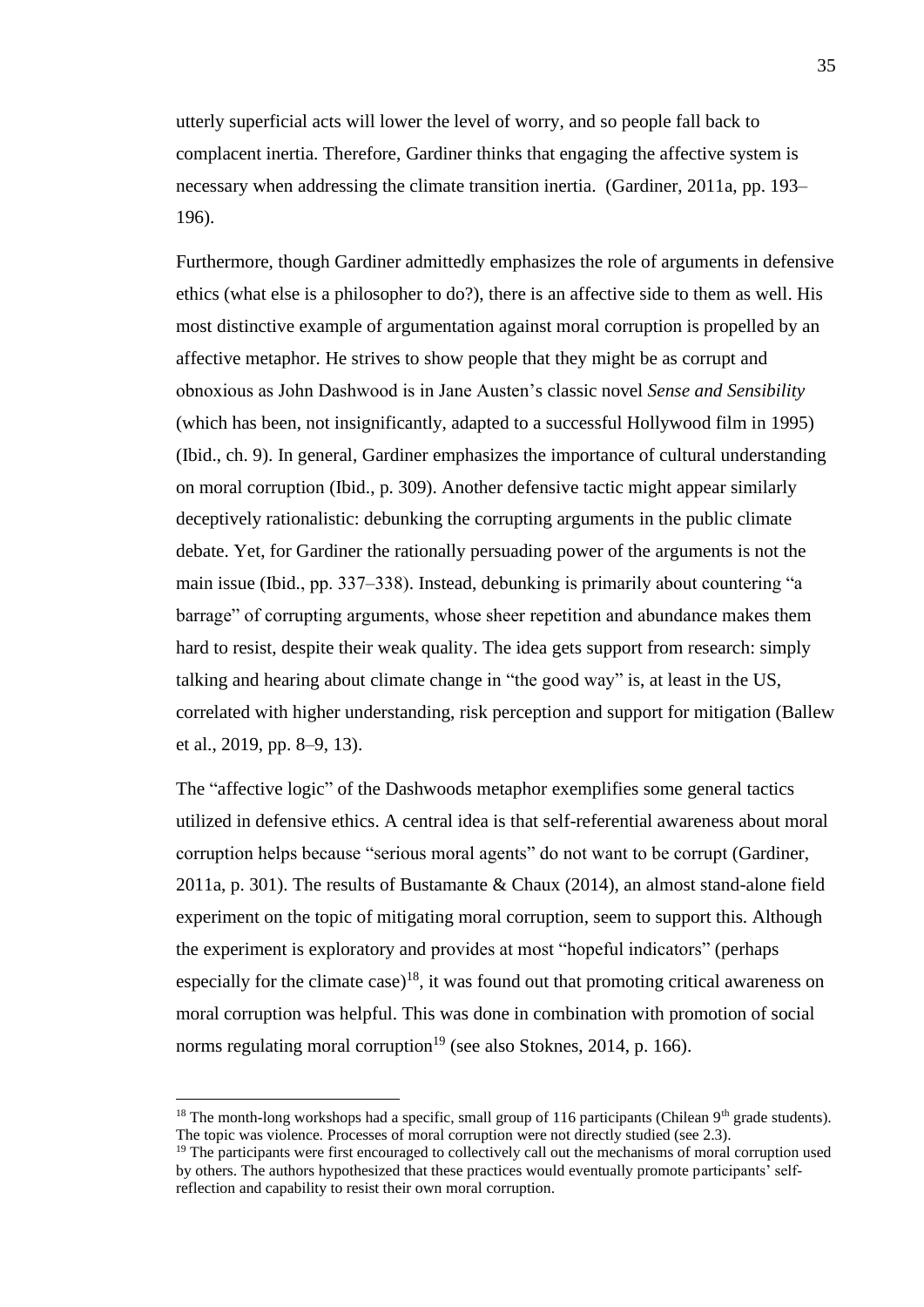Gardiner is silent on using social norms against moral corruption. Instead, he seems to explain the motivational potential of self-reflexivity in specific affective terms. He (2011b, p. 59) suggests that "many of us [would] *hate*" (my emphasis) the possibility that humanity is inept to deal with the climate crisis, and that "this might help to motivate us to try to show that we are (as the expression goes) 'better than that'". Gardiner develops the idea further especially in (2012) where he suggests that even quite dire, negative, and self-condemning ethical reflections  $-e.g.,$  "who wants to be the scum of the earth?" – may be motivating (see also Gardiner, 2011a, pp. 70–71; Gardiner & Weisbach, 2016, pp. 71–72).

The central role of promoting negative self-appraisals approaching blaming in defensive ethics evokes the suspicion of wishful thinking. Gardiner might wish to portray his ideas about our ethical condition as truthfully as possible. That is not possible without making people to see how bad off they are (see also 2.4 below). Even though the ideal theory of intergenerational, global and biospheric justice is not available, our current ethical failure and ineptitude is loudly apparent. Given the importance of affect and emotion in general and the putative eagerness to be "better than that" in particular, Gardiner seems to hope that honest ethics and motivating provocation can be united. But the issue is that it is not evident that making people to feel bad about themselves is leading to redemption rather than relapse deeper into self-deception, even when considering only the morally corrupt. In the business of motivation, morality is "a double-edged sword" (Täuber et al., 2015).

The issue is well explained by Stone & Fernandez (2008) in a review of studies using "hypocrisy" (i.e., a specific means to induce cognitive dissonance) to motivate behavioral changes (see also Heald, 2017, p. 10; Pihkala, 2017). On the one hand, people really seem to hate the feeling of dissonance since it threatens their core beliefs of self-integrity, honesty and sincerity (Stone & Fernandez, 2008, pp. 1025–1026). Thus, it is common that clear feelings of dissonance, which Gardiner also tries to evoke, lead to a change of behavior. On the other hand, the results show that people are also quite sensitive to shaming and humiliation, and often react defensively if subject to them (Ibid., pp. 1047–1048). Therefore, Stone  $&$  Fernandez conclude that the key to motivating behavioral changes is to allow "people to realize their acts of hypocrisy without making them feel humiliated or shamed in the process". The question is could defensive ethics achieve this.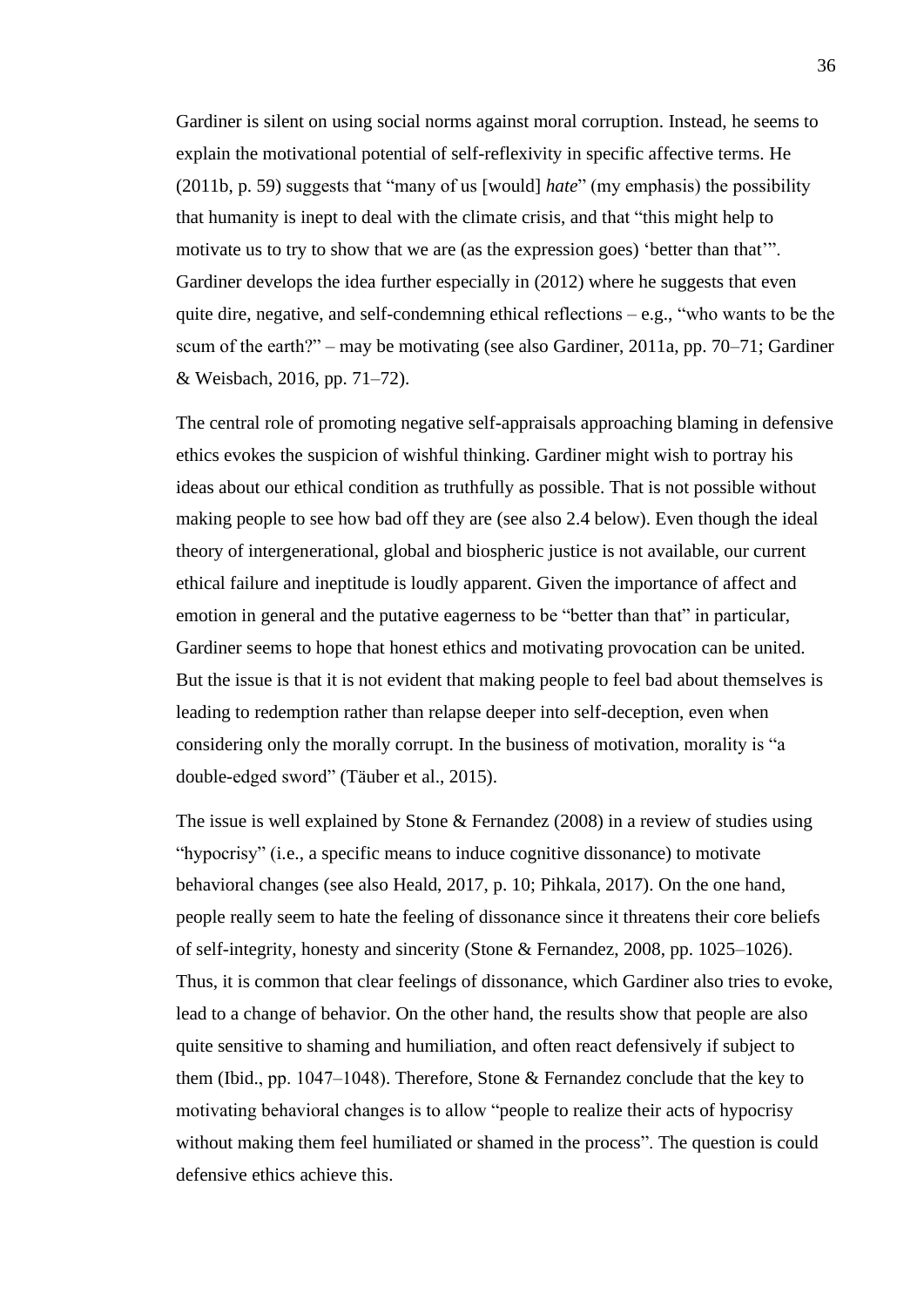Before moving on, an important limitation of my critique should be stated. Chapman et al. (2017; see also Lähde, 2018) have argued that any strong conclusions drawn from climate change communication on associations between particular emotions and motivation (like "guilt is bad for motivation") are likely too simplistic, if not completely unwarranted. The current empirical research in in the field is still too nascent and limited to back such conclusions. Furthermore, even in the extensively studied fields like health communication, meta-analyses show no support for straightforward connections between distinct emotions and motivation. According to Chapman et al., a common shortcoming in climate change communication is that emotions are still often treated as simple and distinct mechanisms, direct causes of singular behavioral responses, which is not correct even for the most basic human emotions. Common limitations also include correlational (instead of experimental) nature of some studies (e.g. Smith & Leiserowitz, 2014) and resorting to participants self-reporting and conceptions on their emotions instead of physiological measurements and more elaborate emotion categories. Consequently, there are still significant knowledge gaps in the field. For example, too little is known about the evolution of affective reactions over time, especially in dynamic political contexts, and about divergent reactions of different audiences in different context to otherwise similar messages.

Therefore, my assessment is doubly conjectural: not only do I assess Gardiner's tactics indirectly, but also the assessment as such is speculative at most. In the end, perhaps only a practical application would tell how the tactics work in a given context and timeframe and for a given audience. The limitations already ease the suspicion of wishful thinking. However, keeping them in mind, next I preliminarily assess the affective and emotional elements of the self-condemning defensive tactics in light of recent contributions in climate change communication.

### *2.2.2 Defensive ethics in light of climate change communication*

The question is whether Gardiner's from time to time condemning and self-targeted affective tactics motivate redemption or trigger relapse amongst the morally corrupt. One way to evaluate the tactics is in terms of the threat-efficacy structure (see Witte, 1992), a general affective dynamic of communication found promising by several recent studies in climate change communication (Bilandzic et al., 2017; Feldman & Hart,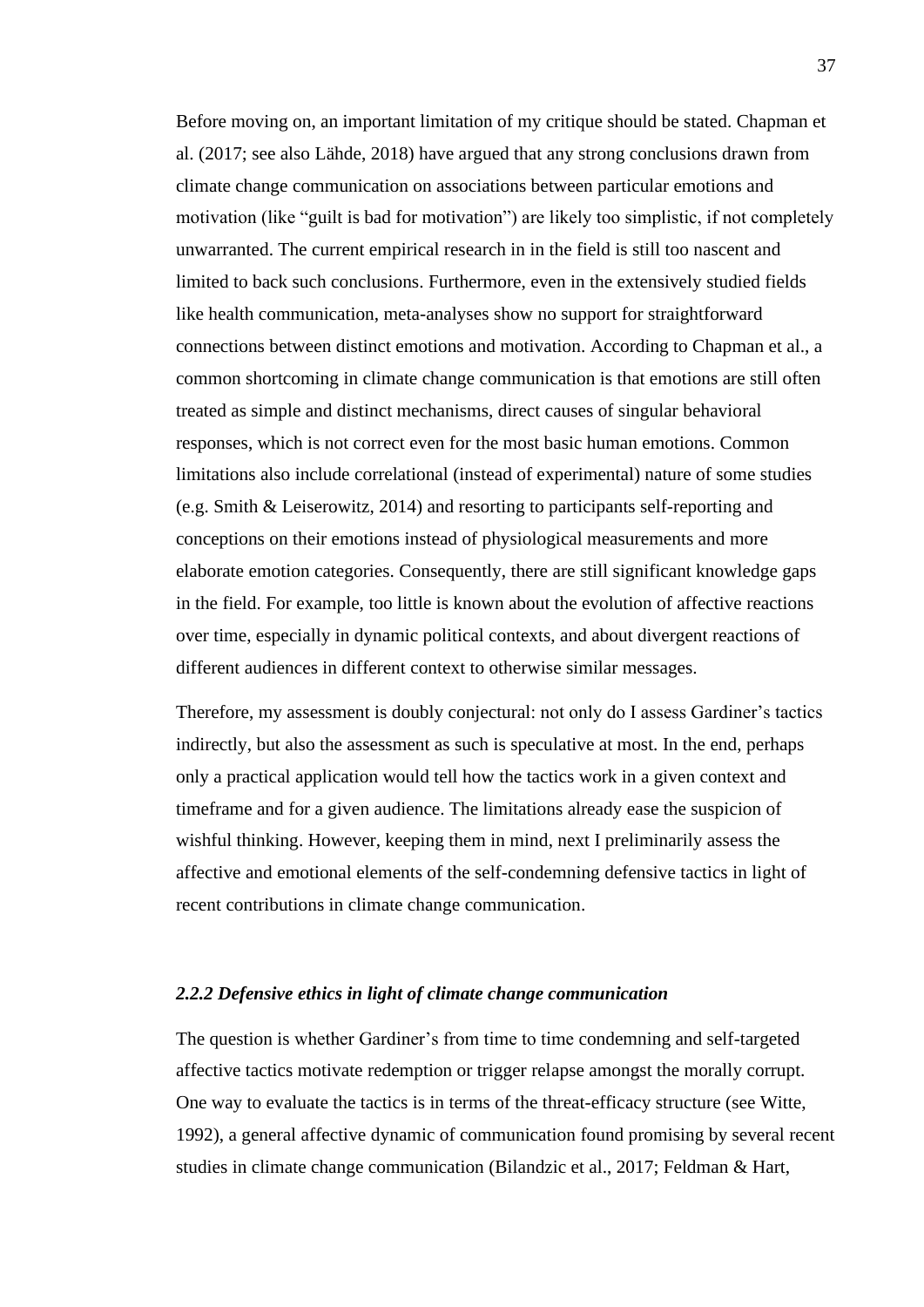2016, 2018; Marlon et al., 2019). The idea is to evoke an emotional combination, sequence or "flow" (Nabi et al., 2018) that produces both appraisals of threat (i.e., the severity of the problem and/or personal vulnerability) and appraisals of efficacy. Researchers have distinguished several types of efficacy (Bostrom et al., 2019; Feldman & Hart, 2016), but for the sake of simplicity I refer only to the two commonly noted types. These are self-efficacy, namely, agent's perception of her own capacity to do something about the problem, and response efficacy, a perception that the available solutions are effectively mitigating the problem. In the case of climate transitions, selfefficacy could be, say, individual's beliefs in her capacity to cut her emissions by converting the heating system of her home and to influence the climate politics of her community. An example of response efficacy would be a belief that the available measures – individual, collective, governmental and international – significantly lower emissions and mitigate climate heating.

Though the threat-efficacy model is found promising in general, it is uncertain how exactly it should be applied in communication. Different combinations and sequences of emotion and framing cues have been tested for different audiences with varied results. Consequently, some sets of participants might be closer to the morally corrupt than others even among the few studies cited here. Despite (or rather because of) the complexities and uncertainties, I assess defensive tactics in terms of the threat and efficacy perceptions they *may, hypothetically* evoke. I will take into account emotions and to small extent frames, i.e., selected or unintentional alternative ways of presenting an essentially same piece of information that might change motivational qualities of the message (among other things) (Nabi et al., 2018, pp. 447–448). Frames may vary in terms of orientation (e.g. climate mitigation as a matter of loss vs. gain) and emphasized elements (e.g. mitigation as a question of responsibility *vs.* security *vs.* insurance), for instance.

Let us start with the threat component. Negative emotions are usually incited to increase perceived threat of audiences. A motive for this is a hypothesis that a right dose of negative emotions can enhance awareness and scrutiny of the problem and its possible solutions (Feldman & Hart, 2018; Nabi et al., 2018). To date, fear has probably gained most attention in research (Chapman et al., 2017). However, in Gardiner's case negative emotions like doubt and guilt might be more relevant, though research on them is scant in climate change communication.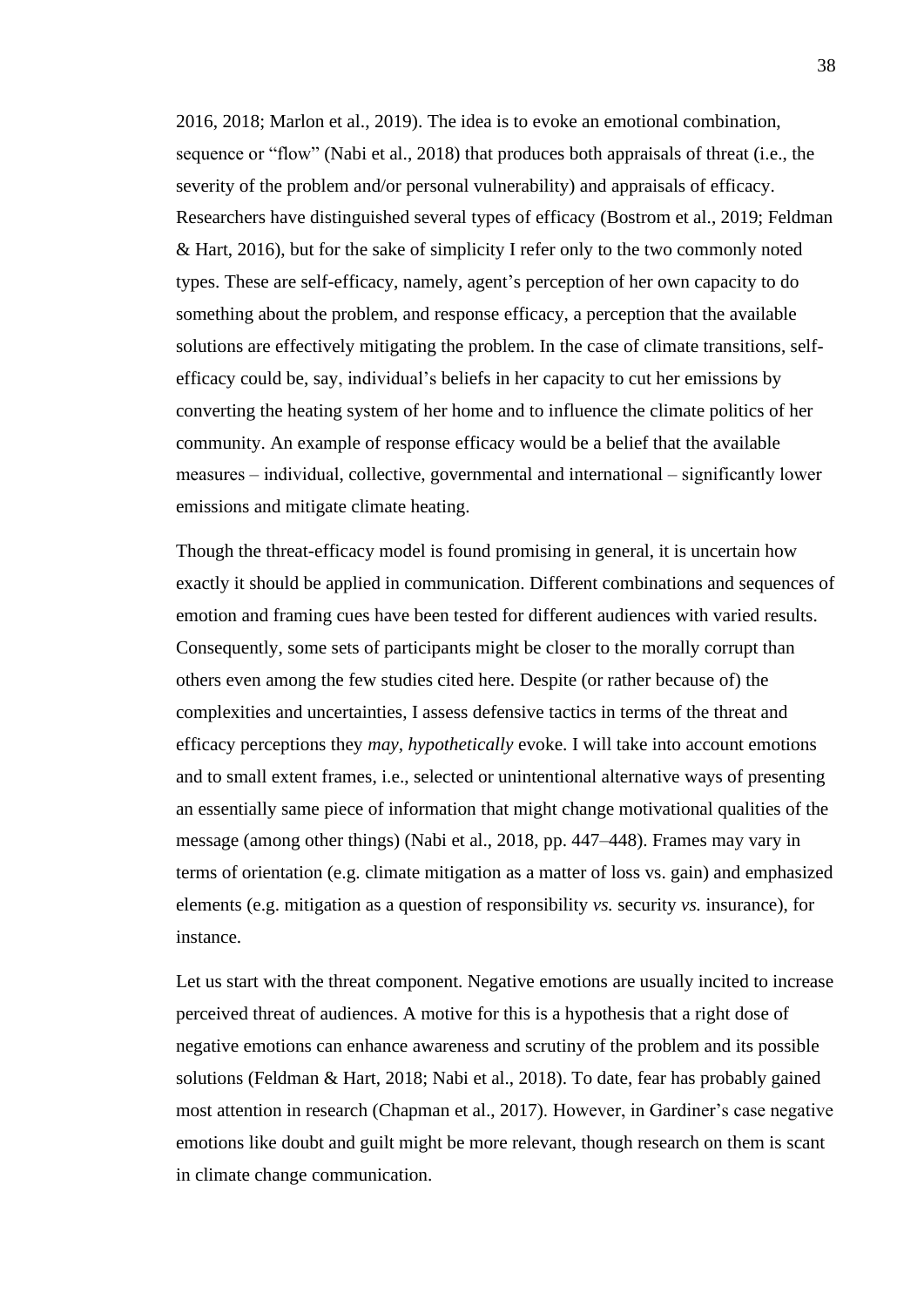Taking doubt first, Chapter 1 hopefully indicated that the perfect moral storm gives reasons to doubt humankind's ability to ethically deal with the climate crisis. Marlon et al. (2019) have made in their theory-heavy survey study a distinction between constructive and fatalistic doubt. The former is a perception that something can be done to the climate crisis, but is not, and that there are significant yet surmountable obstacles on the way. The latter also notes obstacles but sees them as unsurmountable. The reasons can be, for instance, religious fatalism ("God has His plans"), cynicism about humanity ("can't help the selfishness of mankind") or simple pessimism ("too difficult, not going to work, why bother"). An important result of Marlon et al. was that constructive doubt, when combined with constructive hope (that will be discussed below), was significantly associated with stronger climate action intentions and policy support, while fatalistic doubt was independently negatively associated with both. While constructive doubt fruitfully makes the threat and its possible solutions salient, fatalistic doubt eats away efficacy. Which type of doubt defensive ethics incites?

Darrel Moellendorf (2014, pp. 201–202) has argued that Gardiner's "general suspicion" of moral corruption approaches something akin to fatalistic doubt. Moellendorf describes it as "self-refuting". Gardiner (2017b, pp. 463–464) has retorted that the moral corruption diagnosis is pinpointing specific obstacles, not "affirming total depravity" (see also 3.4). The diagnosis is, according to Gardiner, helping us to protect ourselves from legitimate threats and pointing toward solutions. It should be added that Gardiner is not seeing in the evolutionary developed "human nature" or in the current fundamental moral conceptions any major barriers for ethical climate transitions, in contrast to other notable climate ethicist like Dale Jamieson (e.g., 2013). Instead, Gardiner thinks the obstacles are mostly social, institutional and political, and therefore changeable in shorter timescales. (E.g., the formerly entrenched social attitudes on smoking have changed drastically in just few decades thanks to determined political and social effort (Gardiner, 2017b, p. 440).) All in all, despite the doubt-inducing character of the perfect moral storm, I think there is, at least initially, no special reason to fear fatalistic doubt in Gardiner's case.

Moving on to guilt. Gardiner seldomly discusses guilt directly rather than blame, which, however, is one of the main means to evoke guilt. He is bit hesitant with blaming (see 1.1). Nevertheless, Gardiner (2011a, p. 308) explicitly says that "concerns about blame" are "also important" (though "secondary") and advances them directly for instance in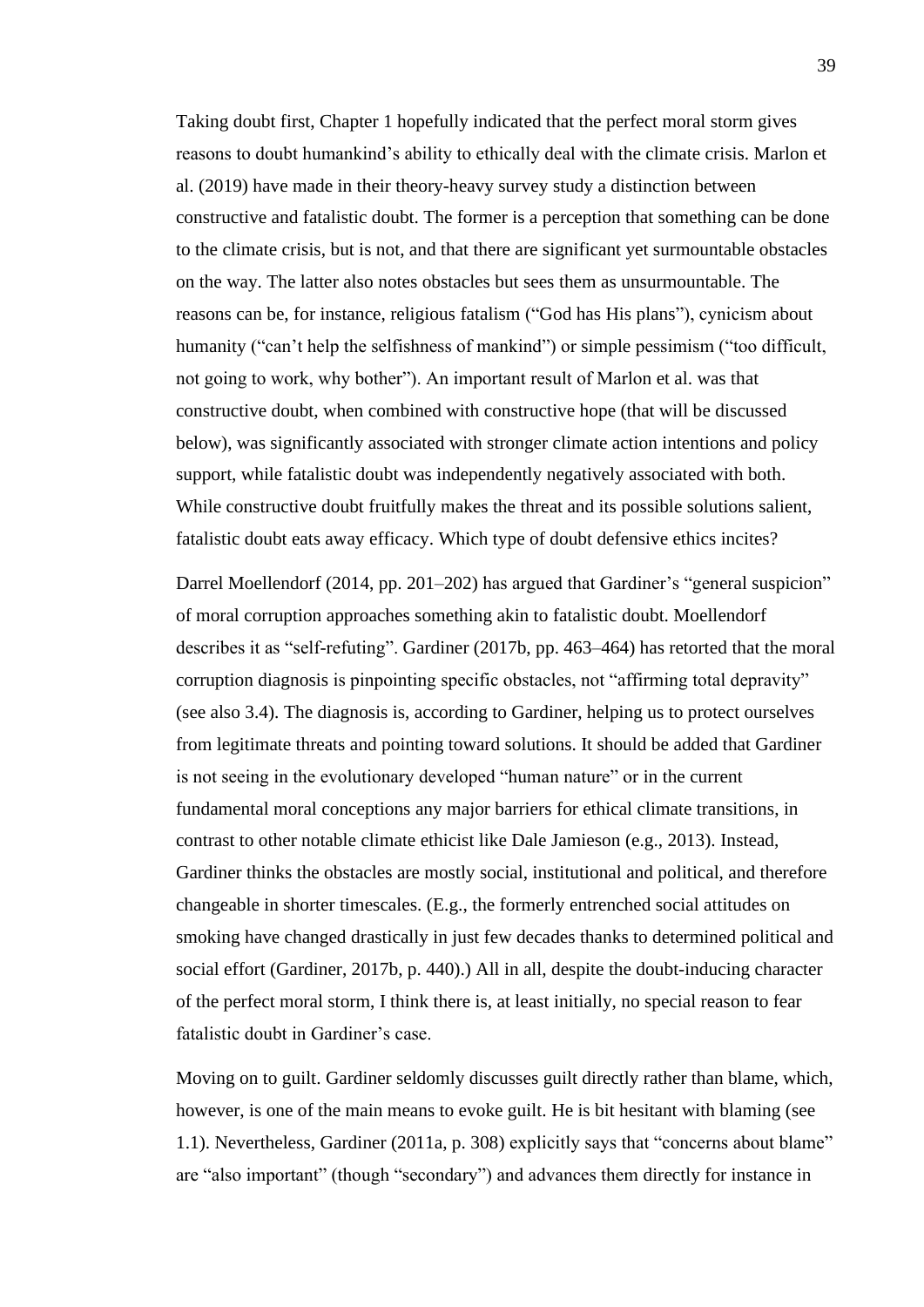(Gardiner, 2011b; 2012). Indeed, condemning self-appraisals seem to be very much about blame and guilt. Guilt and blame perhaps remain attractive because, unlike fear and doubt, they are directly connected to morality. Bilandzic et al. (2017, p. 473) summarize: "Guilt is evoked when a person behaves inconsistently with norm and value conceptions and believes that the behavior harms other persons or the community". Guilt seems to be an important part of the stinging feeling the morally corrupt hopefully feel after receiving the "treatment" of defensive ethics. Bilandzic et al. (Ibid., p. 463) echo Gardiner when they argue that guilt and moral motivations are vital to get people motivated in the wealthy North, where the direct effects of climate change may currently produce relatively weak feelings of personal threat, but at the same time high and immediate investments on climate transitions are demanded. Indeed, their experiment<sup>20</sup> indicates that among these audiences, guilt induced by a loss-frame (e.g. "if we fail to mitigate climate change, we will exploit future generations") was effectively evoking "willingness to sacrifice" resources and comfort for mitigation policies (Ibid., pp. 483-484; see also Lu & Schuldt, 2015). If willingness to sacrifice is what is needed to motivate climate transitions in the North (c.f. Stoknes, 2014, pp. 162– 163), then Gardiner's tactics might be on the right track.

There are reservations. Firstly, the value-behavior conflict might have to be relatively apparent for the subjects (Bilandzic et al., 2017; see also Stone & Fernandez, 2008). This might be an obstacle in case of the morally corrupt, for whom, by definition, the moral case is not that clear anymore. The goal is, of course, to make it clear again. But this might be easier said than done, if moral corruption is caused by strong, structurally embedded interests or perceptions. The question is how much the structures must change before guilt-inducing tactics are effective for the corrupt. Relatedly, the problem of balancing between moving guilt and paralyzing defensiveness has not disappeared: too big "dose" of guilt might backfire (Bilandzic et al., 2017, p. 484; see also Schneider et al., 2017, pp. 8–10). Along the same lines, it has been suggested that if people feel the threat of rejection or humiliation because of blaming, they are more likely to react defensively (Bain & Bongiorno, 2020, pp. 2–3; Stone & Fernandez, 2008, pp. 1037–

 $20$  The study had 247 German participants. The participants were divided into three groups that read a news article, each with a different framing. Afterwards they filled out a questionnaire about perceived threat, emotions, and willingness to sacrifice.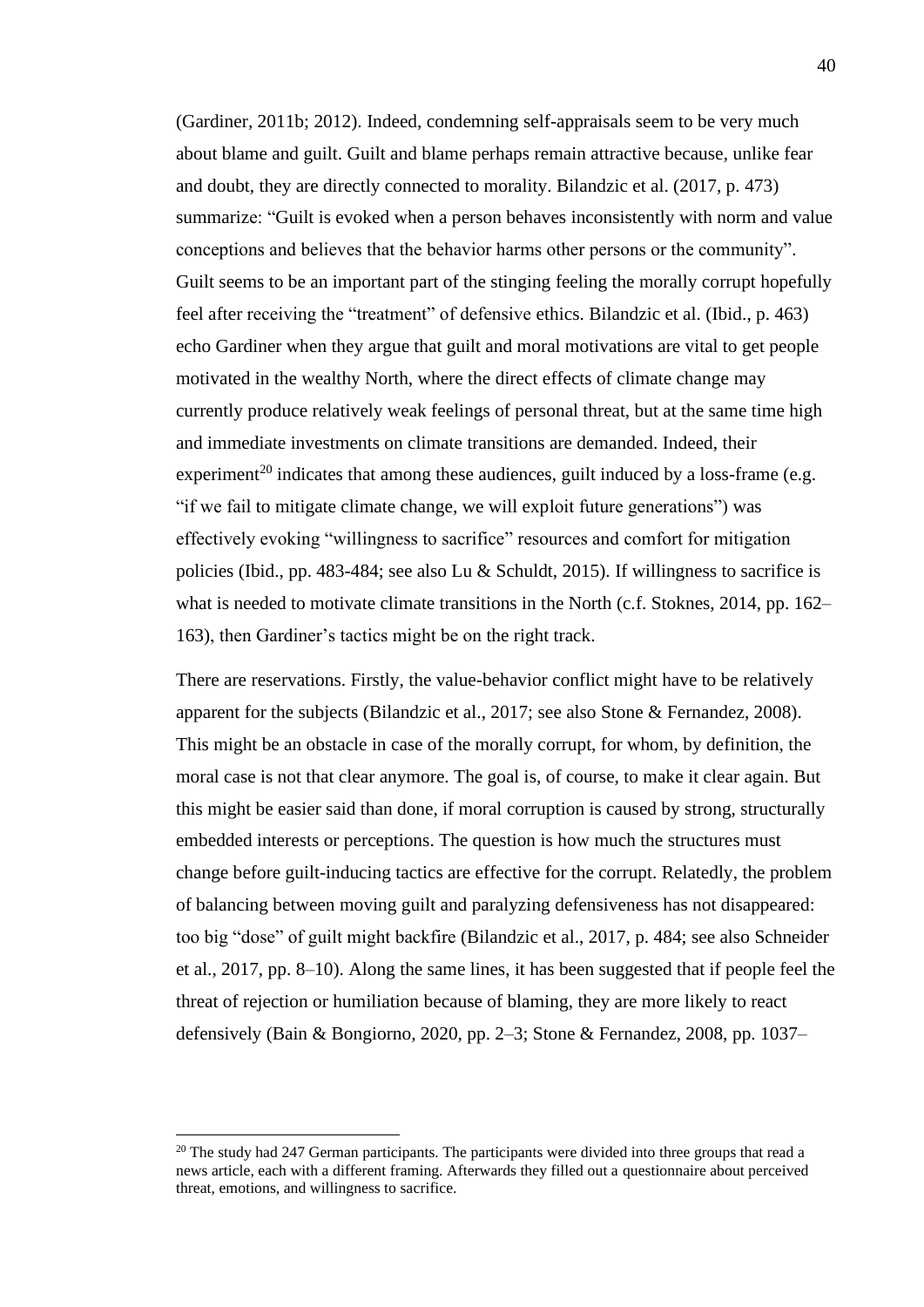1038). It is also notable that Gardiner's tactics seem generally more severe and direct than the ones used in the research.  $21$ 

Next, I discuss the efficacy component and positive emotions. The two are commonly associated, though the connection is not simple here either. Probably the most studied and debated positive emotion in climate change communication is hope. It is intuitive to think that hope increases both efficacy and motivation for climate transitions, but recent research has conditioned these connections (Bilandzic et al., 2017; Feldman & Hart, 2018; Hornsey & Fielding, 2016; Marlon et al., 2019). Marlon et al. (2019) distinguish false hope from constructive hope. False hope is overt optimism that "everything will be alright"; the climate problem is not that serious since, say, a technological fix will be developed before things get too bad. Marlon et al. found that false hope had a negative effect on engagement with climate transitions. Gardiner is sensitive to the risk of overt optimism and goes further in arguing that dangerous complacency threatens even those who "at least do something" for the climate crisis. Given the single-action bias, insufficient or completely superficial "shadow solutions" might be enough to lower our level of concern (Gardiner, 2011a, pp. 128, 140). Nonetheless, the importance of hope appraisals for efficacy is also supported by research, especially when they are combined with more alerting messages inducing constructive fear or doubt (Feldman & Hart, 2018; Marlon et al., 2019; Nabi et al., 2018).

It seems that defensive tactics are lacking in terms of constructive hope and other potentially efficacy-promoting positive emotions like pride (cf. Gardiner & Weisbach, 2016, p. 72; on pride see Schneider et al., 2017). Gardiner is relatively silent on them compared to, say, Peeters et al. (2019, pp. 436–442). Directly provoking feeling of efficacy and positive moral emotions about climate action is a solid part of their strategy against moral corruption. Given that studies show a significant lack of hope in the successful mitigation of the climate crisis (at least among the US publics, Marlon et al., 2019, p. 12), and that the climate crisis might be an especially disheartening problem (Heald, 2017, p. 5), the risk that defensive ethics is psychologically too heavy for the morally corrupt is worthy of attention. As Heald  $(2017, p. 10)$  and Markowitz & Shariff

<sup>&</sup>lt;sup>21</sup> For instance, Lu & Schuldt (2015) only "primed incidental guilt" in the subjects by asking them to describe the last time they felt guilty. Bilandzic et al. (2017) asked how guilty participants felt after reading the experiment material.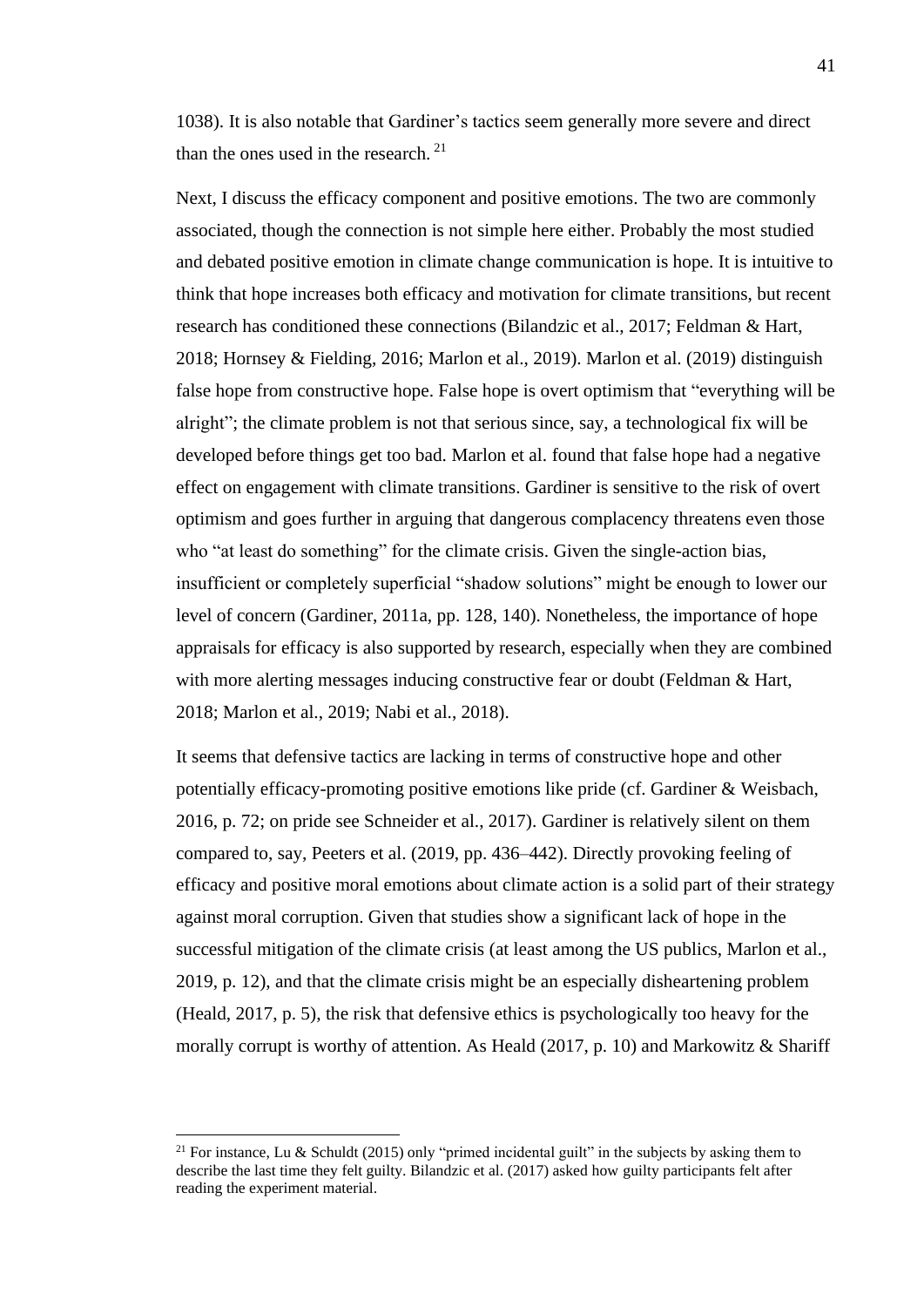(2012, p. 245) suggest, it might make strategic sense at least not to privilege negative appraisals.

Yet all in all, the assessment does not turn out too bad for Gardiner, given the incomplete and uncertain character of the current empirical evidence. With reserves, it can be concluded that some of the defensive tactics are preliminary supported by empirical evidence, and the effects of the more problematic tactics are ambiguous rather than outright bad. There are risks worthy of attention, too. The most notable are related to the self-condemning and guilt-inducing messages and underdeveloped direct support for constructive positive emotions. Despite the ambiguities and the risks, the suspicion of wishful thinking seems not that warranted here.

Nonetheless, transition ethics should be reflexively adapted in the face of constantly evolving empirical evidence. Therefore, it is not so important that Gardiner "passed" my brief assessment, but that similar yet way broader assessments become a routine part of transition ethics. Nevertheless, the next sub-section shows that defensive ethics faces more severe wishful thinking accusations related to its basis, the moral corruption diagnosis. So, even though defensive ethics would work for the morally corrupt, it is not clear how far transition ethics can get with that.

## **2.3 Wishful grounds of the moral corruption diagnosis**

This section discusses the diagnostic assumption that was granted above: the morally corrupt are prominent (enough) in the North, either in terms of quantity or political influence. By "prominent" I mean that they are so numerous or influential that it is justified to privilege them as the target of transition ethics, as Gardiner does. Here the suspicion of wishful thinking arises for two reasons: Firstly, the assumption is vital in Gardiner's ethical project. It makes it possible to argue that the ethical concerns he advocates are indispensable in solving the climate problem. Crucially, the morally corrupt are *really* recognizing the ethical reasons for climate transitions, though they are disengaged from them. Secondly, Gardiner is not explicitly offering any proper empirical substantiation for the assumption but is rather referring to his "intuitions" and "experience" (Gardiner, 2013, pp. 107–108).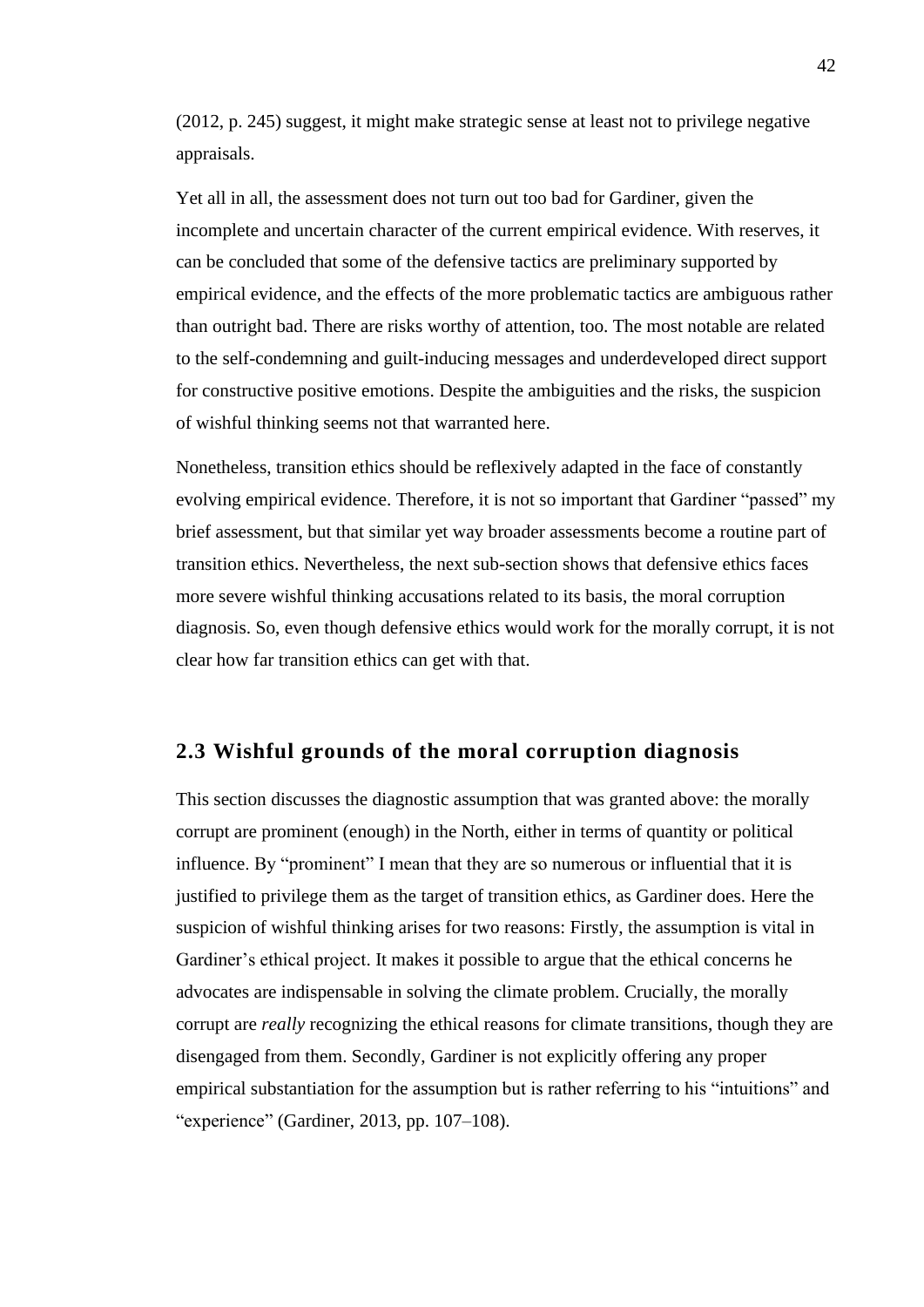This alone may be enough to justify the accusation of wishful thinking. However, what seems to save Gardiner from the immediate accusations is the recent argument by Peeters et al. that the moral corruption diagnosis has been corroborated by research on moral disengagement. So, even though Gardiner is not drawing the connection, I assess seriously what kind of support the research gives to the moral corruption diagnosis. To be clear, I am not doubting that moral corruption is a real phenomenon contributing to climate transition inertia. Instead, I argue that the current moral disengagement research cannot substantiate the *prominence* of moral corruption, an assumption that justifies the defensive approach in transition ethics. Therefore, given the convenience of the diagnosis and Gardiner's lack of engagement with empirical evidence, the suspicion of wishful thinking seems severe. I lay out the argument in Sub-section 2.3.1 and present and answer some objections in Sub-section 2.3.2.

#### *2.3.1 Thin empirical grounds for the prominence of moral corruption*

The crux of the argument is a distinction that both Gardiner and Peeters et al. fail to make. Witnessing "the mechanisms" of moral corruption is not by itself enough to prove its existence, since very similar maneuvers are associated with a related but, regarding transition ethics, crucially different psychological phenomenon, i.e., defensive motivated reasoning<sup>22</sup>. The difference is that while corruption is about selectively "switching-off" (Hindriks, 2015, p. 246) or "circumventing" (Heald, 2017, pp. 5–6) internalized moral standards, defensive reasoning is about reaffirming, buttressing or defending existing moral standards in a biased way, that is, in a way that is inconsiderate about truth, accuracy or adequacy of the standards (Druckman & McGrath, 2019; Haidt, 2001; Hindriks, 2015, p. 245; Seidel, 2016, p. 282). Moral corruption is a problem of application rather than principle. In contrast, defensive reasoning is baring internalization of certain principles or beliefs at expense of protecting some prior beliefs, principles, values or interests. A stereotype of defensive reasoners is dogmatic adherents of "extreme" political ideologies, but political

<sup>&</sup>lt;sup>22</sup> Sometimes the phenomenon is simply called "motivated reasoning" but this may be misleading as all reasoning is somehow "motivated" (Druckman & McGrath, 2019). "Directional reasoning" is more accurate a term (Ibid.), but I prefer the immediately intelligible descriptor "defensive" (e.g. Haidt, 2001, p. 821). See also Seidel's (2016, p. 282) alternative, "anticipated moral reproach".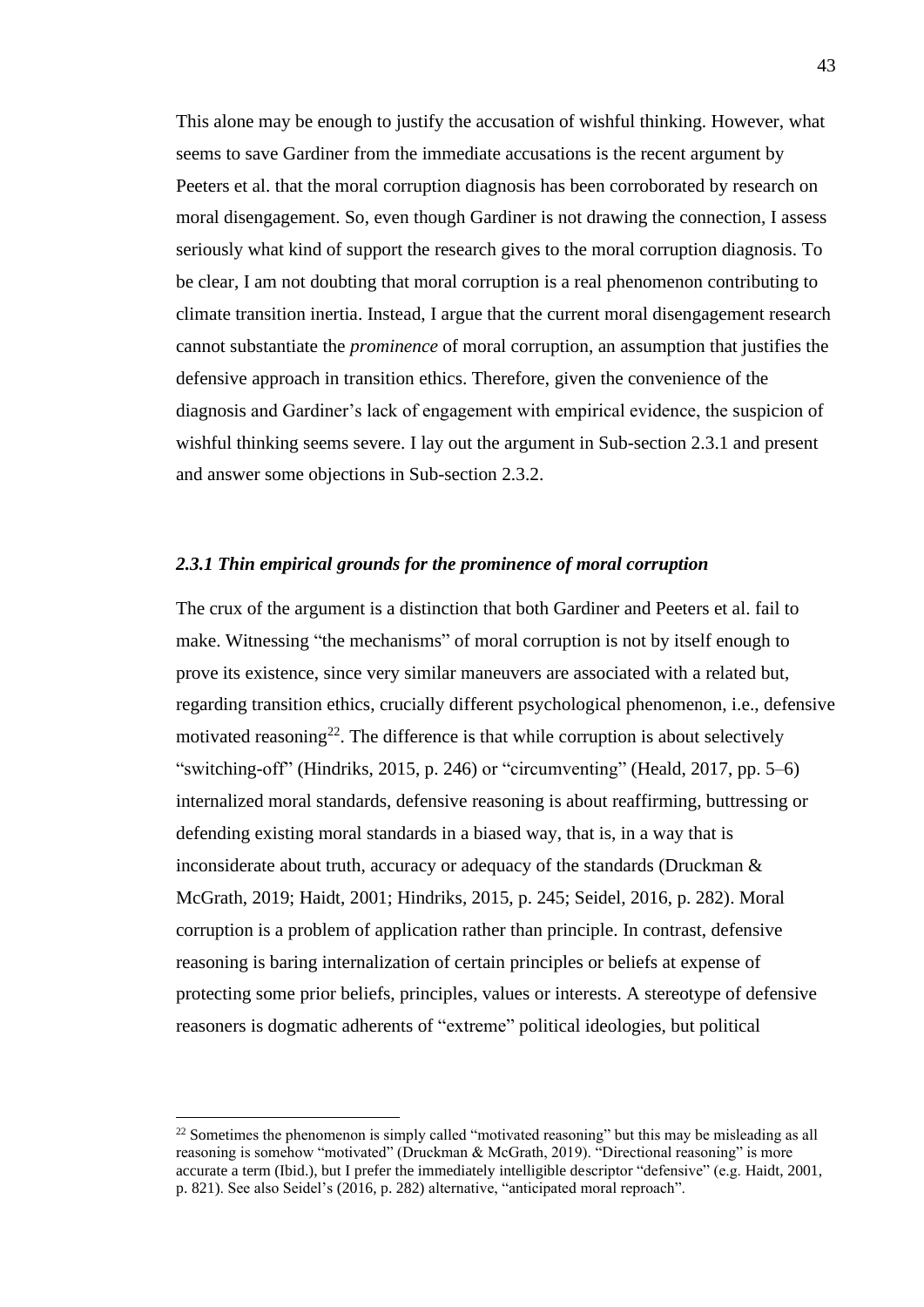psychologists have argued that defensive reasoning and related biases are politics as usual (Lodge & Taber, 2013).

In his review of climate change psychology and communication, Stoknes (2014) draws a similar distinction. According to him, moral corruption<sup>23</sup> "contributes to explaining why – even if people are concerned [about climate change] – they tend to avoid the issue or give it less importance". Stoknes distinguishes the morally corrupt from defensive reasoners<sup>24</sup>, who might be also paradoxically somehow "aware" of the problem, but still either actively denying it or its importance. Defensive reasoners might be motivated by perceived threats of mitigation policies to their "income, profession or status" or fundamental ideological beliefs, like economic growth, nationalism and freedom of the market. The key difference between the two types of people is that defensive reasoners hold values or interests that they see as threatened by the ethical ramifications of the climate crisis or, rather, climate policies. In contrast to the morally corrupt, defensive reasoners do not *really* or *deep-down* get the ethical stakes of the climate crisis. They do not have any problems of *internal* coherence since they do not think that mitigation is an ethical priority.

Importantly, the morally corrupt and defensive reasoners might be hard to tell apart in practice. Stoknes lists almost indistinguishably similar psychological maneuvers used by both. For example, both try to explain away their responsibility by appealing to their small contribution and pointing towards the far bigger emissions of distant others (the Chinese, the Indians…). Furthermore, Stoknes argues that the two types of people or phenomena are connected. On the one hand, defensive reasoning "can be fueled by" moral corruption; Stoknes perhaps means by this that moral corruption can eventually escalate into defensive reasoning.<sup>25</sup> On the other hand, the morally corrupt create "a demand side for the messages of doubt" supplied by defensive reasoners (see also Gardiner, 2011a, p. 308). (Stoknes, 2014, pp. 163–165).

<sup>&</sup>lt;sup>23</sup> Stoknes' term for moral corruption is "dissonance" – supposedly, though misleadingly, after one of its proximate reasons, cognitive dissonance.

 $^{24}$  Stoknes' term for defensive motivated reasoning is "denial". I find it unsatisfying, since "denial" is often strongly associated with denying the reality of (human-caused) climate change, which is perhaps only one means for defensive reasoners.

 $25$  I.e., both may be on the same continuum of disengagement. This forms a counter point to my argument: there are just different intensities of moral corruption, not two importantly different yet superficially similar and associated phenomena. I answer firstly that even granting the point, it does not follow that one can effectively treat the two similarly in transition ethics. Secondly, all defensive reasoners may not share "the origin story" of progressive detachment from their former climate crisis concerns.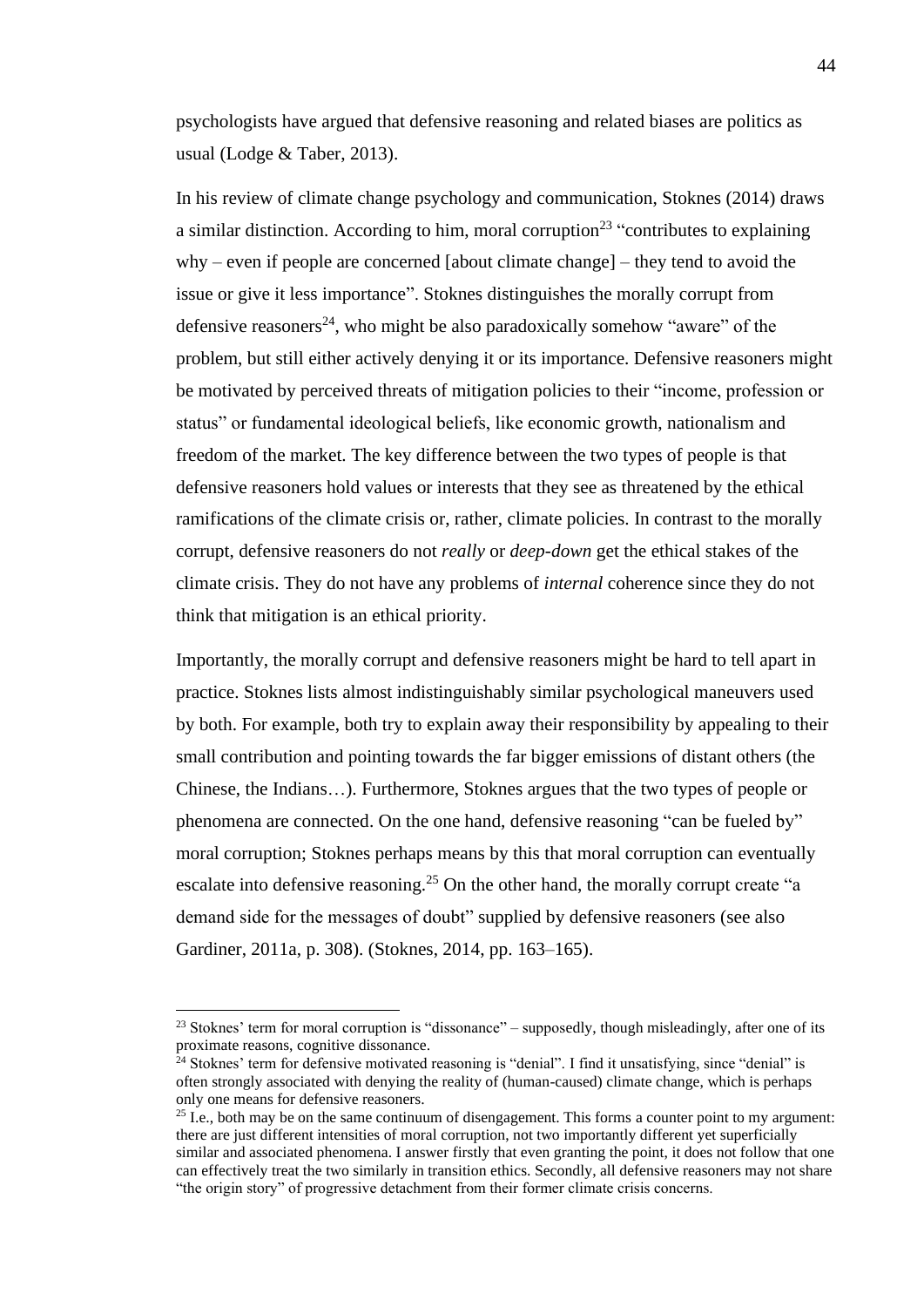The fact that the morally corrupt and defensive reasoners are rather similar overall but different in one fundamental respect – the level of deep-down recognition of the ethical demands and concerns of the climate crisis – poses difficulties for transition ethics. One immediate issue is that it is possible that the morally corrupt and defensive reasoners need a different treatment to be motivated for climate transitions. Granted, targeting only the morally corrupt is a restriction of transition ethics that Gardiner (2011a, p. 308) makes explicitly. He says that the target of transition ethics *is not* people that are *not* genuinely moved by the ethical concerns of the climate crisis, but the victims of moral corruption who need rationalizations when breaching the ethical demands they do in fact recognize. In other words, transition ethics targets only those who are suffering from a kind of motivational problem, rather than not just getting the ethics.

Yet the restriction or, rather, its justification (offered by Peeters et al.) may be problematic. The reason is that empirical corroboration of the moral corruption diagnosis gets from the research is not that strong. Next few paragraphs elaborate this claim.

It has been already pointed out that the morally corrupt and defensive reasoners might be, at least in the climate case, closely associated and employing similar socialpsychological maneuvers. Empirical difficulties with distinguishing the two are to be expected. Still, as Peeters et al. note, moral corruption as a phenomenon has apparently gained empirical corroboration, though mostly in contexts other than climate transitions (see Moore, 2015). Reynolds et al. (2014, p. 126) challenge the claim. They argue that the empirical studies on moral corruption have often assumed rather than actually tested the crucial differentiating factor between the morally corrupt and defensive reasoners, that is, the existence of initially (or "deep-down") approved moral principles that are detached from action with the mechanisms of corruption. By only assuming this factor and then checking if people resort to some of the mechanisms, as is often done in the research, it is not possible to tell apart the two types, since both the morally corrupt and defensive reasoners use highly similar maneuvers. Some the studies even seem to elide the distinction completely (see Graça et al., 2016, p. 362; Moore, 2015, p. 200).

Moreover, as is noted by Gardiner, people using and approving corrupt arguments can be also "merely mistaken" (see 1.1; see also Reynolds et al., 2014, p. 135). Importantly, the mistaken are "hard to isolate" from the morally corrupt (Gardiner, 2011a, p. 308)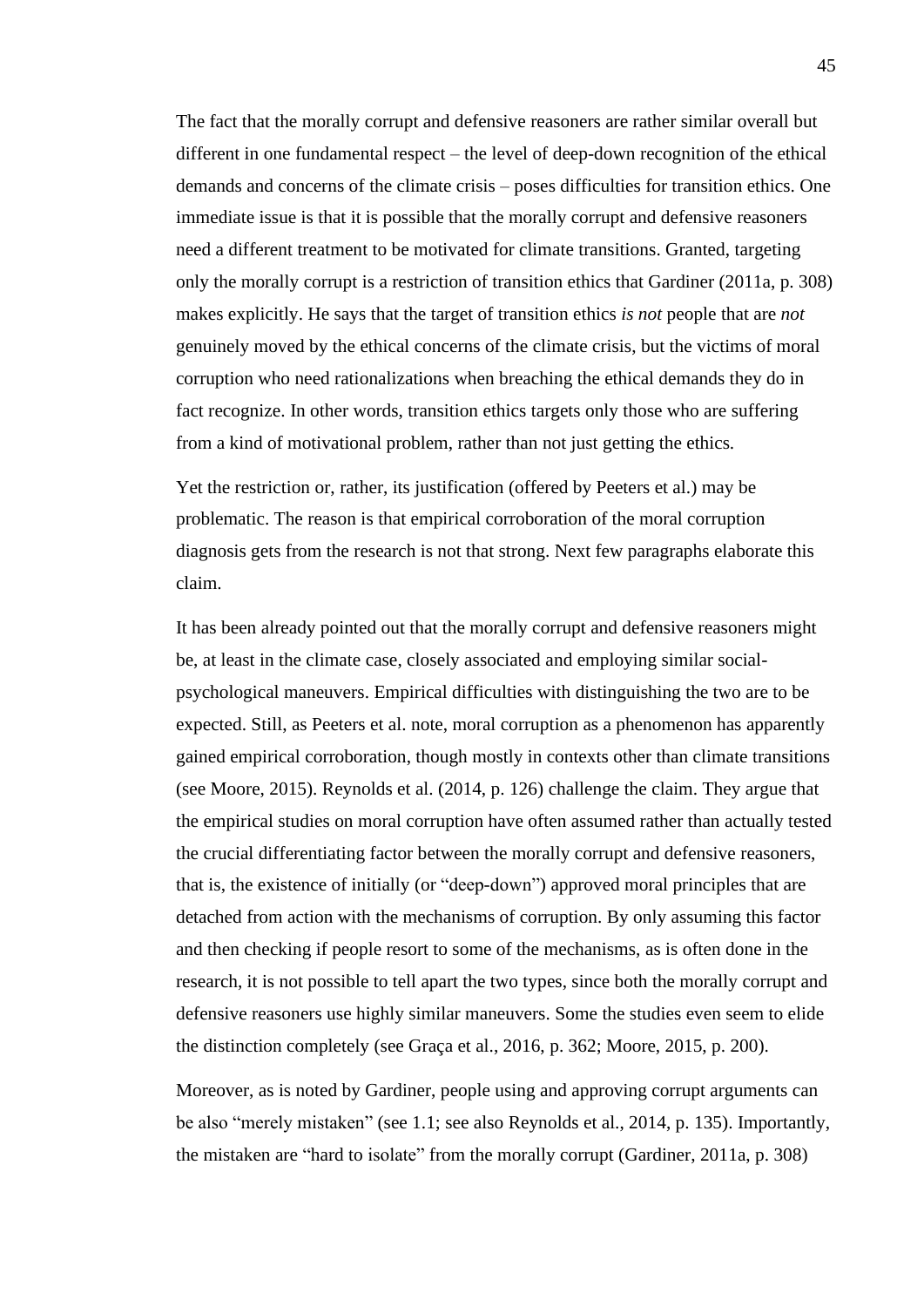and, it should be added, defensive reasoners. After all, the corrupt arguments are not often clearly, universally or unquestionably bad rather than used inappropriately (Ibid., p. 307). It is no wonder that mistakes happen, given results in moral psychology suggesting that people in general do have quite variable ethical reasoning abilities (Haidt,  $2001$ ; Reynolds et al.,  $2014$ ). In sum, in the empirical studies – and perhaps maybe in climate political practice – victims of moral corruption, defensive reasoners, and merely mistaken are not easily distinguished from each other. This problem of "observational equivalence" (Druckman & McGrath, 2019, p. 114) is often neglected.

Indeed, one of the very few empirical studies on moral corruption in the context of climate change might suffer from this kind of limitation. Stoll-Kleemann & O'Riordan (2020) found out in their qualitative survey of 1032 German participants<sup>26</sup> that though most of the respondents were to some extent concerned about climate change, advocated its mitigation in the abstract and ascribed responsibility for mitigation to many different actors, they were not so willing to do themselves the individual level actions<sup>27</sup> that have the biggest impact on greenhouse gas emissions. Analyzing the answers to a set of open questions where people could explain their answers to multiple choice items, authors reported five out of the eight Bandurian mechanisms of moral corruption. Yet, as the authors admit, the corrupt mechanisms and similar legitimate arguments are hard to draw apart (Ibid., pp. 943–944). For instance, it is a completely legitimate discussion even in academic climate ethics and political philosophy whether individuals have a direct responsibility for their emissions (see e.g. Gardiner, 2011b). The same arguments can be corrupt or non-corrupt (but perhaps mistaken), depending on the context. The argument itself matters less than the function to which it is employed. For instance, if one questions individual-level climate responsibilities to free oneself of all the ethical demands they otherwise note as credible (including political responsibilities like voting for "climate friendly" candidates) then the suspicion of moral corruption should be high.

A further problem of the empirical moral corruption studies, considering the corroboration they should give to Gardiner' diagnosis, is the fact that moral corruption has been treated in some of them as an inherent, personal trait (i.e., "propensity to

 $26$  The survey was done in 2017. It was not completely representative. There were proportionally too many respondents from the oldest age cohort (Stoll-Kleemann & O'Riordan, 2020, p. 942).

<sup>&</sup>lt;sup>27</sup> The pre-given list of proposed actions unfortunately contained only one clearly "political" action in the ordinary sense of the term: willingness to participate in climate campaigns.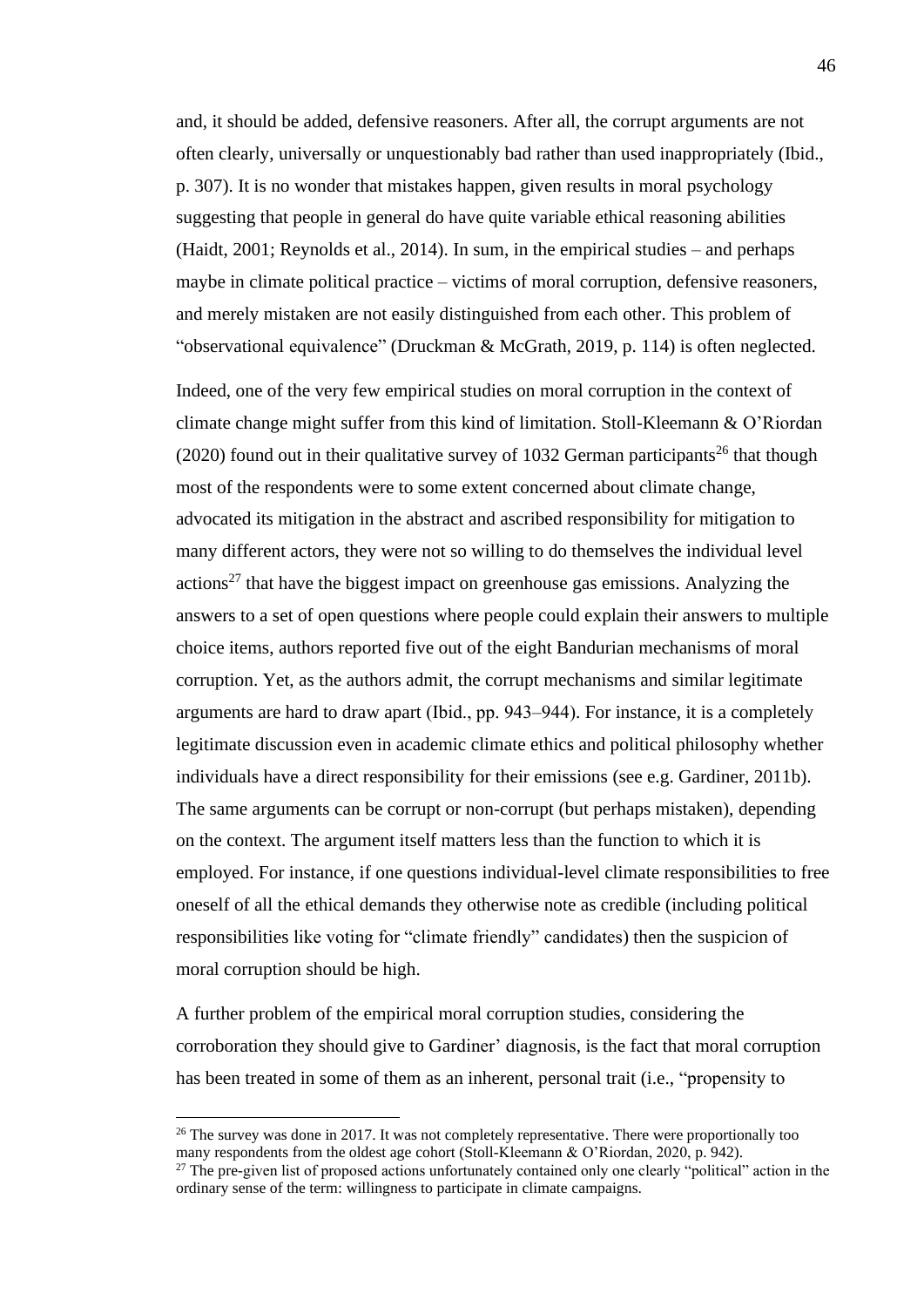morally disengage"). This conflicts with Bandura's (and Gardiner's) theory, which defines moral corruption as a situated psychological process that almost all of us are vulnerable to in certain circumstances (Graça et al., 2016, p. 354; see Moore, 2015). Thus, Graça et al. (2016, p. 354; see also Reynolds et al., 2014, pp. 126, 135) argue that "the core" of the moral corruption hypothesis cannot be tested without evidence on the processes of corruption. To note, Gardiner's main allegory of moral corruption, the Dashwoods from *Sense and Sensibility*, is precisely a story of a step-by-step process of moral corruption. Incremental and subtle social/psychological dynamics of moral corruption can be described fascinatingly in literature and journalism (see e.g. Anne Applebaum's (2020) essay on moral corruption of Republican politicians in the Trump era). However, capturing the processes of corruption in empirical research may require some ingenious experimental settings and long timeframes, which have been absent so far.

In sum, and *contra* Peeters et al., the corroboration Gardiner's moral corruption diagnosis gains from the empirical research on moral disengagement is not that strong, mostly due to the problems of observational equivalence and the lack of direct evidence on the processes of corruption. Therefore, consequently, the strong assumption that in the case of climate transition inertia the morally corrupt are prominent in the North is not supported by the same evidence. Gardiner states that defensive transition ethics focuses almost exclusively on the motivation problem of the morally corrupt ‒ people not so concerned about the ethical climate problem are "another story" (Gardiner, 2011a, p. 10). Yet the justification of the focus on moral corruption rests on an assumption that "most of us" are "decent" people recognizing the ethical issues of the climate crisis (Ibid., pp. 62, 338 n. 1). Given Gardiner's failure to cite empirical evidence for the assumption and the lacking evidence cited by others, the suspicion of wishful thinking is severe.

#### *2.3.2 Objections*

I consider three objections to the wishful thinking critique presented in this section. First of them is that there may be another way for warranting the prominence of moral corruption: the general survey studies on whether and to what extent people in the North recognize climate change as a problem and are concerned about it. As it is clearly the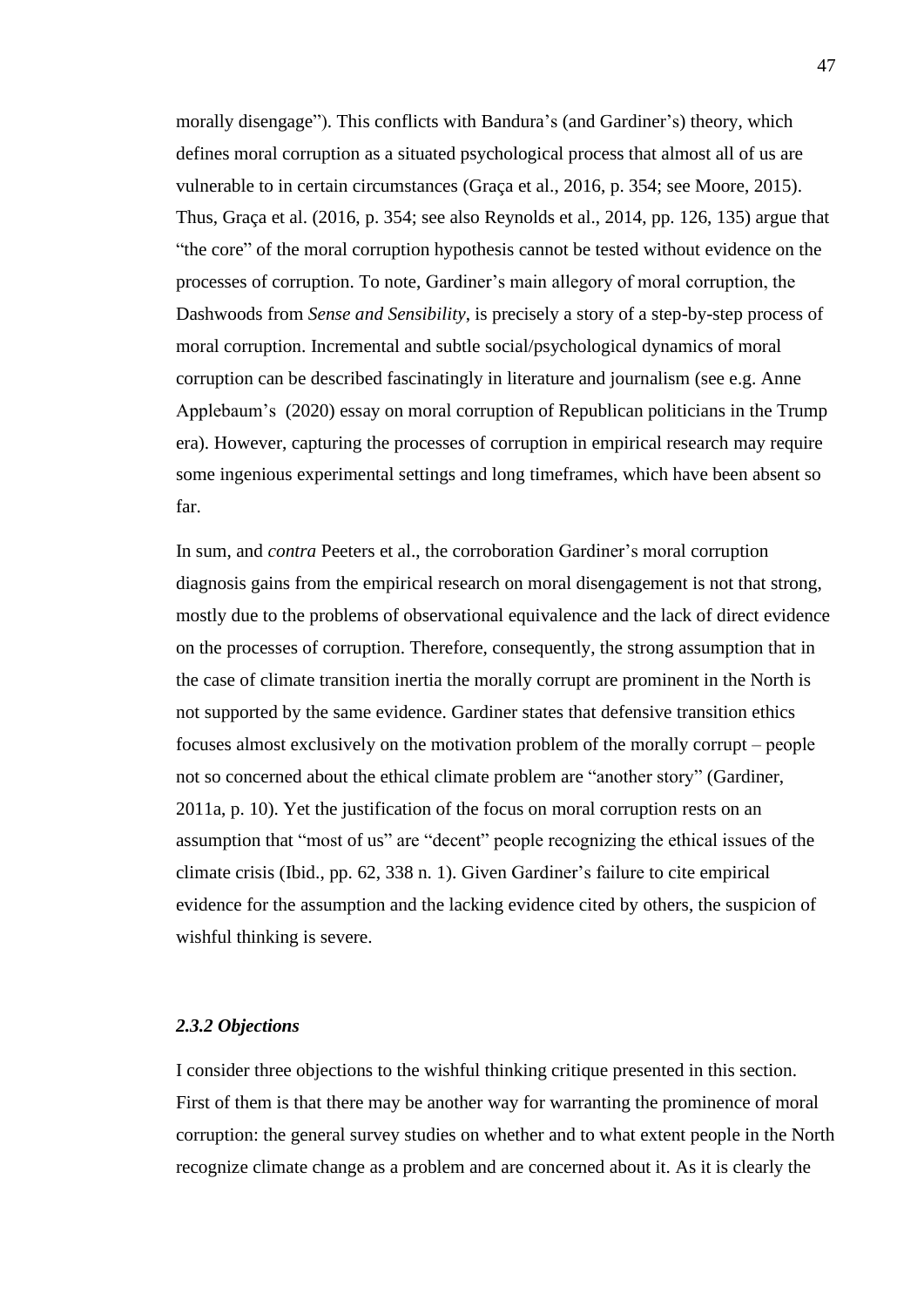case that most people are concerned about climate change and see it as a serious problem, then the main explanation for the inertia must not be a lack of the ethical appreciations on the climate crisis, but something akin to moral corruption. As already said, my point is not to refute all possible ways to empirically substantiate the privileged status of moral corruption in transition ethics. But I briefly consider this alternative since it may have been "too obvious" for Gardiner to explicitly formulate it. One could argue that in the same sense that it can be safely assumed that, say, most people in Finland currently support democracy, one can grant that most people in the North see climate change as an acute ethical problem, no matter what their other commitments happen to be. Essentially, the objection is that I complain distractively about a matter that is settled and that the discussion should move on.

According to some recent polls, it is indeed the case that 66% of Americans are at least somewhat worried about climate change (Leiserowitz et al., 2020), and as many as 91% of EU citizens think it is at least a fairly serious problem (Special Eurobarometer 490, 2019). The difficulty is that people can be concerned or worried for many reasons, and they might not be the specific ethical reasons Gardiner has in mind. Usually, the opinion surveys are too general to settle this issue. Perhaps more solid evidence for Gardiner is that most Americans notice that climate change is harming the ethically relevant victims, that is, the current poor (67%), people in "developing countries" (66%), future generations of people (73%), and "plant and animal species" (73%) (Leiserowitz et al., 2020, p. 16). Yet, even these perceptions, which indeed are a key condition for the ethical appreciations at the heart of Gardiner's account, do not necessarily translate into perceived individual or collective ethical demands or responsibilities. Gardiner explains the apparent translation failure by moral corruption, which might be a part of the explanation. But there is another plausible explanation. Some people might perceive the harms but may not give them priority in their honest and uncorrupt ethical judgement (note that the fact that an understanding is uncorrupt does not make it right) (Kasperbauer, 2016, p. 362). Here it suffices to note that evidence from mere perception of harm is not enough to prove the prominence of moral corruption.

To my knowledge, there is only one survey study focusing on ethical perceptions on climate change, namely (Markowitz,  $2012)^{28}$ . The results were that only 45% of

 $28$  The study was unfortunately done already almost a decade ago. Yet it is notable that it was published not long after *A Perfect Moral Storm*.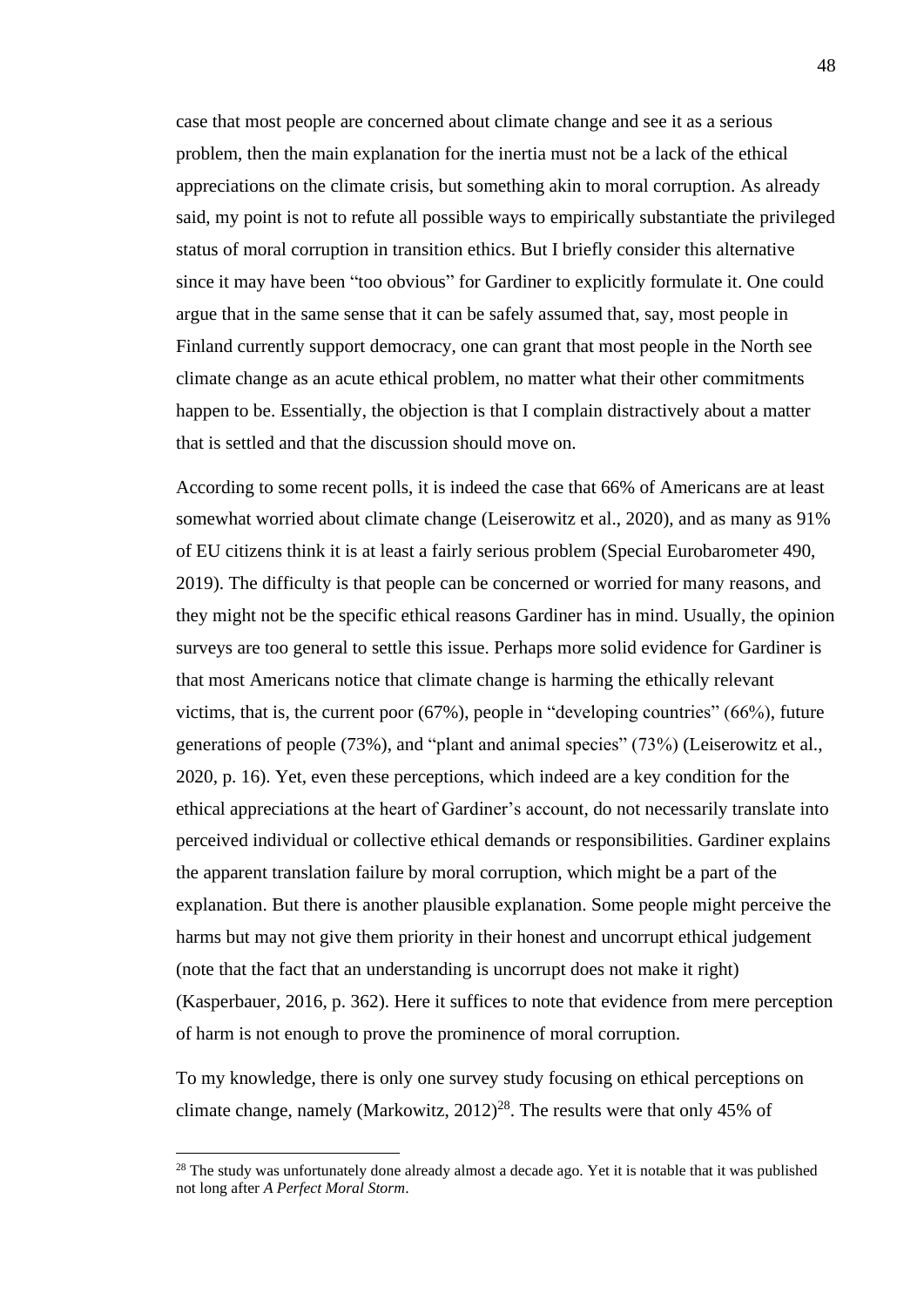participants explicitly recognized climate change as an ethical issue, and out of them, roughly half mentioned reasons akin to Gardiner's account. This was despite the fact that the target group (university students) did more strongly believe in the reality of climate change than the US population in general. Markowitz's concludes that "the situation may be even worse than Gardiner  $-$  – assumes, because it may not be the case that most (or even very many) non-experts and non-philosophers understand climate change in ethical terms (much less that they fall prey to 'moral corruption')"<sup>29</sup> (Ibid., p. 490).

The second objection is that Gardiner is not, contrary to what I have implied, assuming that people have relatively specific ethical concerns about the climate crisis (namely, that they are exploiting the poor, future generations and nature). He simply supposes that most people do recognize broader spatiotemporal purviews as ethically significant than the current institutions do. Centrally, people do have a general ethical concern about future generations, and they do recognize that it is morally severe to impose hazards on them (Gardiner, 2011b, p. 48). This might be enough of a reason to focus on moral corruption in transition ethics.

However, just any concern about future generations will not do. Gardiner (Ibid.) is right to state that "appeal to the interests of the future is a perennially popular political strategy". Yet these appeals can be very varied, and all of them might not contain a wide enough purview. For instance, in the Finnish political discourse (as presumably in elsewhere too) it is indeed perennial to argue that growing public debt is an unacceptable burden that we place on future generations. The argument was recently revived during the COVID-19 crisis by authoritative economists' report for the Finnish government on how to deal with economic havoc caused by the pandemic (Vihriälä et al., 2020, pp. 86–89). Experts in sustainability and environmental sciences retorted that restricting growth of the public debt too much and too quickly means that funding for the acute climate and ecological transitions might be compromised (Toivonen, 2020; BIOS, 2020). In other words, and as is well-recognized by Gardiner himself (e.g. Gardiner & Weisbach, 2016, pp. 68–71), even explicit appeals to "the interests of future generations" can mean almost anything. For instance, sometimes "future generations"

<sup>&</sup>lt;sup>29</sup> It could be complained that since moral corruption can pervert the original ethical beliefs, the results might underestimate its significance. But this takes us back to the problem discussed in the previous subsection: evidence on the processes of corruption is needed to settle the question.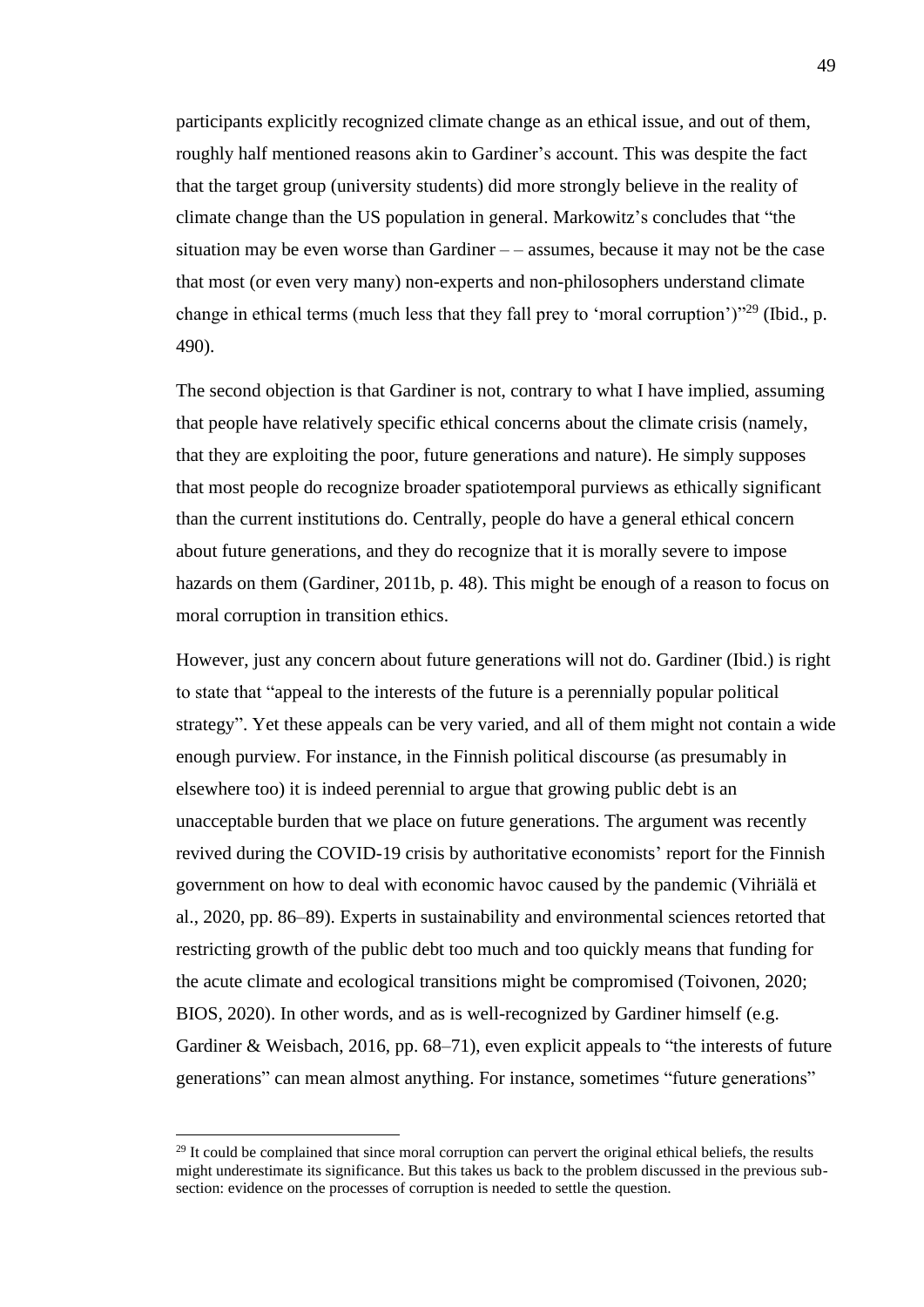might mean only the interests of "our children", literally speaking, rather than all generations to come suffering from climate disruptions millennia ahead. Gardiner could reply that the narrow interpretations of the interests of future are precisely a sign of moral corruption. Again, this is indeed one option and perhaps partly true. The other option is that some people genuinely do not see the long-term future as an ethical priority. Since it is not obvious how prominent each position is, the suspicion of wishful thinking remains.

The last objection is that the empirical studies cited above focus mostly on the level of individuals, but the moral corruption diagnosis does not. Gardiner (2013, pp. 110–112) argues that the main "subject" of moral corruption is not individuals or groups (i.e. "agents") but "the public discourse around climate change". Additionally, he characterizes climate transition inertia as an institutional "grasping problem" (Gardiner, 2011b, pp. 51–52), which points to the thick institutional roots of moral corruption. In the climate crisis, our mundane practices and appraisals fail to "grasp" the fact that the practices themselves, or the collective outcomes caused by them, are seriously inconsistent with our fundamental moral values. The heavily emissive lifestyles centered on consumption are bolstered by the current system and are seen as largely innocent, despite seriousness of the climate hazards is recognized. In a word, we are stuck with our current temporally and spatially narrowminded institutions and practices (above all, the nation states and market systems), though we know better. Agent-related moral corruption is only a "secondary matter" (Gardiner, 2013, p. 111), or a symptom of a wider structural disease.

The importance of structures, institutions and social context for moral corruption is theoretically noted also in climate change communications (Moser, 2016, p. 350) and by some moral and social psychologists of environmental crises (Bandura, 2007; Schmitt et al., 2020). Bandura (2007, pp. 11–12) describes moral corruption not as a collection of individual beliefs, but as an emergent phenomenon where "network of participants [are] vindicating harmful practices". His example here is the tobacco industry, where every contributing agent sees herself just as a decent practitioner that "got bills to pay". Yet, collectively the participants, all with their own small share, reproduce a hugely harmful industry. In sum, the (lacking) individual level evidence for the prominence of moral corruption is not that relevant but the fact that our societies are dominated by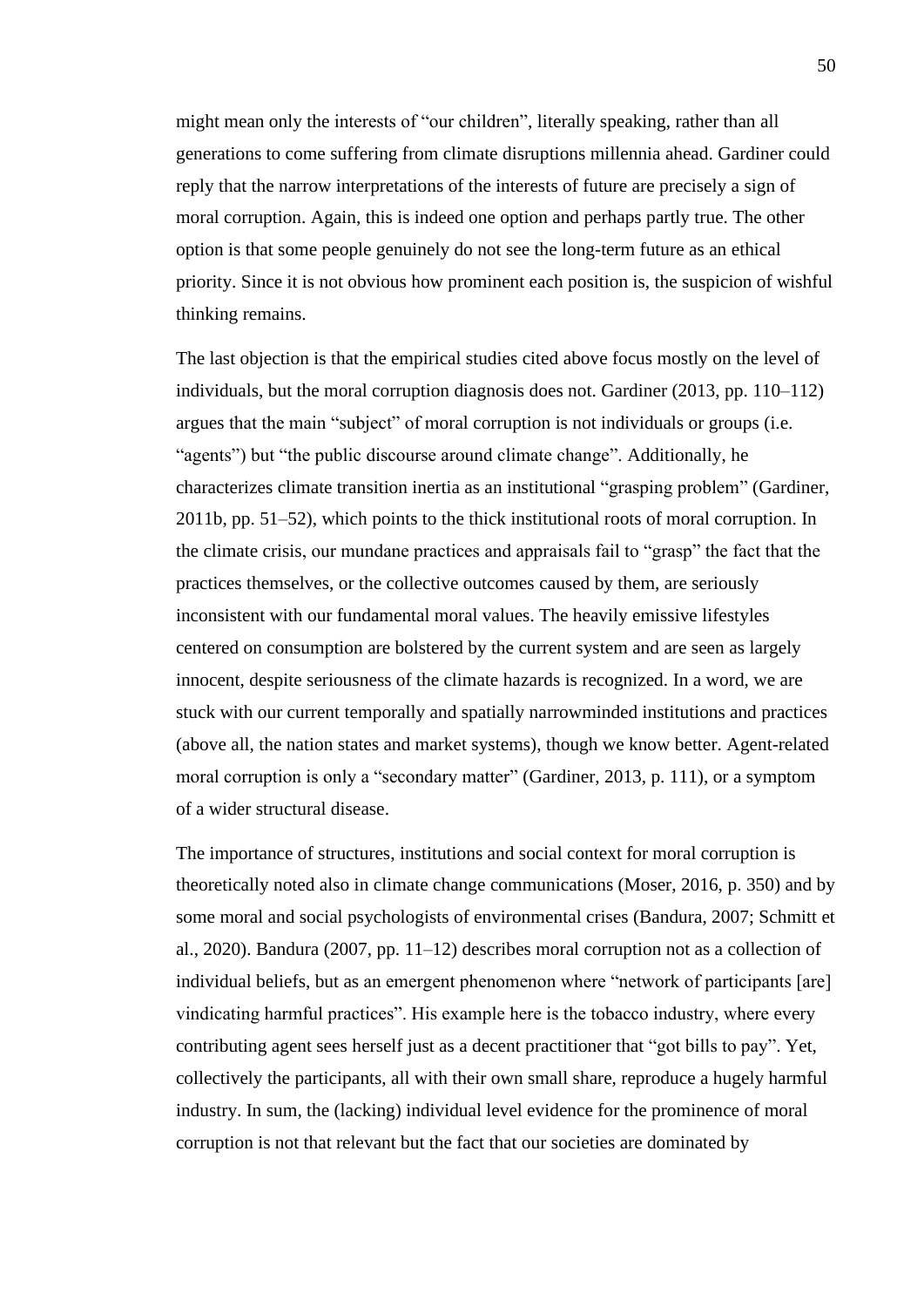narrowminded institutions breeding moral corruption, which is something we can rather safely assume in transition ethics.

I am not denying the institutional causes of moral corruption, or more generally the interplay of structures and psychological moral agency. The different moral psychological types, like the morally corrupt and defensive reasoners, are not given, independent or irreducible. Yet for the task of motivating climate transitions in the short amount of time we have left, the level of agents stays relevant. It seems correct that the morally corrupt and other laggard agents are properly healed only by overhauling the institutions driving their malady. But it is likely that one must mobilize politically a significant number of agents to achieve the institutional overhaul, at least in the relatively democratic societies of the North. However, the original difficulty is not removed since we may have to mobilize agents mostly "as they are", for there may not be enough time for a large-scale bottom-up moral "re-education" (which is a project that should be kept going, nevertheless). In other words, to mobilize people for climate transitions in the short timescale emissions must go down, one may have to engage them in terms of their current *de facto* values and moral beliefs. The critical question remains open: how big share of agents are just disengaged from their real climate ethical values, and how big share is more profoundly not recognizing the values.

In sum, the objections do not push away the suspicion of wishful thinking. Gardiner's quick assumption on what type of moral agency is prominent in the North (the morally corrupt, not defensive reasoners, the mistaken or others) is conveniently making the prospects look good for ethical climate transitions – transition ethics needs to, under the assumption, defensively fight moral corruption so that people can tap into their preexistent but disengaged ethical concerns for transitional motivation. However, Gardiner does not offer proper empirical substantiation for the assumption, and even a quick assessment of some salient evidence in current social and moral psychology reveals major uncertainties. Granted, moral corruption might well be *a* focus of transition ethics among others. But for now, I conclude that assuming the prominence of the morally corrupt and accordingly privileging the defensive approach in transition ethics risks wishful thinking.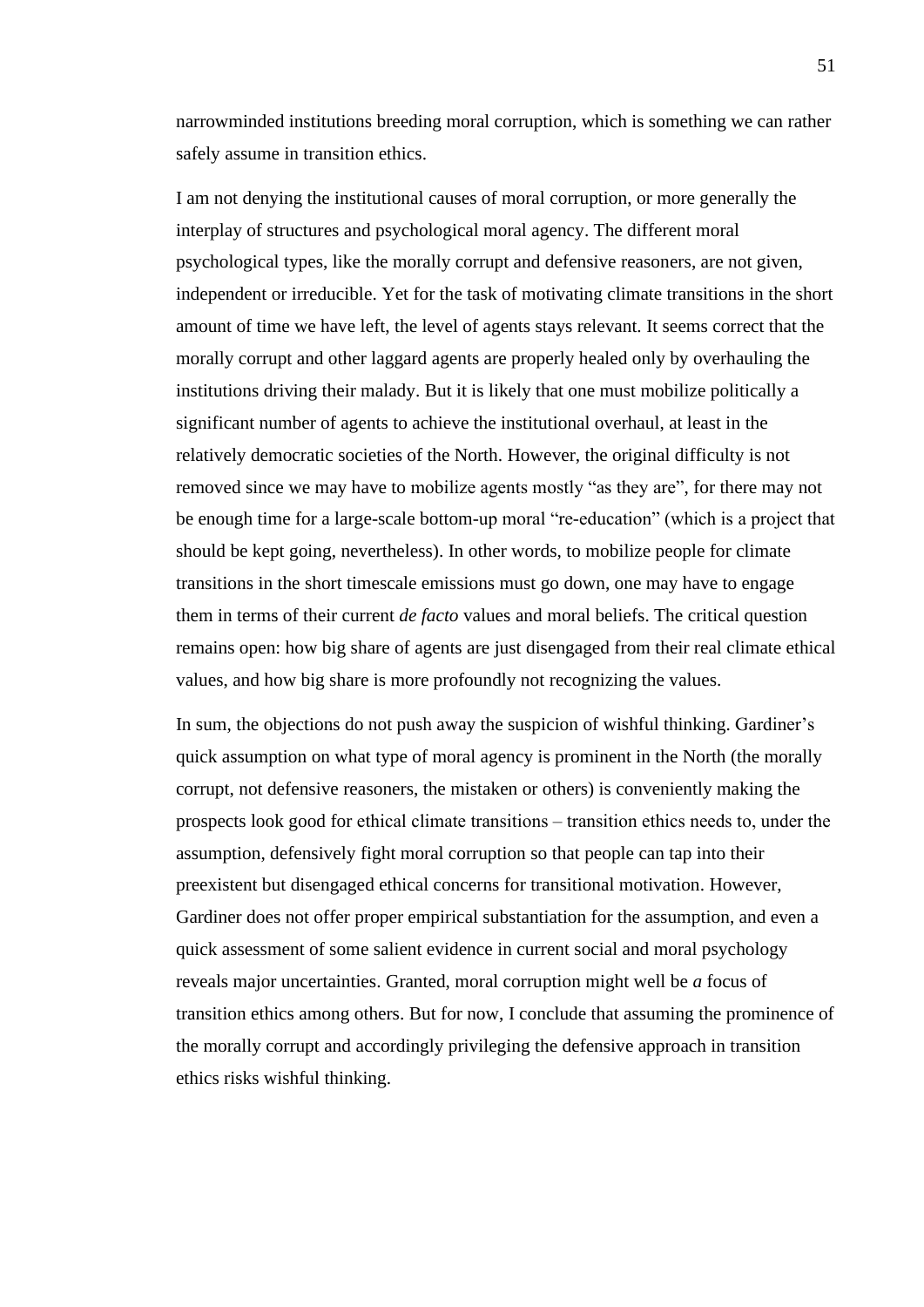## **2.4 Perennial threat of the twin vices**

The chapter has examined Gardiner's defensive transition ethics and its diagnostic basis, the account of moral corruption. I showed that defensive ethics is based on distinct idealized assumptions on the kind of climate ethical agency presumably prevalent in the Global North. This morally corrupt agency is such that moral motivation (and especially the concern against exploitation of nature, the global poor and the future generations) seems like the best basis for building and maintaining popular motivation for climate transitions. The moral corruption diagnosis makes intelligible the defensive *modus operandi* of Gardiner's transition ethics. It also conditions transitional arguments and principles, the ethical materials used in agencybuilding.

I argued that it is uncertain should the moral corruption diagnosis have such a central role in transition ethics, given that the challenge is to advance drastic climate transitions in just few decades. Section 2.2 concluded that based on the current evidence from climate change communication, Gardiner's defensive arguments and tactics (or, specifically, their emotional elements) may work against the morally corrupt, though significant uncertainties remain. However, Section 2.3 revealed the main limitation: the key assumption on prevalence of the morally corrupt is not that strongly substantiated in terms of social and moral psychological research.

The point is not to argue that the quick assessments above are the full and ultimate interpretation of relevant empirical research. Rather, I argued that a theoretical vice of wishful thinking needs to be considered here. This concluding section elaborates a ubiquitous normative tension that I argue explains transition ethics' vulnerability to wishful thinking. This is the tension between concession and non-concession of the sound ethical principles and motivations. I make three concluding points related to the tension. I argue, firstly, that the weighing approach of transition ethics initially evokes the tension and the threat of wishful thinking. Yet, secondly, transition ethicists might cope well enough with the threat if they remain properly flexible and mindful about the levels of concession of their accounts. This may help them to keep the diagnoses properly separated from the ethical concerns and enhance their *audience-sensitivity*. But, thirdly, guarding against wishful thinking may lead to another theoretical vice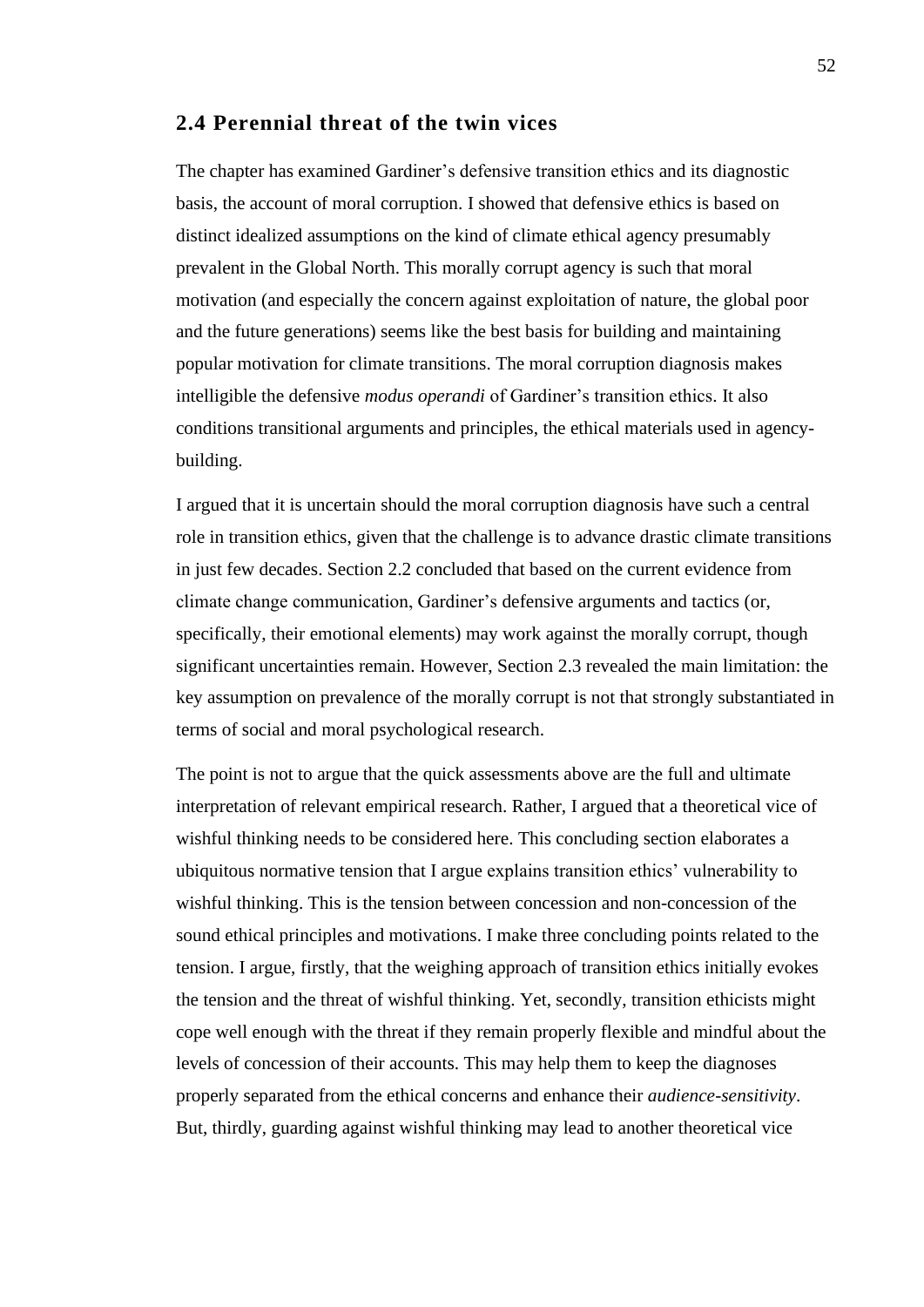related to interaction of diagnostic and prescriptive moments of transition ethics, namely, *strategic inconsiderateness*.

I start from the first point. As is explained in Sub-chapter 1.2.2, concessive theory needs to weigh against each other moral permissibility of transitional policies and their political possibility, effectiveness, likelihood and accessibility in our circumstances. Crucially, concessive theory is inconclusive in the sense that its normative components cannot be weighed and prioritized *apriori*. Though all components must be considered in each case, contextual issues and uncertainties should affect conclusions on their specific balances. In other words, it remains open (*apriori*) what sound moral principles (and to what extent) concessive transition ethicists should yield in the name of practicability. So, there is a tension between the two wants of concessive transition ethics: being part of practicable solution to the climate problem (concession) and advocating the best ethical means and reasons to solve the problem (non-concession).

Gardiner touches upon the tension while discussing self-interest and win-win arguments. In that context, his take on the tension manifests similar tendencies that expose him to wishful thinking in the case of moral corruption, so brief elaboration is in place. In win-wins it is claimed that both future generations and the current generation will benefit from climate transitions. Therefore, one can and should motivate the current generation also with self-interested reasons, like health benefits of climate friendly lifestyles and well-paying jobs in the green industry (Pollin, 2018; Bain et al., 2016; Ballew et al., 2019; cf. Markowitz & Shariff, 2012).

Gardiner (2011a, p. 68) questions effectiveness of win-wins, though he admits there are reasons to continue use them "at least some extent" (2017a, p. 29; see also 2011a, pp.  $69-71$ ). But he also has ethical misgivings: win-wins "risk obscuring what is [ethically] at stake in climate change" (Gardiner, 2011a, p. 68). Some win-wins, even if they were motivationally effective, would only solve "the *practical* problem" of the climate crisis, not "the *moral* problem" (Gardiner, 2017a, p. 29, original emphasis). They "would demonstrate only that the current generation is capable of pursuing its own interests" (Ibid.). People should not act on the crisis for just any reasons but for the credible moral reasons. Gardiner (2011a, p. 68) states that "calling on altruistic and distinctively ethical motivations is *not only necessary, but also has significant strategic advantages*" (my emphasis).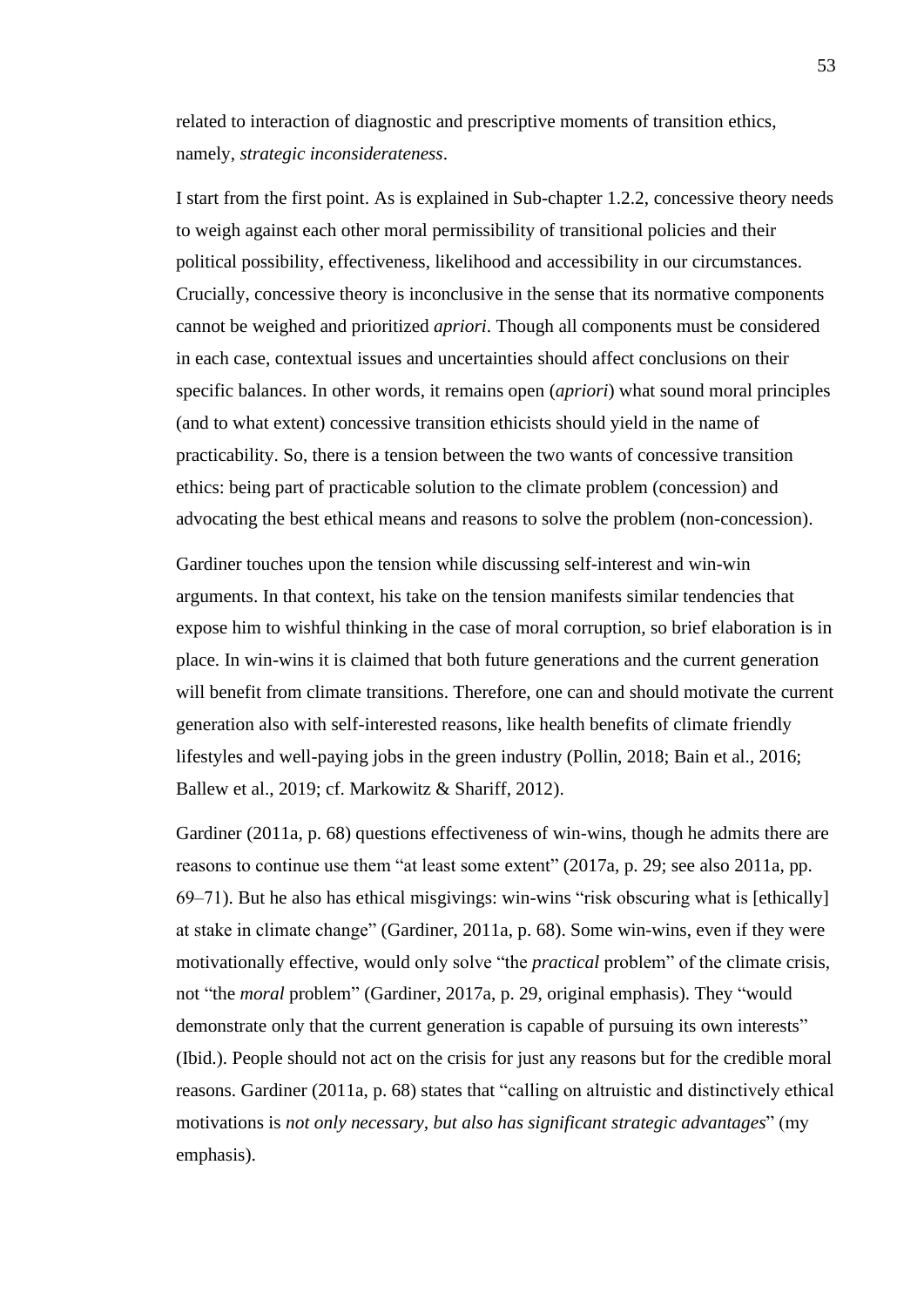Gardiner expresses the tension of non-concession and concession as the tension of "the ethical" and "the practical". He seems to strongly emphasize the former over the latter. Although this thesis partly adopts similar use of language for reasons of convenience, it should be noted that the dichotomous terminology risks a misleading appropriation of "the ethical" for (more) non-concessive theory. Estlund's point is that both concession and non-concession are elements of ethical theory. Levels and areas of concession of a theory are results of ethical reasoning, which factors in effectiveness, accessibility, likelihood and political possibility. Shortly put, concessive theory is ethics.

Therefore, I think it is more accurate to put the tension in terms of concession and nonconcession. It is also fairer to climate ethicists arguing seriously for more concessive approaches. The most prominent of them is John Broome (2017). He argues that the goal of international climate negotiations should be "efficiency without sacrifice", that is, carbon prizing policies (including compensations) that are in the self-interest of all current people and future generations (Ibid., pp. 19–20). Broome admits the concession: his solution would not be the (most) just or good (Ibid., pp. 15, 18), or at least it would not demand people acting for the right moral reasons.

Though it is ambiguous how far Broome's suggestion is from the moral ideal and what role he leaves for moral motivations (see Bernstein, 2016), the key point is that he is doing serious concessive ethical theory. In contrast to arguments of "the Chicago lawyers" (i.e., Eric Posner, David Weisbach and Cass Sunstein who also Gardiner sternly objects (see e.g. Gardiner & Weisbach, 2016)), Broome is not trying to lift people from the demands of climate justice or compensation (Bernstein, 2016, pp. 184– 186). Rather, he defends a premise that moral demands (including sacrifice from the current rich) have so far failed to be an effective and sufficiently motivating basis of international climate policy and are unlikely to become such in the short time available for climate transitions (Broome, 2017, p.  $11-12$ ). In the spirit of concessive theory (see Estlund, 2014, pp. 124–125), Broome argues what should be done given the premise, without invalidating and cancelling the non-concessive principles of climate justice.

Despite his misleading wording about the ethical and the practical, I argue that Gardiner too sees the need for weighing between concession and non-concession. Though in the case of win-wins he claims that advocating the ethical motivations is as such "necessary", he still discusses and factors in the "strategic advantages". Ethical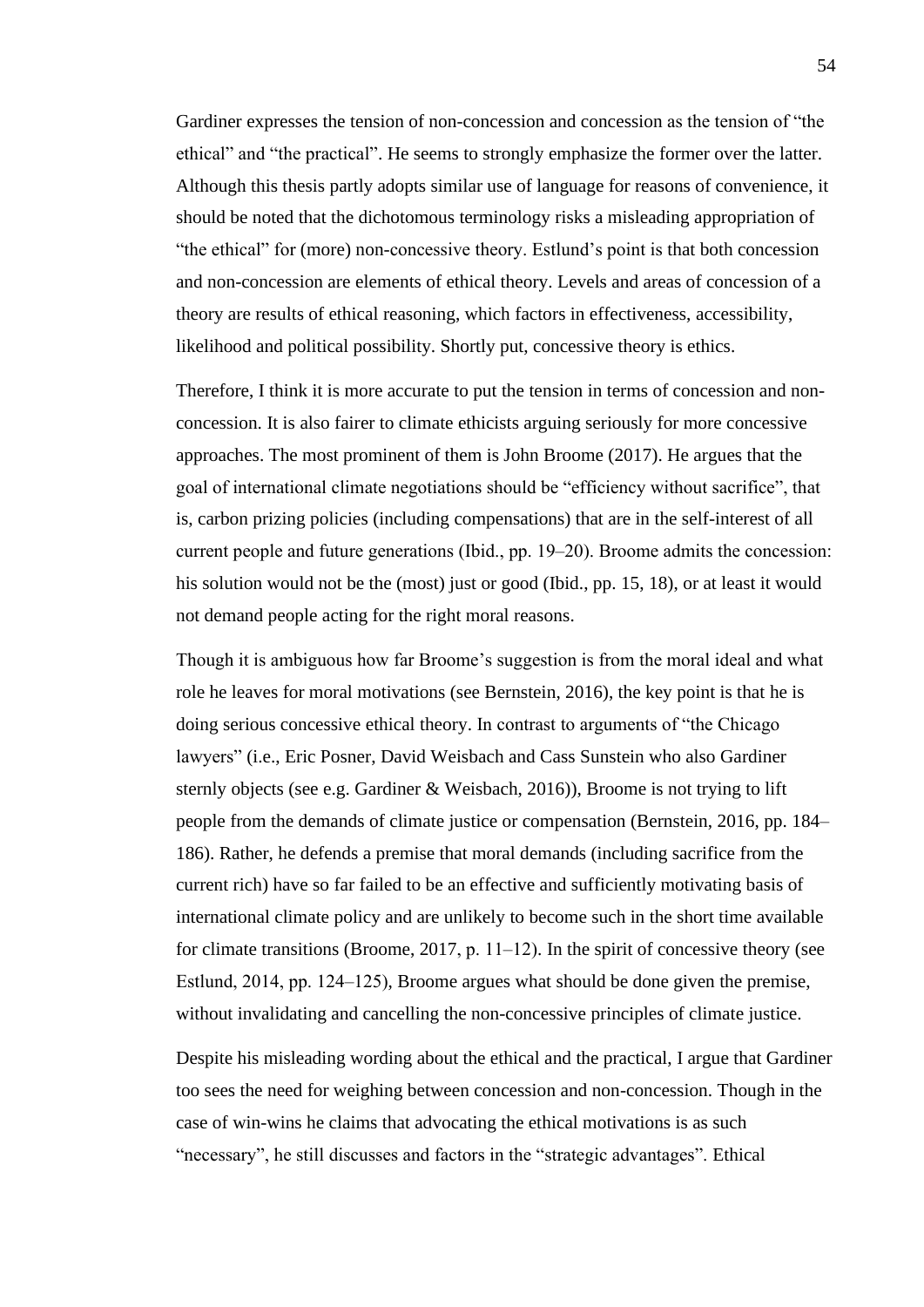soundness is not all that transition ethics is after; it also wants to help in motivating climate transitions. Here is where the threat of wishful thinking arises. There is a strong temptation to "have it both ways", to see that the ethical principles are also sufficiently motivating. I have argued above that in the case of moral corruption diagnosis (or, more accurately, the assumption on the prevalence of moral corruption), the threat is real. Though the impression of weighing is retained in Gardiner's defensive ethics, certain non-concessive ethical concerns seem to condition *apriori* how the problem is seen and how much or, rather, how little empirical substantiation the moral corruption diagnosis gets. Gardiner seems to assume away the tension of concessive theory "too easily", that is, without making any inconvenient concessions exemplified by Broome's approach.

Some may insist that Gardiner's privileging of "the ethical" is not surprising. For him the climate crisis is essentially an ethical problem; any worthy solution to it must be ethical to start with. A crucial part of any ethical solution is that climate transitions are done, at least for the most part, for the self-realized and credible ethical reasons. If ethical reasons cannot motivate us (which Gardiner thinks is not the case), then it may not be the business of ethics to guide agency-building. Rather, perhaps ethics should occupy itself with "bearing witness", that is, keeping us aware of our miserable failures (Gardiner 2011a, p. 437). Some may also accuse Gardiner's transition ethics from "political moralism" – the pet peeve of many political realists (Estlund, 2017; Williams,  $2005$ , pp.  $1-3$ ) – in the sense that abstract moral theory categorically overrides and conditions other normative considerations pertinent to practical situations. This charge implies that fundamental methodological assumptions on the role and powers of moral theory pervert transition ethics' idea of action-guidance.

I think that these interpretations are misguided. Firstly, Gardiner (e.g. 2011a, ch. 10; see also Roser, 2016) imagines that ethics can have various tasks in the climate crisis that are not mutually exclusive. There is a clear circumstantial motive for philosophers to do transition ethics now rather than, for instance, *just* gradually develop the ideal theory of justice. The motive is helping in getting the acute climate transitions done. So, though Gardiner maintains that getting the non-concessive ethics right is valuable, it does not rule out concessive transition ethics. Secondly, I claim that there is nothing "methodological" in Gardiner's undue privileging of "the ethical". It is true that he is often defending the centrality of ethical considerations in the climate crisis against tendencies to marginalize or hide them in the name of "economic realism" or "pure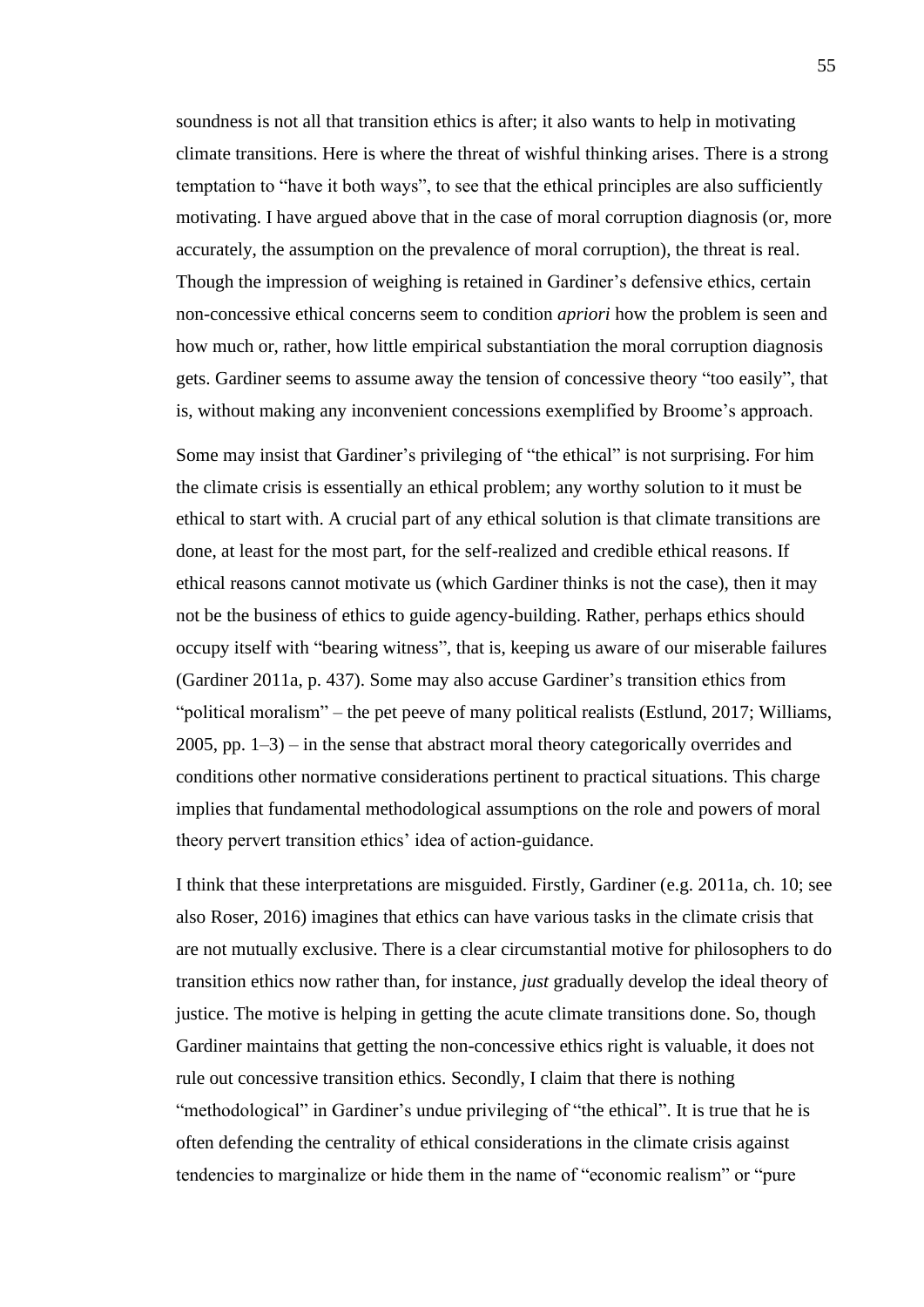policy" (Gardiner & Weisbach, 2016, pp. 7‒9, 47–48). Yet it must be remembered that Gardiner subsumes various normative considerations under "ethics". He is explicitly rejecting approaches that impose one-sided and abstract moral theories on reality, in the same vein as he is rejecting privileging of self-interest, economics and pure policy. I bet Gardiner would not have troubles to call with political realists for "complex, subtle and situated conceptions of ethical life and moral value and agency" (Philp, 2012, p. 634). Therefore, I argue he is afflicted by the theoretical vice of wishful thinking rather than political moralism.

To the second concluding remark. It is perhaps easy for transition ethicists to avoid wishful thinking, in principle at least. The diagnostic part is by definition ethically loaded, but it simply should not make certain ethical concerns and agencies to look more accessible than they really are, no matter how credible they are. What might help to keep it that way is pursuing flexibility and reflectivity on (non-)concessions made in transition ethics and noting their purpose for the goal of agency-building. As Chapter 3 concludes, transition ethicists may have reasons to stay non-concessive about certain ethical demands. If they stay aware of their concessions, it may be also easier to let the non-concessive demands guide the diagnostic eye (e.g. what kind of features and tendencies are interesting) but simultaneously avoid wishful thinking in the diagnosis.

My conjecture is that in Gardiner's case further audience-sensitivity and localization might help to evaluate the appropriateness of (non-)concessions. One of the few agreements in climate change communication is that there is high variation between different audiences, and that effective communication must tap into specific values, identities, positions, worldviews etc. of a given audience (Chapman et al., 2017; Moser, 2016; Pihkala, 2017; Täuber et al., 2015, p. 462). In contrast, there is a notable push for universality in the moral corruption diagnosis: it tries to capture general climate ethical agency and moral psychological condition of the people of the North. It abstracts away multiple differences between the target agents, like socio-economic class, social locations, power asymmetries, political attachments and minority identities. Indeed, the diagnosis has it that despite all our multiple and otherwise ethically and politically relevant differences, in the climate crisis most of us habit an ethically corrupting power position. This is a valuable insight, and it could be very motivating, say, among academic crowds (like in the discussion on geoengineering, see Gardiner, 2011a, ch. 10). Nevertheless, wishful thinking might overplay its significance. Pursuing flexibility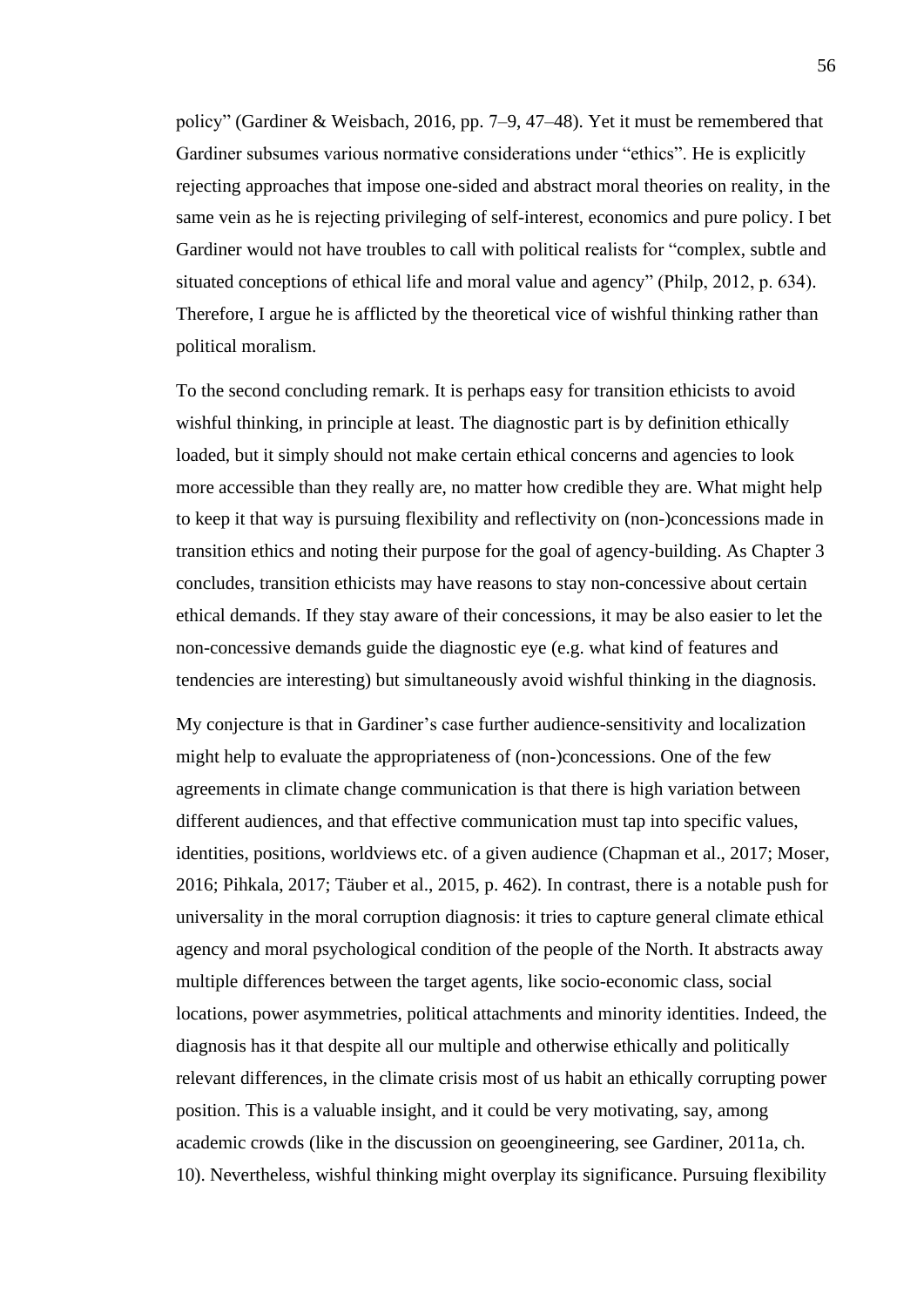may clarify that it is neither necessary nor perhaps advisable to chase the catch-all idealized agency that resonates with most of the agents of the North.

Thus, perhaps it is good to localize transition ethics and consider more specific audiences. Indeed, recent contributions in "non-ideal" climate ethics have discussed the role of moral motivation at least in specific contexts of the UNFCCC negotiations (Pickering, 2016; Seidel, 2016) and the IPCC Assessment Reports (Kowarsch & Edenhofer, 2016). Localization may also demand a "richer" purview from transition ethics. The motivational prospects of ethics do not float free from other social, political and historical aspects and structures. For instance, Mills (2005, pp. 168–169, 175) reminds that if a theory truly wishes to guide action, it cannot neglect cognitive effects of social locations and histories/realities of injustice and oppression.

Yet, to make the final concluding point of the chapter, it is not that easy. Even if localization and audience-sensitivity would help with wishful thinking, they make transition ethics vulnerable to another theoretical vice that I call strategic inconsiderateness. As the twin vice to wishful thinking, it concedes too much in the name of what presumably "works". Lamb & Lane (2016, p. 241) describe well a central worry about the vice: though considering specificities of audiences is crucial, it should not reduce transition ethics to technocratic guiding of "elite strategic deployment of one-off cases of manipulative communication".

The practical attitude of some non-ideal climate ethicists  $-$  like the tendency to think morality as a double-edged sword for motivation (see Pickering,  $2016$ ; Seidel,  $2016$ ) – may be a case in point. Broome may be also suspected of strategic inconsiderateness: one may object that his assumptions on weakness of moral motivation are too quick and that his distinction of self-interest and moral motivation is too strict (cf. Bernstein, 2016; see Gardiner, 2011a, pp. 69–71). Yet perhaps better suspects can be found among climate change communication scholars (Lamb & Lane, 2016, p. 232), psychologists (see Stoknes, 2014) and the Chicago lawyers (Gardiner & Weisbach, 2016; see Bernstein, 2016). Some of them tend to categorically prioritize effectiveness and selfinterest over justice and moral motivation, or, more accurately, employ improperly articulated ethical assumptions hidden under the "neutral" and technocratic goal of effectiveness.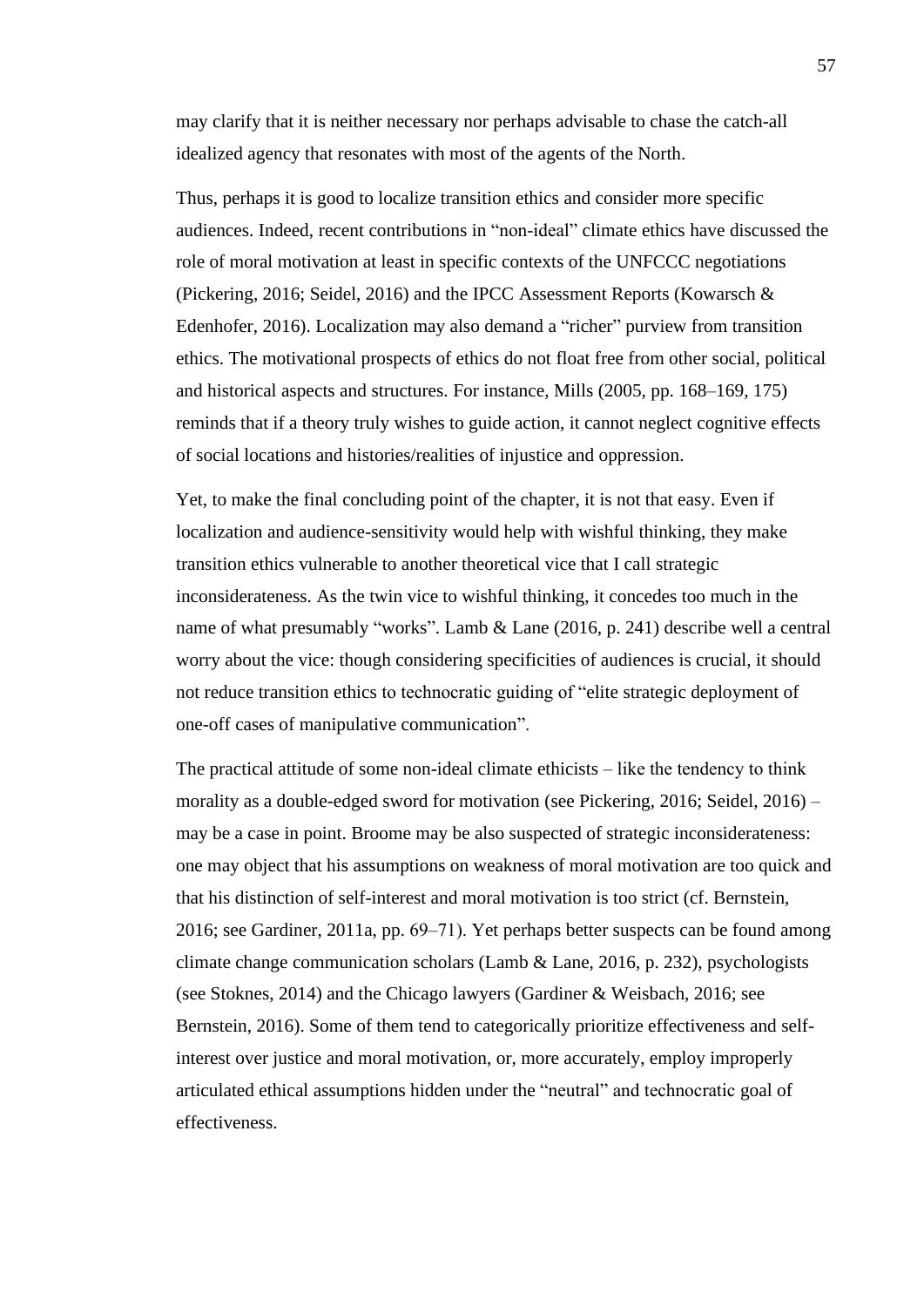For instance, in climate change communication the questions about ethical laudability of convictions of audiences or communication strategies are often not raised (Lamb  $\&$ Lane, 2016). It is sometimes recommended, without much of a discussion, that communicators should frame the climate issue also in terms of conservative and traditionalist values (like nationalism) (Markowitz & Shariff, 2012, p. 245; Stoknes, 2014). Some of these may be opposed to ethics of the climate crisis emphasizing, among other things, global justice (see Haidt, 2013, pp. 150–216). This is not to say that one should not use conservative value frames at all, or that all of them are not credible from the perspective of climate ethics. Rather, the vice is about setting, almost by default, the ethical considerations aside in the name of whatever arguably works for the audience in question.

This is not necessarily to deny effectiveness of turning objectionable ethical values or psychological biases "from a barrier into (part of) a solution" (Stoknes, 2014, p. 163; cf. Lamb & Lane, 2016) even though it flirts with elitist manipulation. *Assuming* that this truly is what motivating climate transitions is mostly about, transition ethicists should ask themselves: What is there left for ethicists to do? Would not political strategists and campaigners be more competent in their own job? Yet the worries about strategic inconsiderateness are not limited to the risk of manipulation and self-defeating reduction of ethics to populist political strategy. As wishful thinking, strategic inconsiderateness is about awry interaction of diagnostic and prescriptive moments of transition ethics. In essence, both vices involve overestimating certainty of the current empirical knowledge on the boundaries and structure of human motivation. Wishful thinking involves overestimating power of certain ethical motivations. Strategic inconsiderateness is about overt trust in social and psychological sciences' ability to draw clear limits of human motivation. An example of the latter may be a tendency among certain psychologists, and arguably also some non-ideal climate ethicist (see e.g. Roser, 2016; Seidel, 2016), to explain climate transition inertia in terms of rigid "psychological barriers" (Schmitt et al. 2020; see 3.4). So, Chapman et al. critique on the neglect of uncertainties in climate change communication (see 2.2.1) should be generalized as a reminder against both wishful thinking and strategic inconsiderateness.

How to mitigate the threat of the twin vices in concessive transition ethics? To answer the question, one may ask what elements in the approach contribute to overestimated and biased empirical assumptions and diagnoses. My general answer is the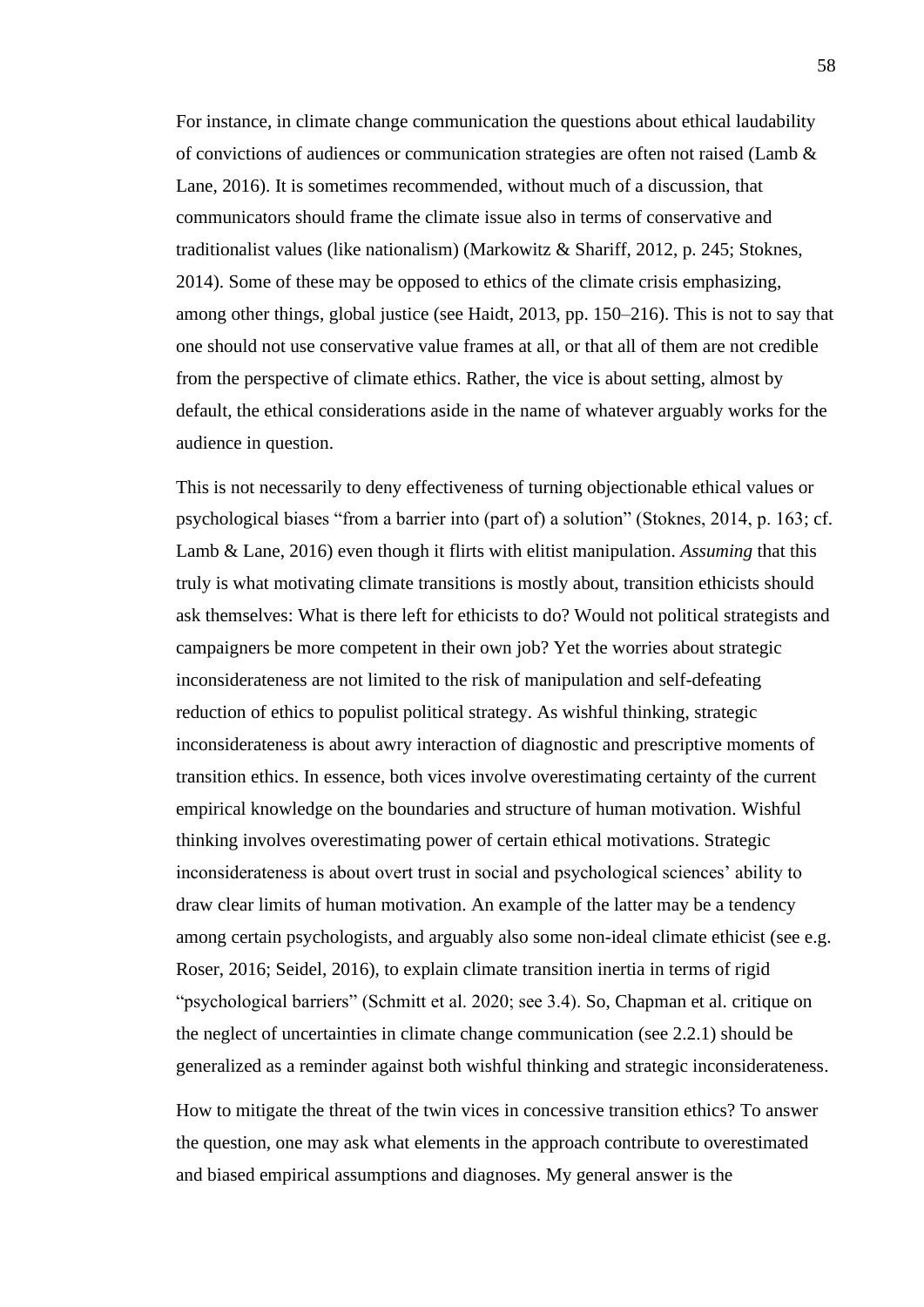indeterminate weighing of concession and non-concession. More specifically and accordingly, the role of concessive transitional principles seems to be the root of problems in both vices. On the one hand, in wishful thinking ethical concerns overtly condition the diagnosis. On the other hand, in strategic inconsiderateness it is hard to say how transitional principles matter anymore, except as a kind of crude consequentialism. The second main chapter of the thesis hopes to find some ways to ease the threat of theoretical vices. It discusses concessive transitional principles and the virtues of modesty and flexibility that they should manifest. The focus moves from the moral corruption diagnosis and issues of interaction to a key transitional principle, the global test. The test is a crucial argument on the way towards institutional overhaul of climate transitions. Importantly, it also introduces the consideration of political legitimacy to transition ethics.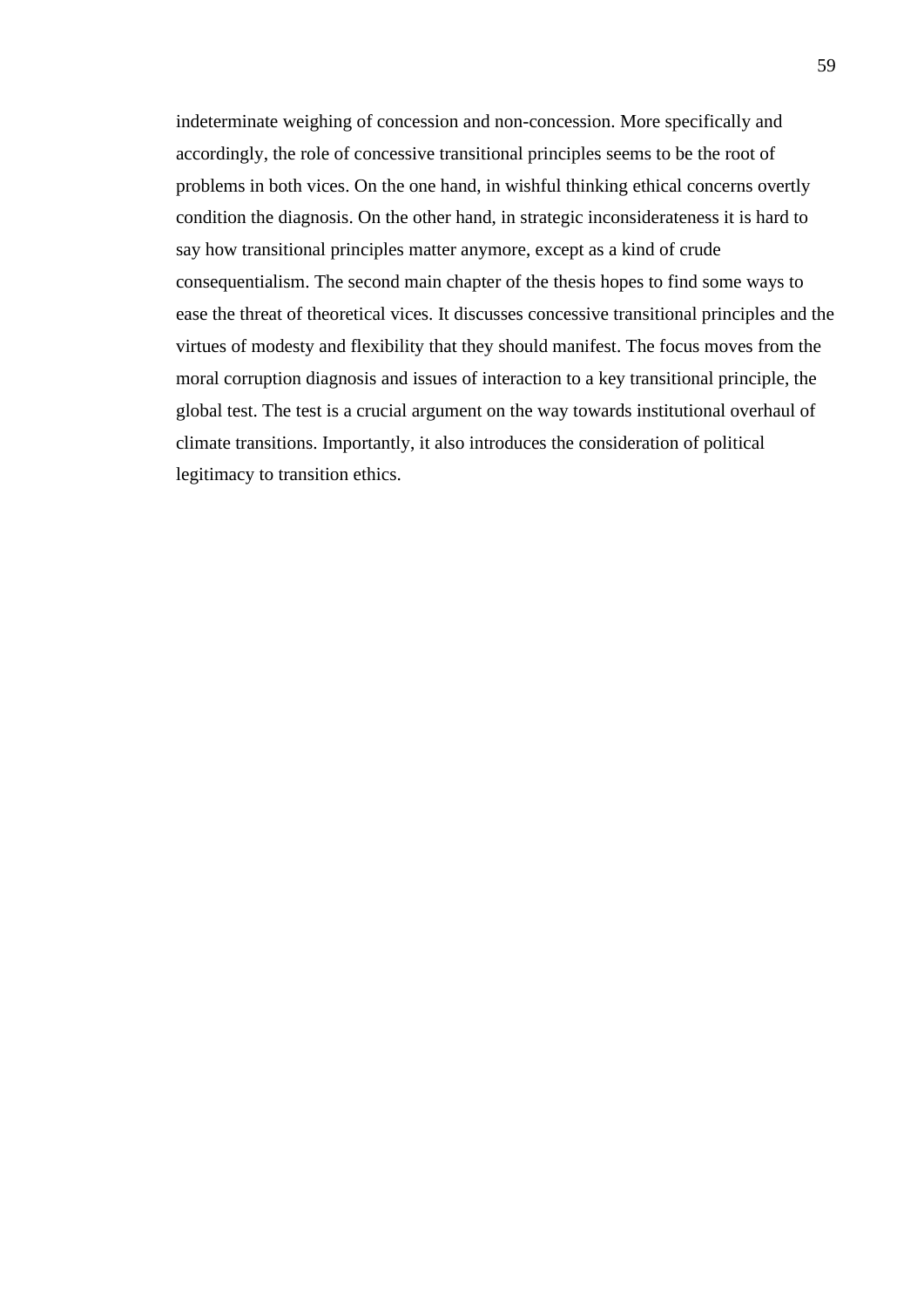# **3 Ethical Integrity and Suspicion in Action-Guiding Transition Ethics: The Case of Global Test and Political Legitimacy**

Before moving on with the chapter, I summarize the discussion so far. In Chapter 1 I argued that transition ethics aiming to motivate ethical climate transitions is best seen as a *concessive ethical theory*. That is, it is not only after moral permissibility or truth of its prescriptions but weighs them with considerations of practicability (political possibility, effectiveness, likelihood and accessibility) in light of its main goal, that is, immediate ethical agency-building. Concessive transition ethics is *flexible* when it comes to areas and degrees of concession used in the approach.

I distinguished two main moments in concessive transition ethics. The *diagnostic* moment states what the problem is with us. It analyses the unfortunate interaction of institutions and practices, temporal, spatial and epistemic structure of the climate crisis and human psychological propensities. The *prescriptive* moment articulates all the "ethical materials" (principles, criteria, benchmarks, metaphors, arguments etc.) that should help guide action towards ethically motivated climate transitions. In concessive transition ethics, the two moments are *interactive*: diagnosis informs prescriptions, and prescriptions guide diagnosis. Given the circumstances of the theoretical storm, transition ethics should also remain *modest within ethical theory*. Transition ethicists should avoid prejudging contentious ethical questions as far as possible. At least, they should stay aware that their prescriptions are not about an ultimate expression of climate justice.

Chapter 2 concluded that transition ethicists face a risk of twin theoretical vices of wishful thinking and strategic inconsiderateness. I argued that the threat is perennial, since it is rooted in the defining aspect of transition ethics, that is, in the indeterminate weighing between the concessive and non-concessive normative elements. It is tempting to overstate or understate either concession or non-concession. In both vices the role of *action-guiding transitional principles* (widely understood as prescriptive ethical materials) is somehow awry in relation to diagnosis or empirical assessment of the situation. That is, the vices are symptoms of problems in the interaction of prescription and diagnosis.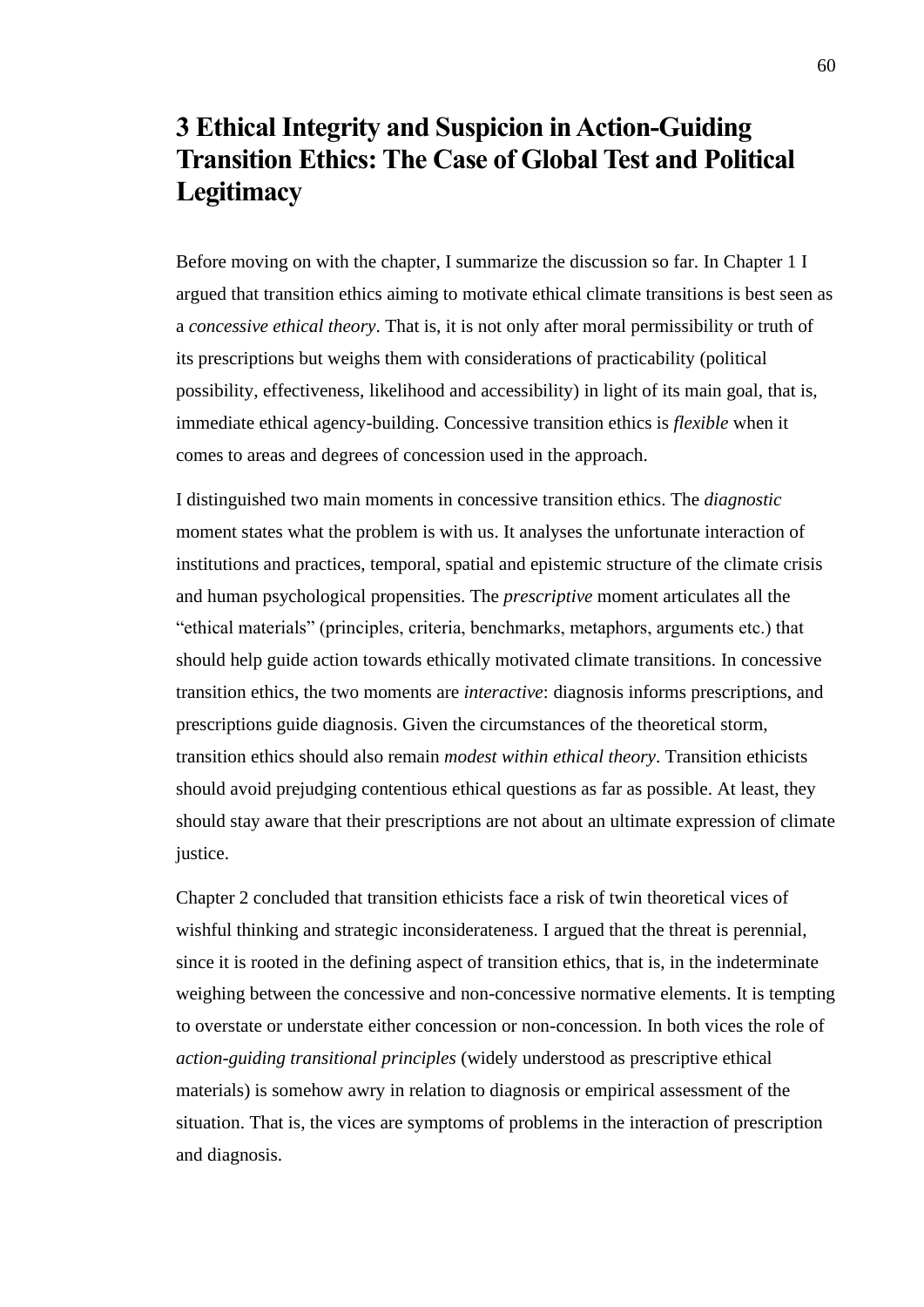This chapter aims to find ways for transition ethicists to mitigate the threat of the theoretical vices when making prescriptions. In Chapter 2 the focus was mostly on interaction of diagnosis and prescription of Gardiner's account and how it exposes him to wishful thinking. Here the aim is to get a better idea how the virtues of modesty and flexibility should be understood in transition ethics in light of the vices and the goals of transition ethics. In the end, my argument is that given the acute and uncertain circumstances of transition ethics and the (arguable) need to stay relevant for the global political movement ushering ethical climate transitions, there seem to be limits to modesty. That is, transition ethics should retain a degree of *non-concessive and partly contentious ethical integrity*. The conclusion also informs flexibility in concession: even relatively non-concessive, that is, impracticable but correct ethical prescriptions can be used in the approach, given that their use is justified in terms of the goal of agencybuilding.

I discuss transitional prescriptions through a specific yet in my opinion crucial argument in Gardiner's political thought, "the minimal global test" (shortly "the global test" or "the test"). The test lays out a "condition of adequacy" or "constraint on acceptability" for the dominant political, social and economic institutions in face of human-caused planetary threats. That is, the test purports to provide the first step towards climate transitions as *an institutional overhaul* by showing why the current institutions and their supporting theories should be rejected. Though Gardiner fails to draw the connection, I argue that the test opens-up discussion on *political legitimacy* that is a key consideration for transition ethics aiming to motivate an institutional overhaul. Simply put, Gardiner's theory of change seems to be that the dominant institutions driving climate heating and moral corruption need to be revealed as illegitimate to their subjects. After that, the subjects can be motivated to overhaul their destructive institutions (or push decision makers to do it).

By analyzing the global test as a criterion of political legitimacy, the chapter tries to find an interpretation of the test that would avoid the theoretical vices as far as possible and help clarifying the limits of flexibility and modesty. The discussed interpretations of the test are embedded in wider approaches to transitional principles. In the end, the approaches will be compared. Thus, my aim is to inform transition ethics more generally than for just one separate argument. The hope is supported by the fact that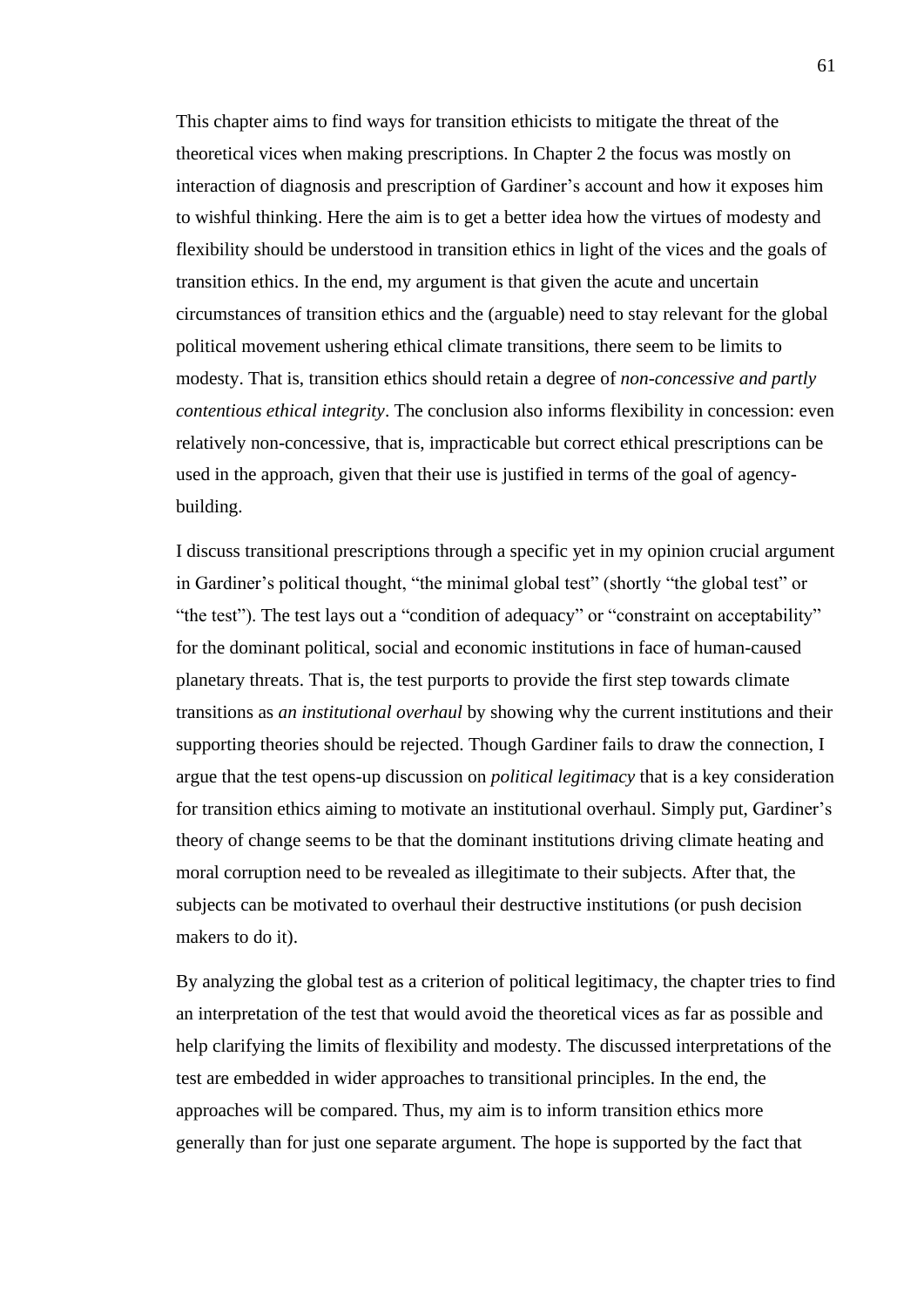political legitimacy should be a central consideration to climate transitions as an institutional overhaul, given Gardiner's theory of change.

Section 3.1 elaborates the global test as a transitional principle. It explains the normative basis of the test provided by Gardiner: most people in the North share a specific moral agency/situation called "the humanity's perspective". Gardiner (2011a, pp. 228–230) gives strong reasons to think that "our current global institutions" do not pass the test. Yet he is more focused on acceptability and theoretical vices of the current mainstream political theories supporting the failing institutions (Ibid., pp. 230–244, p. 246 n. 15; Gardiner, 2011c). I take the global test seriously as a transitional principle with a purpose to help in building ethical agencies for climate transitions (rather than only as a critique of the mainstream theories).

Political legitimacy is a complex and disputed concept. It has gained extensive attention both in social sciences (e.g. Beetham, 1991) and liberal political philosophy (see Peter, 2017). I will not try to give a proper overview here. Instead, in Section 3.2 I focus on what I call the two main normative elements of political legitimacy, voluntarism and substantivism. I argue that it initially makes good sense to think that the global test is an articulation of a condition of political legitimacy amid the climate threats. Yet this interpretation exposes an ambiguous tension of the global test: to what extent its normative power is derived from specific consensual institutional relations (i.e., voluntarism) and to what extent from externally credible ethical principles (i.e., substantivism). Also, I suggest that Gardiner's ideas on the normative grounds of the global test, the humanity's perspective and the delegation argument, seem to assume the moral corruption diagnosis. This subjects them to wishful thinking. These ambiguities make it hard to assess the global test as a concessive transitional principle, that is, what kind of concessions are made in it and how they promise to help with ethical agencybuilding.

To disambiguate the global test and to make it more promising as a transitional principle, in Section 3.3 I offer two alternative interpretations that emphasize different aspects of Gardiner's account and depart from it to different directions. Both interpretations combine elements of voluntarism and substantivism. I point out how these combinations and other features of the interpretations make them different yet initially promising examples of concessive transitional principles.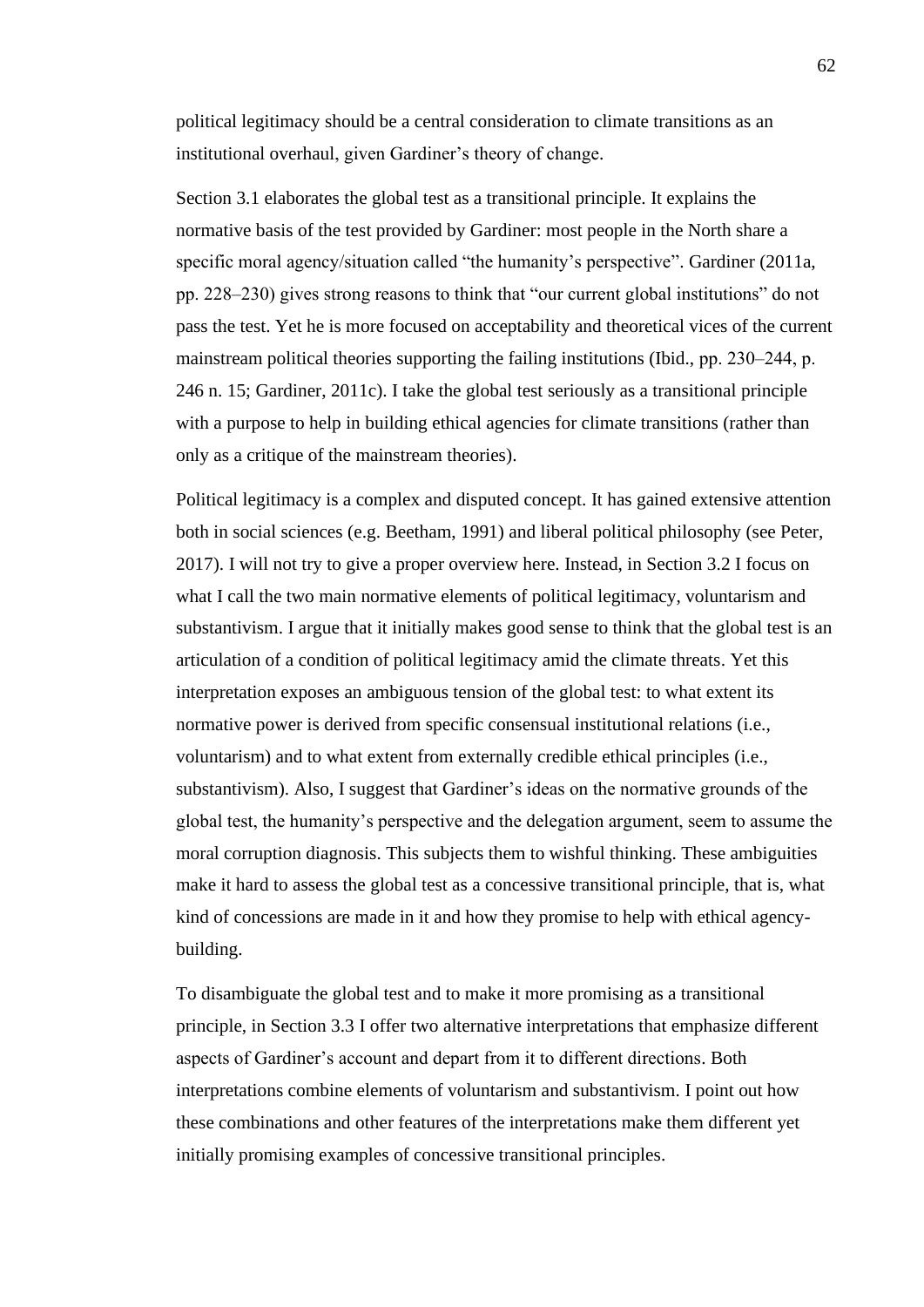The political realist interpretation is discussed in Sub-section 3.3.1. It emphasizes Gardiner's ideas that the test is about an existential security threat and that it sets a strict but narrow condition for legitimacy of basic institutions. It also takes further the voluntarist idea that legitimate institutions need to be justified to their subjects. For political realists, this justification must be based on reasons that the subjects actually have in the given context. Sub-section 3.3.2 discusses the interpretation inspired by Allen Buchanan's understanding of political legitimacy and ideal/non-ideal theory. It takes up Gardiner's idea that political legitimacy is based on substantive ethical norms. Yet the normative basis of the Buchanian account is markedly different from that of Gardiner. It is based primarily on equal protection of the most basic interests of all, and secondarily on protection of the most basic human rights. At a first glance the Buchanian interpretation seems like an example of strictly non-concessive substantivism inappropriate for transition ethics. Yet I argue that it truly is a concessive account that sets a promising example for transition ethics.

Section 3.4 concludes the chapter. It argues that the Buchanian interpretation might be a more appropriate benchmark of transitional principles in concessive transition ethics. I argue that this is not because the Buchanian global test considered in isolation would be clearly better. Rather, the Buchanian approach taken more generally seems more suitable for the action-guiding ambitions of transition ethics. I argue that if the political realist approach is more generally applied in transition ethics, it is hampered by theoretical vices rooted in its suspicion to all positive ethical demands and the detached and relativized "second-order" perspective on politics it evokes. The Buchanian approach fares better in avoiding the vices because it sets limits to modesty and provides a more useful articulation of flexibility by taking a clear and perhaps controversial ethical stand. Yet political realism offers a useful limit case of concession for transition ethicists. It also reminds them of some lasting compromises and difficulties of transition ethics that should not be wished away: the importance of audience- and context-sensitivity for effectiveness, the necessity of political partisanship and the lasting uncertainty amid the perfect moral storm.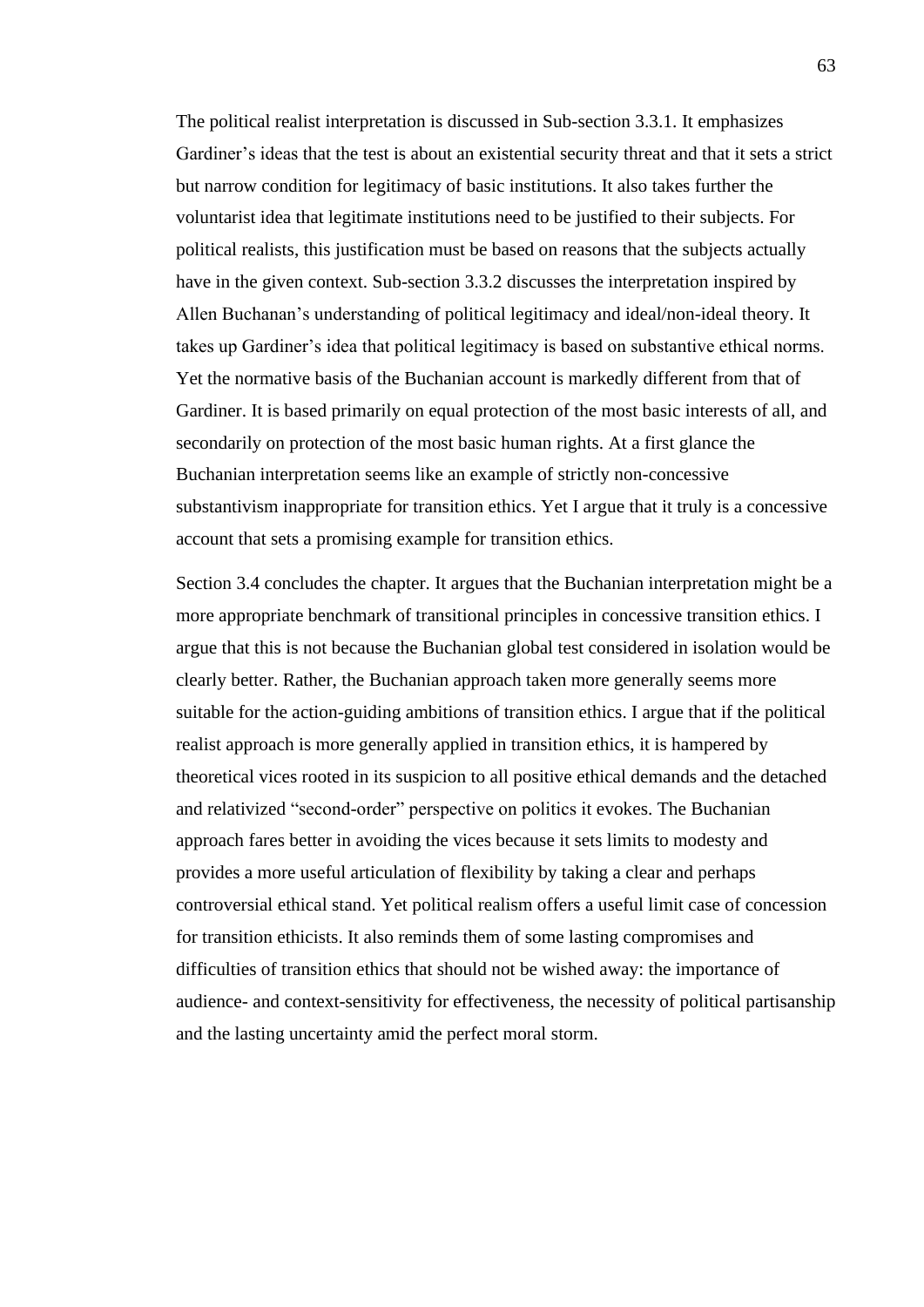## **3.1 The global test and the perspective of humanity**

In this section I present the global test in the context of Gardiner's transition ethics and political thought. I clarify the claim that the global test is a transitional principle directly connected to the agency-constructing task, though Gardiner is not himself drawing this connection that strongly. The section also explicates and interprets the kind of moral agency or situation that is assumed in the test and that is the foundation of its normativity: the perspective of humanity.

I start with brief general remarks on Gardiner's political thought (see also 2.3.2). He thinks ‒ despite the misleading title of "climate ethics" ‒ that both the climate problem and its potential solutions must be political and, especially, institutional. As is explained in the previous chapters, Gardiner thinks that the main problem in building motivated agency for climate transitions is moral corruption, which is significantly caused by an institutional "grasping problem". Therefore, the challenge of transition ethics is primarily not how to fundamentally change the too self-occupied consumers for the better, but rather how "to find a way to unleash other concerns we already have" (Gardiner, 2014, p. 303). The best way to do this is to mobilize the morally corrupt yet ethically decent people to overhaul their institutions that drive the narrow-mindedness on the climate catastrophe.

I suggest that the minimal global test can be understood as a transitional principle that creates an opening for the institutional overhaul simply by showing people why they should reject their current dominant institutions. The test arises when these five conditions hold: 1) human life is facing a serious, planetary level threat, which 2) is caused by human activities, and 3) would be preventable by changing these activities, but 4) the current institutions have allowed the threat to arise, and 5) are incapable of properly dealing with it. Given the conditions, the crucial criterion is: if a social/political institution or a theory "does not respect the claim that failure to address a serious global threat is a criticism of it, and a potentially fatal one, then it is inadequate and must be rejected." (Ibid., pp. 217‒218).

Here one might ask why the fact of incapability is not already enough for rejection rather than lack of respect for the claim, in other words, the demand that "the system must acknowledge and seek to address the criticism" (Ibid., p. 246 n. 14). Gardiner is not explicit on the matter, but I can think of two related reasons. Firstly, it may be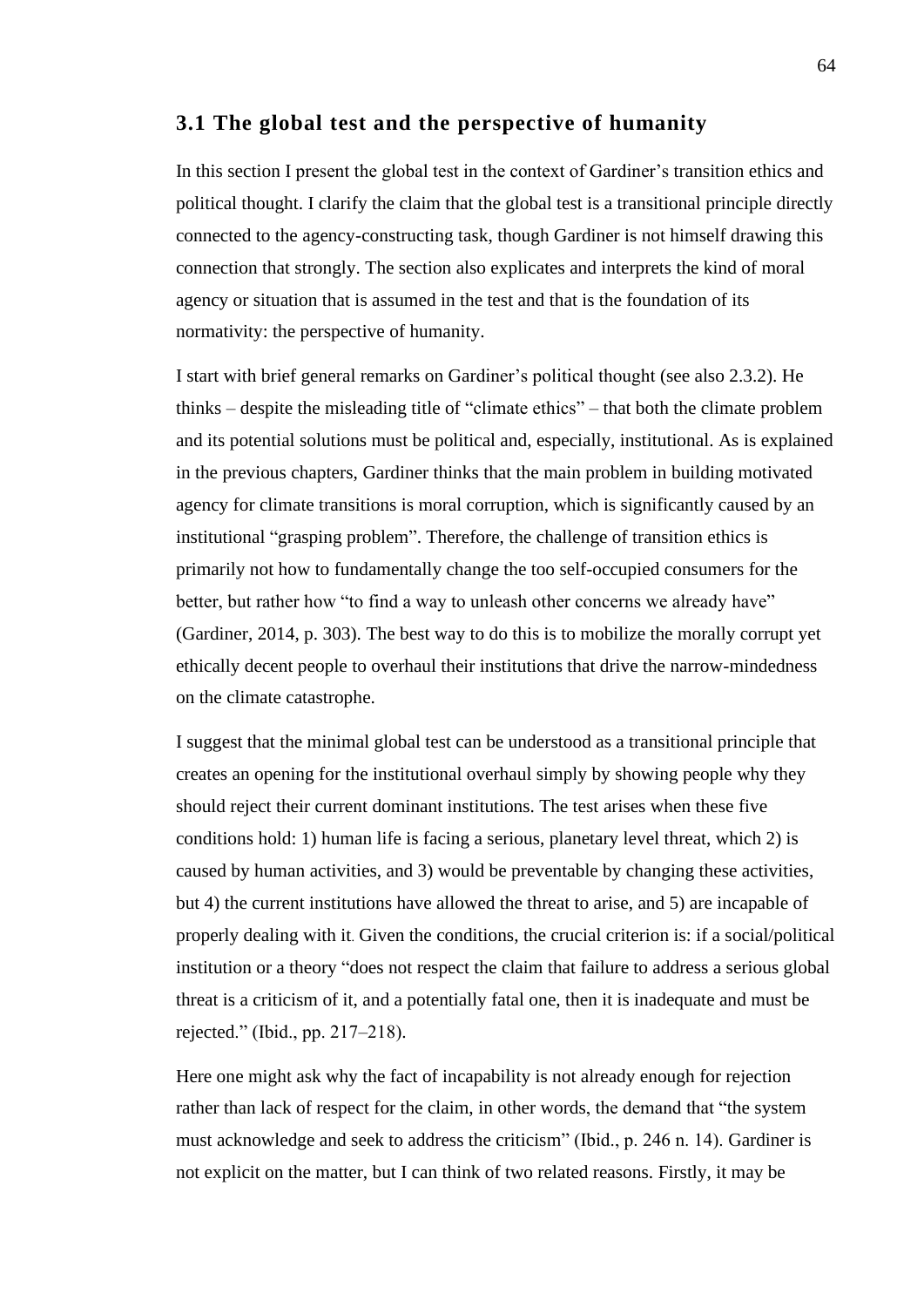granted that anthropogenic planetary threats (including the climate crisis) are difficult to tackle ‒ if not technically then at least politically. It may not only be the case that all the current major institutions are incapable but also that nobody knows what kind of institutions *exactly* would solve the problem (i.e., the theoretical storm). Therefore, we are not necessarily in a position to demand institutions that have ready solutions, but that they would be willing to take the threats seriously. Secondly, focus on respecting the claim allows one to judge institutions right now despite the uncertainties about their future performance. If the global test would be about performance only, and given the uncertainties about the future, then institutions could be ultimately judged unacceptable only after the fact. This is proper for neither transition ethics nor climate politics. What is wanted amid uncertainty and the serious climate crisis are institutions that have the best approach or "attitude". They are the best chance in dealing with the threat. Therefore, Gardiner argues that different forms of complacency, obliviousness and opaqueness about the climate crisis and the global test make institutions and their supporting theories unacceptable.

An intuitive clarifying pair of question about the global test is why is it "minimal" and why is it "global". Yet let us start with some more general points about the nature of the test. The global test is a "condition of adequacy" (Ibid., p. 233) of institutions or "a constraint on their acceptability" (Ibid., p. 218). It sets a strict condition because it is about a serious, planetary level threat. In the case of climate crisis (the global test can be evoked by other threats too, say, the sixth mass extinction), Gardiner argues that global climate destabilization poses an especially serious issue of security<sup>30</sup> (Ibid., p. 220), which, though he does not use the term, could be characterized as existential. I do not necessarily mean "existential" in the narrow sense that humanity as a species risks extinction due to the climate catastrophe. Rather, I mean that the catastrophe threats to cause system scale havoc that undermines the ecological, material and physical foundations of the current civilization (i.e., existential in the sense of "pertaining to the conditions of existence"). Therefore, the climate crisis is not just a normal political

 $30$  See (Gardiner, 2011a, p. 220–230) for a detailed argument why the climate crisis is such a security issue that brings on the test, and why it seems "initially plausible" that the current system is failing the test.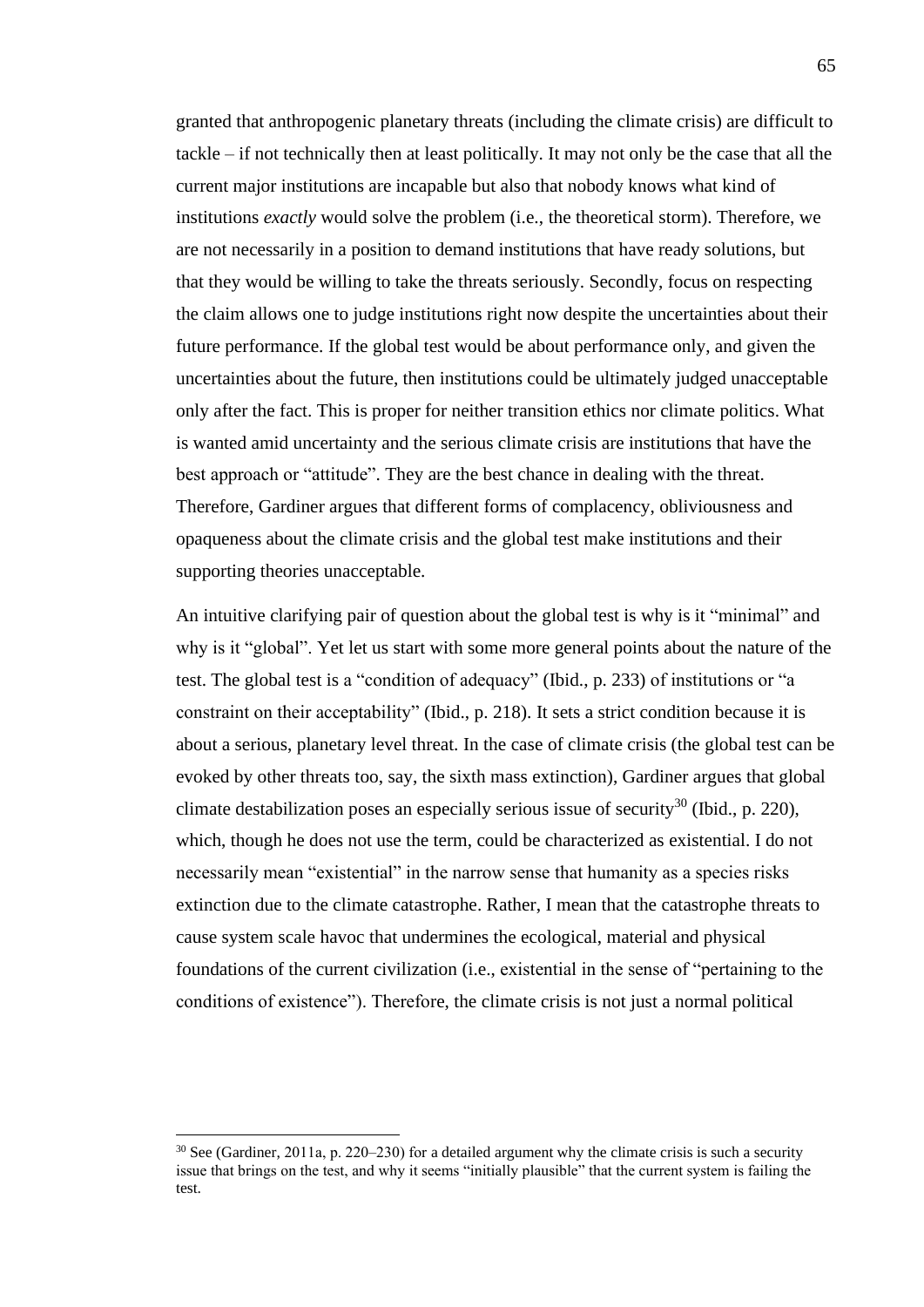problem among others (Ibid., p. 214) but a threat to the conditions of politics and societal co-living as we currently know them.<sup>31</sup>

Why, then, is the test global and minimal? One way to explain the attributes is in terms of a foundational shared moral agency of all humans in light of the basic facts of our common situation (Gardiner, 2017a, pp. 33–34) that is the ethical basis of the test. Gardiner calls the agency or the situation "the perspective [of humanity]" (Gardiner, 2011b) or "Humanity's challenge"<sup>32</sup> (Gardiner, 2011a; 2012) (shortly hereafter "the perspective" or "the challenge"). One of Gardiner's characterizations of the perspective is that we, as humans, are evolutionarily speaking a young species on a planet that is the only viable home to us and many other living entities. Recently, however, we have attained power and influence over the life-supporting systems of the planet. According to Gardiner (2011c, p. 127–128), these facts pose normative questions (how are we to act and understand ourselves?) that are fundamental (also but not only) to our politics in a sense that answers to them "frame and limit" answers that can be given to other questions. The global test is, then, a focused and negative criterion derived from the perspective (Ibid.). It is focused on institutional relations between humans. It aims to negatively rule out institutions that have unacceptable answers to the fundamental normative questions raised by the Humanity's challenge, or, more correctly, do not properly pay heed to the challenge.

The perspective arguably makes the global test minimal in the sense that it is based on "fairly weak and widely shared ethical intuitions" (Gardiner, 2012, p. 246; see 2011a, p. 219), which are derived from the basic facts of our evolutionary situation. In another sense, negativity of the test makes it minimal: it only tells what to reject, not what to accept. The perspective also invites a global view on humanity as a whole (or even as a species, as the evolutionary framing suggests). Hence it is global. Accordingly, the main target institutions of the test are those that organize our political life on the highest level of the "global system" (Gardiner, 2011a, p. 228–230), i.e., the international system and the global markets.

<sup>&</sup>lt;sup>31</sup> Gardiner (2011a, p. 246 n. 13) interestingly takes the term "a global test" from the 2004 presidential election debates in the US, where John Kerry used it to criticize George W. Bush's foreign policy. The important point maintained from the original political use of the term is "that the security of any state is dependent to some extent on the security of the global system of which it is part". This also helps to see the connection between the global and the existential security elements of the test.

 $32$  Sometimes also "a basic evolutionary challenge" (Gardiner, 2012) or, convolutedly and taking a more focused perspective, "the 'we're in this together (as agents)' view" (Gardiner, 2017a).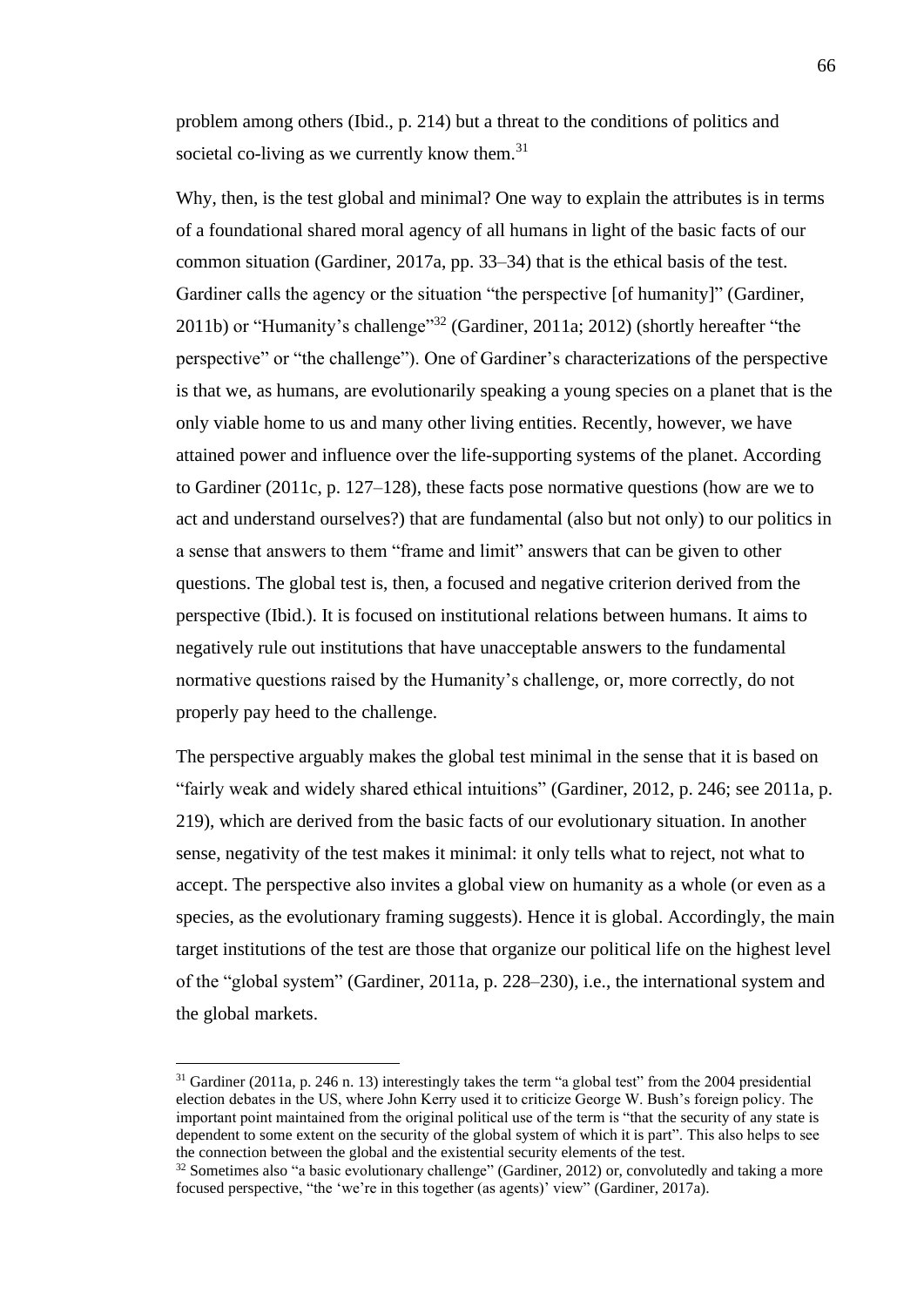Now, as in the case of the moral corruption diagnosis, it is good to start by noting that the global test operates on a specific "high level of abstraction" (Gardiner, 2011a, p. 219) pertaining (among other things) to moral agency prevalent in the North. Gardiner (2017a, pp. 33–34) admits that "looked at conventionally, our existing agency is structured through countless historical and current social practices, and these limit our actions in various complex ways." Even though idealization as such is not an issue, transition ethicists should be able to motivate their idealizations in terms of the overall action-guiding ambitions at hand. Gardiner's (2011a, p. 219) motivation for the "extremely abstract terms" of the global test is that in some cases it still "retains some intuitive bite" to almost all, and presumably the climate crisis is such a case. In other words, "the basic situation remains" (Ibid.). Namely, despite our differences, we all inhabit the shared global and evolutionary situation as human beings, and our inadequate institutions are resting on our continued acceptance of them (Ibid.). So, all other differences of our agencies, institutions and societies can be abstracted away in the test.

From a more practical perspective of action-guidance one can point out that even granting the scientific or ethical soundness of the global test does not yet mean that it resonates with people as they are in the North, situated in their historically and spatially specific institutions and practices. Yet, importantly, I understand Gardiner's claim that the perspective is "widely shared" to entail, at least to an extent, that the test offers for many (if not most) agents in the North at least potentially *motivating* ethical reasons to reject and overhaul their institutions. Therefore, the global test presumably is not derived only from "external" moral or scientific truths imposed on people. Also, it is minimal not only in terms of the views of the minuscule and hyperspecific group of professional philosophers. The test purports to offer a ground for ethical transitional motivation, though it could be that people are disengaged due to, say, moral corruption and institutional incentives. In other words, the test may be thought as transitional principle, and a very central one given the goal of motivating institutional overhaul.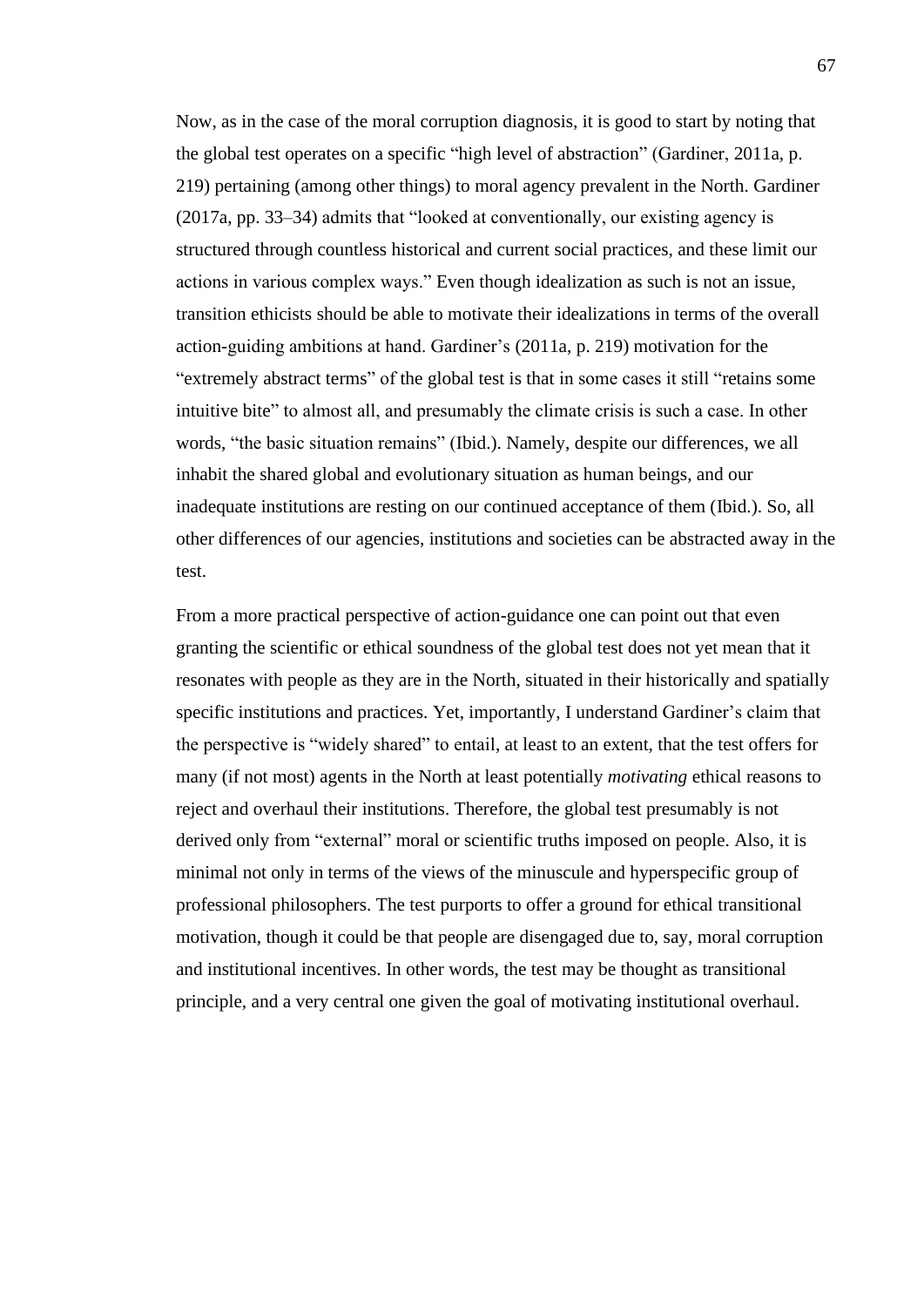# **3.2 The global test and political legitimacy: ambiguity of Gardiner's position**

I suggest that the global test should be understood as an argument about political legitimacy. This helps to see the two normative grounds of the test discernible in Gardiner's discussion. The grounds are the two general and contrasting normative approaches to political legitimacy<sup>33</sup>, voluntarism and substantivism (Rossi, 2013, pp.  $560-561$ ;  $2014$ , p.  $10-11$ ). I argue in this section that even though it initially makes good sense to think that the global test is an articulation of a condition of political legitimacy amid the climate threats, trying to pinpoint the exact normative status of the test based on Gardiner's writings is difficult. That is, there is ambiguity to the global test: to what extent its normativity is derived from specific consensual relations of institutional power (i.e., voluntarism) and to what extent from externally credible ethical principles (i.e., substantivism). Furthermore, Gardiner's ideas on the normative grounds of the test seem to be problematically dependent on the moral corruption diagnosis subject to wishful thinking.

First it needs to be said what political legitimacy is about in general, and how the global test can be interpreted in its terms. The general association of political legitimacy and the global test is quite straightforward. A brief explication of the former suffices to show this. Horton's (2012, p. 130, original emphasis) take on the matter is representative enough for my purposes: an account of political legitimacy should "explain how is that a state<sup>34</sup> has - - the *authority* to govern those who are subject to it." From the perspective of its subjects, the state's political legitimacy gives a powerful, though not always decisive, *reason for complying* with its foundational political institutions, practices and procedures, often despite the subjects' likely discontentment about more specific issues (Ibid., p. 135). So, generalizing a bit, political legitimacy is about *justification* of political authority or coercive power<sup>35</sup> of an agent or an institution.

<sup>&</sup>lt;sup>33</sup> It is good to keep in mind that there are purely descriptive accounts of political legitimacy used in social sciences to explain, e.g., stability of states (see Peter, 2017; Beetham, 1991).

<sup>&</sup>lt;sup>34</sup> Theories of political legitimacy often take the contemporary state system by default or at least as an unavoidable (i.e., concessive) starting point. This does not imply that political legitimacy necessitates the contemporary state (see Buchanan,  $2003$ , p. 53–55).

<sup>&</sup>lt;sup>35</sup> Peter (2017) distinguishes political legitimacy as justification of authority or of coercive power and legitimation (process) and legitimacy (outcome). I omit the details here.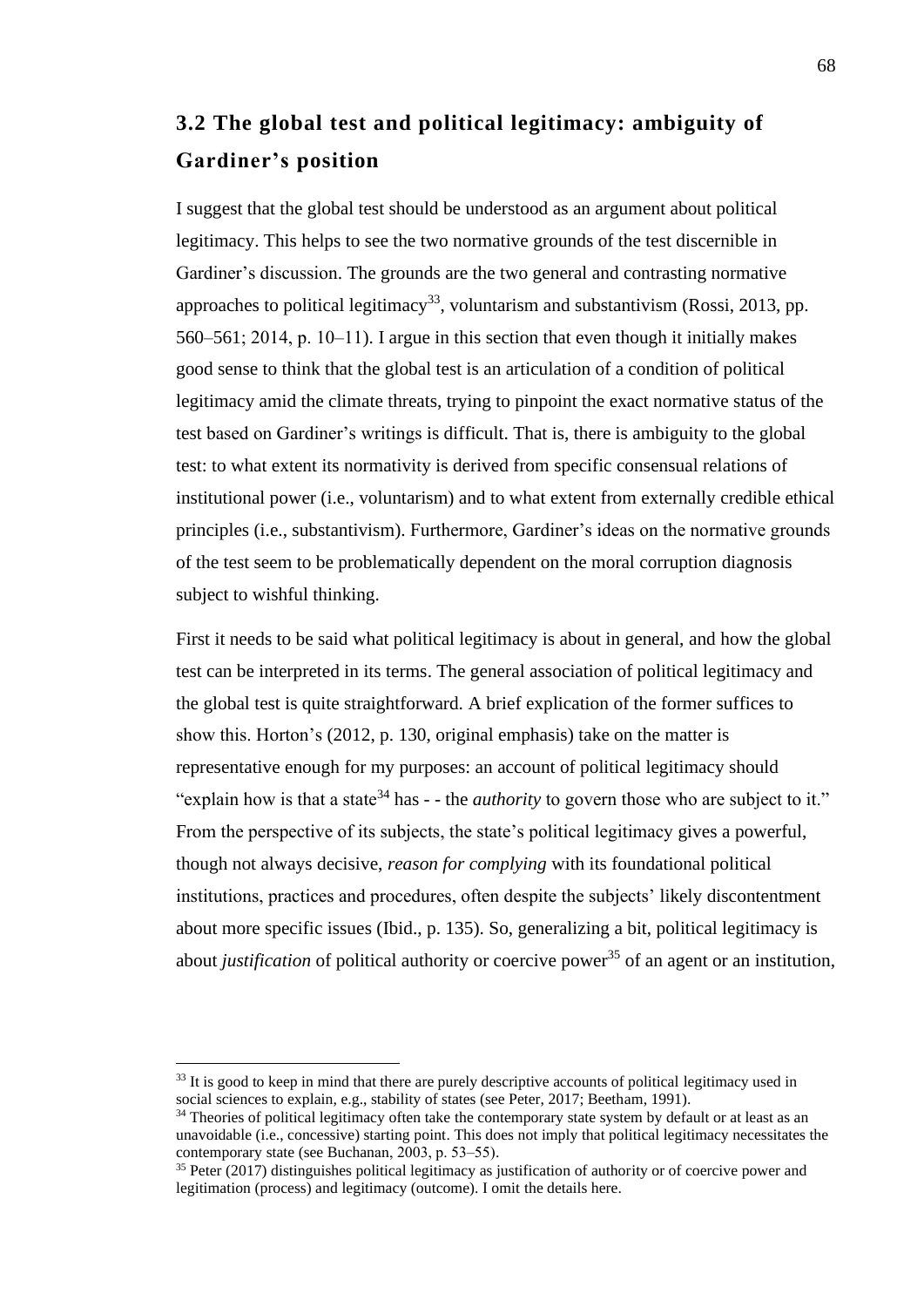though theorists have very different ideas on what this justification takes (Erman & Möller, 2015a, p. 217; Peter, 2017).

Now we can see why the global test, as a condition of adequacy and acceptability of our institutions, is readily understood to be about political legitimacy. If an institution fails the test, we will (or should) reject its authority and coercive power upon us, since it cannot guarantee stable and safe life on this planet. In other words, institutions failing the global test are illegitimate. It is good to note that even though an institution fails the test and is thus illegitimate, its subjects could still comply. Political legitimacy is not the only, and historically perhaps not that common (Sagar, 2018, p. 127), way to keep-up order. Compliance can be secured, though not so stably perhaps, with naked coercion involving violence, sanctions and incentives (Beetham, 1991, p. 28) and with propaganda, delusion and manipulation (Sagar, 2018). Compliance to illegitimate institutions can be also explained, like Gardiner does, in terms of ethical vulnerabilities that are partly caused by the illegitimate institutions themselves, like moral corruption.

Furthermore, Gardiner (2011a, p. 218) points out that the global test is not the only, or always even the most important, consideration about acceptability of institutions. The test should not be understood as a full account of political legitimacy but rather as a focused condition of it applying in the era of the anthropogenic planetary threats (i.e., if you will, though Gardiner does not use the term, the Anthropocene). Yet, the global test may have crucial action-guiding and -orienting potentials when connected to political legitimacy and applied in the climate crisis. It prescribes a criterion of political legitimacy and makes the case that the current institutions are illegitimate. It also orients people to consider the point and purpose of the seemingly fixed political and economic institutions in the Anthropocene, and especially their own agency in reproducing and overhauling them. In other words, the test could be a key step in ethical climate transitions.

Though the initial connection is straightforward, the rich debate on the normative grounds of political legitimacy helps to see the ambiguities of the test. It is perhaps better to call voluntarism and substantivism as the two main normative elements of political legitimacy, since many current accounts are hybrids of voluntarism and substantivism (Rossi, 2014). Gardiner does not explicitly mention political legitimacy when discussing the global test. Nevertheless, his (to my knowledge) only explicit (yet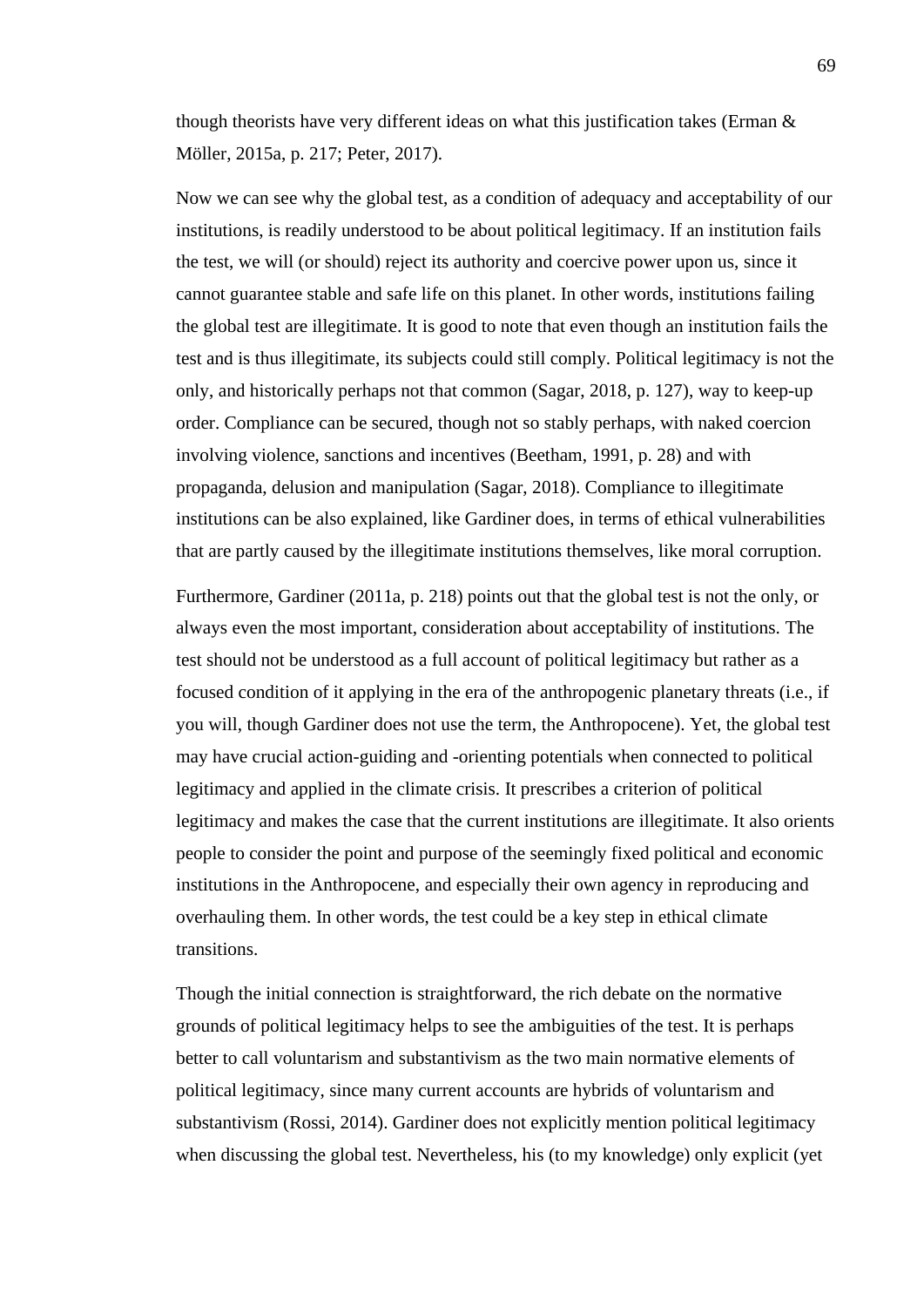brief) discussion on political legitimacy<sup>36</sup> evokes both voluntarism and substantivism. Gardiner (2011a, pp. 362, my emphasis) gives two conditions of political legitimacy of institutions: they should be "*justified to* those who are subject to them", and the justification should invoke "*appropriate norms* of justice and community". The former is a voluntarist condition, while the latter is an example of substantivism. Next, I elaborate the two normative elements and their connection Gardiner's ideas

Pure substantivism defines political legitimacy exclusively in terms of some substantive normative criteria and principles (Rossi, 2013, pp. 560–561). These criteria could be based on moral principles (e.g., justice) or naturalistic facts about human beings and conditions of their co-existence (Ibid.; Sangiovanni, 2008). The important point is that in substantivism political legitimacy of an institution is independent of the actual, hypothetical or potential recognition of the institutions by its subjects. People could of course recognize the institutions. Yet in substantivism that contingent fact is irrelevant for political legitimacy. So, in Gardiner's terms, the normative power of substantivist legitimacy is derived exclusively from the ethical credibility of "appropriate norms".

In stark opposition, pure voluntarism takes consent, agreement or recognition of subjects of a political entity as the basis of political legitimacy (Rossi, 2013, pp. 560– 561). In pure voluntarism, exemplified by the so-called consent theories, only the unenforced, literal *act* of consent of all subjects of power matters (a well-known current advocate is A.J. Simmons, see Horton, 2012, pp. 136–141). That is, reasons subjects have or could have for their consent are irrelevant, even though they would be morally objectionable.

Still, (even pure) voluntarism is not ethically void: it champions the idea that the consensual relations (acceptance, agreement, recognition etc.) between agents exercising political power and those subjected to that power are, for one reason or another, ethically valuable or humanly needed. For example, in the liberal tradition of political legitimacy going back to Locke, consent of subjects of power is demanded because it can guarantee freedom, equality and autonomy of individuals (Enoch, 2015;

<sup>&</sup>lt;sup>36</sup> The discussion is about "the stalking horse argument" against geoengineering, i.e., in a word, geoengineering cannot be used *despite* political climate transition inertia, since geoengineering and the institutions of its application must legitimate themselves in the very same circumstances of inertia (Gardiner, 2011a, pp. 361–363). I focus only on the ideas on political legitimacy in the argument.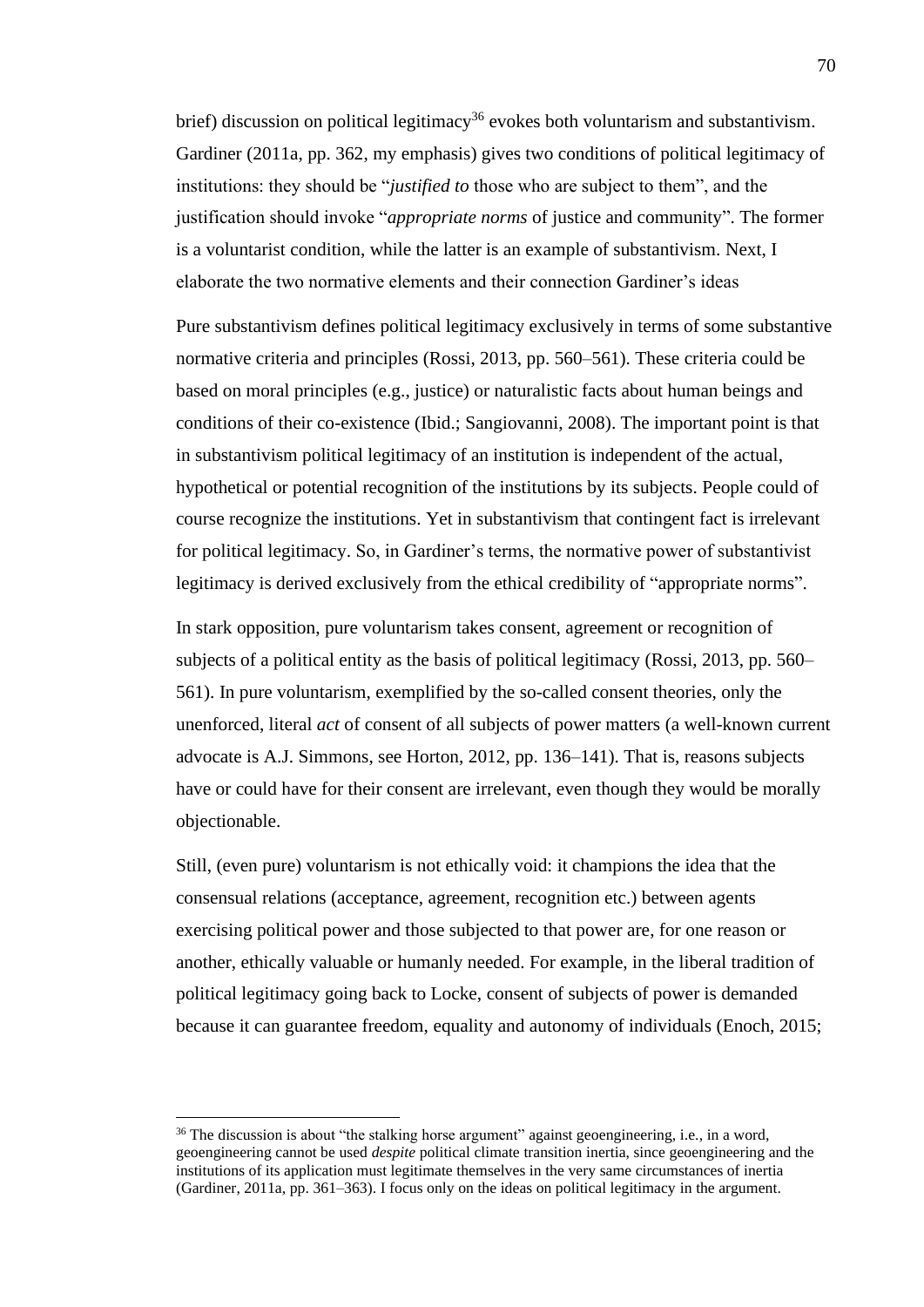Rossi, 2014). More generally speaking, voluntarism rests on relational normativity, while substantivism on non-relational (Rossi, 2014, pp. 10–11).

More popular recent theories in the voluntarist family understand "consent of all" in a more indirect sense, usually achieved by means of idealization or hypothesis (Enoch, 2015). This is also where Gardiner's phrase "justified to" connects to (see Ibid., p. 116); the focus is no longer primarily on the fleeting consensual acts, but on (an interpretation of) the reasons of the subjects (partly, potentially or counterfactually) constituting those acts (see 3.3.1 below). Of course, various interpretations have been given to the justified-to condition. Also, some have argued that hypothetical voluntarist<sup>37</sup> theories are only pseudo-voluntaristic, since "theoretical constructions" about, say, reasonability, do the normative work in them rather than real consent (Horton, 2012, pp. 133-135). Alternatively, hypothetical consent accounts may be understood as efforts to combine elements of voluntarism and substantivism (Rossi, 2014).

It needs to be clarified that the distinction of voluntarism and substantivism is not equivalent to the distinction of concession and non-concession. There are strictly nonconcessive versions of both voluntarism and substantivism. Pure substantivist legitimacy involves no concession from the ethical demands. Voluntarist consent theories are also non-concessive: practically no current (or perhaps even future) political community can achieve the demand of consent of all (Horton, 2012, p. 138–140; Buchanan, 2002, pp. 699–700; Enoch, 2015, pp. 117–118). Yet less strict versions of both theory types may bring in concessive considerations like the condition that political legitimacy should not be completely inaccessible for the political powers as we know them. The important point here is that a theory being concessive is not dependent on it being either voluntarist or substantivist. Concessive character of an account of political legitimacy should be assessed case by case, as I will do below with the political realist and the Buchanian interpretation of the global test.

Though Gardiner evokes both substantivist and voluntarist elements in his discussion on political legitimacy, their relation is left ambiguous. He is clearly not strict about substantivist appropriate norms: he specifies that there is no assumption "about how robust those norms must be", allowing many alternative specifications of their content

 $37$  I use the phrase "hypothetical voluntarism" to cover all indirect versions of voluntarism, since it is more familiar in the literature, though "indirect voluntarism" would be perhaps more inclusive a term.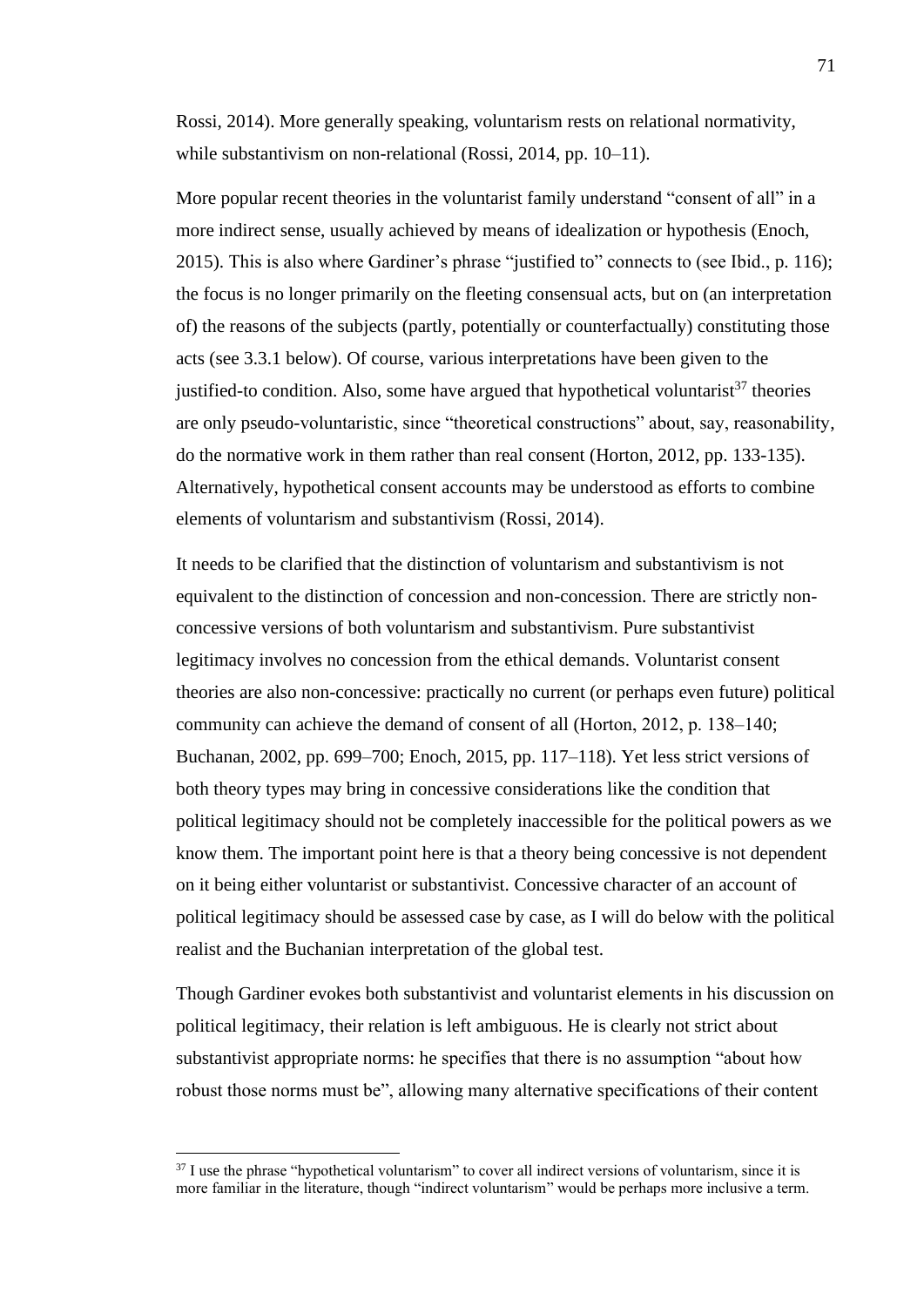(Gardiner, 2011a, p. 396 n. 52). Also, the fact that seems to make an institution illegitimate is the resistance of its subjects to norms it invokes (Ibid., p. 363), implying voluntarism. However, Gardiner is apparently not forgoing substantivism, ending the argument by saying that "geoengineering is likely to be illegitimate, because it violates norms of justice and community" (Ibid.). I argue that the relation of substantivist and voluntarist elements is similarly ambiguous in the case of the global test. Again, some things point towards substantivism. For instance, Gardiner (2012, pp. 247–248, my emphasis) says that failing the test raises questions about "*philosophical* limitations and justification" of our institutions. Yet he assumes that the test is based on widely shared ethical intuitions. The claim seems to be that many people in the North see (or can be made to see) their ethical situation in the way described by the perspective of humanity, and thus the test could help in building their motivation.

The ambiguity is perhaps most salient when Gardiner (2012) considers the self-raised "grandiosity objection" to the perspective of humanity<sup>38</sup>, the ethical basis of the global test. The objection consists of two remarkably different complaints. The first one is called "the unity complaint". Essentially, it denies the fact that the perspective is widely shared. In fact, it is "an evaluative perspective that many do not accept, and some would actively resist". Many people are not cosmopolites. They do not feel the primary attachment to humanity as a whole but to their localities, kin, nations and so on. To add, many people do not recognize the naturalist and evolutionary worldview of the perspective, or even might see it as disgraceful, scientist and sacrilegious. The second complaint is about "the absence of power", namely, how can people who lack proper political power (most of us?) be implicated in the failure of whole humanity. (Gardiner, 2012, pp. 252–254).

The unity complaint is based on purported empirical facts about popular attitudes, which only become normatively relevant, if the perspective rests at least partly on voluntarist normativity. So, one may expect that Gardiner's answer to the grandiosity objection clarifies the normative status of the perspective and, accordingly, the global test. Unfortunately, I argue this is not the case. Here Gardiner evokes an argument called "the delegated responsibility model" (Ibid.) $39$ . Crudely put, it is an account of

<sup>&</sup>lt;sup>38</sup> In this context Gardiner discusses responsibility instead of the global test. Nevertheless, the relevant questions on the normative grounds of the perspective arise.

 $39$  It is perhaps the most repeated argument of his political philosophy (see Gardiner, 2011b, pp. 53–55; 2011a, pp. 431–434; 2013, pp. 103–106; 2017a; 2017b, p. 451).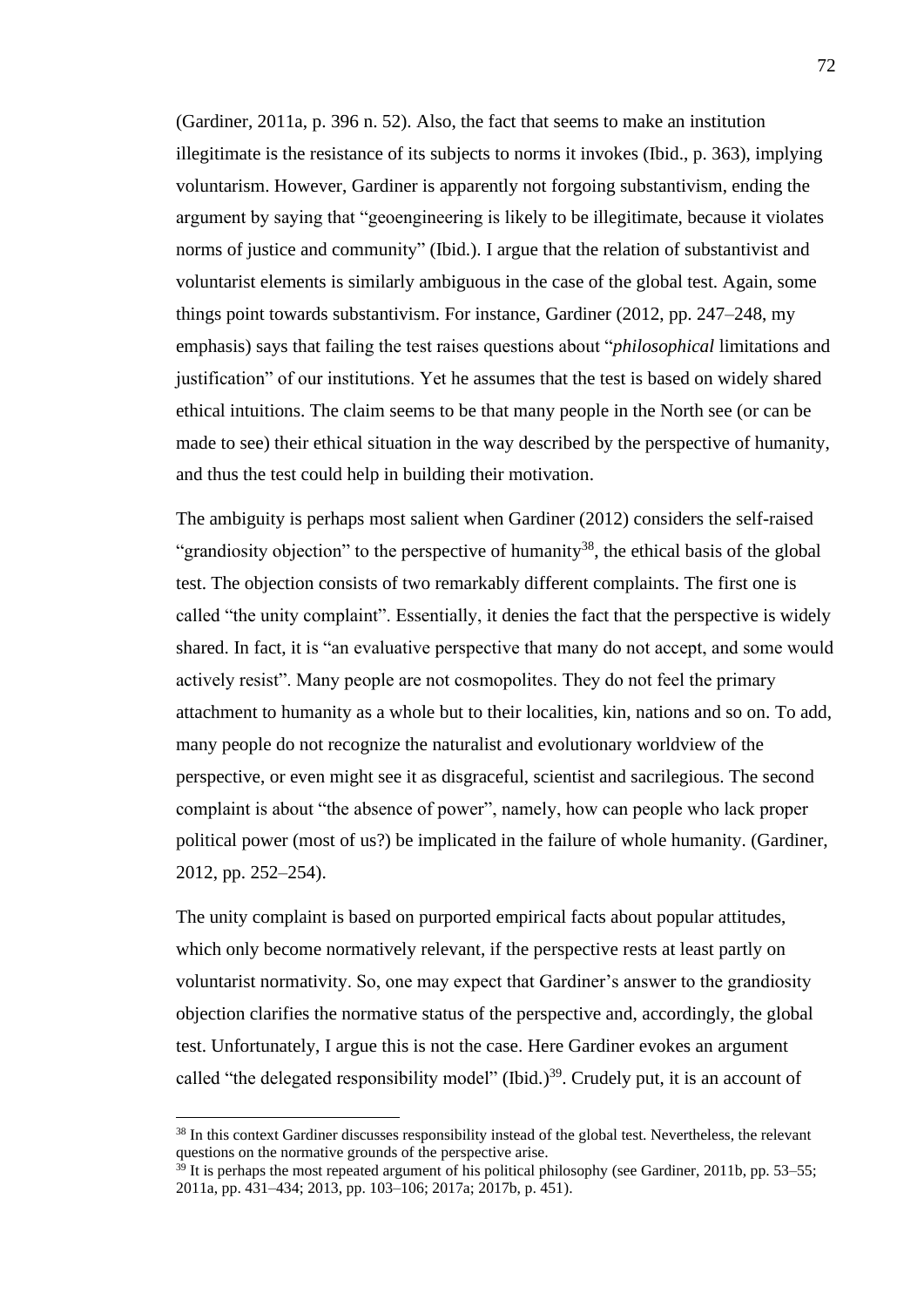collective responsibility for climate transitions that bridges individual and political level responsibilities. The idea is that political institutions usually operate based on responsibilities that individuals have delegated to them to solve collective problems. But if the institutions fail to deal with the problems they are supposed to deal with and are incapable of self-correction, then, to that extent, the responsibilities fall back to the individuals. Amid the climate crisis, the current institutions have failed to solve the problem, and there are strong reasons to think that they are also incapable. Therefore, Gardiner (2017a) argues, we have "together as agents" the collective responsibility to create new institutions that can solve the problem.

I am not going into the details of the delegation model (see Gardiner, 2017a). The interesting point here is that the argument seems to involve some form of hypothetical voluntarism (see Ibid., pp. 35-42). It is a relation-based idea on the justification of political institutions, where the *acts* of delegation are needed to constitute political legitimacy. Of course, many would probably deny that they have ever delegated anything to anyone. But Gardiner offers elaborate explanations how the fact that the model feels unfamiliar and refutable to many just proves that it efficiently structures our societies and attitudes (Ibid.). Indeed, moral corruption explains why people disengage from their delegated responsibilities falling back on them after their institutions fail the test. Perhaps, the idea is that were they in their right mind (i.e., idealized and noncorrupt versions of themselves), people would recognize their responsibilities. It seems that Gardiner's answer to the grandiosity objection focuses on the absence of power complaint. Perhaps many of those who appeal to their lack of power are susceptible to moral corruption: they do get the stakes of the challenge but are trying to rationalize away their share of the collective responsibility.

However, I think that Gardiner's hypothetical voluntarism is not a satisfying answer to the more radical challenge of the unity complaint, that is, many people may profoundly lack the perspective of humanity. There is the separate question can the delegation model as such make sense to the targeted people or, even if they recognize it somehow implicitly, can it be used as a motivating tool in transition ethics. Yet more profoundly, even if people do recognize the delegation model, it does not yet show that they habit the perspective of humanity. The unity complaint remains untouched by Gardiner's rejoinder: it cannot be assumed without further (empirical) evidence that enough agents – or even an idealized version of them – see that planetary threats of the climate crisis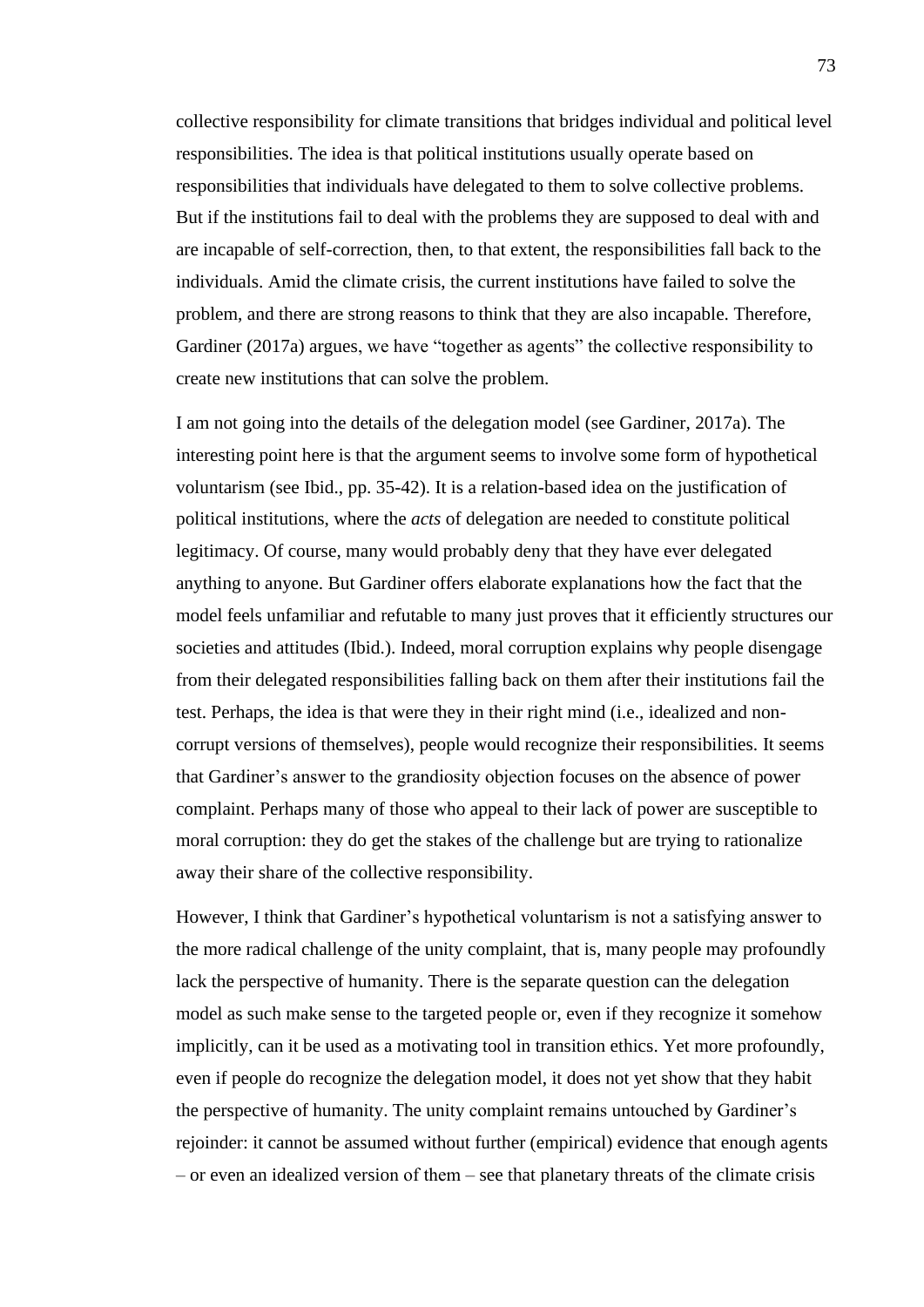make their local institutions illegitimate. For instance, people who do not habit the perspective of humanity might think that the Finnish government should first and foremost protect its own citizens. Even though they might note the risks of climate change in this respect, they still might have internal reasons to regard the government acceptable since it is doing decent job with other priorities, like curbing pandemics and upholding a democratic *Rechtsstaat*. Even idealization cannot credibly make something out of nothing.

Indeed, Gardiner seems to recognize the challenge as he notes that people could well also deny the delegation model as "utterly 'unworldly'" (Gardiner, 2012, p. 253). Yet, at this point he seems to confusingly retreat from hypothetical voluntarism to substantivism. Gardiner (Ibid.) not only argues that the complaint ignores the fact that the delegation model is "standard and traditional one in mainstream political theory". He also concludes that the possible lack of cosmopolitan unity of humankind does not "undermine the ethical claim*"* that it should exist (Ibid., p. 254). He once also notes in a different context that the perspective of humanity "provide[s] some insight into the values of passionate environmentalists" (Gardiner, 2011b, pp. 56–57). This implies that even though the environmentalist values are not (yet?) shared widely enough, they still articulate the right substantivist reasons to dismiss the institutions failing with the climate crisis.

To sum up, Gardiner's ideas on the normative bearings of the global test are unsatisfying for two reasons. Firstly, the delegation argument and the kind of hypothetical voluntarism it evokes may eventually repeat the vice of wishful thinking discussed in Chapter 2. Gardiner may selectively focus on the absence of power complaint and moral corruption it involves since if it is the main problem, then the ethical accounts of humanity's perspective and delegated responsibility have a chance of being motivationally effectual. This is how Gardiner can retain the promise of practicability and motivational effectiveness without making any concessions from the global test or perspective of humanity. Considering this charge fully calls for empirical assessment of the complaints and the ethical worldviews that could inhabit them. I will not do that here. Yet since Chapter 2 shows that the moral corruption diagnosis as such evokes a considerable risk of wishful thinking, the alternative interpretations of the global test I sketch in the next section should not depend on the diagnosis.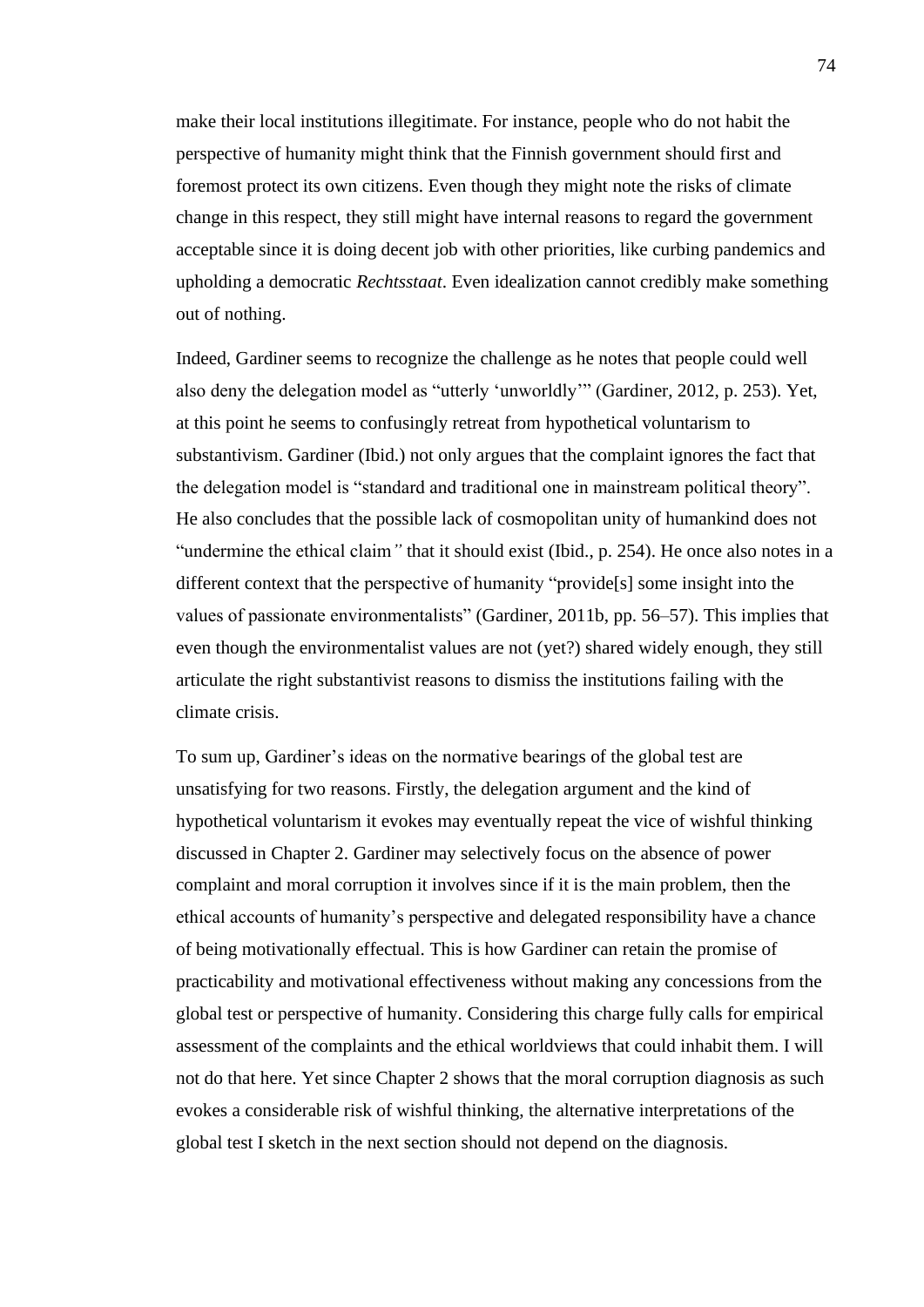Secondly, the alternative interpretations are called-for since Gardiner's ideas on the normative bearings of the global test and humanity's perspective are ambiguous. Rather than articulating a coherent combination of voluntarism and substantivism, he vacillates between hypothetical voluntarism and straightforward substantivism. Importantly, this confusion makes it hard to assess the global test as a concessive transitional principle: what (non-)concession are made in it and how should they help with the goal of agencybuilding? The next section introduces two ideas how to complement, extend and disambiguate the global test.

## **3.3 Alternative interpretations of the global test**

This section presents the two alternative interpretations of the global test in terms of political legitimacy. They emphasize different aspects of Gardiner's account and depart from it to different directions. Both interpretations combine elements of voluntarism and substantivism, and I argue that they make the normative grounds of the global test less ambiguous. I point out how these combinations and other features of the interpretations make them different yet promising examples of concessive transitional principles. They also seem independent-enough from the moral corruption diagnosis to avoid an instant suspicion of wishful thinking.

Sub-section 3.3.1 presents the political realist interpretation. Sub-section 3.3.2 discusses the Buchanian account. My point is that though both accounts are concessive, they are concessive in markedly different degrees and ways. The political realist interpretation is rather extensively concessive, at least in a sense that external normative principles have only a minimal role in the account. The Buchanian account has a clear non-concessive ethical core, though contextual considerations of accessibility are central in it.

#### *3.3.1 Political realist interpretation*

To construct the interpretation, I put together ideas from the contributions of theorists that have been associated with political realism, e.g., Bernard Williams, John Horton, Andrea Sangiovanni and David Beetham<sup>40</sup>. The promising features of political realist

 $40$  The synthesis is done with transition ethics in mind, so it is unavoidable that I do injustice to the nuances and differences of the different political realist accounts.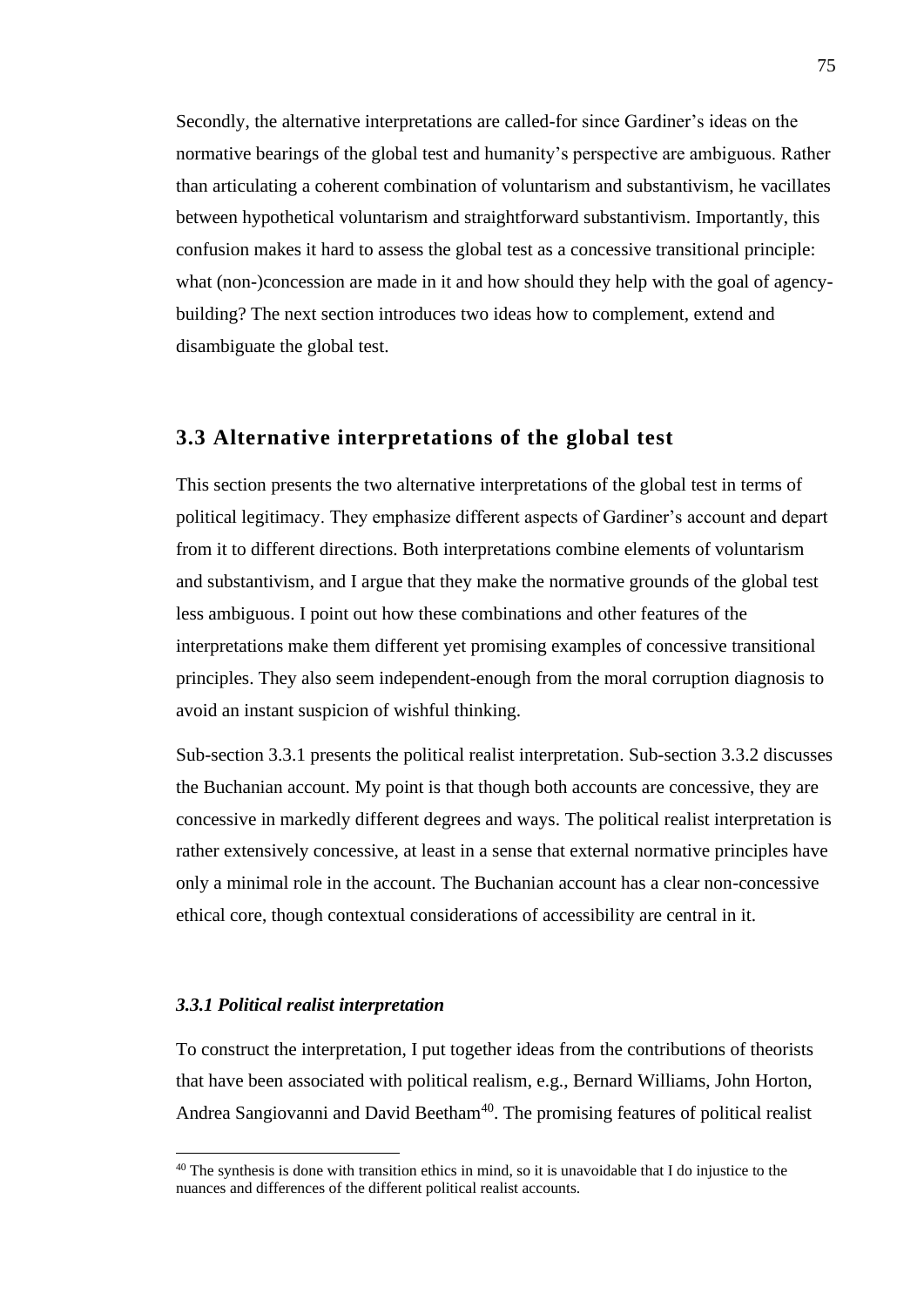legitimacy for concessive transition ethics are context-sensitivity and empirical relevance since they may enhance practicability of the account. Before describing these, it is good to spell out the general association between the global test and political realist legitimacy. I suggest that an important shared feature is acuteness and priority that Gardiner expresses in saying that the climate crisis is not just a normal political problem among others. Political realists think similarly about the issues of political legitimacy in general. For them, political legitimacy orders and prioritizes normative considerations within the political sphere, which is not perhaps well captured by the general definition of legitimacy as "justification of political authority". Political realist legitimacy is importantly about provision of some urgent political goods that act as a pre-condition for all other social pursuits (Sangiovanni, 2008, pp. 157–158).

The idea is best expressed by Bernard Williams' (2005, pp. 3–4) characterization of the "'first' political question" of "securing of order, protection, safety, trust, and the conditions of cooperation" as the necessary but insufficient and "under-determined" (Hall, 2013, p. 235) condition of political legitimacy. If a power wants to retain its political legitimacy, the first question must be solved all the time, even though it often is not the explicit topic of everyday politics. The question is 'first' with inverted commas: it can never be solved once and for all (Williams, 2005, pp. 3‒4). Not only are the acceptable solutions to it always context-dependent and contestable (e.g. what kind of risks are *we* willing to take?), but also circumstances might change to (re-)politicize the question. Despite the indeterminacy, solving the first question in one way or another is the condition of all ethical ways of living together, at least in the circumstances of ineradicable moral disagreement that political realists often take as a given (Sleat, 2014, p. 322).

So, the political realist interpretation is that the global test is an account of what (among other things) the first question of political legitimacy of our institutions entails when we are facing planetary threats of our own making, like the climate crisis. Initially, the global test and the first question account seem to fit together. The interpretation captures that the test is about necessary solutions to existential security issues, and that these solutions frame and limit answers to other ethicopolitical questions of living together. It can be even argued that political realist legitimacy allows a restricted sense of "globality" for the test. Despite their indeterminate nature, the necessary questions of political realist legitimacy are context-transcending (Estlund, 2017, pp. 396–397) or  $-$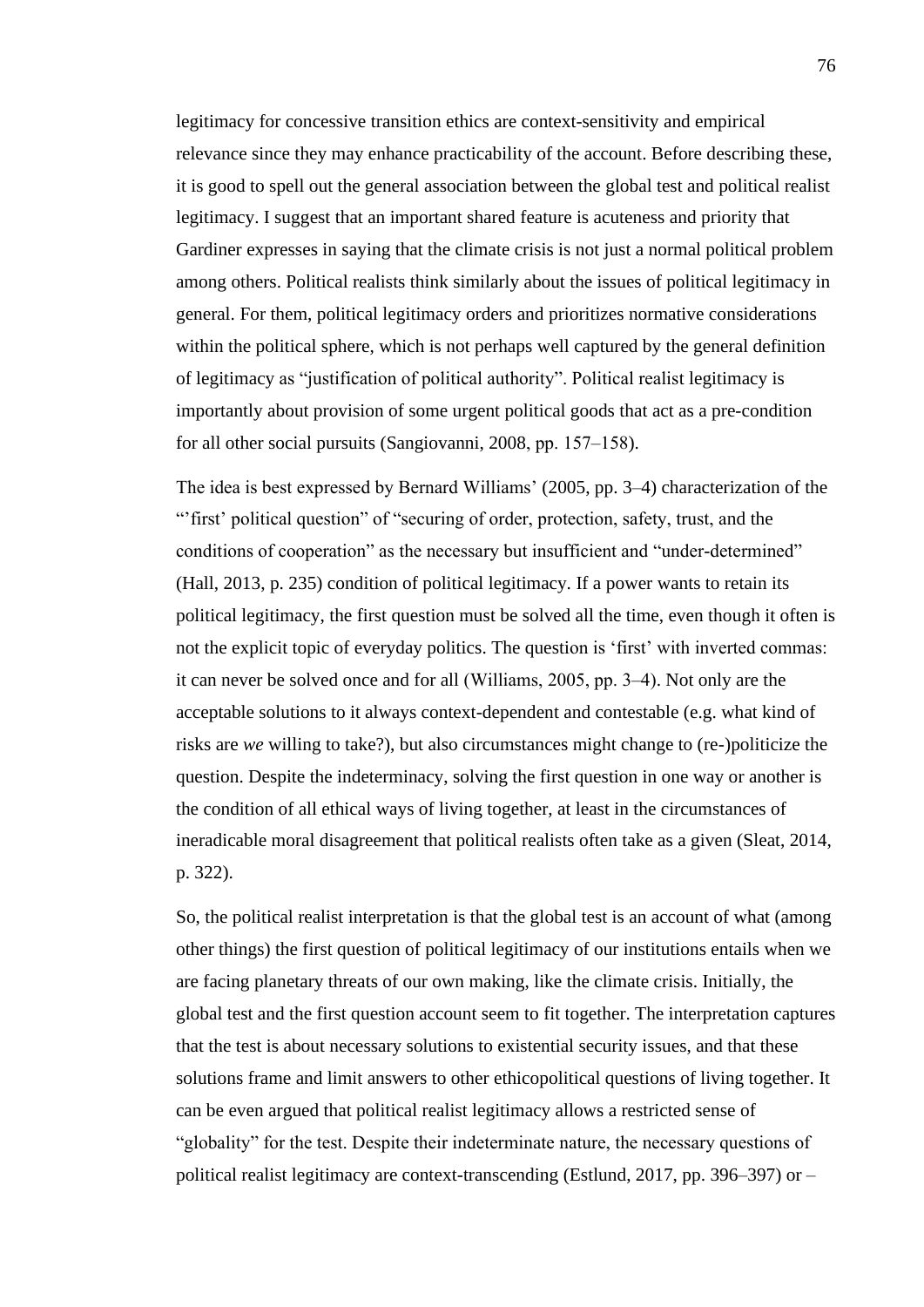as Beetham (1991, pp. 21–22) puts it – they form the universal "normative structure of legitimacy". That is, in so far as there are claims to justified political authority, and not just naked violence and terror, the first question must be answered in a way that "makes sense" to the subjects expected to obey (Williams, 2005, pp. 5, 10–11).

Yet, importantly, the structure itself is insufficient for political legitimacy, since there are many ways to provide basic order, safety and trust; the thin structure must be "filled" somehow. Gardiner thinks similarly that the test is focused and insufficient. Yet here the key factor setting Gardiner and political realists apart becomes salient, namely, the explicit skepticism and emphasis of ethical plurality and profound disagreement of the latter (see Hall & Sleat, 2017; Williams, 2005, pp. 10–11). For political realists, "the filler" for the universal structure of legitimacy are the contextual criteria recognized by the subjects of the authority (Wendt, 2016). These include the varied moral, selfinterested, prudential, cultural, social, interpretative etc. reasons that affect subjects' fundamental normative expectations about their political rule (Williams, 2005, p. 11).

Explaining how political realist legitimacy combines elements of voluntarism and substantivism clarifies this point. Political realists do not agree with the consent theories that acts of consent bring political legitimacy. Instead, some of them, like Williams (see 2005, p. 4), explicitly use the hypothetical voluntarist language of "justified to". More accurately, political authority is justified *in terms of* reasons and beliefs of its subjects (Beetham, 1991, p. 13; Horton, 2012, p. 141; Sleat, 2014, pp. 326–327). This move changes the focus from acts or psychological states of the subjects to congruence of their normative expectations about political power and the qualities of the system of power they are subjected to. When assessing political legitimacy of a state, one should not just carry on an opinion poll (Beetham, 1991, p. 13; Horton, 2012, p. 141). One should *judge* how well the state meets the criteria (or the most important of them) the subjects have, and their shared public political culture contains. People believe in "or more properly recognize or acknowledge, the state as legitimate, because it meets the salient criteria of legitimacy that are practically operative" (Horton, 2012, p. 142); the fact of political legitimacy causes consent, not the other way around.

So, political realist legitimacy focuses on reasons for accepting political authority, and not on acts of acceptance. Yet the main source of the reasons is not moral or scientific facts as in pure substantivism, but the contextual attitudes of the subjects and the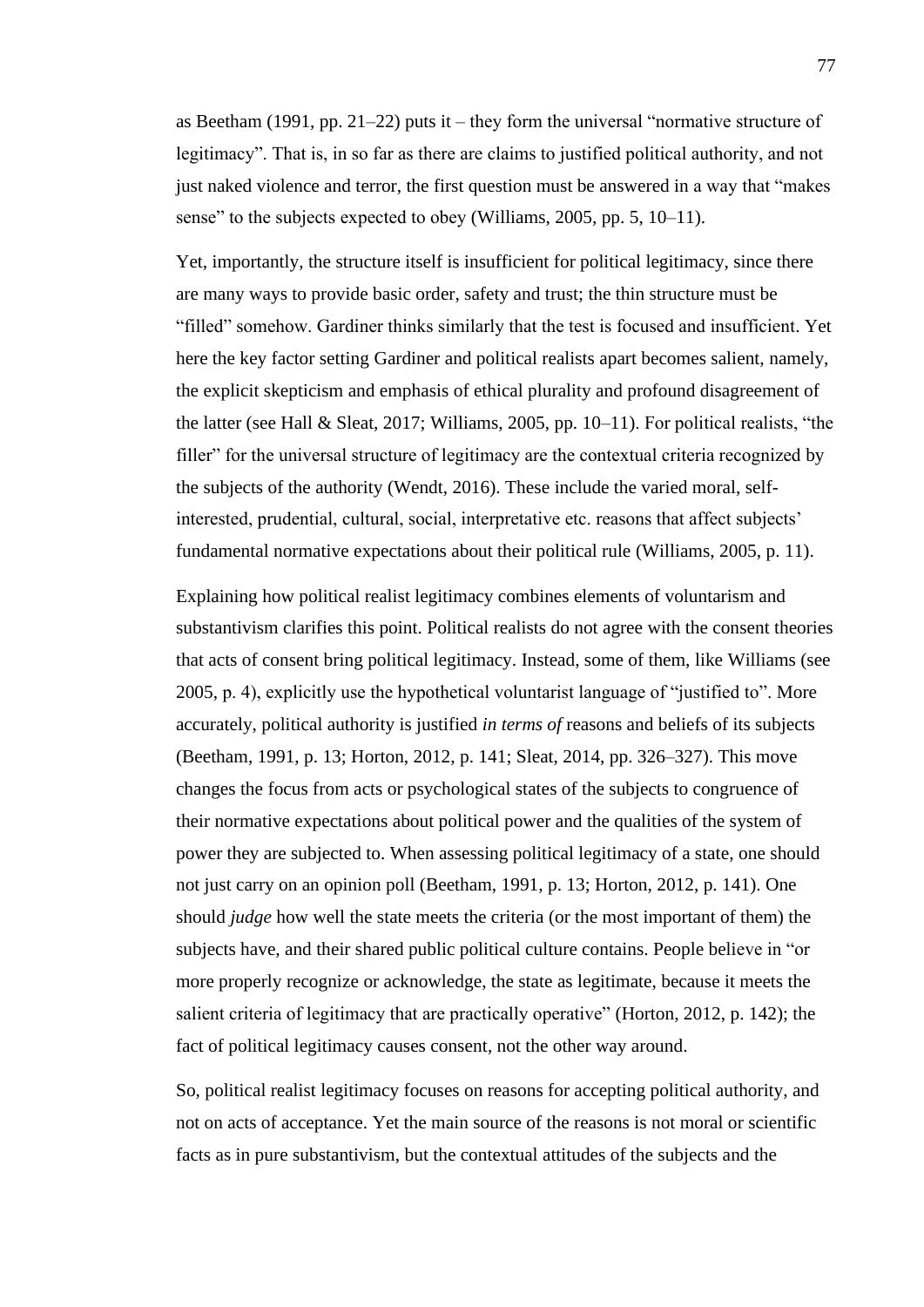features of their political system. The first question seems to be an exception to this rule since it is a universal condition. Yet it is notable how thin, indeterminate and limited the first question is, only an articulation of the necessary challenges a power needs to solve to become politically legitimate.

A plausible interpretation of the first question is that it is based on the practically universal human fear of "radical disadvantage" in terms of "coercion, pain, torture, humiliation, suffering, death" (Williams, 2005, pp. 4–5). An institution cannot have political authority on individuals that it is expected to protect but who still face radical disadvantage either due to acts or omissions of those in power (consider the case of racist police violence in the US and elsewhere and the slogan "No justice, no peace" used to back civil disobedience in protests). Therefore, the first question is abstracted from the actual reasons of the subject of power. It tries to describe horrors that make political authorities lose their legitimacy if they cannot protect their purported subjects from them. It seems to rest on non-concessive ethics, perhaps based on some implicit ideas on "human nature" – what are the things that no one wants. The non-concessive ethics in the political relist account is very minimal and modest  $-$  even overtly so, as is argued below.

Despite the non-concessive first question, or because of its vagueness and thinness, the question on normative vacuity (or undue ethical relativism, see Erman & Möller, 2018) of political realist legitimacy arises readily: the reasons that the subjects have could be "morally not just flawed but heinous" (Estlund, 2017, p. 397). I do not pretend to provide a proper answer to this profound issue (which may ultimately come down to metaethical questions on universal morality). Yet it is good to emphasize that political realist legitimacy centrally relies on voluntarist relational normativity, which shows that emphasizing contextual reasons of subjects is not *only* a matter of making a theory more practicable.

Political realists express the value of the relations political legitimacy in varied ways (see Cozzaglio, 2020, p. 13; Cross, 2019, p. 378; Greene, 2019, p. 78; Horton, 2012, p. 138; Williams, 2005, p. 10), but perhaps Andrea Sangiovanni's (2008) "institutionalist" wording is most pertinent here. He argues that some existing institutions might be normatively important networks of relations, since, at best, they record "the results of cooperation in conditions of fundamental political conflict and disagreement" (Ibid., p.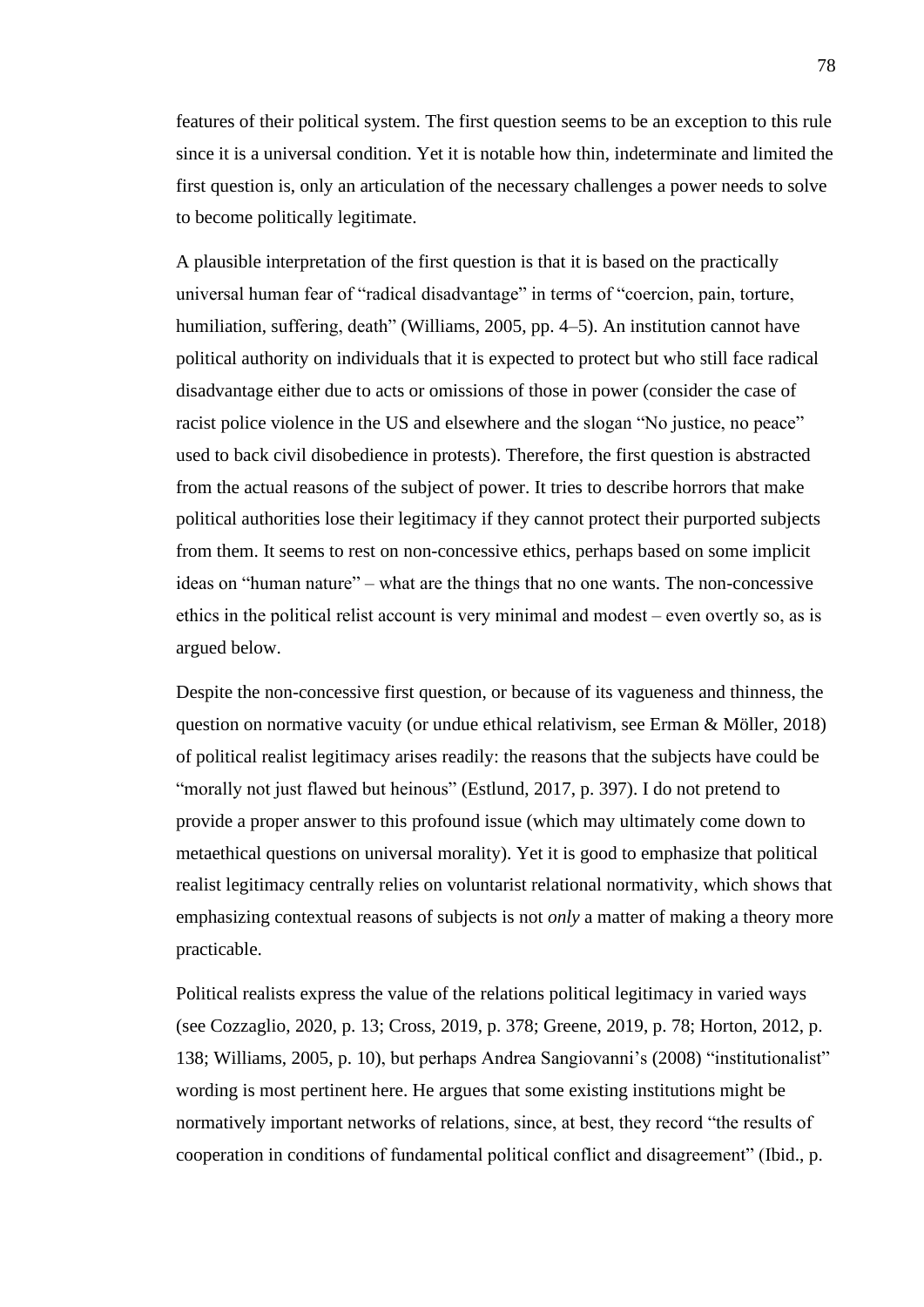156). Some institutions are examples of success "in surmounting the potential for violent conflict, in establishing a framework for further cooperation, and in creating political forms within which each party is better to realize their interests and aims" (Ibid., pp. 158–159). That is, some institutions are examples politically legitimate networks of mutually recognized relations, which secure necessities of human life and make many other valuable things attainable. Importantly, these kinds of institutions are far from self-evident in our world. Also, as many hypothetical voluntarists do (Enoch 2015, pp. 138‒140; Rossi 2014, pp. 19, 21), political realist legitimacy seems to in part rely on (often rather unspecified) value of autonomy in the face of ethical uncertainty, disagreement and precariousness of the world. As Williams (2005, p. 10) puts it, political realists value "the human capacity to live under an intelligible order of authority".

So, emphasis of disagreement, plurality and context-sensitivity of political realist legitimacy does not entail that everything that subjects happen to believe is legitimate actually is legitimate. Were this true, political realism would be an example of "complacent realism", a theory that concedes all normative principles and thus ceases to be a normative theory altogether (Estlund 2014, p. 115). Indeed, political realist legitimacy is distinct from the descriptive accounts of political legitimacy that have been popular, at least historically, in social sciences (Peter, 2017). Yet I argue that political realists do not detach normative political legitimacy from purported empirical explanatory power of the descriptive concept. Political legitimacy is, hypothetically, not only positively connected to longevity and resilience of political orders (and illegitimacy to their erosion), but also to effectiveness of power to achieve goals other than conservative self-reproduction (Beetham, 1991, pp. 28, 33). Political realists want the fact that a state is judged (il)legitimate to have some, no matter how indeterminate and potential, real-world relevance, at least in the sense of pointing towards opportunities of action. Empirical relevance and context-sensitivity are tightly connected in the political realist account  $-$  the one is not without the other. Together the two features also account for the concessive action-guidance potentials of political realist legitimacy. Effectiveness, accessibility, likelihood and political possibility arguably follow from the fact that political realist legitimacy is attached to the real reasons of the subjects. Though the political realist global test is based on the non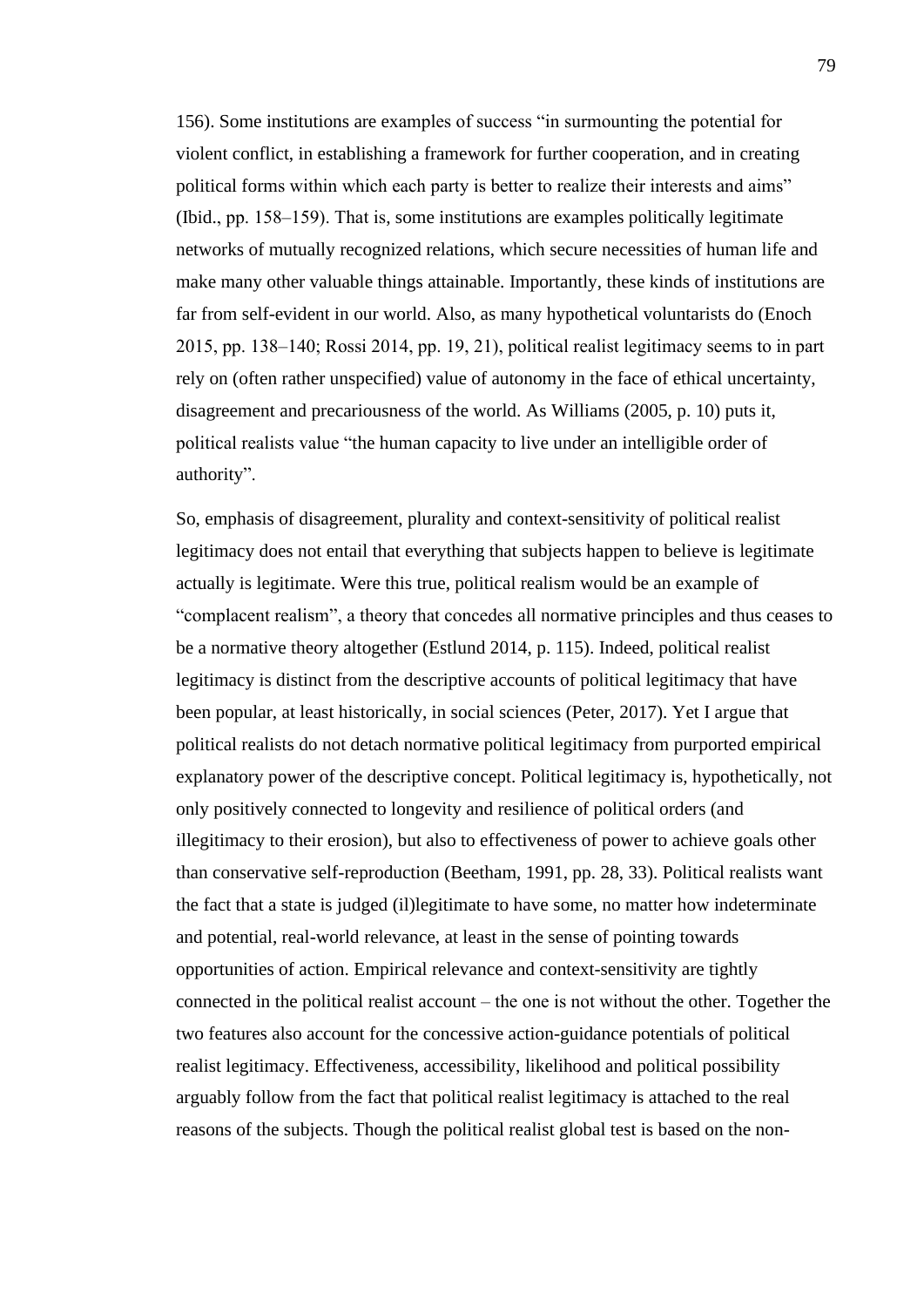concessive part of the account, the first question, the claim is that failing the test should be so obviously bad that, ideally, no one should think a failing institution legitimate.

Why, then, should one think that understanding the global test as a focused articulation of the first question is a promising example of a transitional principle? The reason is that the political realist reading ushers transition ethicists to start interactively from the unity complaint and other similar diagnostic considerations about the actual reasons of the subjects and the purposes of their acknowledged institutions (if any exist), before it makes judgements about political legitimacy, or the combinations of moral agencies, political responsibilities and worldviews it could be based on in the context. The political realist reading would not privilege the humanity's perspective or the delegation model before any empirical or interpretative evidence on their importance in a specific location. So, from Gardiner's perspective, the interpretation may ask for concessions. Yet it helps to disambiguate Gardiner's position by radically circumscribing the substantivist elements of the ambiguous tension.

Political realist legitimacy is not flexible when it comes to allowing different degrees of (non-)concession. Context-sensitivity gives the account malleability, but political realists are not to advocate non-concessive ethical principles (except ones derived from the first question). In other words, the political realist interpretation is very modest in relation to non-concessive ethics. However, the political realist test is not ethically void. It also might retain potentially "global" reach in narrower sense as an articulation of the self-caused existential security threat of the climate catastrophe. The test could act as a kind of umbrella argument stating a severe challenge for all major political institutions, which is complemented in each context with the relevant local normative materials. This promises to provide practicable criteria of (il)legitimacy for concessive transition ethics that can resonate with the agents that must be mobilized for climate transitions. Indeed, some political realists seem to assume that their theories are more effectively action-orienting than some mainstream alternatives (Ulaş 2020; Mckean 2016; cf. Horton 2018 p. 2, Freeden 2013).

#### *3.3.2 Buchanian interpretation*

At the first glance Allen Buchanan's (2002) "justice-based" political legitimacy seems to be a prime example of strictly non-concessive substantivism. Buchanan argues that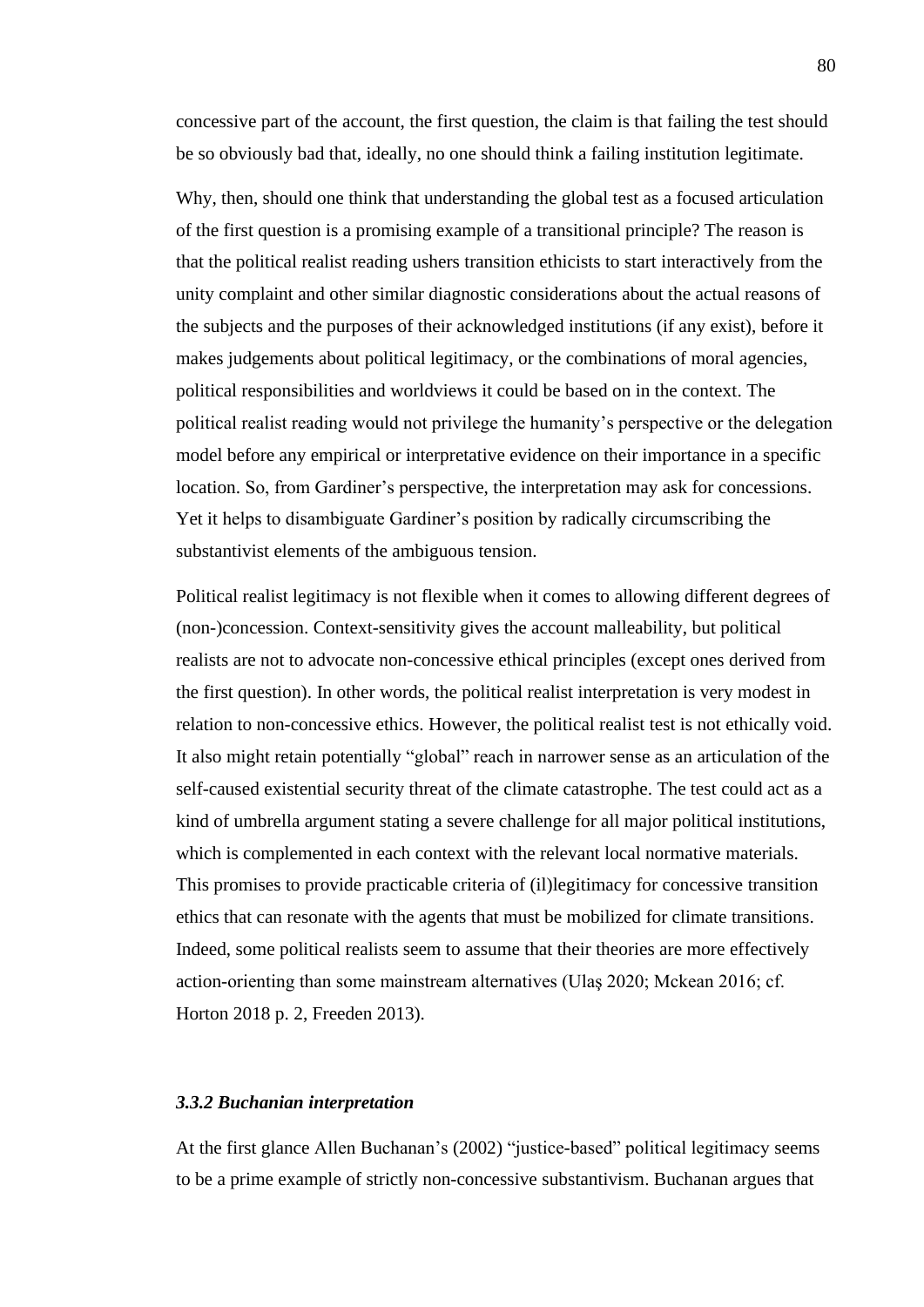political entity is legitimate if and only if it is "morally justified", i.e., it is credibly and consistently able to ensure the protection of "at least the most basic human rights of all those over whom it wields power" (Ibid., p. 703). This condition is based on a duty of justice, namely, "moral obligation to help ensure that all persons have access to institutions that protect their basic human rights" (Ibid.). The basic human rights are based on "basic human interests" of central moral importance (Ibid., p. 705). So, the Buchanian legitimacy seems to rest on arguably credible justifying reasons build upon a moralized account on some basic naturalistic facts about humans.

Instead of the humanity's perspective and the delegation model, the Buchanian interpretation connects the test to the moral foundation of the basic human rights. The ultimate reason why failure to deal with the existential security threat of climate catastrophe makes our institutions illegitimate is that they will, consequently, fail to protect the basic human rights (or, better, they allow destabilization of the conditions of possibility of right protection). It seems that not only is this account certainly less modest than the political realist interpretation, but one may hesitate that it is also too "bold" for transition ethics for two reasons. Firstly, it goes against "minimalism" of transition ethics (see 1.2.2). The Buchanian account too readily takes a contestable ethical stance, which is immodest in the circumstances of profound theoretical uncertainty characterizing the domain of transition ethics. Secondly, it would mean that the global test would resonate with the motivating reasons of the agents transition ethics tries to get moving by chance only. The Buchanian alternative is apparently unashamedly non-concessive and substantivist. There seems to be no room for the specific purposes of institutions or the internal perspectives of the agents, which would make the toolbox of agency-construction rather limited. If the basic human rights do not resonate somewhere, what to do?

My purpose here is to attenuate these hesitations and show that the Buchanian interpretation of the global test is at closer reading properly modest and flexible to be an example of promising concessive transitional principle. That is, though the Buchanian account retains the non-concessive ethical backbone, it includes also relational and contextual considerations that directly connect it with the concessive considerations of practicability. This is noticed if Buchanan's theory of political legitimacy is read in the context of his understanding of ideal/non-ideal theory formulated in *Justice, Legitimacy,*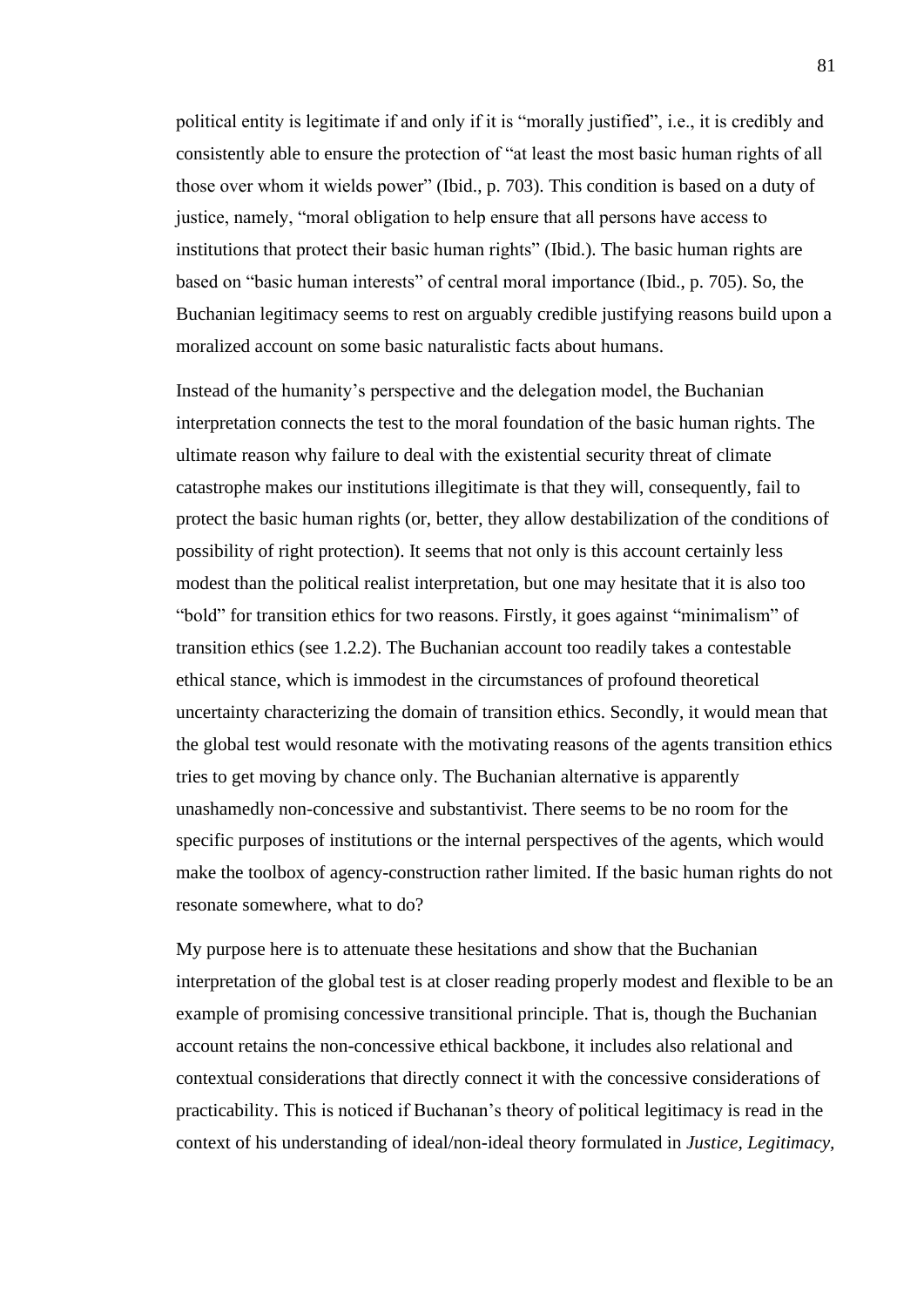*and Self-Determination* (2003). There the account of political legitimacy is related to the transitional goal of guiding the overhaul of international legal institutions.

A distinctive feature of the normative demands in this framework is that they should be "accessible", that is, there should be "a practicable route" from here to the end state characterized by the principles (see 1.2.1). This directly brings concessive elements to the Buchanian perspective. Importantly, accessibility asks for consideration of contextual relational criteria, especially in the form of "institutional moral reasoning" (Buchanan, 2003, pp. 22–23) relatable to both Gardiner and political realists like Sangiovanni. Justification of action-guiding moral principles should not be independent of the (expected) consequences of their implementation as institutions (Ibid.). Furthermore, theorists should "build upon" the already existing institutions and their acknowledged principles, at least if they are not morally too objectionable (Ibid., p. 63). Centrally, and in the name of accessibility, these considerations should be included to help win support of those who have most power in changing the institutions (Ibid.). Though this is hardly as radical as the political realist reliance on the contextual reasons of the participants, it attenuates the worry that the Buchanian account is non-concessive to the point of approving motivational inertness.

Given the demand for accessibility, the most basic human rights may not be that distant and external after all  $-$  also in comparison to the political realist alternative. Indeed, the fundamental interests they protect overlap to some extent with the humanly fearsome objects of radical disadvantage propelling the first question. Buchanan's (Ibid., p. 128) "hypothesis" is that the most basic rights include, shortly put, the rights to life, to "resources for subsistence", to freedom of expression and association, to due process and equality before the law, to basic personal security and to bodily integrity, and rights against arbitrary violations of personal freedom, against enslavement, and against persecution and discrimination on grounds of religion, ethnicity, race, gender, or sexual preference. Political realists' list of the key considerations of political legitimacy is admittedly more minimal and abstract. But Buchanan says that his list is only a challengeable hypothesis. The main point is that the condition of political legitimacy is "protection of those rights that are most necessary for a decent human life" (Ibid., p. 129). Thus, as in the case of the first question, it is plausible to argue that the most basic human rights are sensitive to the most general reasons and interests people (in the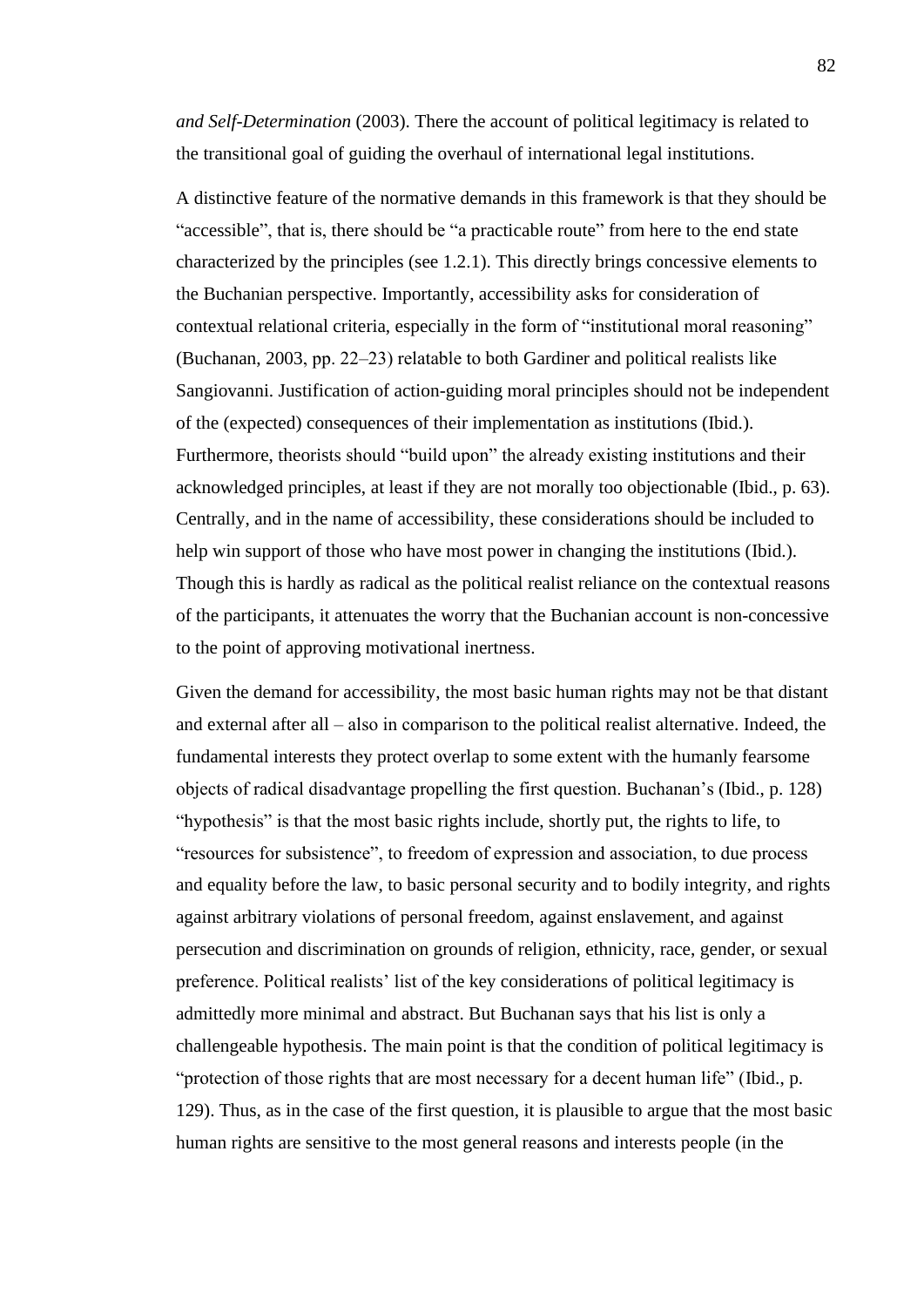abstract) have about their life, despite the exact list of rights remains contestable, partly contextual and profoundly indeterminate (see Ibid., pp. 180–185).

Further elements of Buchanan's ideal/non-ideal framework support and complement the more concessive and context-sensitive reading. Firstly, he argues that an important advantage of the most basic human rights is that they are "morally congruent", that is, they can be defended "from a wide range of moral perspectives, secular and religious" (Ibid., p. 63). These perspectives include the moral equality of persons, the human capabilities approach, utilitarianism and the worldviews of major global religions. This should attenuate the hesitation about proper minimalism of the Buchanan account. (Arguably, the most basic human rights could be even more minimal than the humanity's perspective, which relies on a specific cosmopolitan and science-based worldview<sup>41</sup>.)

Secondly, not only is the specific content of the most basic rights somewhat open. Also, and despite the problems related to "localizations" efforts (Ibid., p. 185), application of the most basic rights should be sensitive to the local context (Ibid., pp. 180–181). Each locality brings its own trade-off issues between the costs of application of different basic rights, and between the basic rights and other important life projects people may have. Although the basic rights should be universally very weighty, presenting them as "absolute, exceptionless obligations that always 'trump' every other consideration is to indulge in caricature" (Ibid., p. 26). Especially in the case of international human rights interventions, the cultural differences should be taken seriously (Ibid., p. 155), and "holistic" consideration is called for (Ibid., p. 180).

Finally, and maybe most importantly for transition ethics, there are also practical, political and even strategic reasons why to adopt the language of the most basic human rights for demanding protection of the fundamental interests of persons. The language itself is a historical creation with awkwardly Eurocentric roots. This poses a classic "cultural imperialism" problem of human rights (see e.g. Ibid., pp. 121, 155) ‒ though it is perhaps mitigated in the case of transition ethics that explicitly targets the North. Nevertheless, human rights have – even against the intentions of their originators (Ibid., p. 58‒59) and despite disillusionment on their moral or legal significance right after the

<sup>41</sup> Gardiner (2017a, p. 34) discusses minimalism of the delegation model in terms of different views about the nature of individual responsibility. Yet, I do not know any instance where he does the same for the humanity's perspective, though he claims it is weak and widely shared (cf. Gardiner, 2011b, pp. 56–57).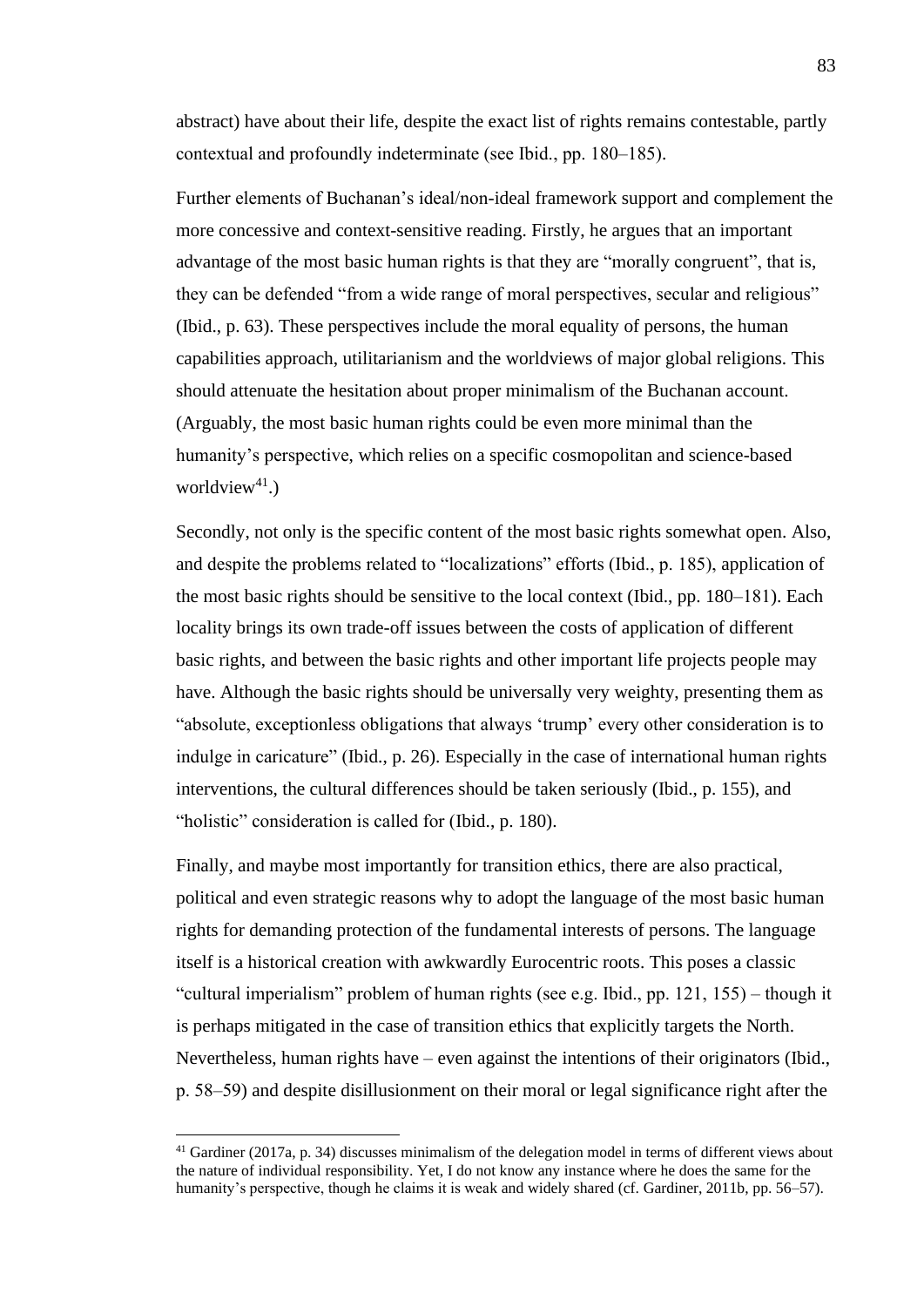1948 Declaration (von Bernstorff, 2008) ‒ become a powerful and salient political weapon for activists campaigning for the protection of the basic interests across the North-South divide (Buchanan, 2003, pp. 150, 153). This proliferation might be a matter of historical contingence, but Buchanan argues that it helps that the language of rights is empowering and "inherently anti-paternalistic". It provides the agents "the standing to invoke their rights for their own protection" (Ibid., p. 150). For instance, indigenous peoples have appropriated the human rights perspective and have accordingly had a profound influence on the substance of the initially Eurocentric project (Ibid., pp. 153‒154). So, instead of their moral truth or inevitable global triumph, a big reason why the most basic human rights are embraced in the Buchanian perspective is the existence of broad political movement struggling for the cause (Ibid., p. 154). As McKean (2016, p. 9) puts it, even though rhetorically and strategically human rights activists may position themselves in the world of moral universals above politics, human right claims are better "seen as contestable articulations of particular demands", i.e., "political claims against prevailing views of legitimacy and the orientations that support them".

The perspective of human rights has been actively discussed in the context of the climate crisis too (e.g. UNEP, 2015), though there may be difficulties to fit in it the future generations and non-human nature, two central victims of the crisis. But the crucial point here is that Buchanian political legitimacy is not necessarily fundamentally about human rights. They are advocated forthright because they arguably are at the moment not only ethically credible and versatile but also politically salient and inspiring means for the ultimate ethical objective, institutional protection of the ethically most important basic interests. So, taking the Buchanian perspective to transition ethics does not necessarily mean exclusive advocation of human rights.

In the Buchanian interpretation institutions failing the global test should be regarded as politically illegitimate, since they threat to destabilize the conditions of protection of the most basic interests articulated as human rights, that is, they threat to spoil the grounds of justification of their power. The interpretation retains Gardiner's idea about "appropriate norms" as the foundation of political legitimacy. Yet the norms of political legitimacy are completely different from those that Gardiner defends. Importantly, the Buchanian norms of justice are defined and defended in terms on concessive ethical argumentation taking considerations of practicability explicitly into account. Thus, it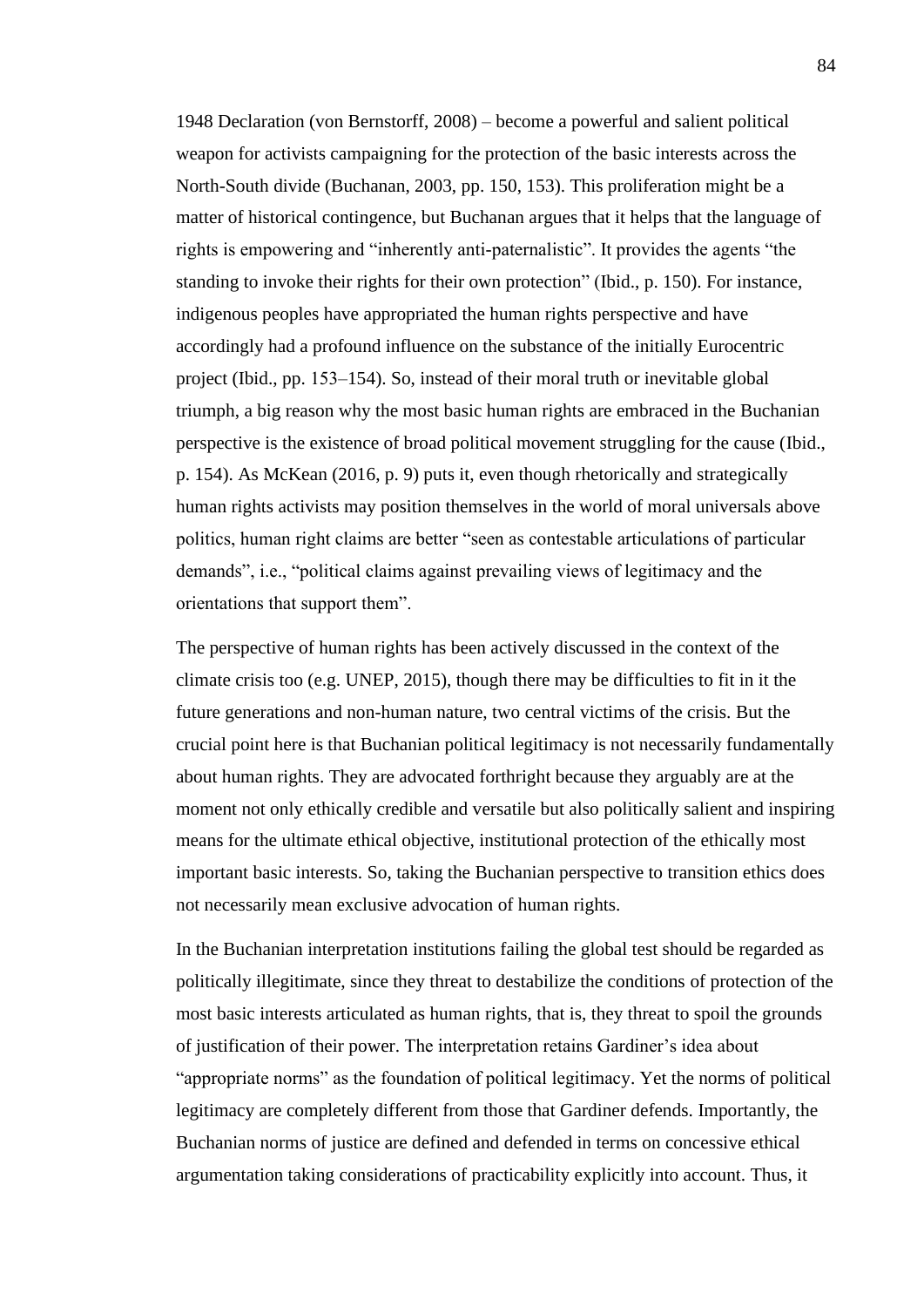has means to stay properly modest and better resist wishful thinking despite its nonconcessive ethical integrity. It also remains flexible to a degree. The non-concessive core as the commitment to the protection of the most basic interests is not given in. Yet the secondary articulation or, if you will, operationalization of the commitment as protection of the most basic human rights can be flexibly adjusted or even substituted.

The account seems capable of dealing with challenges akin to the unity complaint not only due to the concessive features guaranteeing flexibility and modesty, but also by taking a transformative and politically salient stand. Admittedly, it is characteristically effortless (and perhaps immodest?) to make universalistic representation claims based on human rights. Yet I suggest that these are understood, with McKean, as manifestation of ethics being used for transformative and contestable political purposes. Despite their universalism that one could mock as empty, the most basic human rights promise to be operative weapons in particular political struggles across the world for better protection of the basic interests of persons.

What the Buchanian interpretation discards from Gardiner's ideas are the relational considerations of hypothetical voluntarism. This might seem like a high price to pay in transition ethics. However, and perhaps counter-intuitively, I argue in the next section that given the uncertain circumstances of climate politics and the relatively clear transitional targets, taking a stand might be a way to go for transition ethicists.

## **3.4 Ethical integrity over immobilizing suspiciousness**

I have discussed Gardiner's global test, which I argued is a key transitional principle for concessive transition ethics. This is because the global test is an argument that shows political illegitimacy of the institutions that should be overhauled in climate transitions. I argued that when the global test is explicitly connected to political legitimacy, it is revealed as ambiguous in terms of its normative sources and, consequently, its status as a concessive transitional principle. Additionally, Gardiner ambiguous ideas about the test may risk wishful thinking. So, I drew two alternative interpretations of the test in terms of political legitimacy that promise to fare better. The interpretations emphasize and extend different aspects of Gardiner's account but also depart from it remarkably. The political realist account takes concession quite far in its context-sensitivity and familiarity with the empirical concept of political legitimacy. There is only a weak non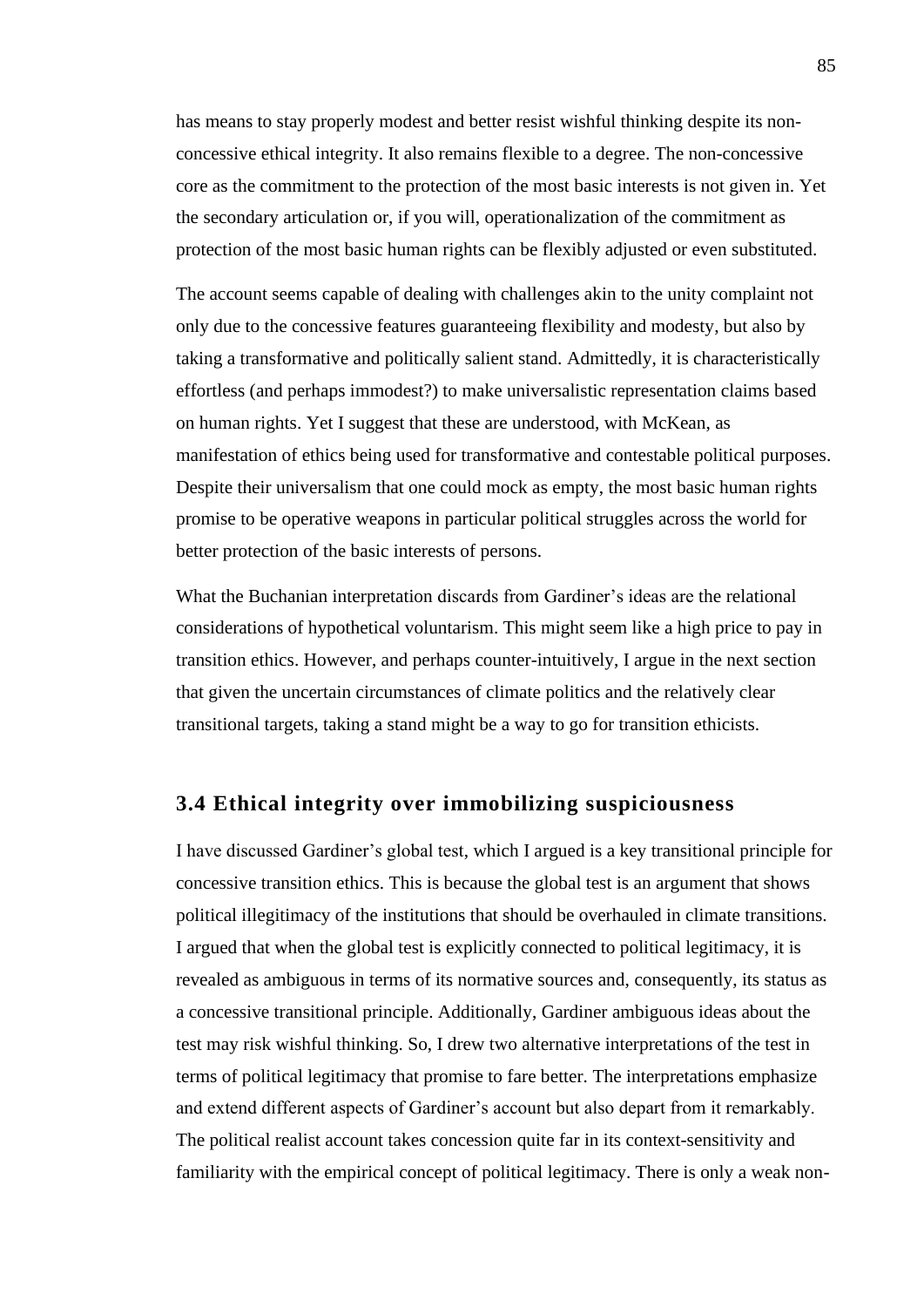concessive element in the account, the first political question, which is also the basis of the political realist global test. In the Buchanian account the global test is based on a strong non-concessive ethical principle of equal protection of the most basic interests, but still retains some concessive elements.

There is a final issue left to discuss: which interpretation or, rather, associated approach is more appropriate in concessive transition ethics? First thing to note is that both interpretations face specific objections, which are not engaged directly here. Political realists face, to name a few, the charges that their accounts allow ethically heinous states to be politically legitimate (see 3.3.1) and that they operate with simplistic vertical schemes of power (Freeden, 2018, pp. 355‒356). Also, the nature of normativity of political realist legitimacy remains highly contested (see Erman & Möller, 2015c, 2018; Jubb & Rossi, 2015a, 2015b). The Buchanian account has its own share of objections: on top of the worries about its variability and weakness (Simmons,  $2010$ , pp.  $29-30$ ) it needs to face some well-known critiques of human rights (e.g. Buchanan, 2003, pp. 147‒190; see McKean, 2016).

Instead of these account specific objections, I assess the interpretations in terms of their prospects for the specific goal of concessive transition ethics: ethical agency-building for climate transitions. My argument is that the Buchanian approach might be more promising of the two, *assuming* that the action-guidance ambition of transition ethics is viable at all. I argue that this is not primarily because the Buchanian global test considered in isolation would be clearly better than the political realist alternative. Rather the Buchanian approach more generally taken fits the action-guiding ambitions of transition ethics.

There are two reasons for this. Firstly, I argue that if the political realist approach is more generally applied in transition ethics, one faces specific theoretical vices related to wishful thinking and strategic inconsiderateness. In a word, the worry is that "[political] realism  $-$  – often overlooks the costs associated with adopting [political] realism itself" (McKean, 2016, p. 1). I argue that the root of the vices is the political realist suspicion to all positive ethical demands (see Hall & Sleat, 2017) and the detached and relativized "second-order" perspective on politics it evokes. Secondly, I argue that the Buchanian account seems to be better protected from the theoretical vices. This is because it sets proper limits to modesty in transition ethics and informs the consideration of flexibility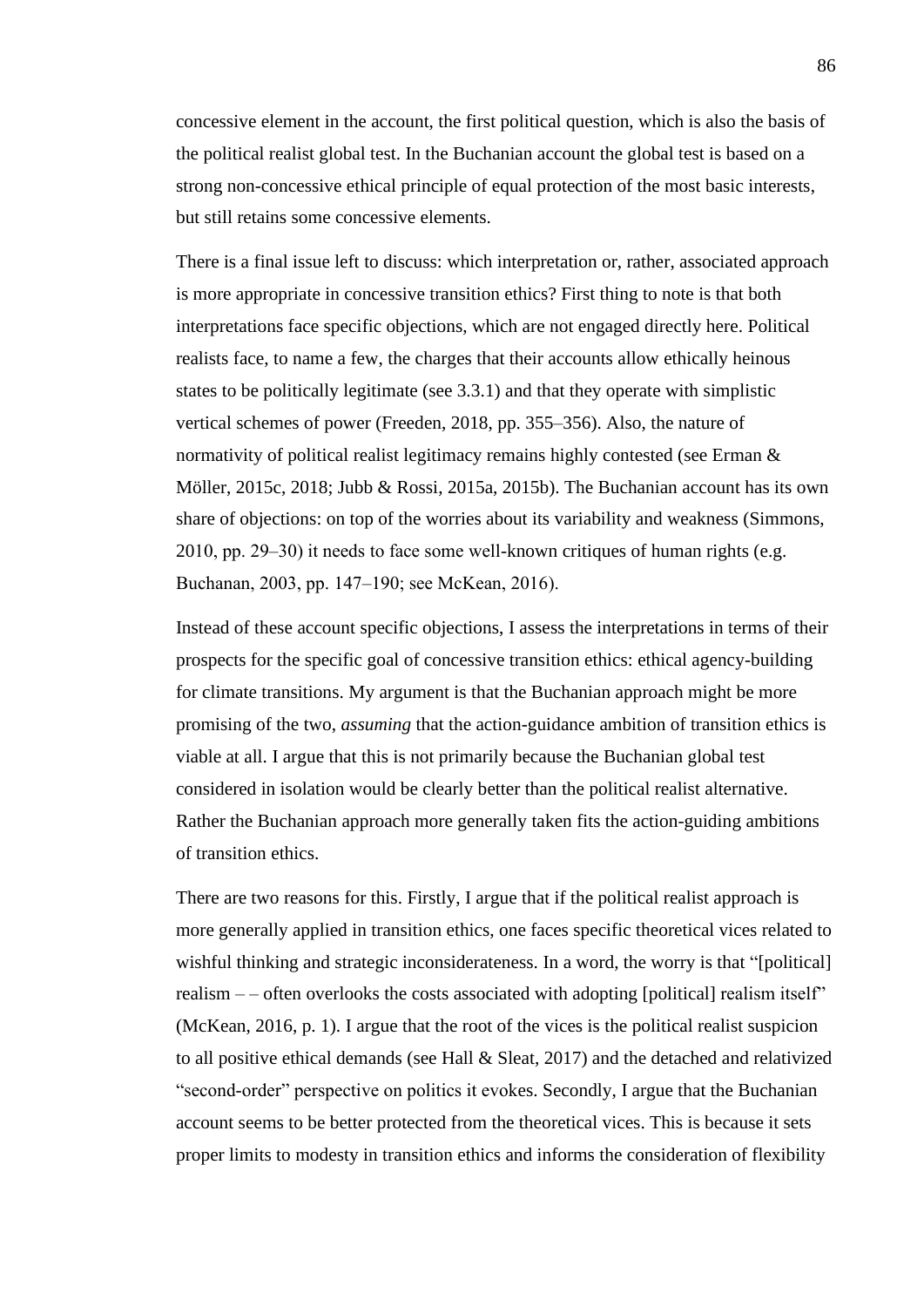by taking a clear ethical stand. This non-concessive ethical integrity seems recommendable for transition ethicists in the uncertain and acute circumstances of the climate crisis. It may also make the Buchanian account initially more relevant for the political movement struggling for the ethical climate transitions.

I also conclude that political realism is an important limit case of concession for transitions ethicists, which demonstrates why clear prescriptive ethics may be important even in goal-oriented and concessive transition ethics. Political realists also provide valuable critical reminders about the unavoidable compromises in transition ethics.

To elaborate the theoretical vices of political realism, I rely on critics that have recently noted the issues while discussing action-guidance prospects of political realism. Firstly, though political realists are at pains to show that their ideas do not lead to inability to criticize the status quo (e.g. Prinz & Rossi, 2017; Sagar, 2017; Cozzaglio, 2020; Cross, 2020), McQueen (2020) argues that they may end up upholding it "by default rather than by design". Secondly, Ulaş (2020) argues that political realists' orientation may demand from its targets inaccessible "double-mindedness" (he uses Bernard Williams' term here) about the nature of politics.

I discuss first the "conservative by default" vice. It can be compared to strategic inconsiderateness. I have already argued in Chapter 2 that the latter entails manipulation, neglect of empirical uncertainties and implicit yet contestable ethical assumptions. Charging the political realist approach directly of these faults is not charitable. Despite context-sensitivity, they still retain respectable normative elements of avoiding the universal objects of fear and respecting autonomy and capability of subjects in establishing mutually acknowledged relations of power. Therefore, it is not evident that there are risks of ethical heedlessness, unprincipled manipulation or total self-defeating concession. Also, despite some political realists seem to share Gardiner's wish about action-guidance as agency-building (Ulaş, 2020; Jubb, 2017), others remain suspicious (Jubb, 2017, pp. 122, 127–128; Hall, 2013, pp. 235–238). Therefore, all political realists may not be exposed to hubris and neglect of uncertainties and complexities.

Political realism often comes with naturalization and historization of morality, and (at most) minimal trust in context-transcending moral truths (see Estlund, 2017, p. 397).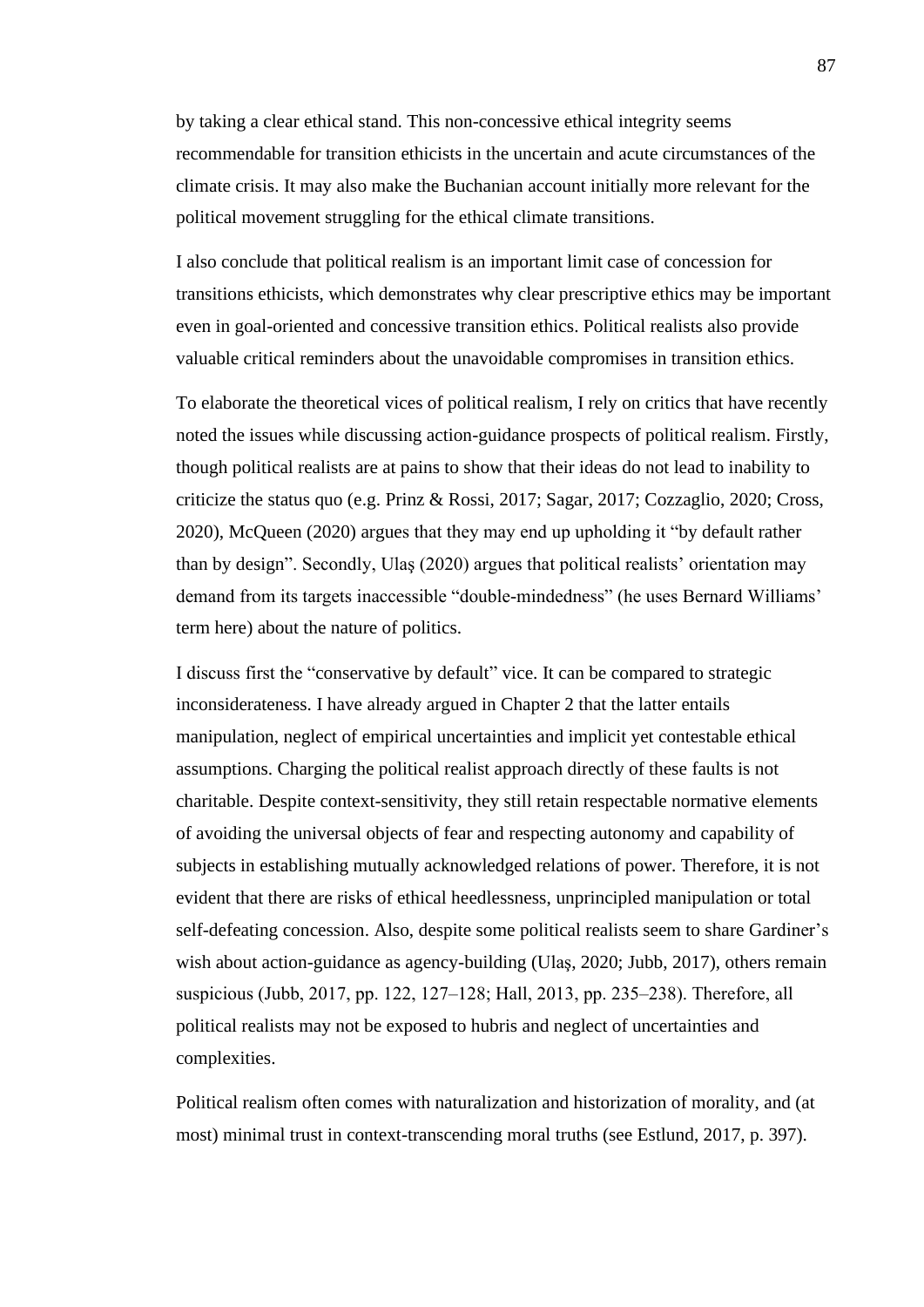McQueen's<sup>42</sup> (2020, pp. 14–15) argument is that when this ethical skepticism is combined with the typical political realist practice of unmasking real but hidden motivations and interests behind justifications of political agendas, it can become psychologically and practically hard for them to back any principled accounts that are needed to challenge the powers that be. "All proposals are suspect, and therefore the status quo is likely to continue by default, as no more obviously unjustified than any alternative" (Ibid.), as McQueen puts it. This may make the political realist approach unhelpful in guiding more radical departures from the status quo that are needed to tackle the climate crisis, even though the political realist global test might be a good start.

Note that this is precisely an example of a theoretical vice. There are no clear theoretical reasons why political realists could not argue for principled alternatives but doing so is difficult given their skeptical philosophical attitude (Ibid.). While strategic inconsiderateness is about (undue) overlooking of ethics and ethical motivations, political realist suspicion extends to all political agendas. If the former may encourage heedless and manipulative tactics, the latter risks immobilization. In comparison, Gardiner's account of moral corruption has also faced objections of being too generally and damagingly suspicious of people's moral judgement (see 2.2.2). But these accusations are easier to escape to Gardiner than to political realists because he has no qualms about defending the right ethical reasons that should motivate the climate transitions.

The risk of becoming conservative by default could be at the same time pronounced and attenuated in the case of the global test. It is pronounced because political realist legitimacy is tied to contextual reasons, which are not only plural but "often as confused, potentially contradictory, incomplete, and pliable as anything else" (Geuss, 2008, p. 36). Therefore, making judgements about political legitimacy of any specific institution demands contestable interpretation and generalization. Arguably, in many cases the more anti-status-quo an interpretation is, the more contestable it becomes, at least in the context of the North, where the state institutions are still largely relatively stable. Here the political realist suspiciousness may be alerted: is the interpretation challenging political legitimacy of an institution based on the perspectives of some sub-

 $42$  McQueen discusses the work of classic IR-realists E.H. Carr and Hans Morgenthau, but I think the argument is generalizable.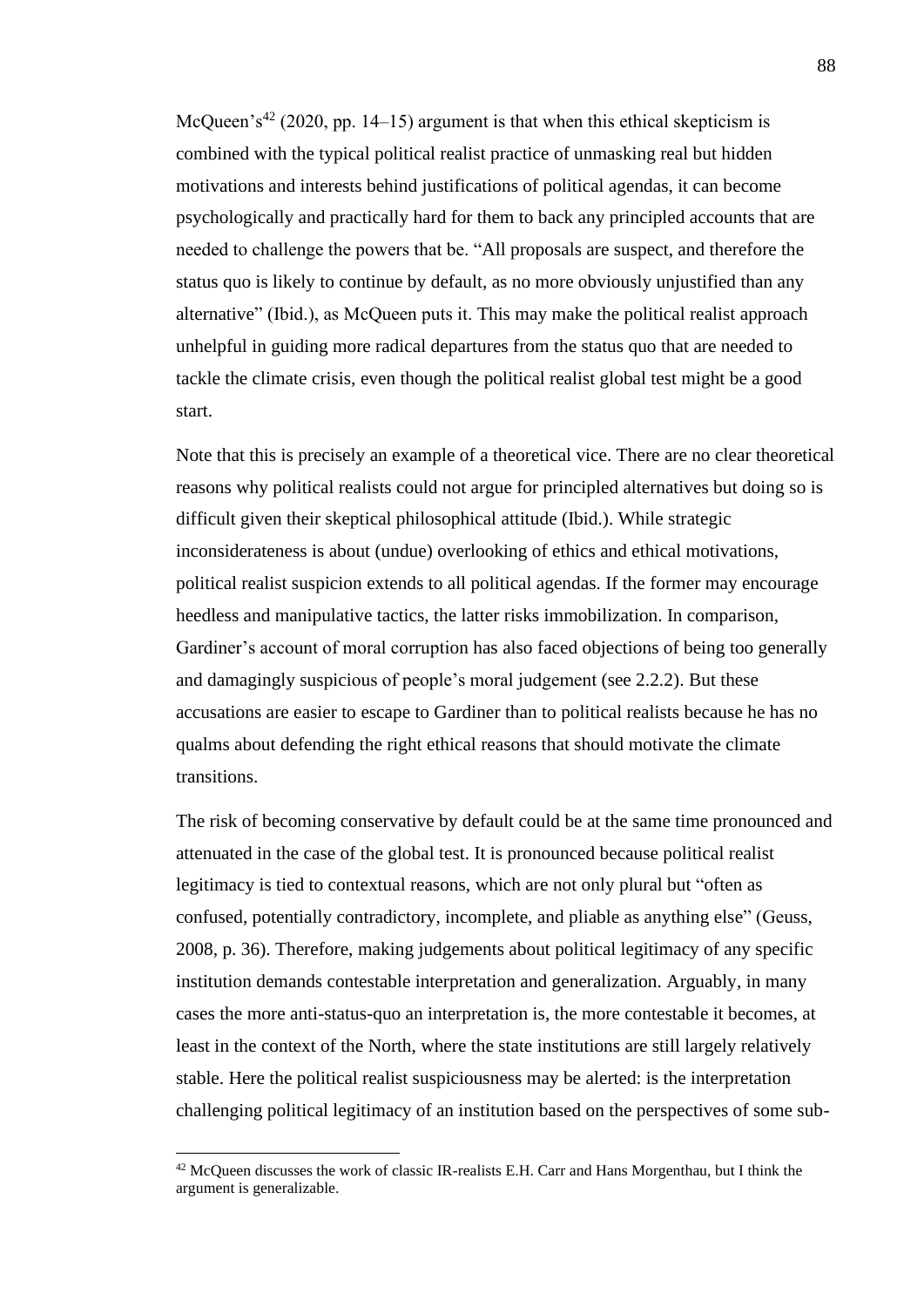set of agents (like "the environmentalists") rather than on a genuine overall judgement of most important contextual reasons? Whose interests does it really serve?

However, the case of the global test might also be easier. It sets a clear and scientifically well-founded condition of political legitimacy in terms of an existential security threat. The political realist global test may in a sense be general enough to be too contestable or "ideological", given that there is a common understanding about the existential threat. Nevertheless, transition ethics is only initially about challenging the current institutions; it should be also able to motivate better alternatives to them<sup>43</sup>. Therefore, when considering the broader question of what kind of approach is needed in transition ethics, risk of becoming conservative by default is a disadvantage.

The other theoretical vice is essentially the political realist version of wishful thinking (see especially 2.2). Shortly put, it is about the implausibly demanding forms of reflexivity that political realist action-orientation expects, supposing its audience is people at large. To be thoroughly internalized, political realist orientation demands a relativization of attitudes on political convictions and political disagreement (Ulaş, 2020, p. 15). Agents should see their convictions not as "autonomous products of moral reason" (Williams 2005, p. 13) but as historical creatures with multiple, non-rational and even incompatible causes and components. This calls for two kinds of "doublemindedness". Firstly, people should be able to hold-on to their convictions despite recognizing their contingence and non-rationality (Ulas, 2020, pp. 16–17). Secondly, people should be able to think about political and moral disagreement from a new perspective (Ibid., p. 17‒18). They should not see their opponents simply as mistaken and wrong about moral truths. Rather, though people should continue to advocate their commitments, they should also respect the differing opinions of others and pay heed to the fact that there is "a *genuine* loss of liberty to them" if their commitments are enforced upon their opponents (Ibid., p. 15, original emphasis; cf. Enoch 2015, pp. 130– 133).

Ulaş argues that even granting that Williams and other political realists are factually correct about the contingence of ethical and political commitments, it is unfeasible to expect that people at large could practice double-mindedness. This is because recent

<sup>&</sup>lt;sup>43</sup> Or, at least, institutions that could produce the alternatives. See Gardiner (2014) for a proposal: global constitutional convention focused on future generations.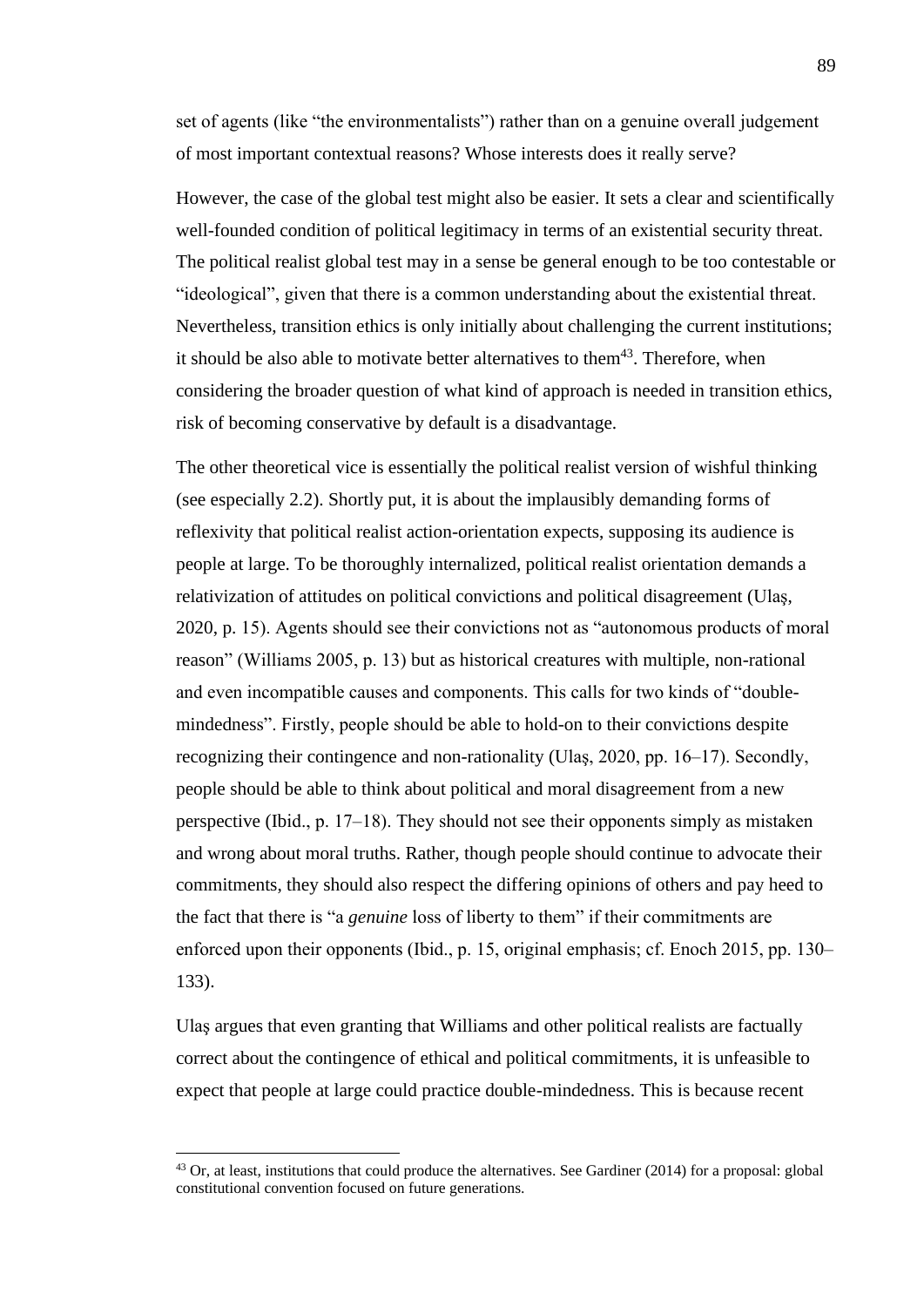political and moral psychology does not support high expectations on ethical reasoning capacities of people, especially in cases of heated political polarization as in climate politics (Ulaş, 2020, p. 17; see Chapter 2; Lodge & Taber, 2013; Haidt, 2012). Affectively driven defensive reasoning and collective self-righteousness are far more dominant dynamics than reasoned and balanced consideration, not to mention skeptic and self-reflexive relativization of one's own convictions.

The charge is stinging for political realists since they often call for political theorists to take heed of empirically informed "*realpsychologie*" (Ulaş, 2020, p. 2). Yet one should bear in mind that explaining moral and political phenomena (e.g., climate transition inertia) in terms of rigid "psychological barriers" (i.e., ingrained limits of evolutionary developed human brain and behavior) risks omitting the role of structural, historical and social factors (Schmitt et al., 2020). However, it is not necessary to go deep into psychology to note that double-mindedness "anticipates a radical change to the phenomenology of disagreement" (Ulaş 2020, p. 17). Despite metaethical disputes, political activists are usually fighting for what is good and just in a non-relativized sense (Enoch 2015, pp. 134–137). This is perhaps especially so in the political struggles for climate justice, where activists seem to effortlessly intermingle moral truths with scientific facts. The key point is this: it would demand remarkable shifts in the ways in which people generally experience politics and ethical life, if double-mindedness is to become accessible and orienting for the political movements ushering the climate transitions. Though the limits of reflective capacity of humanity are uncertain, the expectation of reflexivity seems too distant to be the basis of transition ethics in the next few decades.

So, curiously, reflective ethical skepticism might subject political realists to wishful thinking. This holds *to the extent that* they share the strong ambition that action-guiding theory should have the potential to be internalized by the target agents, and assuming that in the case of climate transitions the target agents must be rather prevalent either in quantity or political influence. Does the more specific idea of political realist global test already involve wishful expectations? I think there is a risk, though the implications of broader political realist approach are more important here too. Though it seems that the existential security threat and the first question account are easy to articulate in clear first-order ethical terms, even considering the first question involves certain relativization. After all, only the contextual reasons of people dictate what is a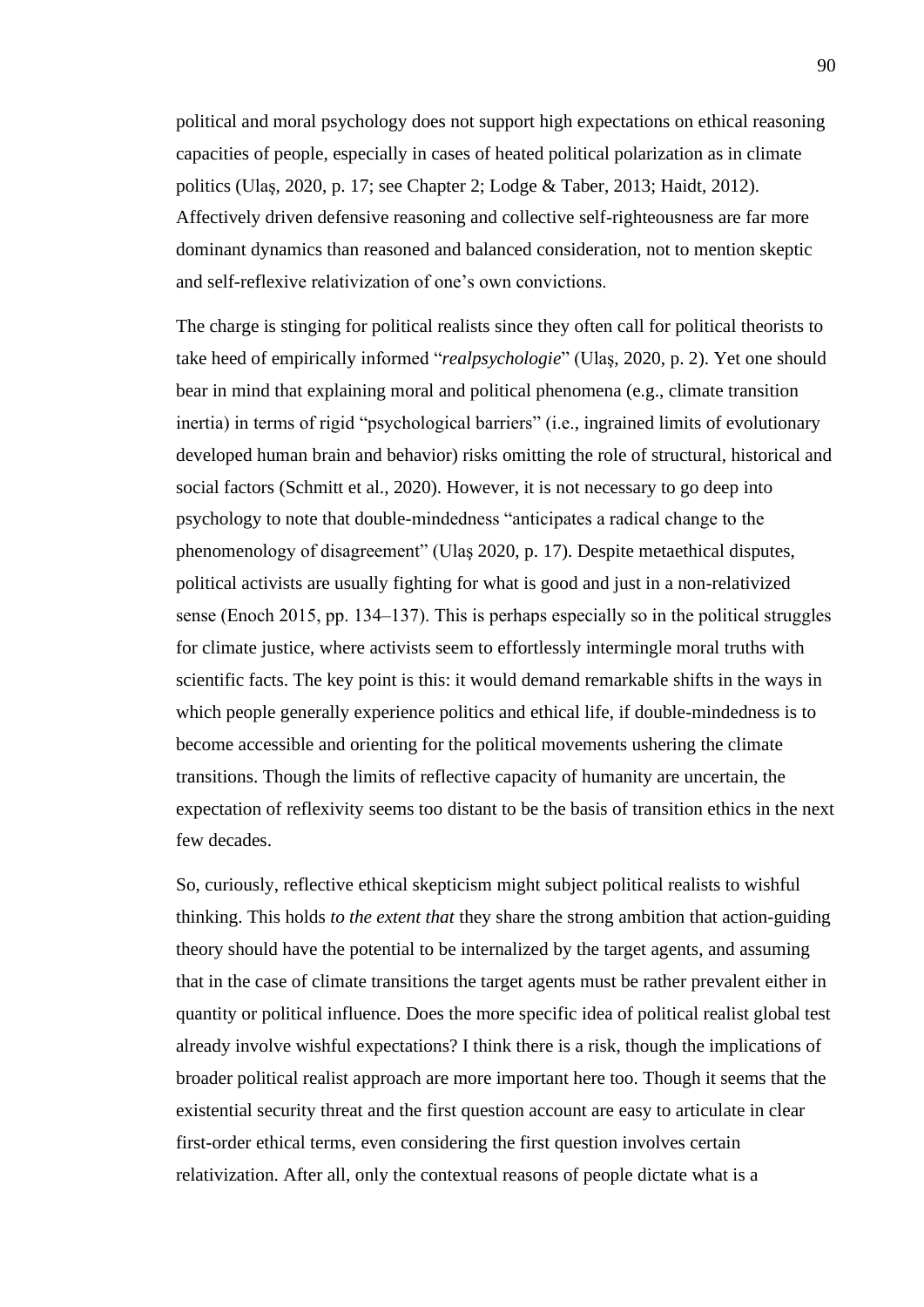legitimate answer to the first question in their political community (see Williams, 2005, p. 14). Political realist could of course retreat from the action-guidance ambitions of transition ethics – they may well be subject to " $[c]$ omplacency – – about the motivational and cognitive power of philosophy" (Jubb, 2017, p. 122). But if they share the ambitions, political realists face the tricky questions of "to whom" their accounts are really (and not only rhetorically) targeted (see Williams, 2011, pp. 27, 30‒31), whether such agents have the capacity to be oriented in such ways and how their re-orientation helps bringing forth the climate transitions. For instance, should political realists claim that double-mindedness is to be adopted only by change-making elites (e.g., politicians, movement leaders), it is not clear that even they can keep up the combination of effective action and epistemic humbleness on the moral truth of their actions (McQueen, 2020, p. 16).

I think that the Buchanian account fares better in avoiding the theoretical vices. This is largely because instead of sophisticated relativizations that may slip into immobilizing suspiciousness and demanding detachment, the Buchanian approach maintains what I call non-concessive ethical integrity. The approach is based on clear first-order ethics. It does not face the problem with formulating alternatives to the status-quo since the same principles that show the current system illegitimate can be used as a basis for institutional overhaul. Nor is it demanding tricky double-mindedness about politics. It rests on an idea that protection of the most basic human rights is based on an ethical truth and is thus worth fighting for.

There are two positive reasons why ethical integrity might be useful especially for concessive transition ethics. Firstly, and ironically, as Hamilton (2014) passionately (but not entirely fairly) argues against Gardiner<sup>44</sup>, what is perhaps the most mobilizing thing to profess *for a climate philosopher* in the messy circumstances of climate crisis is moral clarity and courage, and not immobilizing skeptical uncertainty fetishism. The political realist emphasis on empirical relevance offers a reminder that audience and context are vitally important for effectiveness of specific ethical reasons and articulations. This restriction should not be wished away in a concessive theory. Perhaps sometimes ethics just cannot help a lot. Yet usually, one cannot know for sure what works and what are the limits of political possibility in each case. In contrast, the overall

<sup>44</sup> "Rather than creating a perfect storm, the ethical winds blow strongly in one direction." (Hamilton, 2014, p. 336).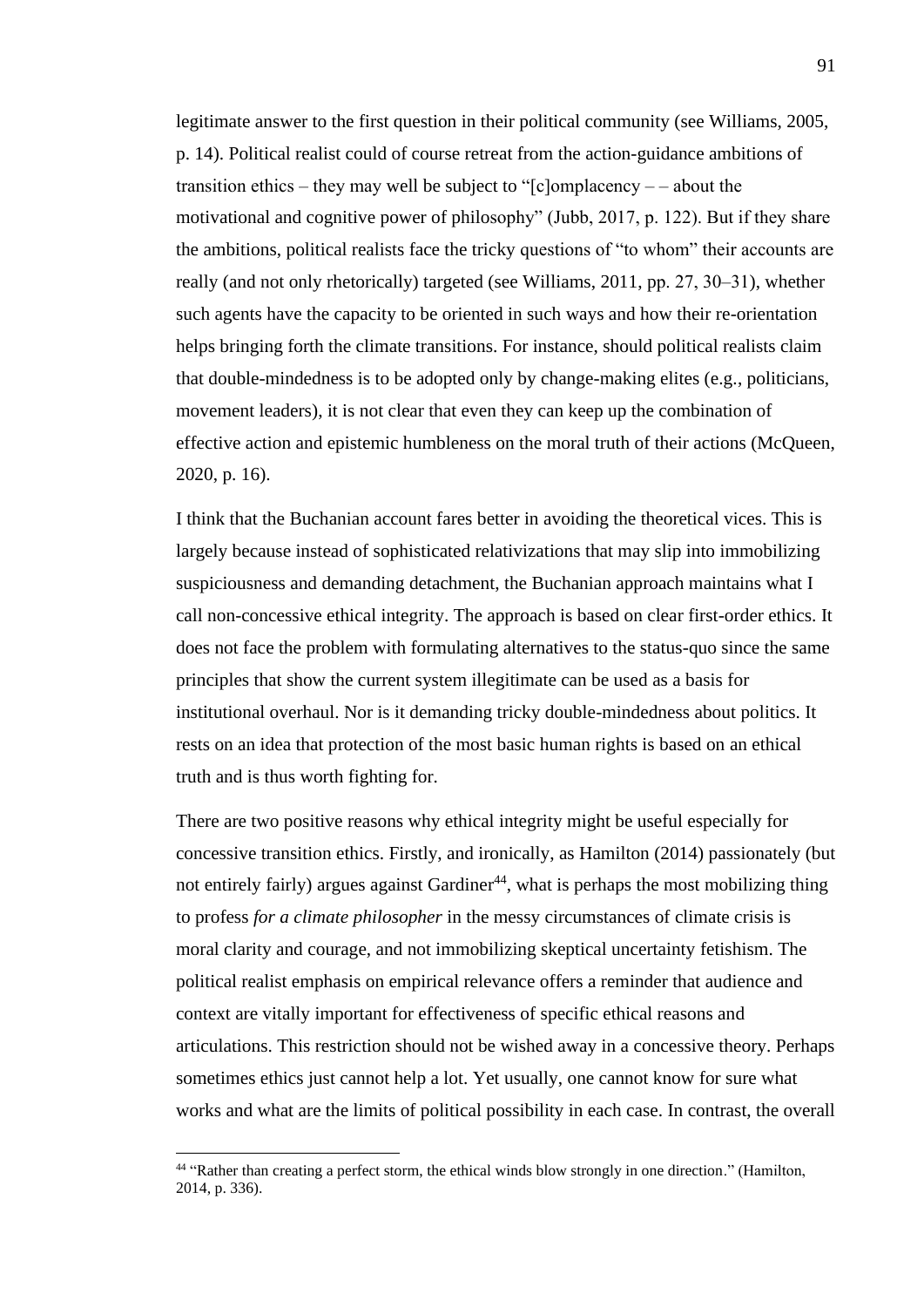targets of climate transitions are clear: we should overhaul our institutions to limit the climate heating to 1,5  $\degree$ C in the next few decades. It is also clear that to achieve this, we need to get way beyond the business as usual. Political realist global test shows that the business as usual is illegitimate. The Buchanian account articulates clear moral reasons for this that can be used to formulate positive criteria on the shape of better institutions and transitional policies. It is true that the positive criteria must be formulated and defended in face of ethical and practical uncertainty. But it is worth the effort, if the alternative is concession to the status quo by default. The pragmatic spirit of "get on with it" (Kowarsch & Edenhofer, 2016; Buchanan, 2003, p. 43) seems recommendable for transition ethics, not least because clearly articulated ethics may (rather than merely tapping into already existing reasons and mentalities) help to create new agreement, agencies and understanding (Buchanan, 2003, p. 40). In other words, as Gardiner (2013, p. 130) puts it, at some point ethics may "simply have to take a stand". "Indeed, it is possible that in the end fairly specific and controversial ethical claims are the best (or even the only) hope for motivating change." (Ibid.).

Secondly, and relatedly, by taking a stand in the Buchanian way, it may become more possible for transition ethicists to join forces with the global climate movement, currently perhaps the most promising political force to propel *ethical* climate transitions. One could object here that the climate movement should not be a privileged political actor for transition ethics. It does not have direct power over the institutions fueling the climate crisis. The point is fair. My quick answer is that the movement seems more promising as vehicle of *ethically* motivated climate transitions than, for instance, states and businesses. The two latter have strong structurally determined and narrow economic and political incentives that initially allow less room for ethical concerns (except on the level of lip service and strategic communication). If directly targeting states and businesses, transition ethicists would perhaps need to concede more from the ethical reasons for climate action. This is not to say that states and businesses should not be targeted directly. But the reason for the special significance of the climate movement is that it may be able to win more social and political influence for the ethical considerations. Therefore, transition ethicists may be able to indirectly affect the powerful economic and political actors with the movement.

In contrast to some political scientists (see Delina et al., 2014), Gardiner is not explicitly discussing this opportunity. He is rather advocating "modest redirection of the public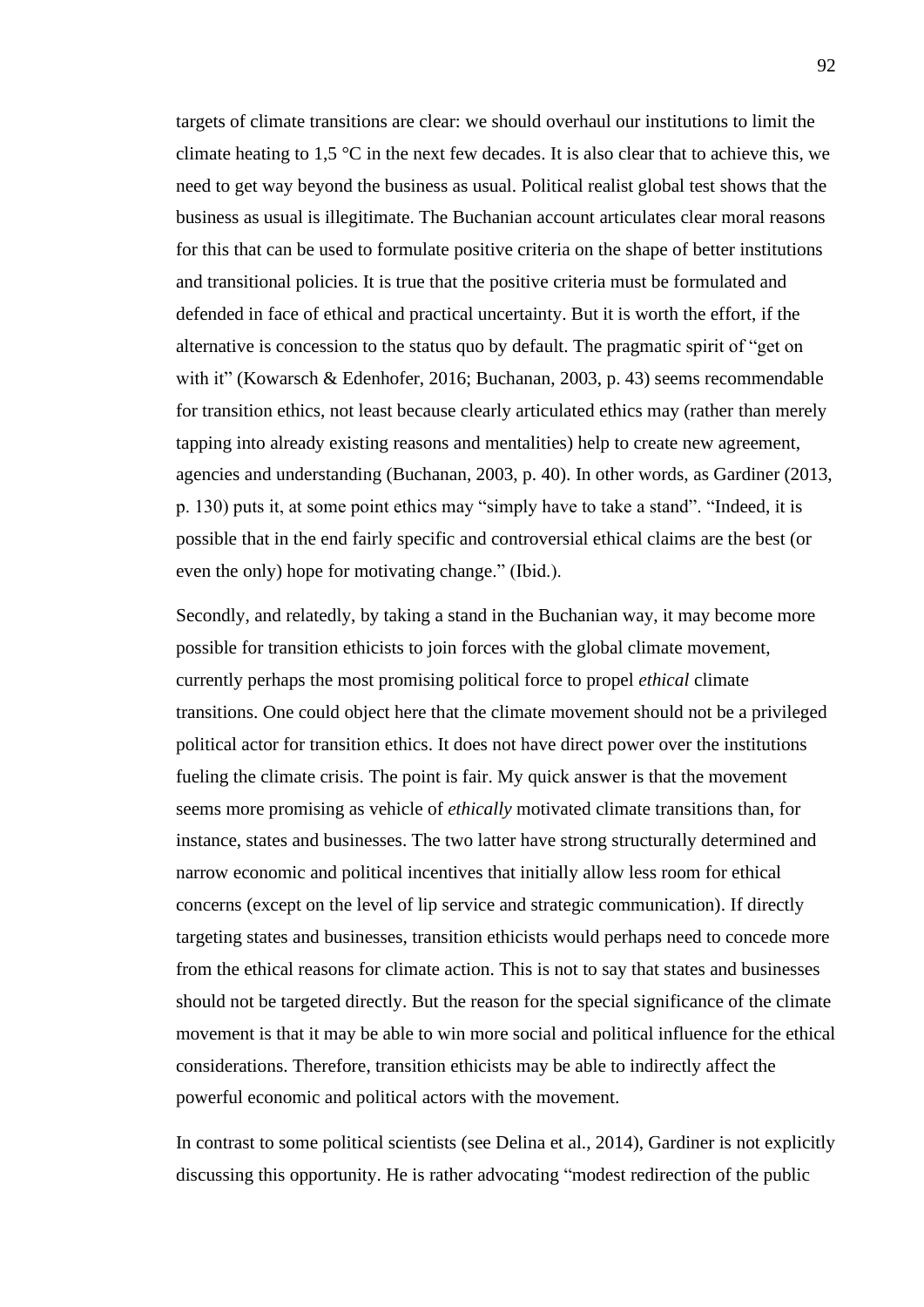debate" ‒ presumably directly realized by the marginal group of academic philosophers. A reason for this may be that most of his writings predate the late 2010's energization of the climate movement. Now the climate activists are obvious ally-candidates for transition ethicists, especially considering the strong ethical tone of communication put forward by the new prominent figures like Greta Thunberg, Luisa Neubauer and Ellen Ojala. Non-concessive ethical integrity might help in this regard, since political struggles for climate justice are often precisely about first-order moral commitments seen as true and right in a non-relativized and "non-indexical" sense (see Enoch, 2015, p. 131).

Of course, transition ethicists should have distinct role from that of the activists (see Ibid., p. 137). At least it may not be advisable for philosophers to adopt a dogmatic and inflexible "resolves" for the cause (Gardiner, 2013, pp. 130–131; cf. Di Paola, 2013). Transition philosophers should stay critical of the ethical credibility *and* strategic viability of the reasons animating political action. Yet, as political realists remind, when pursuing a practical and political role, philosophers must "inevitably be partisan  $--$ [since] impartiality is not a stable position inside the world of politics" (Philp, 2012, p. 646). There is no reason to think that this would not apply to climate politics (e.g. Forchtner, 2019). So, transition ethicists might be better to shake-off (except maybe rhetorically, if useful) the pursuit to address the common moral person of all "decent" people of the North (see Chapter 2) and related positioning of themselves above the political divisions (see Enoch, 2015, pp. 135–136). Nevertheless, even if transition ethicists would get partisan, it is far from evident that the activists find their contributions useful. Rather, transition ethicists must prove themselves useful to the movement, which might be a big challenge. Here, I argue, maintaining non-concessive ethical integrity is a more promising way to go than advocating tricky doublemindedness.

It is good to emphasize that though the Buchanian account retains ethical integrity, it remains accessible, that is, to an extent sensitive to the contextual factors that may affect practicability of its demands and articulations. As is claimed above, the human rights articulation for protection of the most basic ethically relevant interests is advocated not only for its theoretical credibility, but for its political salience and adoptability over various contexts. The Buchanian account is open to different articulations and interpretations of human rights suitable for the context at hand. Also, I think it is not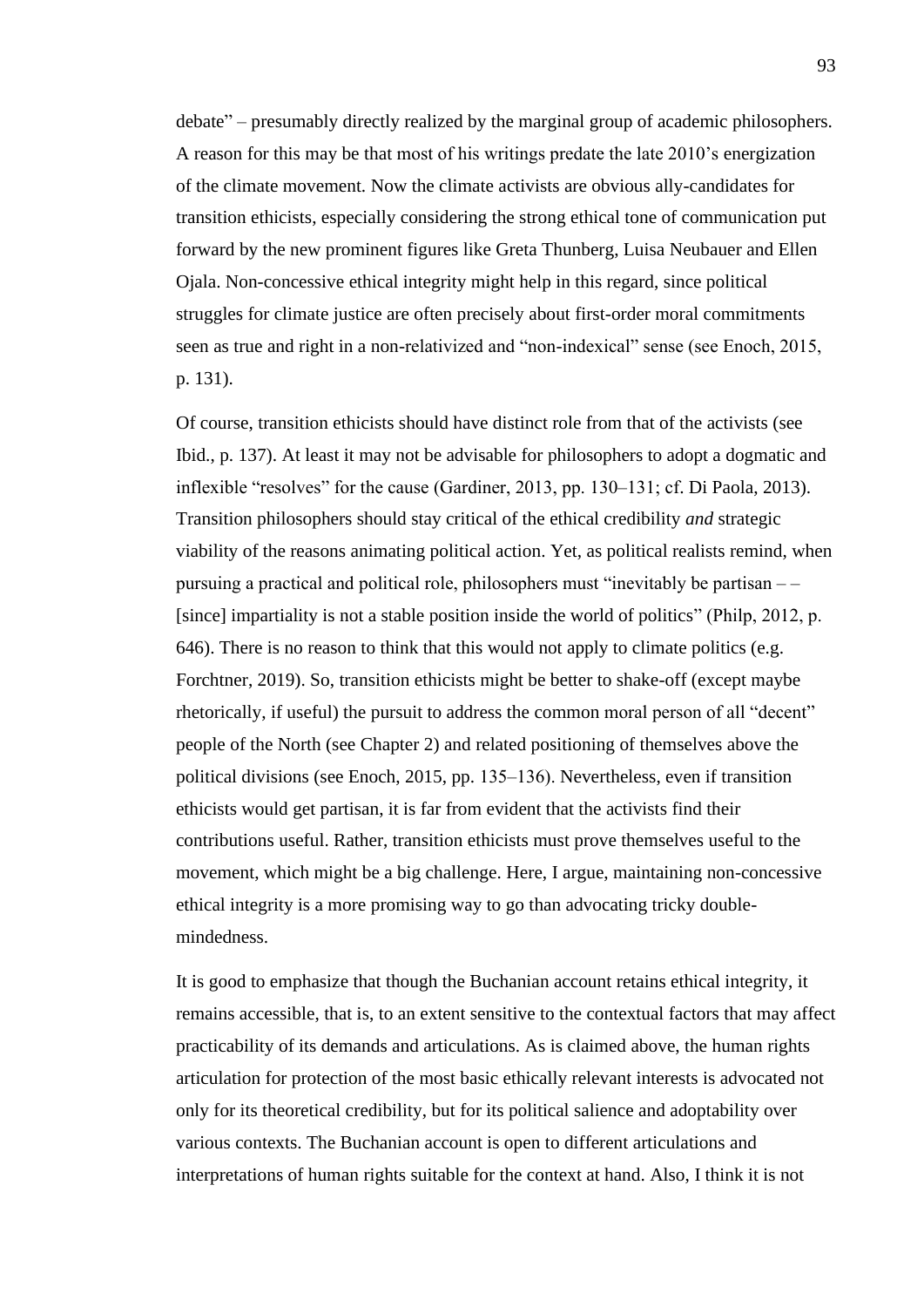impossible to imagine that the human rights perspective is to be extended or even displaced by other articulations. This is especially so if human rights are too "presentist" and anthropocentric for the climate crisis.

So, in the case of the global test, the Buchanian approach to transition ethics may not refute the alternative ethical interpretations of the test (i.e., the existential security threat evoking the first question and the humanity's perspective combined with the delegated responsibility model). They may be taken into the concessive part of the account, that is, connected to the most basic human rights, when they seem relevant and practicable. The key point here is, continuing with the corporeal metaphor, that the Buchanian account has the advantageous combination of non-concessive core (equal institutional protection of the most basic ethically relevant interests) and concessive limbs (the most basic human rights), which, respectively, guard against strategic inconsiderateness and wishful thinking.

Perhaps now when non-concessive ethical integrity of the Buchanian account seems appropriate for transition ethics, one could be tempted to do away with concession completely. Philosophers should trust that the ethical truth will prevail in the end. And if it will not, it is nevertheless better to leave concessive agency-building to political influencers and strategists who are more capable at the job. To resist this purifying temptation, the last political realist reminder should be stated. In contrast to Hamilton's plea, modesty in front of the profound moral uncertainty and complexity of the theoretical storm should not be forgotten in transition ethics (see e.g. Hulme, 2015). Especially reasons of the subjects and their acknowledged institutional relations are valuable here, and not only for the sake of practicability. The profound ethical consideration of autonomy of the subjects (left undiscussed in this work) should remain as an important (but not trumping) consideration in transition ethics, especially amid perhaps lasting (though far from total) ethical uncertainty. Appealing *only* to controversial moral theories is, simply put, "too easy" (Prinz & Rossi, 2017, p. 350; see also Gaus, 2015, p. 1088). It also risks the vice of explaining disagreement of the opponents of climate transitions too reductively only in terms of psychological and institutional biases  $-$  such as moral corruption or vested interest  $-$  as people typically do when considering their political opponents (Ulaş, 2020, pp.  $17-18$ ). Of course, vices and biases are often relevant, and transition ethics cannot avoid partisanship. But being too obsessed about "the duty to truth" (see Hamilton, 2014) may make transition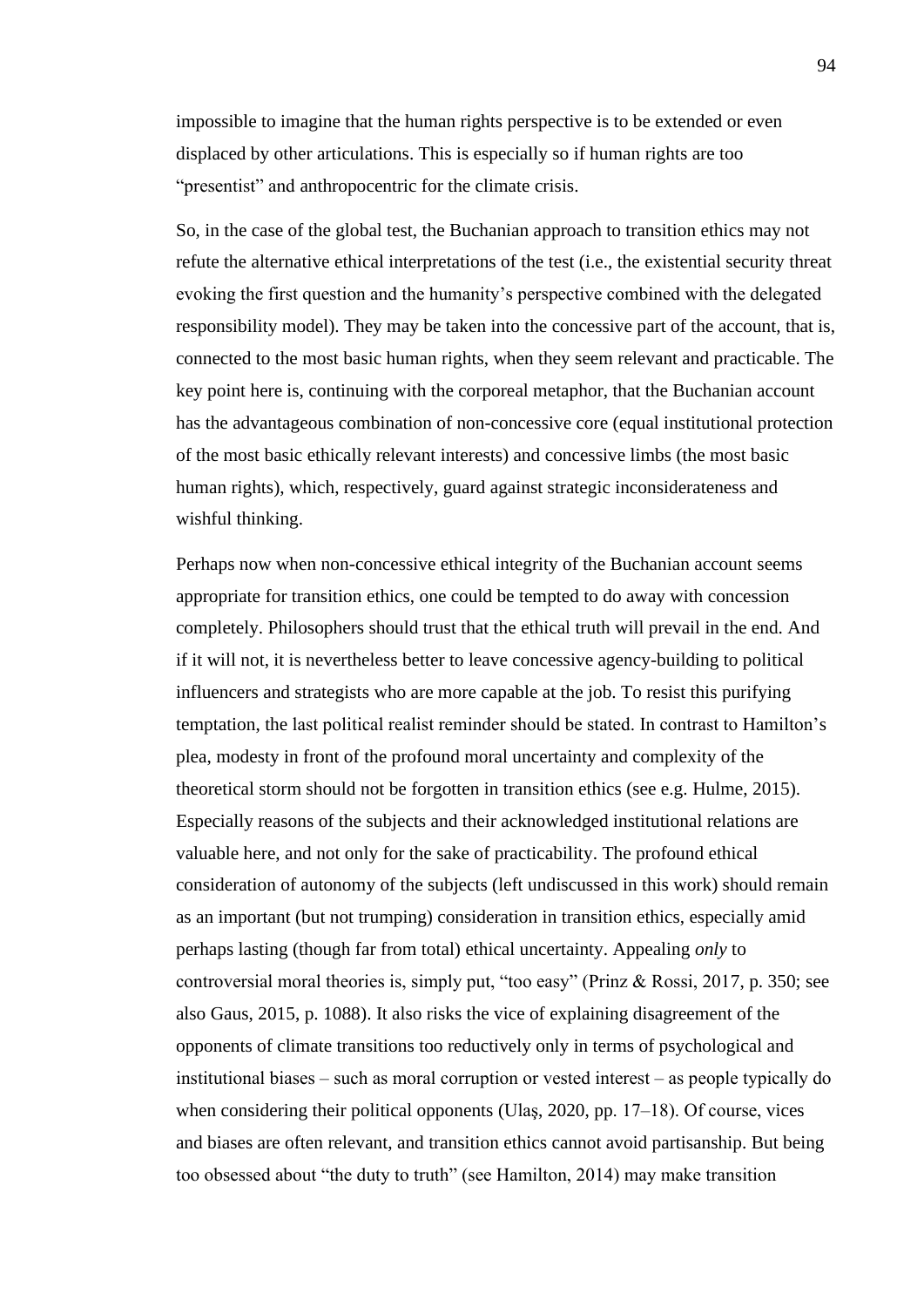ethicists unable to see that even the opponents of climate measures may sometimes also have profound ethical worries in terms of their dearest values (see Campbell & Kay, 2014).

Yet to conclude, the discussion also suggests why there is a reason to limit modesty in transition ethics. In the uncertain and complex circumstances, there is an intellectual push for modesty. Yet if ethics tries to be helpful in motivating acute and drastic climate transitions, intellectual reserves should be loosened. Modesty should not slip into "uncertainty fetishism" and inability to articulate potentially politically powerful ethical claims. The relentless suspicion of political realists, perhaps a radicalized form of modesty, is intellectually admirable but too immobilizing for transition ethics. Yet transition ethicists should stay aware of the compromises in their approach to protect themselves from the theoretical vices. Furthermore, the chapter suggests how relatively non-concessive ethical stands can be recommendable also from the perspective of practicability. This informs the idea of goal-oriented flexibility in concessive theory: more concession does not always help transition ethicists to further the goal of ethical agency-building for climate transitions. This may hold even though more nonconcession often means more controversy – in both philosophy and politics.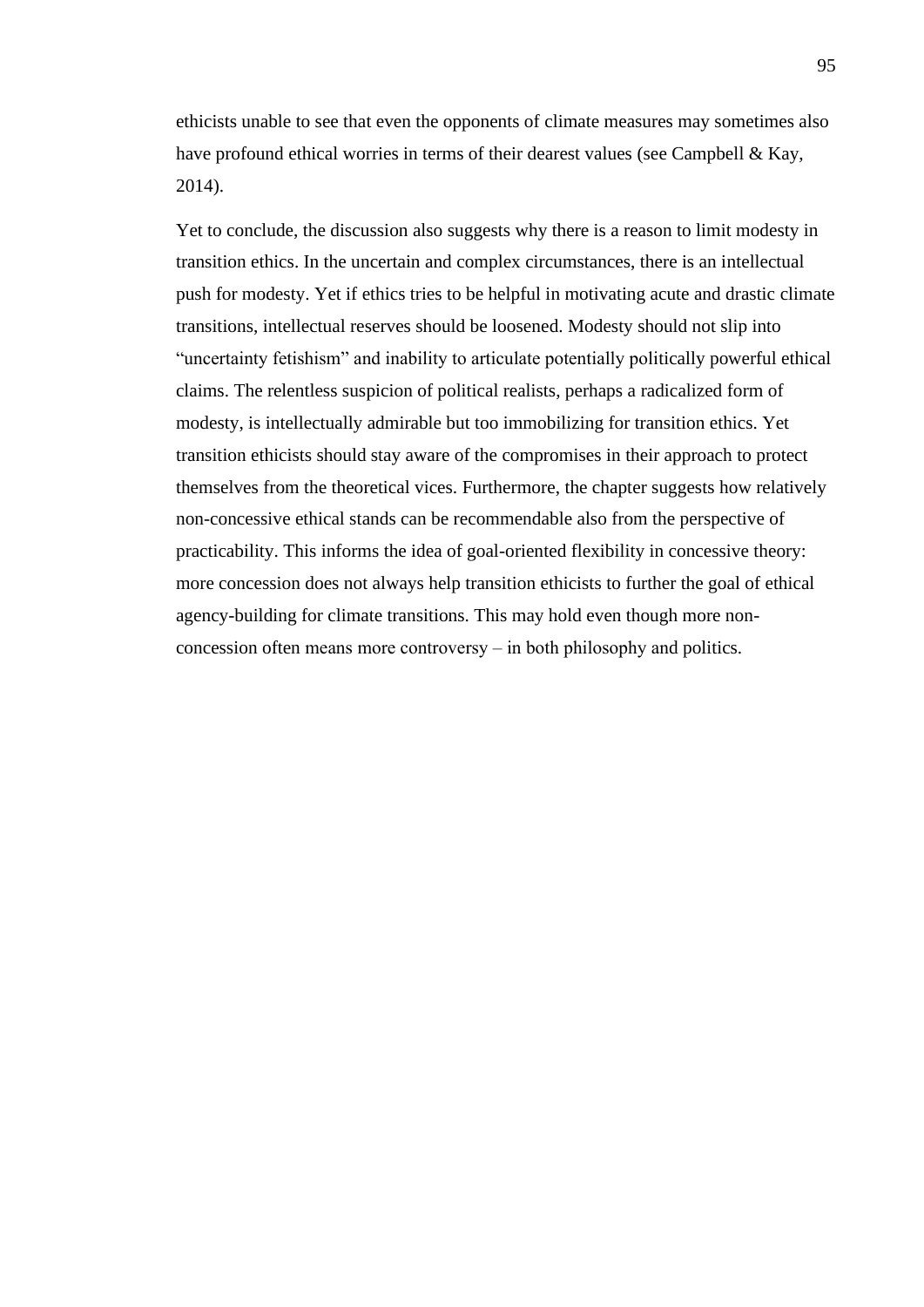## **4 On Dispersing the Fog of Confusion**

The thesis has addressed two research questions. Firstly, I interpreted, complemented and extended Gardiner's relatively thin discussion on the philosophical practice of transition ethics called for in the climate crisis. In Chapter 1 I distanced transition ethics from the strict Rawlsian interpretations of non-ideal theory to which Gardiner himself relates the practice. Instead, I argued that transition ethics should be understood as concessive theory in David Estlund's sense. I argued that concessive transition ethics has two interactive main components, diagnostic and prescriptive. It weighs the advocation of moral principles and motivations with their political possibility, accessibility in our circumstances, likelihood of realization and effectiveness in mobilizing climate transitions. In other words, concessive ethics concedes from the ethically correct prescriptions in the name of practicability. Yet concessive transition ethics remains profoundly indeterminate and circumstantial since there are no *apriori*  methodological rules on the weighing, that is, what moral principles should be conceded for practicability, in which cases and to what extent. Instead, I argued that transition ethics should remain flexible about degrees and areas of concession and think about them in terms of the goal of agency-building for climate transitions. Thus, degrees and areas of concession can vary from case to case, depending on local limits of practicability. In addition to flexibility and interactivity, concessive transition ethics should remain intellectually modest amid the theoretical storm. That is, it should avoid prejudging contentious ethical issues as far as possible and stay aware of the circumstantial nature of its prescriptions.

Secondly, I subjected concessive transition ethics to virtue ethical critique guided by the concept of theoretical vice and skepticism of political realism. Additionally, I thought about some ways to mitigate the threat of theoretical vices. I noted in Chapter 2 that transition ethicists are threatened by the twin vices of wishful thinking and strategic inconsiderateness that get their leverage from the lasting tension between concession and non-concession in transition ethics. Both vices are distortions of interaction between the diagnostic and prescriptive moments of transition ethics. In wishful thinking the sound non-concessive moral principles are conditioning the diagnosis of the problem and (what are seen as) practicable solutions to it too much. I argued that the elevated status of the moral corruption diagnosis in Gardiner's transition ethics evokes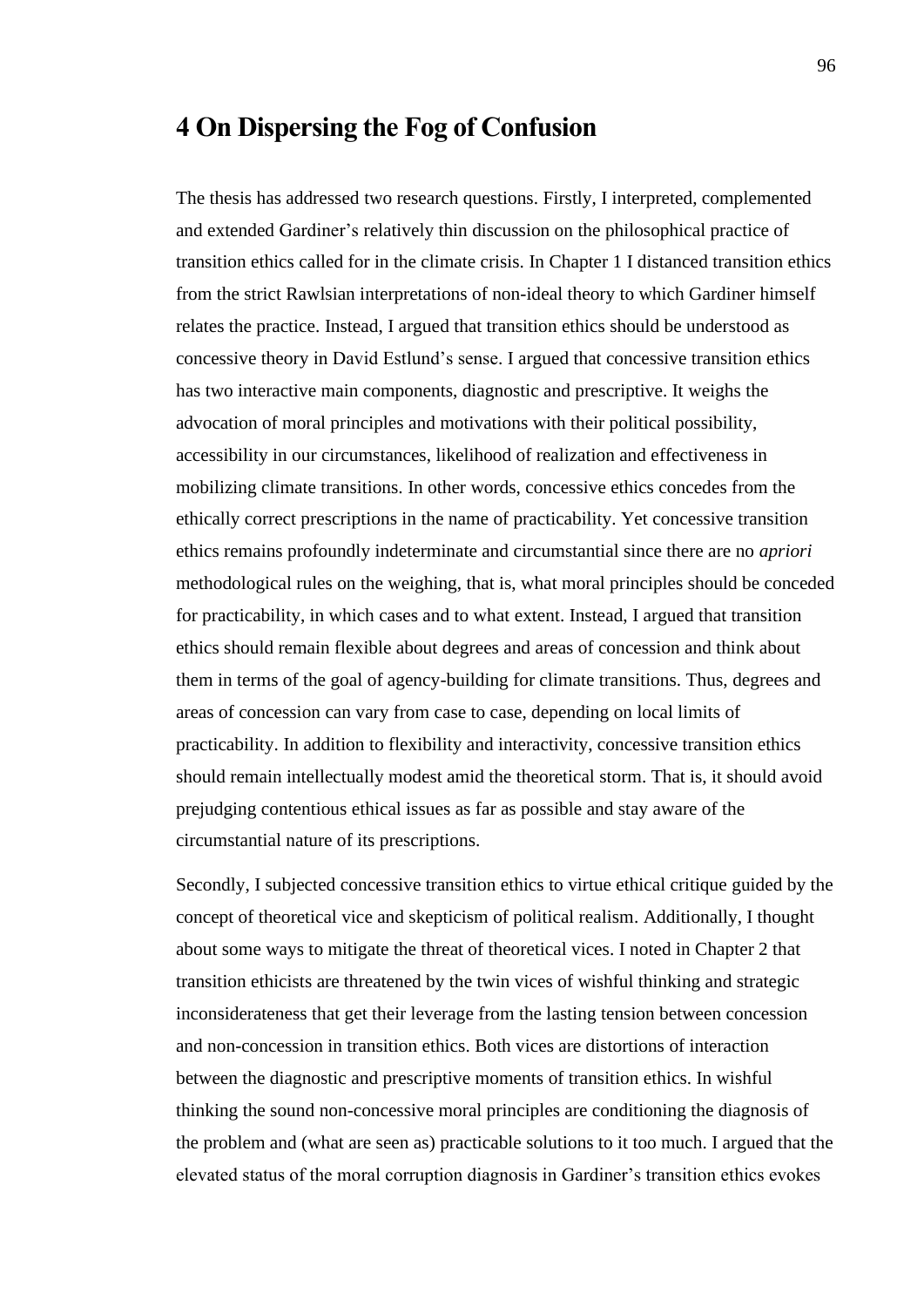strong suspicions of wishful thinking. Strategic inconsiderateness is about overestimation of certainty and accuracy of empirical knowledge on political possibility, accessibility, likelihood and effectiveness of certain strategies and measures. It leads to the attitude of favoring "whatever works" for a given audience, that is, to heedless and even manipulative over-concession of ethically sound reasons and motivations.

In Chapter 3 I discussed Gardiner's transitional principle called the global test to illuminate some ways to mitigate the threat of theoretical vices. The global test is a central transitional argument since it shows why the major institutions to be overhauled in climate transitions should be refuted by their subjects. That is, the global test shows the importance of considering political legitimacy in transition ethics. I interpreted the test as a condition of political legitimacy in the climate crisis and pointed out that Gardiner's ideas on the normative grounds of the test are ambiguous and suspect to wishful thinking. I formulated two alternative interpretations of the test as a condition of political legitimacy. They emphasize different elements of Gardiner's account and depart from it to different directions. The first is based on political realism. It takes concession quite far in emphasizing context-sensitivity and affinity to the empirical concept of political legitimacy. The other interpretation is inspired by Allen Buchanan's political philosophy. It bases political legitimacy and the test on clear ethical principles. The core of these principles, equal protection of the most basic interests of all, is nonconcessive. Yet the articulation or operationalization of the core principle as the most basic human rights is open to considerations of practicability.

Though both interpretations are less ambiguous than Gardiner's ideas and can avoid immediate suspicions of wishful thinking and strategic inconsiderateness, I argue that the approach of the Buchanian alternative seems more appropriate for concessive transition ethics. The skepticism and intellectual detachment of political realism subjects it to specific theoretical vices if it is applied to agency-building transition ethics. Instead, the Buchanian approach rests on clear, politically salient, defensible, properly malleable ethical basis that helps it to avoid suspicious immobilization and strategic inconsiderateness. It also allows articulating ethical stands, which are potential tools in partisan political mobilization. It shakes of Gardiner's pretension to speak to the moral person of almost all and thus mitigates the threat of wishful thinking.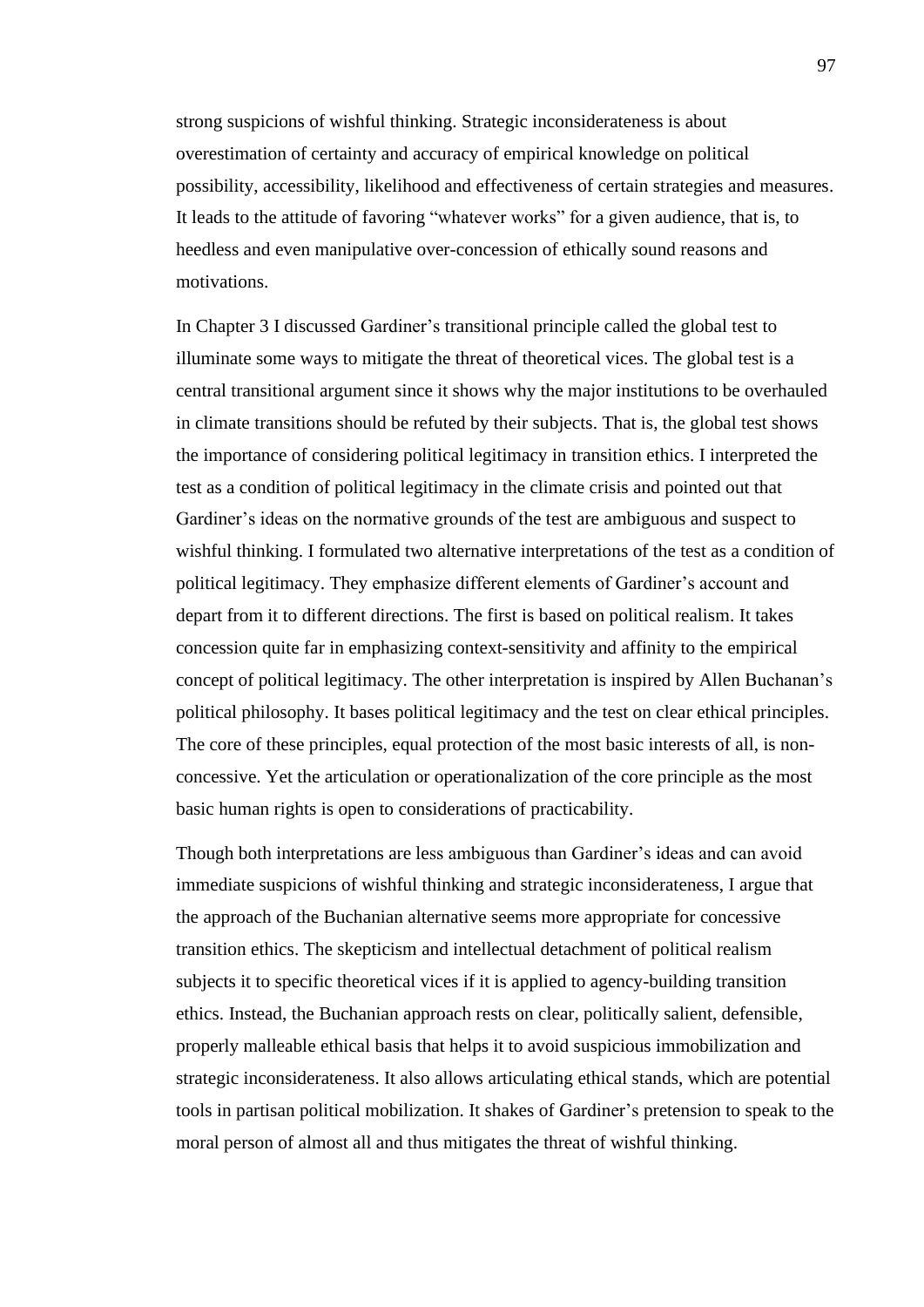The Buchanian approach shows that there are limits to the virtue of modesty in uncertain yet acute circumstances of the climate crisis. For transition ethicists it seems better to boldly take a stand against ethical and practical uncertainty. Ethical integrity may make it more possible for transition ethicists to help in building and reproducing of the ethically motivated agency of the climate movement. The Buchanian approach also provides reminders about goal-oriented flexibility: sometimes advocating impracticable non-concessive ethics may be the best way to further the goal of ethical agencybuilding.

This does not mean that political realist suspicion is of no use in transition ethics. The key reminders from political realism to transition ethics about audience-sensitivity, necessity of political partisanship and lasting moral uncertainty and complexity of the climate crisis may protect at least from wishful thinking. More generally, we can follow Sangiovanni (2008, p. 163) in noting that practical (climate) ethics may need the dialectic of positive, constructive and justificatory accounts and negative, unmasking and disruptive critique. Indeed, Gardiner's transition ethics and especially his diagnosis of the different forms of moral corruption of climate politics is an example of unmasking and disruptive critique. And it is perhaps one of the main reasons why his transition ethics stays relevant in the deceptive atmosphere of the current climate politics. The fog of confusion surrounding climate politics of the North is arguably even thicker now when straightforward denial of human-caused climate change has fallen out of fashion. Unmasking is called for when all seem to agree on the Paris goals, all say that they are doing their best (or "at least something") to tackle the crisis, but still not nearly enough is done. Though the thesis takes a critical look on Gardiner's hope in the power of ethical motivation, I contend that it is more important than ever to focus on the slippery agency of those who "do something" but not enough.

The central message of this work is that transition ethicists should not exempt themselves from the unmasking gaze because their ambitious approach makes them especially vulnerable to theoretical vices. So, perhaps above all else, the thesis calls for constant (self-)reflectivity from transition ethicists. Yet, ironically, political realism offers a cautionary example that being too preoccupied with dispersing the fog of confusion may lead to paralyzing suspicion that does not help with agency-building. This may be just another lasting tension of ambitiously action-guiding climate ethics done in the circumstances of profound uncertainty and acute rush.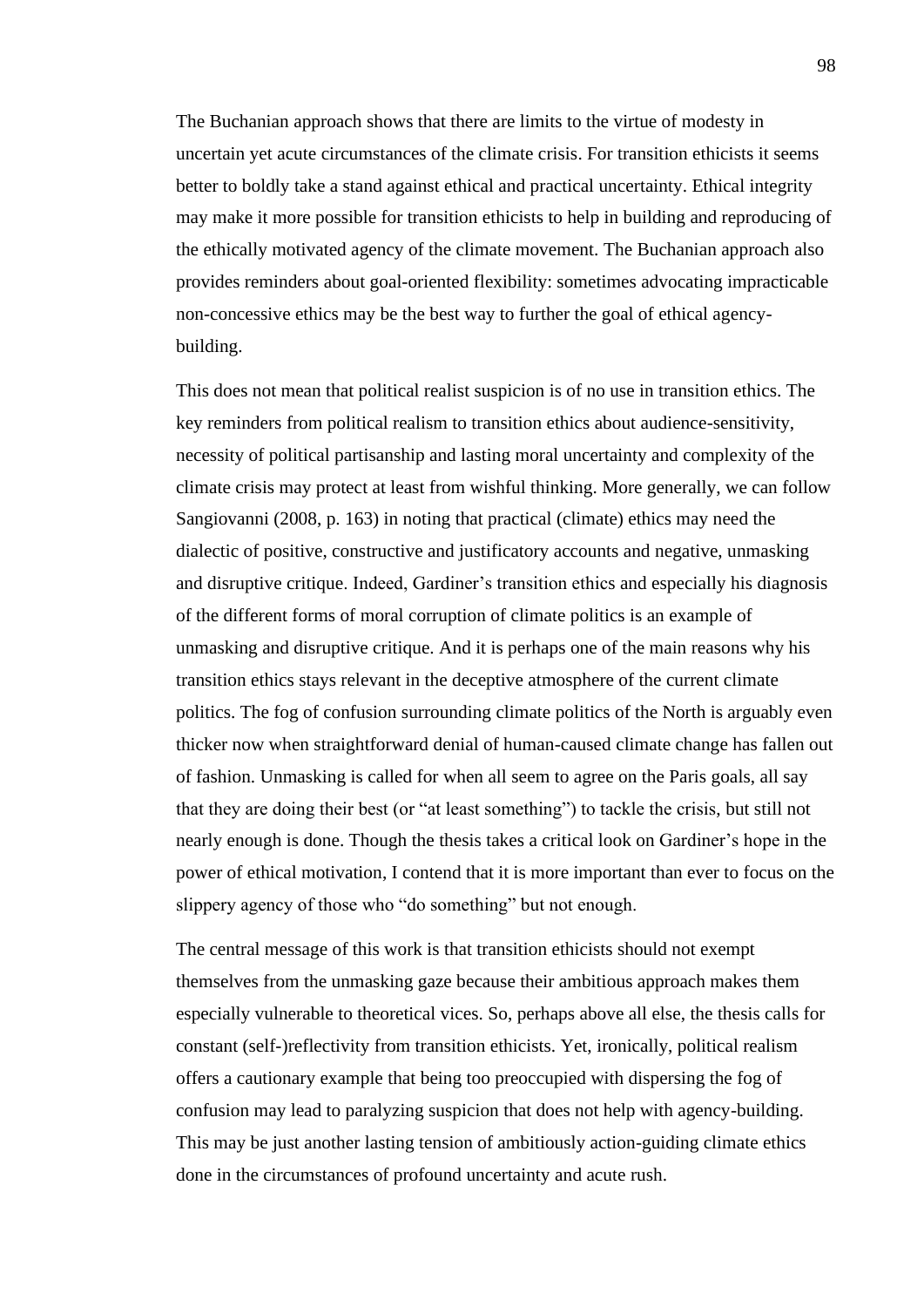There are several limitations to the thesis and things that would be worthy of further discussion. Some are mentioned already in the previous chapters. I conclude the work by mentioning or re-stating some important issues. Firstly, the idea of action-guidance and what it demands from practical philosophy was left in the air. It is hugely uncertain if Gardiner's ambition that academic ethics could really contribute to production and reproduction of motivated agency for climate transitions to any meaningful extent is realistic at all. Of course, it is not clear what "to any meaningful extent" might mean. How much impact can one credibly expect from any philosophical work? Though largescale societal changes are sometimes explained in terms of ideas or ideology, there may not be any reliable way to vindicate such impact. As some political realists are skeptical about the whole idea that political philosophy or ethics could guide political action in any meaningful sense, they might have the last laugh after all.

At least it seems that on the one hand many climate ethicists and political philosophers strive for action-guidance. Maybe considering transition ethics could push them to think about how much involvement with real agents of change and their motivations "actionguidance" asks for. On the other hand, some recent political movements advocating climate transitions and justice  $-$  a notable example being Extinction Rebellion  $-$  make heavy use of concepts originating from academic ethics and political philosophy in their demands and actions. So, there may exist demand and supply for contributions of philosophers. Yet philosophers perhaps should not dream of being in control of how their contributions are appropriated in the movement.

This brings us to the second limitation. Given that the solutions to the climate crisis have become a politically dividing issue and that transition ethicists need to get partisan to get involved, there is a need for proper analysis of power in addition and connection to virtue ethical critique of moral corruption. For instance, though I have assumed that taking part in and supporting the climate movement is the most promising way forward, this assumption should be backed by an analysis of how is it possible for the movement to gain enough political power to have a real influence. Also, the ideas of political legitimacy used in transition ethics should be based on a proper analysis of power, which is lacking in Chapter 3. The way I present the global test does not give a nuanced and realistic enough image of how people live with and struggle against political authorities.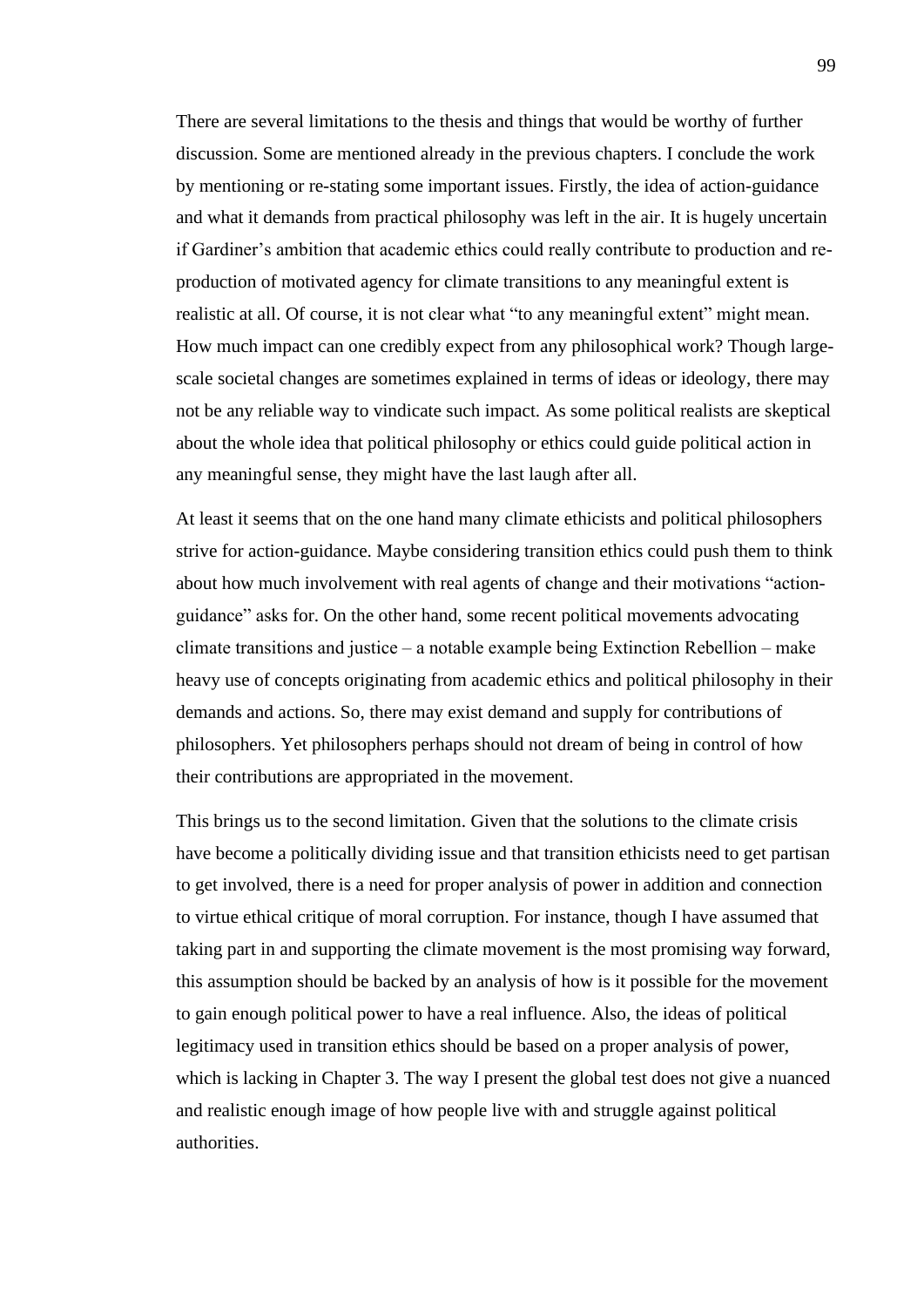The third limitation considers the question of political opposition. If many people are not morally corrupt but genuinely opposed to climate transitions, transition ethics needs to think about what to do with them. It is possible that defensive reasoners familiar from Chapter 2 can no more be "another story" for transition ethicists, as they were to Gardiner and as they largely were in this thesis too. Here the question of political legitimacy is also central. The image that I draw on the role of political legitimacy in climate transitions in Chapter 3 is one-sided. In the public debate it is more usual that political legitimacy is brought up in the discussions on acceptability of climate policies for common people. If there is a specter haunting climate politics of the Global North, it is the specter of hiking energy prizes and the yellow vests (see Vadén, 2021).

Political opposition and legitimacy are connected to another limitation: Chapter 3 was largely silent on how to think about the relational value of political legitimacy, that is, the value of autonomy and mutually recognized institutions. Ideas of autonomy seem importantly dependent on analyses of power and subjectivity. To what extent can we say that people make real autonomous choices about the political authorities that subject them? It is also important to relate autonomy to the substantivist values of political legitimacy, especially the protection of the most basic interests.

The last point I mention here is the special status that Gardiner grants for the intergenerational storm as the source of ethical motivation. Is it so that focusing on the threats that the current generation imposes on the future is the best way to build ethical motivation for climate transitions across different contexts and worldviews? Subchapter 2.3.2 already argued that though many are likely not willing to impose hazards on "future generations", the concept itself and especially what it means to treat future generations justly is highly disputed in politics. Gardiner is probably right that there is a shared concern. Yet it is an open question whether future generations should be treated as a prioritized source of ethical motivation in transition ethics in contrast to, say, the acute security threats of climate heating and the havoc it brings on to non-human living beings and ecosystems.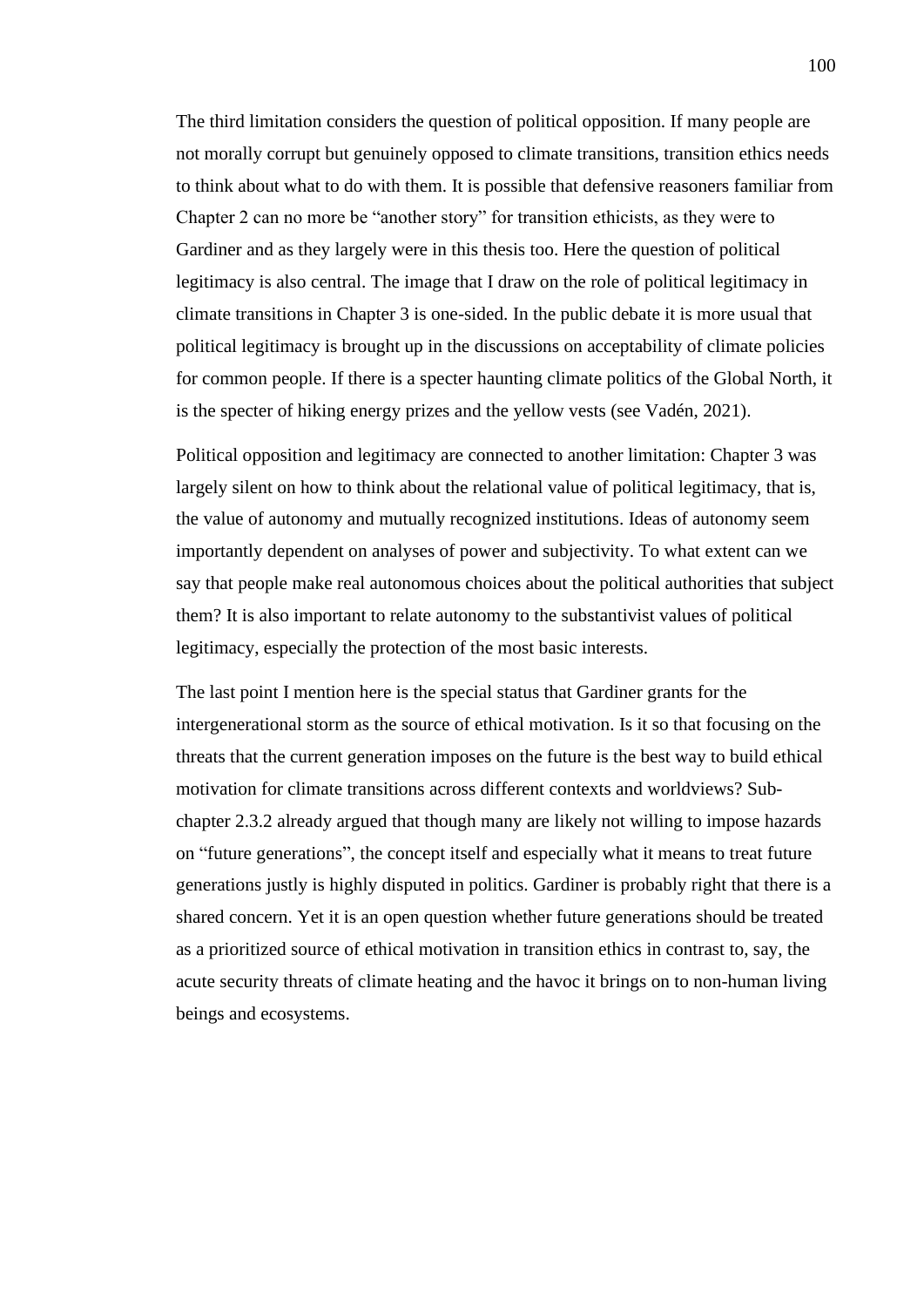# **5 References**

Applebaum, A. (2020) "History Will Judge the Complicit," *The Atlantic*. Available at: https://www.theatlantic.com/magazine/archive/2020/07/trumps-collaborators/612250/ (Accessed: July 15, 2021).

Bain, P. G. *et al.* (2016) "Co-benefits of addressing climate change can motivate action around the world," *Nature climate change*, 6(2), pp. 154–157.

Bain, P. G. and Bongiorno, R. (2020) "It's not too late to do the right thing: Moral motivations for climate change action," *Wiley Interdisciplinary Reviews: Climate Change*, 11(1).

Ballew, M. T. *et al.* (2019) "Climate Change in the American Mind: Data, Tools, and Trends," *Environment: Science and Policy for Sustainable Development*, pp. 4–18.

Bandura, A. (2007) "Impeding ecological sustainability through selective moral disengagement," *International Journal of Innovation and Sustainable Development*, 2(1), pp. 8–35.

Beetham, D. (1991) *The Legitimation of Power*. London: Macmillan Education UK.

Bernstein, A. R. (2016) "No Justice in Climate Policy? Broome versus Posner, Weisbach, and Gardiner," *Midwest Studies In Philosophy*, XL, pp. 172–188.

von Bernstorff, J. (2008) "The Changing Fortunes of the Universal Declaration of Human Rights: Genesis and Symbolic Dimensions of the Turn to Rights in International Law," *European Journal of International Law*, 19(5), pp. 903–924.

Bilandzic, H., Kalch, A. and Soentgen, J. (2017) "Effects of Goal Framing and Emotions on Perceived Threat and Willingness to Sacrifice for Climate Change," *Science Communication*, 39(4), pp. 466–491.

BIOS (2020) "Vihriälän työryhmän "kipupaketti" ja ekologinen siirtymäpolitiikka". Available at: https://bios.fi/kipupaketti-ja-ekologinen-siirtymapolitiikka/ (Accessed: July 15, 2021).

Bostrom, A., Hayes, A. L. and Crosman, K. M. (2019) "Efficacy, Action, and Support for Reducing Climate Change Risks," *Risk Analysis*, 39(4), pp. 805–828.

Broome, J. (2017) "Do not ask for morality," in Walsh, A., Hormio, S. and Purves, D. (2017) *The Ethical Underpinnings of Climate Economics*. NY: Routledge, pp. 9‒21.

Buchanan, A. (2002) "Political Legitimacy and Democracy", *Ethics*, 112(4), pp. 689– 719.

Buchanan, A. (2003) *Justice, Legitimacy, and Self-Determination*. Oxford: Oxford University Press.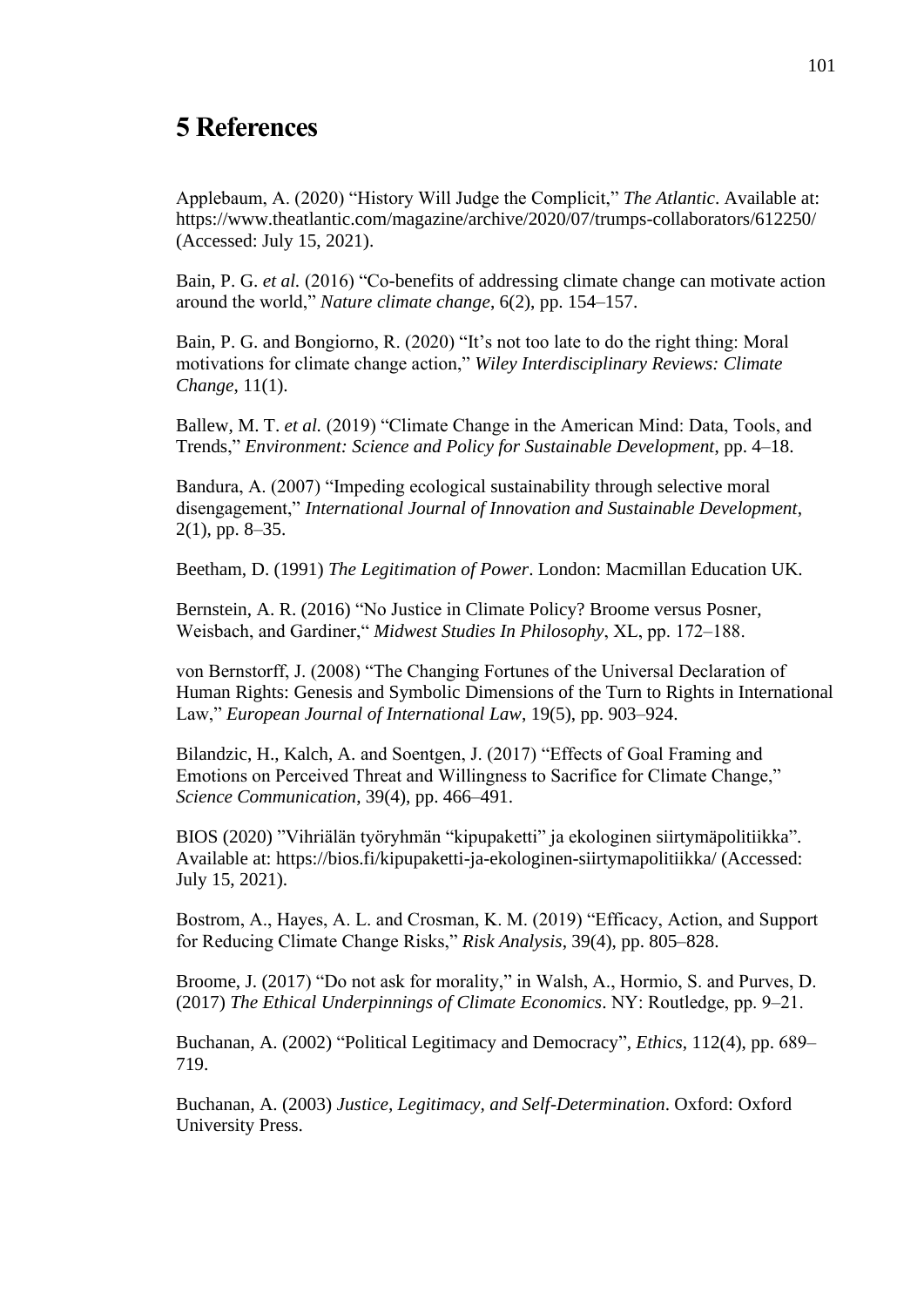Bustamante, A. and Chaux, E. (2014) "Reducing Moral Disengagement Mechanisms: A Comparison of Two Interventions," *Journal of Latino/Latin American Studies*, 6(1), pp. 52–54.

Campbell, T. H. and Kay, A. C. (2014) "Solution Aversion: On the Relation Between Ideology and Motivated Disbelief," *Journal of Personality and Social Psychology*, 107(5), pp. 809–824.

Caney, S. (2016) "The Struggle for Climate Justice in a Non-Ideal World," *Midwest Studies in Philosophy*, XL, pp. 9–26.

Chapman, D. A., Lickel, B. and Markowitz, E. M. (2017) "Reassessing emotion in climate change communication," *Nature Climate Change*, 7(12), pp. 850–852.

Cozzaglio, I. (2020) "Political realism, legitimacy, and a place for external critique," *Philosophy & Social Criticism*, pp. 1–24.

Cross, B. (2019) "Radicalizing realist legitimacy," *Philosophy & Social Criticism*, 46(4), pp. 369–389.

Delina, L. L., Diesendorf, M. and Merson, J. (2014) "Strengthening the climate action movement: strategies from histories," *Carbon Management*, 5(4), pp. 397–409.

Druckman, J. N. and McGrath, M. C. (2019) "The evidence for motivated reasoning in climate change preference formation," *Nature Climate Change*, 9(2), pp. 111–119.

Dyke, J., Watson, R. and Knorr, W. (2021) "Climate scientists: concept of net zero is a dangerous trap," *The Conversation*, 22 April. Available at: https://theconversation.com/climate-scientists-concept-of-net-zero-is-a-dangerous-trap-157368 (Accessed: July 15, 2021).

Enoch, D. (2015) "Against Public Reason," in Sobel, D., Vallentyne, P., and Wall, S. (eds) *Oxford Studies in Political Philosophy*. Oxford: Oxford University Press, pp. 112– 142.

Erman, E. and Möller, N. (2015a) "Political Legitimacy in the Real Normative World: The Priority of Morality and the Autonomy of the Political," *British journal of political science*, 45(1), pp. 215–233.

Erman, E. and Möller, N. (2015b) "Practices and Principles: On the Methodological Turn in Political Theory," *Philosophy compass*, 10(8), pp. 533–546.

Erman, E. and Moller, N. (2015c) "Why Political Realists Should Not Be Afraid of Moral Values," *Journal of philosophical research*, 40, pp. 459–464.

Erman, E. and Möller, N. (2018) "Political Legitimacy for Our World: Where Is Political Realism Going?" *The Journal of politics*, 80(2), pp. 525–538.

Estlund, D. (2014) "Utopophobia," *Philosophy & Public Affairs*, 42(2), pp. 113–134.

Estlund, D. (2017) "Methodological moralism in political philosophy," *Critical Review of International Social and Political Philosophy*, 20(3), pp. 385–402.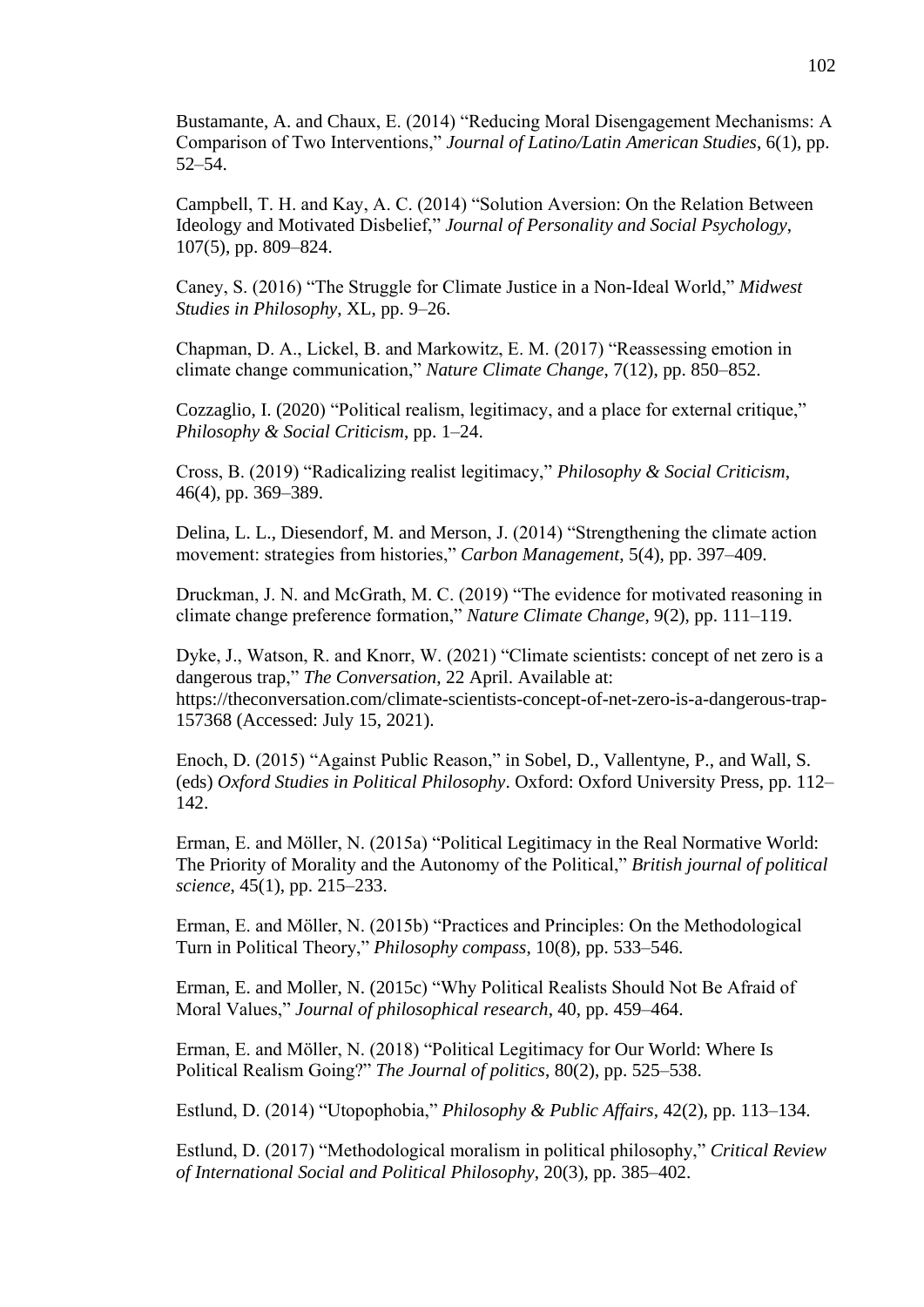Feldman, L. and Hart, P. S. (2016) "Using Political Efficacy Messages to Increase Climate Activism," *Science Communication*, 38(1), pp. 99–127.

Feldman, L. and Hart, P. S. (2018) "Is There Any Hope? How Climate Change News Imagery and Text Influence Audience Emotions and Support for Climate Mitigation Policies," *Risk Analysis*, 38(3), pp. 585–602.

Forchtner, B. (2019) "Climate change and the far right," *Wiley Interdisciplinary Reviews: Climate Change*, 10(5).

Freeden, M. (2018) "Political Realism: A Reality Check," in Sleat, M. (ed.) *Politics Recovered: Realist Thought in Theory and Practice*. New York: Columbia University Press, pp. 344–368.

Galston, W. A. (2010) "Realism in political theory," *European Journal of Political Theory*, 9(4), pp. 385–411.

Gardiner, S. M. (2011a) *A perfect moral storm: the ethical tragedy of climate change*. New York: Oxford University Press.

Gardiner, S. M. (2011b) "Is no one responsible for global environmental tragedy? Climate change as a challenge to our ethical concepts," in. Arnold, D. G. (ed.) *The Ethics of Global Climate Change*. Cambridge: Cambridge University Press, pp. 38–59.

Gardiner, S. M. (2011c) "Rawls and climate change: does Rawlsian political philosophy pass the global test?," *Critical Review of International Social and Political Philosophy*, 14(2), pp. 125–151.

Gardiner, S. M. (2012) "Are We the Scum of the Earth?," in Thompson, A. and Bendik-Keymer, J. (eds) *Ethical Adaptation to Climate Change*. Cambridge, MA: The MIT Press, p. 241–259.

Gardiner, S. M. (2013) "Reflecting on A Perfect Moral Storm," *Philosophy and Public Issues (New Series)*, 3(1), pp. 89–135.

Gardiner, S. M. (2014) "A Call for a Global Constitutional Convention Focused on Future Generations," *Ethics & International Affairs*, 28(3), pp. 299–315.

Gardiner, S. M. (2017a) "Accepting collective responsibility for the future," *Journal of Practical Ethics*, 5(1), pp. 22‒52.

Gardiner, S. M. (2017b) "Climate Ethics in a Dark and Dangerous Time," *Ethics*, 127(2), pp. 430–465.

Gardiner, S. M. and Weisbach, D. A. (2016) *Debating climate ethics*. New York, NY: Oxford University Press.

Gaus, G. (2015) "On Dissing Public Reason: A Reply to Enoch," *Ethics*, 125(4), pp. 1078‒1095.

Geuss, R. (2008) *Philosophy and Real Politics*. Princeton, NJ: Princeton University Press.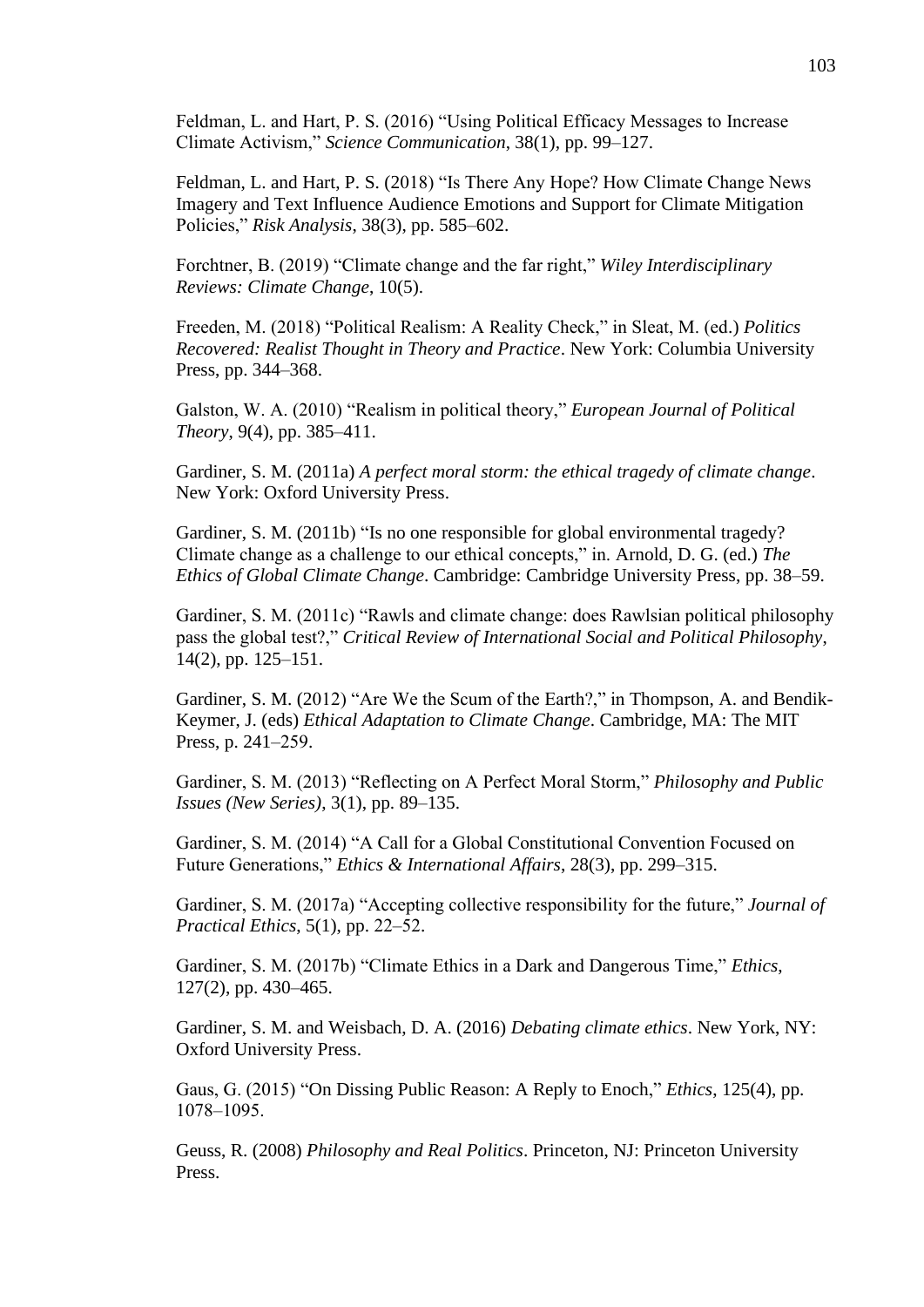Graça, J., Calheiros, M. M. and Oliveira, A. (2016) "Situating moral disengagement: Motivated reasoning in meat consumption and substitution," *Personality and Individual Differences*, 90, pp. 353–364.

Greene, A. (2019) "Is political legitimacy worth promoting?" in Kinght, J. and Schwartzberg, M. (eds) *Political Legitimacy*. NY: New York University Press, pp. 65– 101.

Haidt, J. (2001) "The emotional dog and its rational tail: A social intuitionist approach to moral judgment," *Psychological review*, 108(4), pp. 814–834.

Haidt, J. (2013) *The Righteous Mind*. New York, NY: Vintage Books.

Hall, E. (2013) "The limits of Bernard William's critique of political moralism," *Ethical Perspectives*, 20(2), pp. 217–243.

Hall, E. and Sleat, M. (2017) "Ethics, morality and the case for realist political theory," *Critical Review of International Social and Political Philosophy*, 20(3), pp. 278–295.

Heald, S. (2017) "Climate Silence, Moral Disengagement, and Self-Efficacy: How Albert Bandura's Theories Inform Our Climate-Change Predicament," *Environment: Science and Policy for Sustainable Development*, pp. 4–15.

Heyward, C. and Roser, D. (2016) *Climate Justice in a Non-Ideal World*. Oxford: Oxford University Press.

Hindriks, F. (2015) "How Does Reasoning (Fail to) Contribute to Moral Judgment? Dumbfounding and Disengagement," *Ethical Theory and Moral Practice*, 18(2), pp. 237–250.

Hornsey, M. J. and Fielding, K. S. (2016) "A cautionary note about messages of hope: Focusing on progress in reducing carbon emissions weakens mitigation motivation," *Global Environmental Change*, 39, pp. 26–34.

Horton, J. (2010) "Realism, liberal moralism and a political theory of modus vivendi," *European journal of political theory*, 9(4), pp. 431–448.

Horton, J. (2012) "Political legitimacy, justice and consent," *Critical review of international social and political philosophy*, 15(2), pp. 129–148.

Hulme, M. (2015) "(Still) Disagreeing about Climate Change: Which Way Forward?" *Zygon*, 50(4), pp. 893–905.

IPCC (2018) "Summary for Policymakers of IPCC Special Report on Global Warming of 1.5°C approved by governments". Available at: https://www.ipcc.ch/2018/10/08/summary-for-policymakers-of-ipcc-special-report-onglobal-warming-of-1-5c-approved-by-governments/ (Accessed: November 6, 2021).

Jamieson, D. (2013) "Jack, Jill, and Jane in a Perfect Moral Storm," *Philosophy and Public Issues (New Series)*, 3(1), pp. 1–17.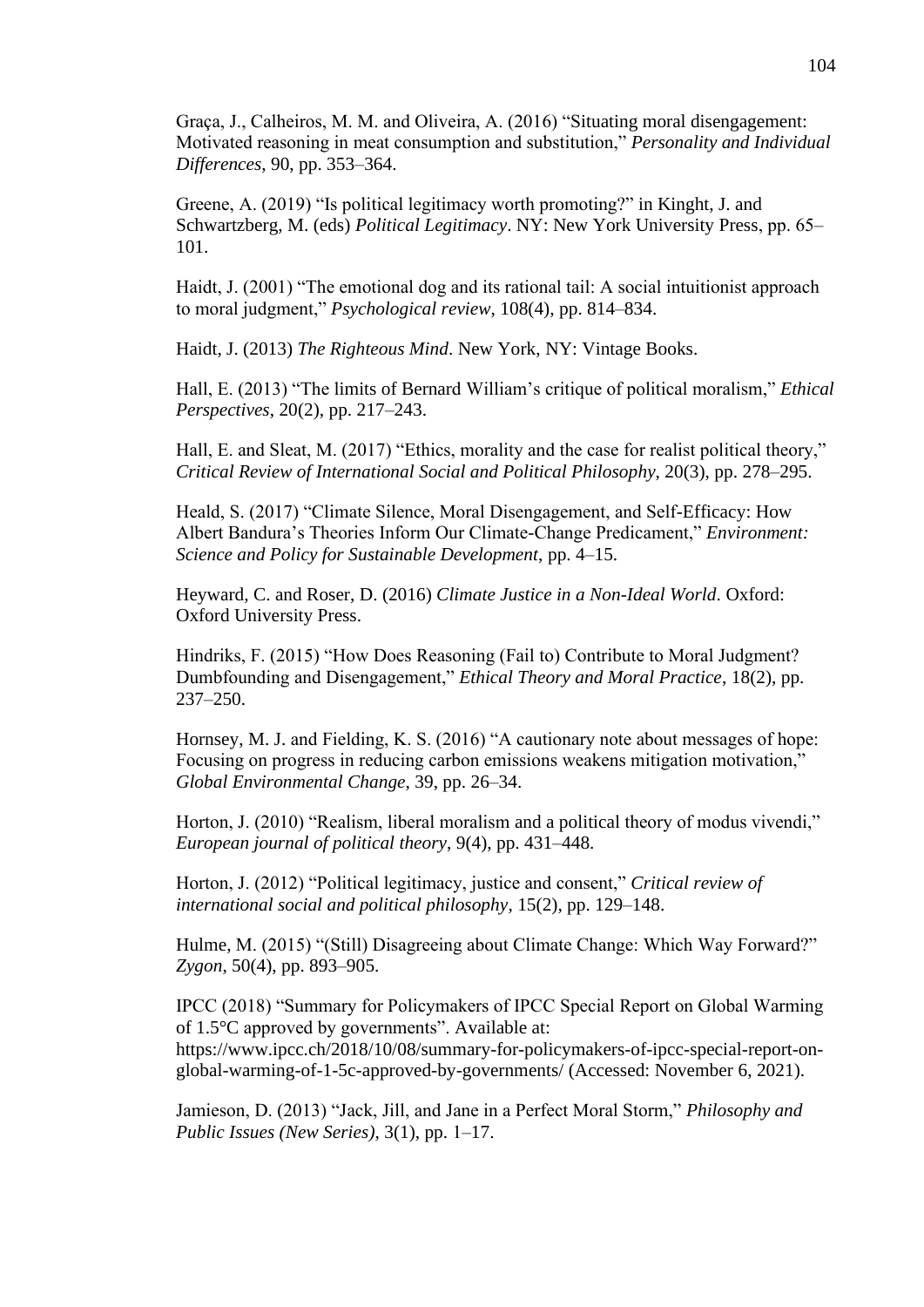Jubb, R. (2017) "Realism," in Blau, A. (ed.) *Methods in Analytical Political Theory*. Cambridge: Cambridge University Press, pp. 112–130.

Jubb, R. and Rossi, E. (2015a) "Political Norms and Moral Values," *Journal of philosophical research*, 40, pp. 455–458.

Jubb, R. and Rossi, E. (2015b) "Why Moralists Should Be Afraid of Political Values," *Journal of philosophical research*, 40, pp. 465–468.

Kahneman, D. (2011) *Thinking, Fast and Slow*. GB: Penguin Books Ltd.

Kasperbauer, T. J. (2016) "The Implications of Psychological Limitations for the Ethics of Climate Change," *Environmental values*, 25(3), pp. 353–370.

Kowarsch, M. and Edenhofer, O. (2016) "Principles or Pathways? Improving the Contribution of Philosophical Ethics to Climate Policy," in Heyward, C. and Roser, D. (eds) *Climate Justice in a Non-Ideal World*. Oxford: Oxford University Press, pp. 296– 318.

Lähde, V. (2018) "Saako ilmastonmuutoksella pelotella?" *niin & näin*, (1), pp. 31–35.

Lamb, M. and Lane, M. (2016) "Climate Justice in a Non-Ideal World," in Heyward, C. and Roser, D. (eds) *Climate Justice in a Non-Ideal World*. Oxford: Oxford University Press, pp. 229–254.

Leiserowitz, A. *et al.* (2020) "Climate Change in the American Mind: April 2020," *Yale Program on Climate Change Communication*.

Lodge, M. and Taber, C. S. (2013) *The Rationalizing Voter*. New York: Cambridge University Press.

Lu, H. and Schuldt, J. (2015) "Exploring the role of incidental emotions in support for climate change policy," *Climatic Change*, 131(4), pp. 719–726.

Markowitz, E. (2012) "Is climate change an ethical issue? Examining young adults' beliefs about climate and morality," *Climatic Change*, 114(3), pp. 479–495.

Markowitz, E. M. and Shariff, A. F. (2012) "Climate change and moral judgement," *Nature Climate Change*, 2(4), pp. 243–247.

Marlon, J. R. *et al.* (2019) "How Hope and Doubt Affect Climate Change Mobilization," *Frontiers in Communication*, 4.

McKean, B. L. (2016) "What Makes a Utopia Inconvenient? On the Advantages and Disadvantages of a Realist Orientation to Politics," *The American political science review*, 110(4), pp. 876–888.

McQueen, A. (2020) "Political realism and moral corruption," *European Journal of Political Theory*, 19(2), pp. 141–161.

Mills, C. W. (2005) "'Ideal Theory' as Ideology," *Hypatia*, 20(3), pp. 165–183.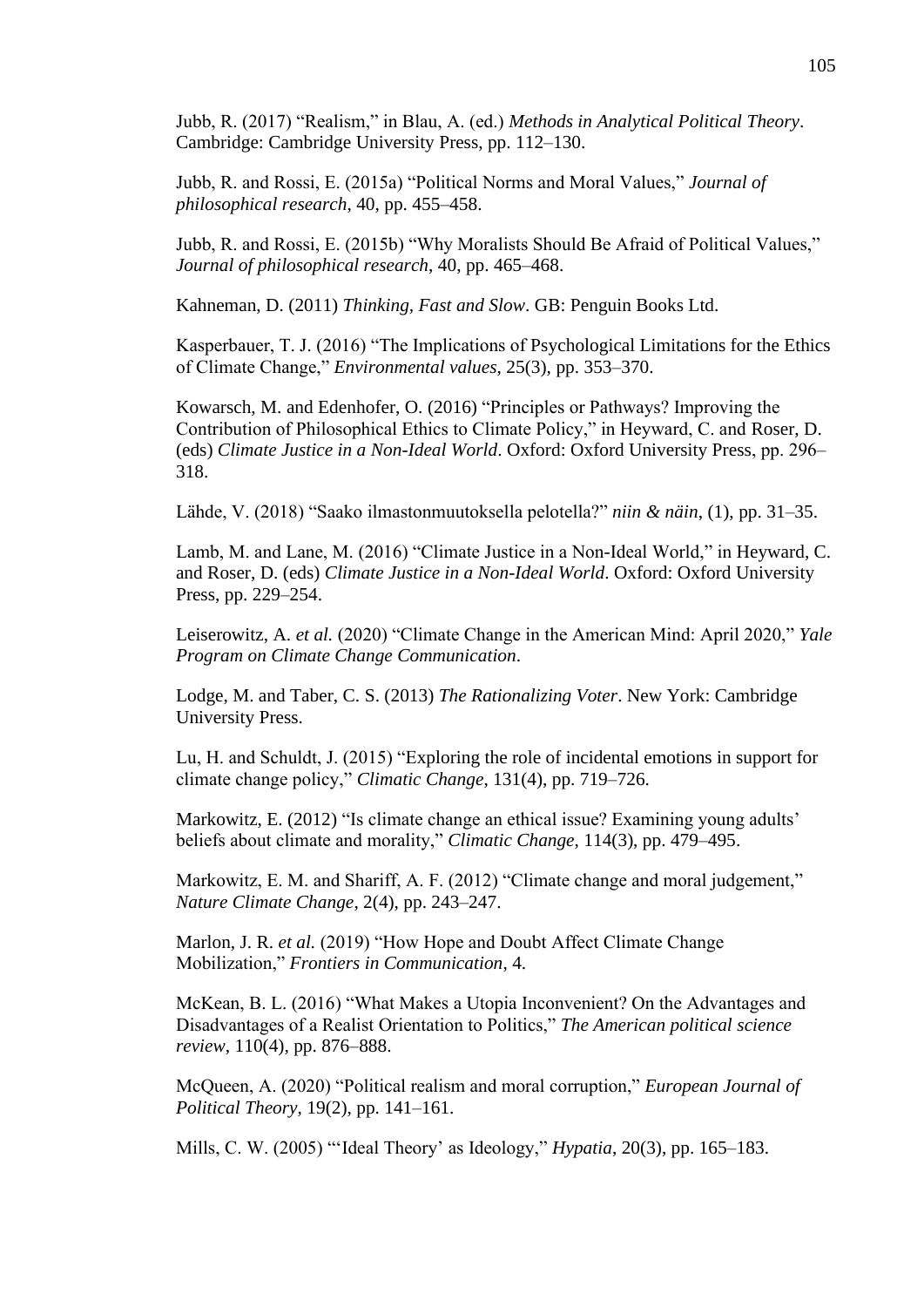Moellendorf, D. (2014) *The Moral Challenge of Dangerous Climate Change*. Cambridge: Cambridge University Press.

Moellendorf, D. (2016) "Taking UNFCCC Norms Seriously," in Heyward, C. and Roser, D. (eds) *Climate Justice in a Non-Ideal World*. Oxford: Oxford University Press, pp. 104–122.

Moore, C. (2015) "Moral disengagement," *Current Opinion in Psychology*, (6), pp. 199–204.

Morgan, W. (2021) "COP26: it's half-time at the crucial Glasgow climate change summit – and here's the score," *The Conversation*, 5 November. Available at: https://theconversation.com/cop26-its-half-time-at-the-crucial-glasgow-climate-changesummit-and-heres-the-score-170869 (Accessed: November 7, 2021).

Moser, S. C. (2016) "Reflections on climate change communication research and practice in the second decade of the 21st century: what more is there to say?" *Wiley Interdisciplinary Reviews: Climate Change*, 7(3), pp. 345–369.

Nabi, R. L., Gustafson, A. and Jensen, R. (2018) "Framing Climate Change: Exploring the Role of Emotion in Generating Advocacy Behavior," *Science Communication*, 40(4), pp. 442–468.

O'Neill, O. (2018) *From Principles to Practice: Normativity and Judgement in Ethics and Politics*. Cambridge: Cambridge University Press.

Di Paola, M. (2013) "Climate Change and Moral Corruption," *Philosophy and Public Issues (New Series)*, 3(1), pp. 55–67.

Peeters, W., Diependaele, L. and Sterckx, S. (2019) "Moral Disengagement and the Motivational Gap in Climate Change," *Ethical Theory and Moral Practice*, 22(2), pp. 425–447.

Peter, F. (2017) "Political Legitimacy," in Zalta, E. N. (ed.). *The Stanford Encyclopedia of Philosophy* (Summer 2017 Edition). Available at: https://plato.stanford.edu/archives/sum2017/entries/legitimacy/.

Philp, M. (2012) "Realism without Illusions," *Political Theory*, 40(5), pp. 629–649.

Pickering, J. (2016) "Moral Language in Climate Politics," in Heyward, C. and Dominic, R. (eds) *Climate Justice in a Non-Ideal World*. Oxford: Oxford University Press, pp. 255–276.

Pihkala, P. P. (2017) "Miksi ilmastonmuutoksesta on niin vaikea puhua?" *Tieteessä tapahtuu*, 35(1), pp. 23–29.

Pollin, R. (2018) "De-growth vs. a Green New Deal," *New Left Review*, 112, pp. 5–25.

Prinz, J. and Rossi, E. (2017) "Political realism as ideology critique," *Critical review of international social and political philosophy*, 20(3), pp. 348–365.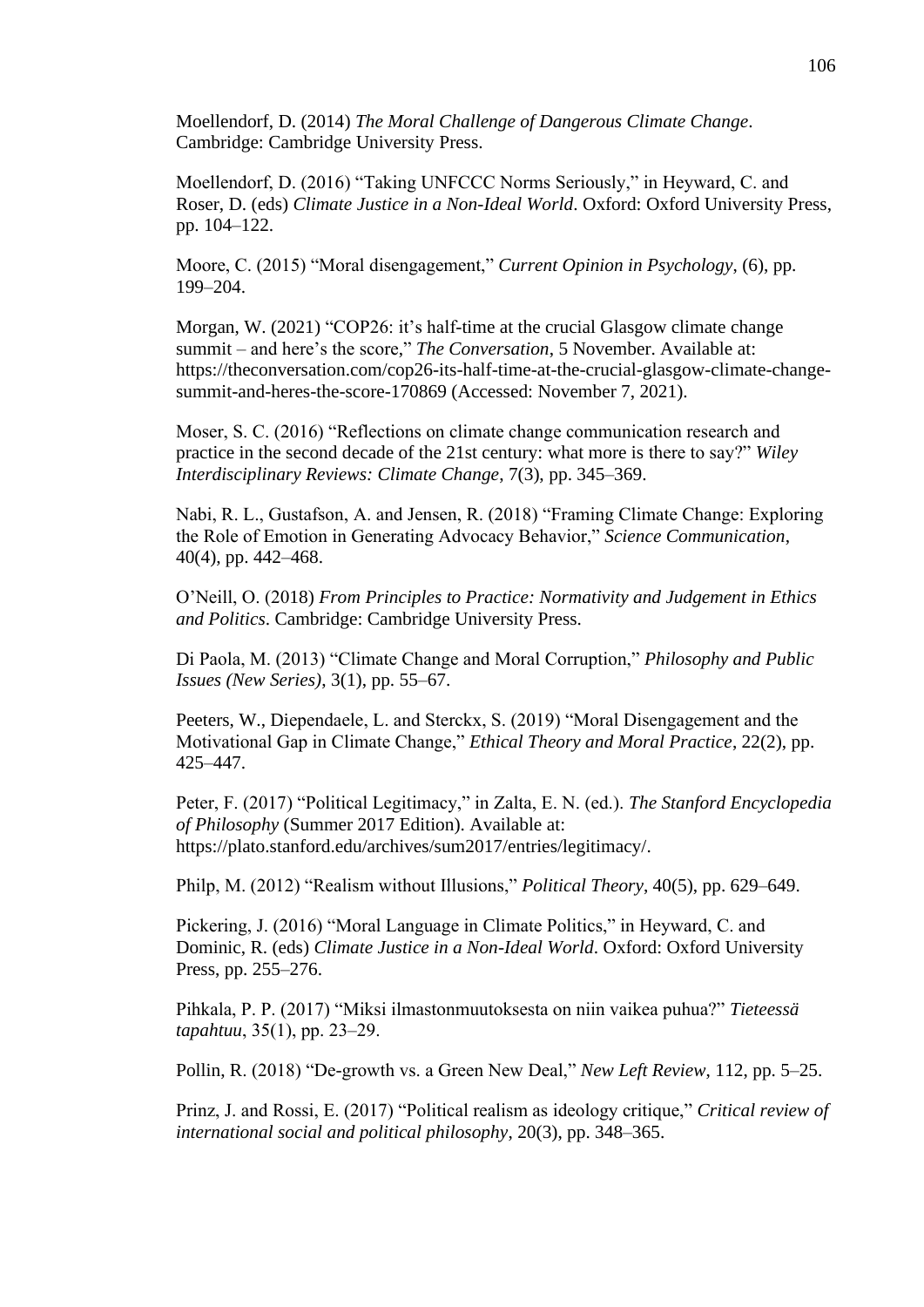Rafterey, A. E. *et al.* (2017) "Less than 2 °C warming by 2100 unlikely," *Nature Climate Change*, 7, pp. 637–641.

Rawls, J. (2001) *Justice as Fairness: A Restatement*. Edited by E. Kelly. Cambridge, MA: Harvard University Press.

*Reuters* (2019) "Activist Thunberg denounces 'clever accounting' in climate fight," 11 December. Available at: https://www.reuters.com/article/climate-change-accordidUKL8N28L1RE (Accessed: July 15, 2021).

Reynolds, S. J. *et al.* (2014) "The role of moral knowledge in everyday immorality: What does it matter if I know what is right?" *Organizational Behavior and Human Decision Processes*, 123(2), pp. 124–137.

Roser, D. (2016) "Reducing Injustice within the Bounds of Motivation," in Heyward, C. and Roser, D. (eds) *Climate Justice in a Non-Ideal World*. Oxford: Oxford University Press, pp. 83–103.

Rossi, E. (2013) "Consensus, compromise, justice and legitimacy," *Critical review of international social and political philosophy*, 16(4), pp. 557–572.

Rossi, E. (2014) "Legitimacy, democracy and public justification: Rawls' political liberalism versus Gaus' justificatory liberalism," *Res publica*, 20(1), pp. 9–25.

Rossi, E. and Sleat, M. (2014) "Realism in normative political theory," *Philosophy Compass*, 9(10), pp. 689–701.

Sagar, P. (2018) "Legitimacy and Domination," in Sleat, M. (ed.) *Politics Recovered: Realist Thought in Theory and Practice*. New York: Columbia University Press, pp. 114–138.

Sangiovanni, A. (2008) "Justice and the priority of politics to morality," *Journal of Political Philosophy*, 16(2), pp. 137–164.

Schmitt, M. T. *et al.* (2020) "The Perils of Explaining Climate Inaction in Terms of Psychological Barriers," *Journal of Social Issues*, 76(1), pp. 123–135.

Schneider, C. *et al.* (2017) "The influence of anticipated pride and guilt on proenvironmental decision making," *PloS one*, 12(11): e0188781.

Seidel, C. (2016) "The Costs of Moralizing. How about a 'Government House Climate Ethics'?" in Heyward, C. and Roser, D. (eds) *Climate Justice in a Non-Ideal World*. Oxford: Oxford University Press, pp. 277–295.

Simmons, A. J. (2010) "Ideal and Nonideal Theory," *Philosophy & Public Affairs*, 38(1), pp. 5–36.

Simon, F. (2021) "IEA criticised over growing share of bioenergy in net-zero scenario," *EURACTIV*, 18 May. Available at: https://www.euractiv.com/section/climateenvironment/news/iea-criticised-over-growing-share-of-bioenergy-in-net-zero-scenario/ (Accessed: July 15, 2021).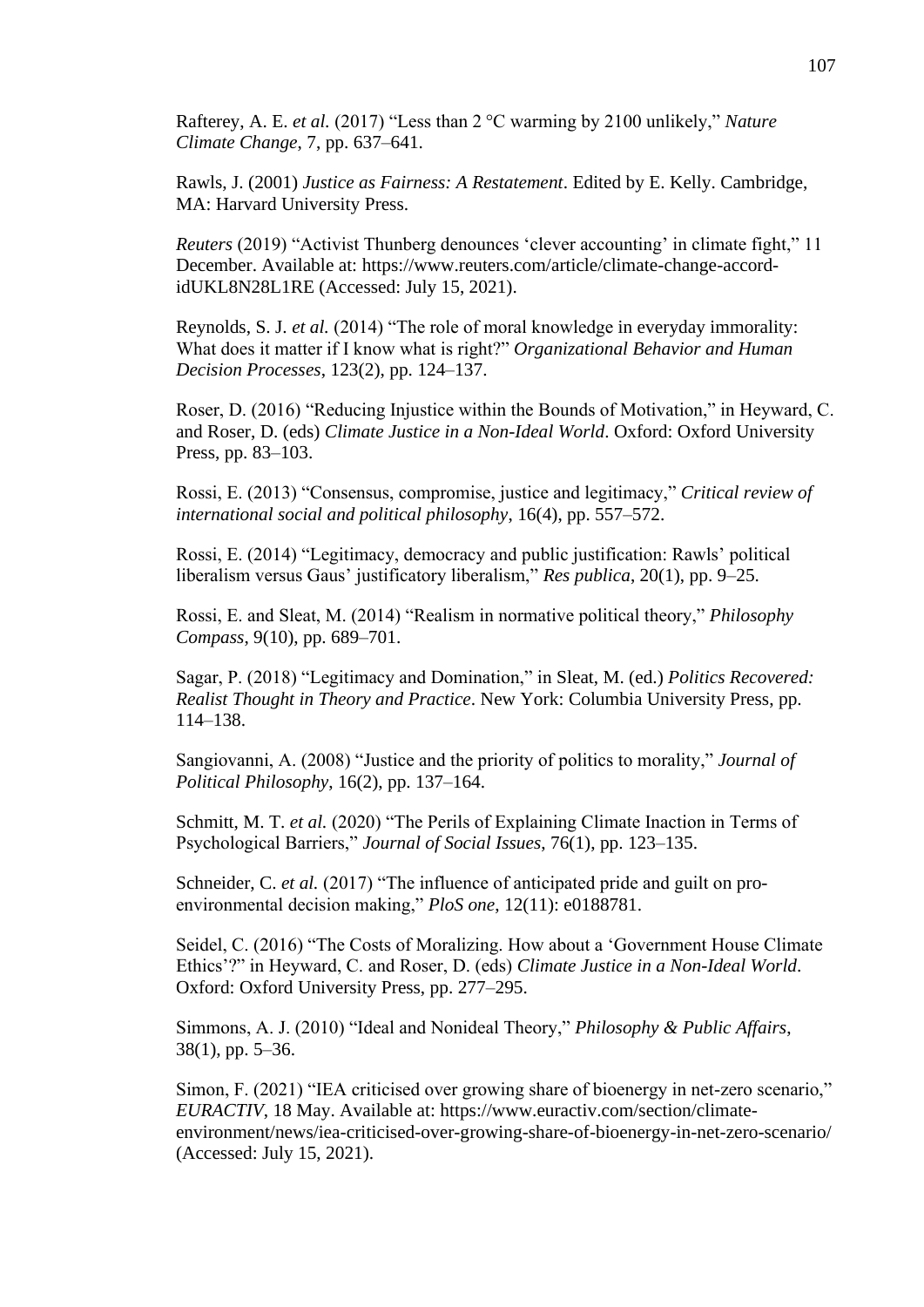Sleat, M. (2014) "Legitimacy in Realist Thought," *Political theory*, 42(3), pp. 314–337.

Sleat, M. (2016) "Realism, Liberalism and Non-ideal Theory Or, Are there Two Ways to do Realistic Political Theory?" *Political Studies*, 64(1), pp. 27–41.

Smith, N. and Leiserowitz, A. (2014) "The Role of Emotion in Global Warming Policy Support and Opposition," *Risk Analysis*, 34(5), pp. 937–948.

*Special Eurobarometer 490 April 2019: Climate Change* (2019). Available at: https://ec.europa.eu/commfrontoffice/publicopinion/index.cfm/survey/getsurveydetail/in struments/special/surveyky/2212 (Accessed: July 15, 2021).

Stoknes, P. E. (2014) "Rethinking climate communications and the 'psychological climate paradox,'" *Energy Research & Social Science*, 1, pp. 161–170.

Stoll-Kleemann, S. and O'Riordan, T. (2020) "Revisiting the Psychology of Denial Concerning Low-Carbon Behaviors: From Moral Disengagement to Generating Social Change," *Sustainability*, 12(3), p. 935‒951.

Stone, J. and Fernandez, N. C. (2008) "To Practice What We Preach: The Use of Hypocrisy and Cognitive Dissonance to Motivate Behavior Change," *Social and Personality Psychology Compass*, 2(2), pp. 1024–1051.

Täuber, S., van Zomeren, M. and Kutlaca, M. (2015) "Should the moral core of climate issues be emphasized or downplayed in public discourse? Three ways to successfully manage the double-edged sword of moral communication," *Climatic Change*, 130(3), pp. 453–464.

Toivonen, J. (2020) "Ilmastopuhe jäi jalkoihin, kun korona ampui talouden rei'ille – mutta syksyllä voi tulla iso paukku, jolla Suomi sysää talouttaan ilmastonkestävälle tielle," *Yle*, 21 May. Available at: https://yle.fi/uutiset/3-11359171 (Accessed: July 15, 2021).

Ulaş, L. (2020) "Can political realism be action-guiding?" *Critical review of international social and political philosophy*, pp. 1–26.

UNEP (2015) *Climate Change and Human Rights*. Available at: https://www.unep.org/resources/report/climate-change-and-human-rights (Accessed: July 15, 2021).

United Nations Climate Change (2021) *"'*Climate Commitments Not On Track to Meet Paris Agreement Goals' as NDC Synthesis Report is Published," Available at: https://unfccc.int/news/climate-commitments-not-on-track-to-meet-paris-agreementgoals-as-ndc-synthesis-report-is-published (Accessed: July 15, 2021).

Vadén, T. (2021) "Toinen koronasyksy toi energiakriisin," *Politiikasta*, 19 October. Available at: https://politiikasta.fi/toinen-koronasyksy-toi-energiakriisin/ (Accessed: October 23, 2021).

Valentini, L. (2012) "Ideal vs. Non-ideal Theory: A Conceptual Map," *Philosophy Compass*, 7(9), pp. 654–664.